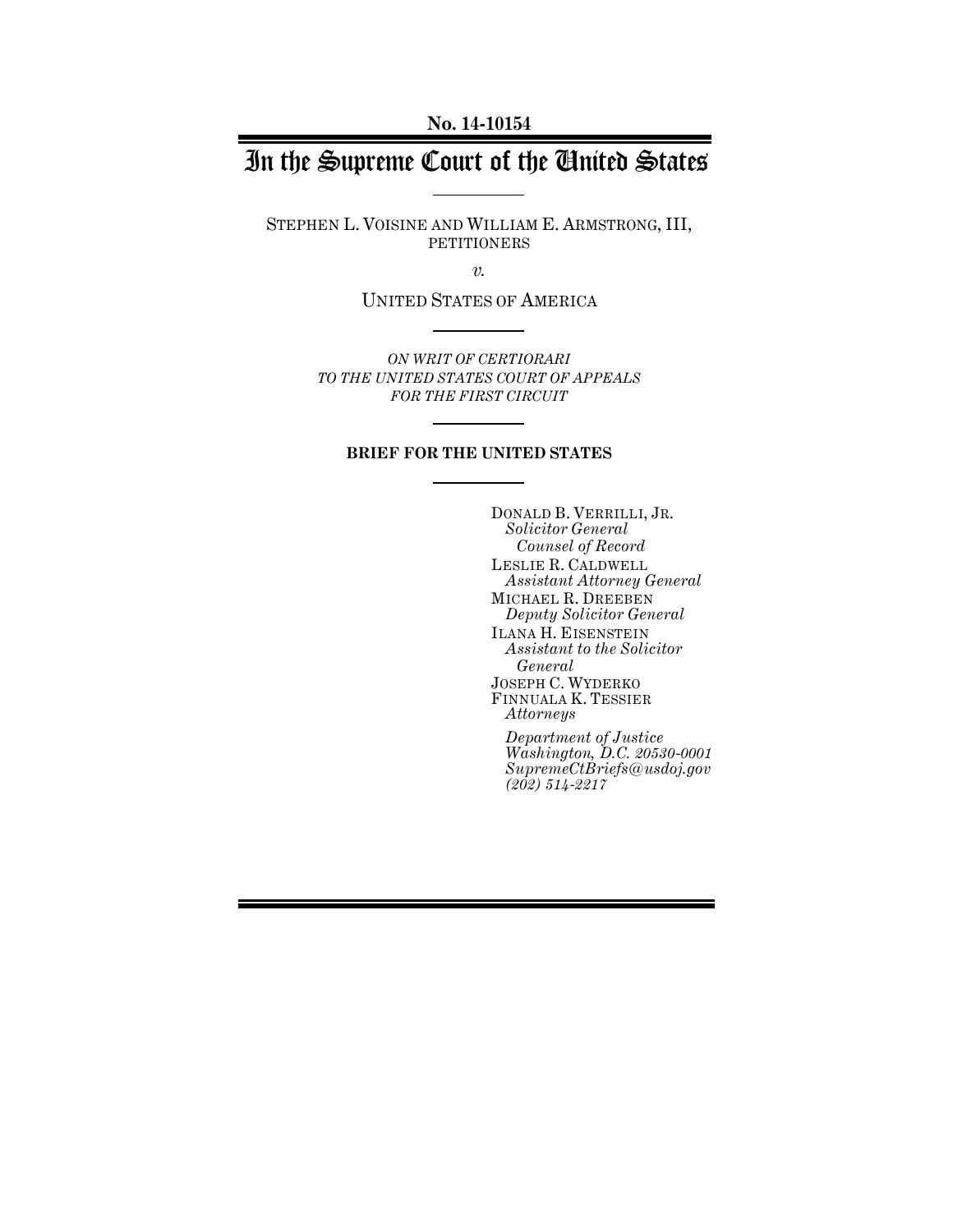#### **QUESTION PRESENTED**

Section  $922(g)(9)$  of Title 18, United States Code, makes it a crime for any person convicted of a "misdemeanor crime of domestic violence" to possess a firearm. The phrase "misdemeanor crime of domestic violence" is defined to include any federal, state, or tribal misdemeanor offense, committed by a person with a specified domestic relationship to the victim, that "has, as an element, the use or attempted use of physical force, or the threatened use of a deadly weapon." 18 U.S.C.  $921(a)(33)(A)$ . The question presented is:

Whether petitioners' Maine convictions for misdemeanor domestic assault by recklessly causing bodily injury or offensive physical contact qualify as "misdemeanor crime[s] of domestic violence" under Sections  $922(g)(9)$  and  $921(a)(33)(A)$ .

(I)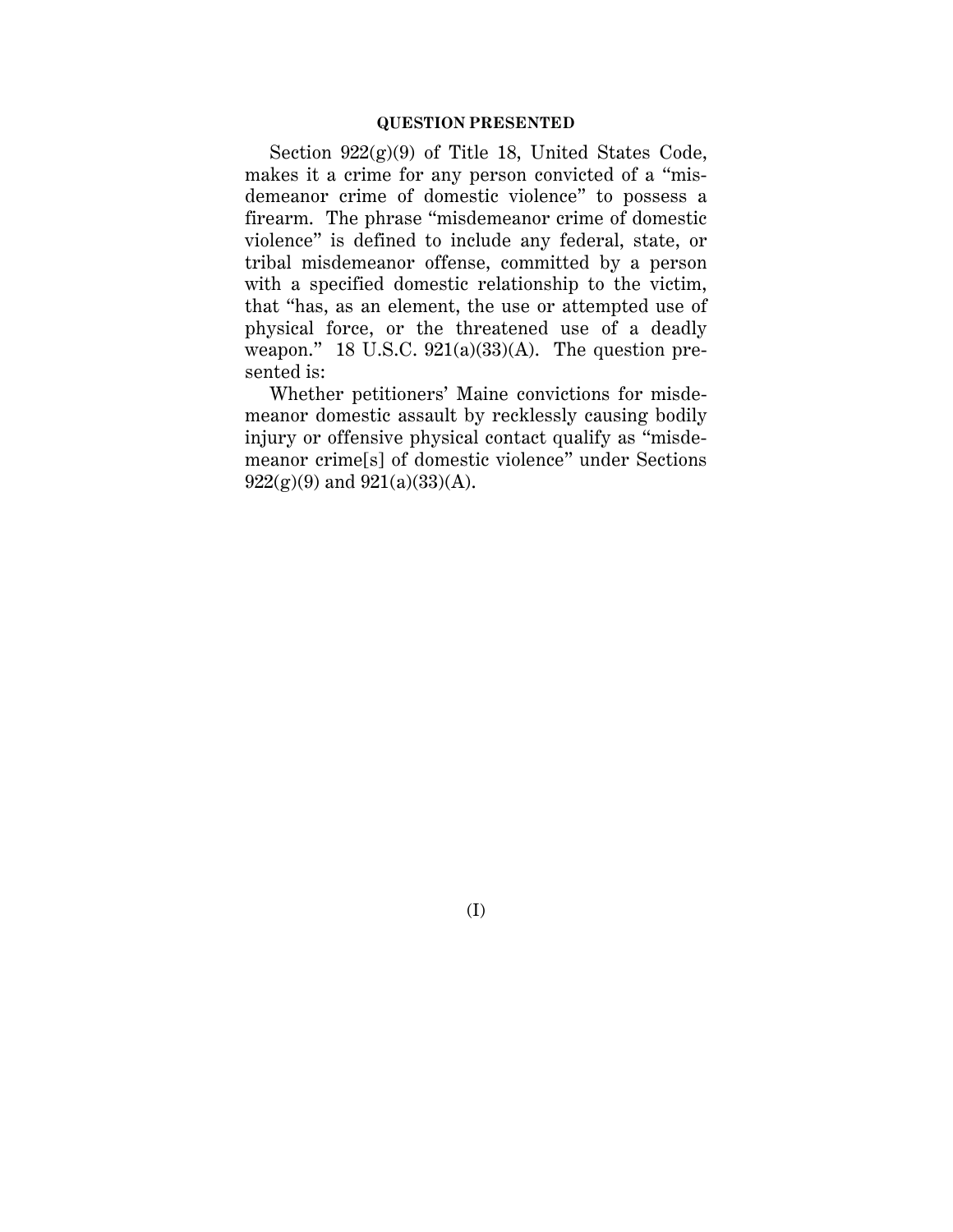## **TABLE OF CONTENTS**

Page

| Argument:                                                      |
|----------------------------------------------------------------|
| Petitioners' misdemeanor domestic assault convictions          |
| qualify as "misdemeanor crime[s] of domestic violence"         |
|                                                                |
| Hayes and Castleman establish that a misdemeanor<br>А.         |
| crime of domestic violence includes offenses equivalent        |
| to common-law battery, which proscribed reckless               |
|                                                                |
| 1. Section $922(g)(9)$ was intended to cover                   |
| statutes that satisfy the elements of common-                  |
|                                                                |
| 2.<br>Common-law battery encompasses the reckless              |
| causation of bodily injury or offensive contact 16             |
| Common-law battery was satisfied with a<br>a.                  |
|                                                                |
| Petitioners draw a false distinction between<br>$\mathbf{b}$ . |
| the mental state required for assaults result-                 |
| ing in offensive touching and the mental state                 |
| required for assaults resulting in bodily                      |
|                                                                |
| Reckless battery satisfies the "use of force"<br><b>B.</b>     |
| requirement under Section $921(a)(33)(A)$ 's                   |
| definition of "misdemeanor crime of domestic                   |
| $\ldots$ 27                                                    |
| Common-law battery necessarily entailed the<br>1.              |
| "use * * * of physical force" even where it                    |
|                                                                |
|                                                                |

(III)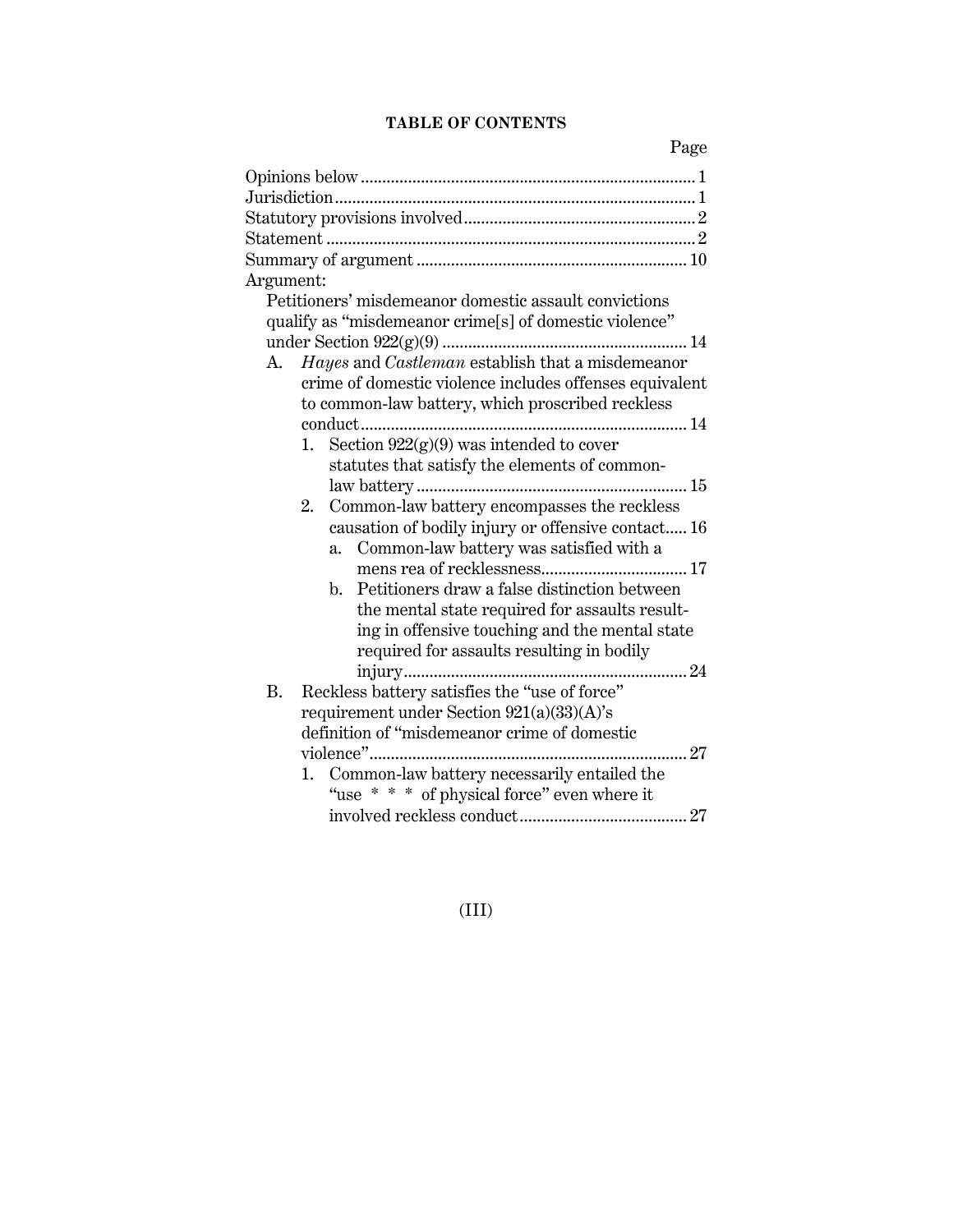|    | Table of Contents-Continued:                                                                                                             | Page |
|----|------------------------------------------------------------------------------------------------------------------------------------------|------|
|    | The term "misdemeanor crime of domestic<br>2.<br>violence" bears a different meaning than<br>the definition of "crime of violence" under |      |
|    |                                                                                                                                          |      |
| C. | Exclusion of reckless battery would undermine                                                                                            |      |
|    |                                                                                                                                          |      |
|    | 1. Petitioners' interpretation would prevent                                                                                             |      |
|    | Section $922(g)(9)$ 's categorical application                                                                                           |      |
|    |                                                                                                                                          |      |
|    | Exclusion of reckless conduct would allow<br>2.                                                                                          |      |
|    | thousands of convicted domestic abusers to                                                                                               |      |
|    | legally purchase and possess firearms 42                                                                                                 |      |
|    | Resort to the modified categorical approach<br>3.                                                                                        |      |
|    | is of little assistance in the context of misde-                                                                                         |      |
|    |                                                                                                                                          |      |
| D. | Section $922(g)(9)$ is not limited to only "severe"                                                                                      |      |
|    |                                                                                                                                          |      |
| Е. | Neither the rule of lenity nor principles of "avoid-                                                                                     |      |
|    | ance of constitutional doubt" apply 48                                                                                                   |      |
|    | 1. No ambiguity in Section $922(g)(9)$ implicates                                                                                        |      |
|    |                                                                                                                                          |      |
|    | 2. Including reckless assaults and batteries does                                                                                        |      |
|    | not give rise to Second Amendment concerns  48                                                                                           |      |
|    |                                                                                                                                          |      |
|    | Appendix B — State misdemeanor assault and battery                                                                                       |      |
|    |                                                                                                                                          |      |
|    | Appendix $C -$ State misdemeanor domestic violence                                                                                       |      |
|    |                                                                                                                                          |      |
|    |                                                                                                                                          |      |

## **TABLE OF AUTHORITIES**

Cases:

| Aguilar v. Attorney Gen., 663 F.3d 692 (3d Cir. 2011) 32   |  |
|------------------------------------------------------------|--|
| <i>Bailey v. United States,</i> 516 U.S. 137 (1995) 37, 38 |  |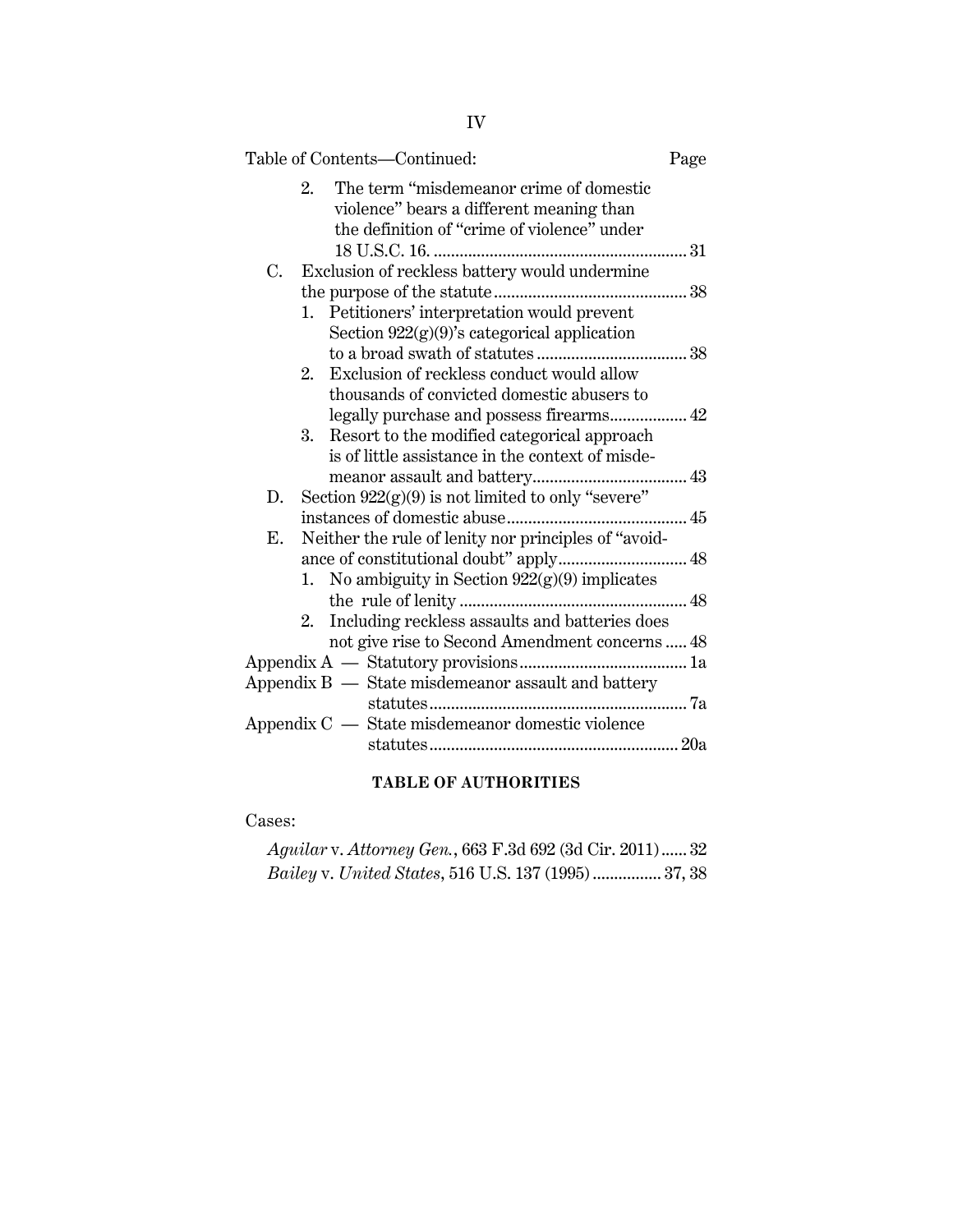| Cases-Continued:<br>Page                               |  |
|--------------------------------------------------------|--|
|                                                        |  |
| Barrett v. United States, 423 U.S. 212 (1976) 37       |  |
|                                                        |  |
|                                                        |  |
| Carter v. United States, 530 U.S. 255 (2000)  18       |  |
| Cluff v. Mutual Benefit Life Ins. Co., 95 Mass.        |  |
| Commonwealth v. Hawkins, 32 N.E. 862                   |  |
|                                                        |  |
| Commonwealth v. Porro, 939 N.E. 2d 1157                |  |
| Descamps v. United States, 133 S. Ct. 2276             |  |
| Dickerson v. New Banner Inst., Inc., 460 U.S. 103      |  |
| District of Columbia v. Heller, 554 U.S. 570 (2008) 49 |  |
| Elonis v. United States, 135 S. Ct. 2001 (2015) 30, 31 |  |
| Farmer v. Brennan, 511 U.S. 825 (1994) 29, 31          |  |
| Fernandez-Ruiz v. Gonzales, 466 F.3d 1121              |  |
|                                                        |  |
| Garcia v. Gonzales, 455 F.3d 465 (4th Cir. 2006) 33    |  |
|                                                        |  |
| Jimenez-Gonzalez v. Mukasey, 548 F.3d 557              |  |
| Jobson v. Ashcroft, 326 F.3d 367 (2d Cir. 2003)  33    |  |
| Johnson v. United States, 559 U.S. 133 (2010) passim   |  |
|                                                        |  |
| Lynch v. Commonwealth, 109 S.E. 427 (Va. 1921)  22, 23 |  |
| New York Times Co. v. Sullivan, 376 U.S. 254 (1964) 31 |  |
| Oyebanji v. Gonzales, 418 F.3d 260 (3d Cir. 2005) 33   |  |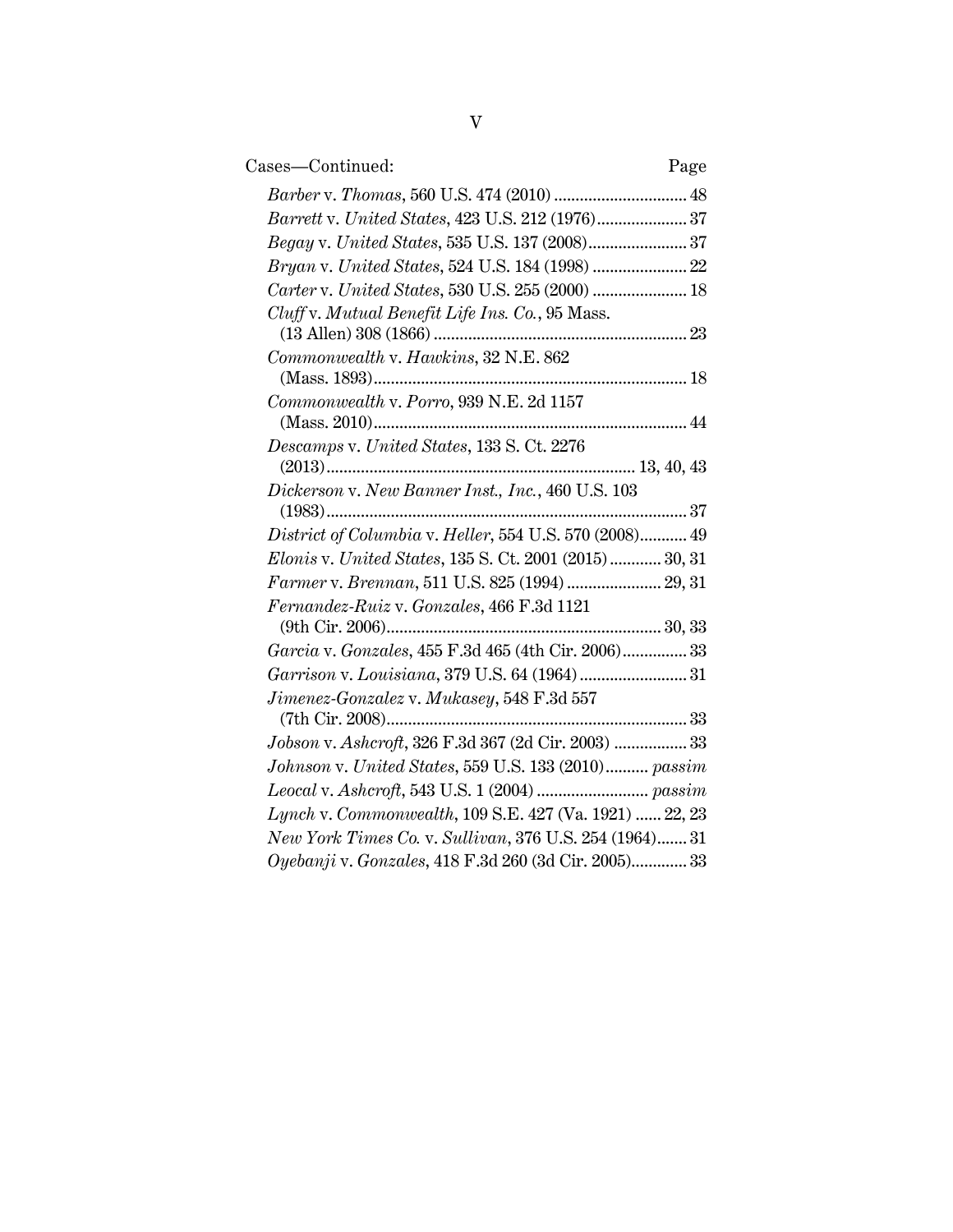| Cases-Continued:                                                                                  | Page |
|---------------------------------------------------------------------------------------------------|------|
|                                                                                                   |      |
| Safeco Ins. Co. of Am. v. Burr, 551 U.S. 47 (2007) 22                                             |      |
|                                                                                                   |      |
|                                                                                                   |      |
| State v. Carmichael, 405 A. 2d 732 (Me. 1979)  3                                                  |      |
| State v. Gantnier, 55 A.3d 404 (Me. 2012)  4, 25                                                  |      |
| State v. Pozzuoli, 693 A.2d 745 (Me. 1997)  3, 4, 24                                              |      |
|                                                                                                   |      |
|                                                                                                   |      |
| United States v. Ashley, 255 F.3d 907 (8th Cir. 2001)  41                                         |      |
| United States v. Bailey, 444 U.S. 394 (1980)  18                                                  |      |
| United States v. Bayes, 210 F.3d 64 (1st Cir. 2000) 19                                            |      |
| United States v. Bena, 664 F.3d 1180 (8th Cir. 2011) 50                                           |      |
| United States v. Booker, 644 F.3d 12 (1st Cir. 2011),                                             |      |
|                                                                                                   |      |
| United States v. Castleman, 134 S. Ct. 1405                                                       |      |
|                                                                                                   |      |
| United States v. Chapa-Garza, 243 F.3d 921 (5th Cir.                                              |      |
| $2001)$                                                                                           |      |
| United States v. Chapman, 666 F.3d 220 (4th Cir.                                                  |      |
|                                                                                                   |      |
| United States v. Chovan, 735 F.3d 1127 (9th Cir.<br>2013), cert. denied, 135 S. Ct. 187 (2014) 49 |      |
| United States ex rel. Att'y Gen. v. Delaware &                                                    |      |
|                                                                                                   |      |
| United States v. Delis, 558 F.3d 177 (2d Cir.                                                     |      |
|                                                                                                   |      |
| United States v. Doe, 136 F.3d 631 (9th Cir. 1998),                                               |      |
|                                                                                                   |      |
| United States v. Gullett, 75 F.3d 941 (4th Cir.),                                                 |      |
|                                                                                                   |      |
|                                                                                                   |      |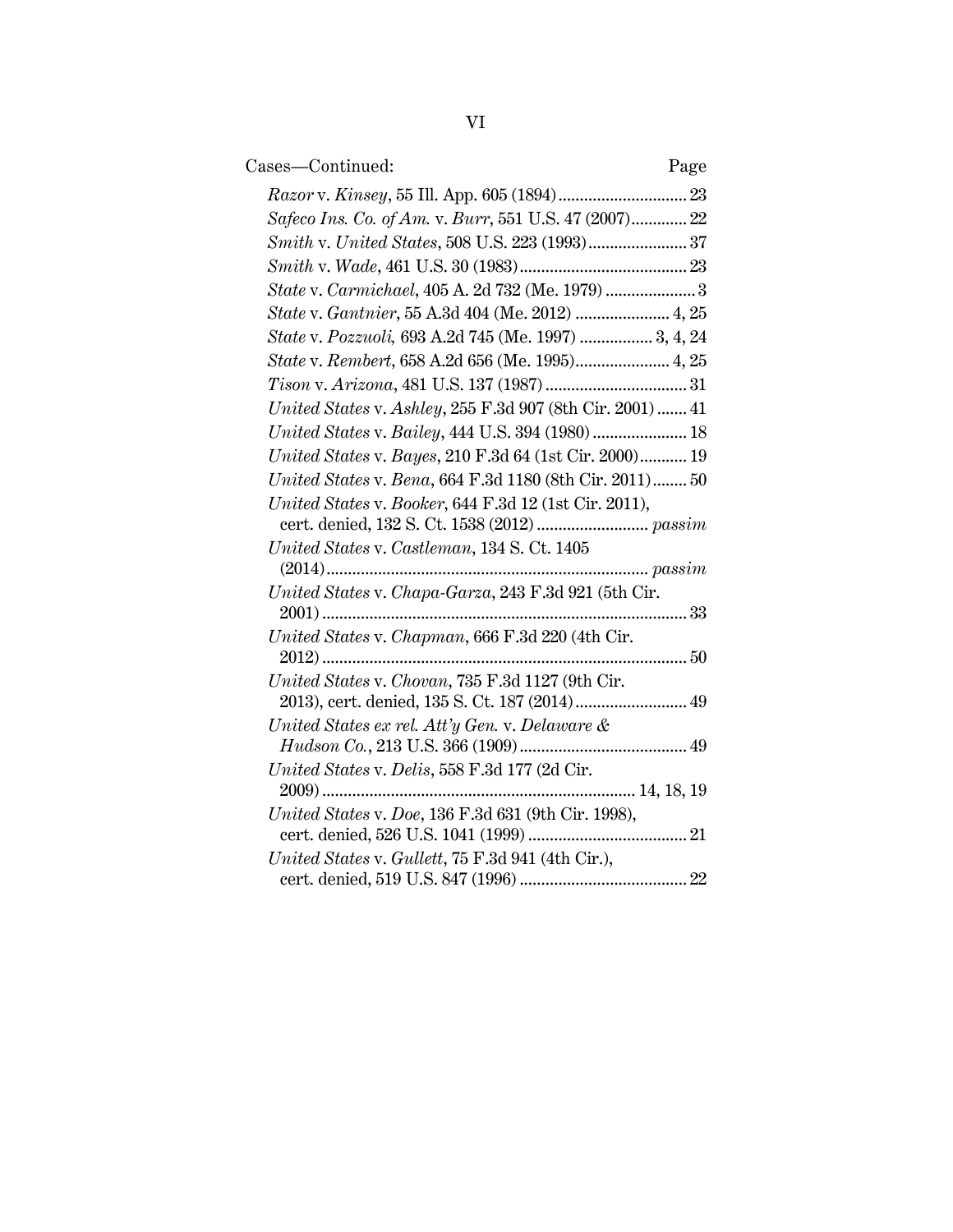| ×, |  |
|----|--|
|    |  |

| Cases-Continued:<br>Page                                  |
|-----------------------------------------------------------|
| United States v. Hayes, 555 U.S. 415 (2009)  passim       |
| United Statesv. Hemingway, 734 F.3d 323                   |
|                                                           |
| United States v. Lewis, 780 F.2d 1140 (4th Cir. 1986) 41  |
| United States v. Loera, 923 F.2d 725 (9th Cir.),          |
| United States v. Murdock, 290 U.S. 389 (1933) 22          |
| United States v. Nason, 269 F.3d 10 (1st Cir.             |
| United States v. Palomino Garcia, 606 F.3d 1317           |
|                                                           |
| United States v. Portela, 469 F.3d 496 (6th Cir. 2006) 33 |
| United States v. Recinos, 410 Fed. Appx. 544 (3d Cir.     |
|                                                           |
| United States v. Reese, 627 F.3d 792 (10th Cir. 2010),    |
| United States v. Skoien, 614 F.3d 638 (7th Cir. 2010),    |
|                                                           |
| United States v. Smith, 171 F.3d 617 (8th Cir. 1999)  26  |
| United States v. Staten, 666 F.3d 154 (4th Cir. 2011),    |
| cert. denied, 132 S. Ct. 1937 (2012)  49, 50              |
| United States v. Torres-Villalobos, 487 F.3d 607          |
|                                                           |
| United States v. Vinson, 805 F.3d 120 (4th Cir.           |
|                                                           |
| United States v. White, 593 F.3d 1199 (11th Cir.          |
|                                                           |
| United States v. White, 606 F.3d 144 (4th Cir. 2010) 49   |
| United States v. Williams, 197 F.3d 1091 (11th Cir.       |
|                                                           |
| United States v. Zunie, 444 F.3d 1230 (10th Cir.          |
|                                                           |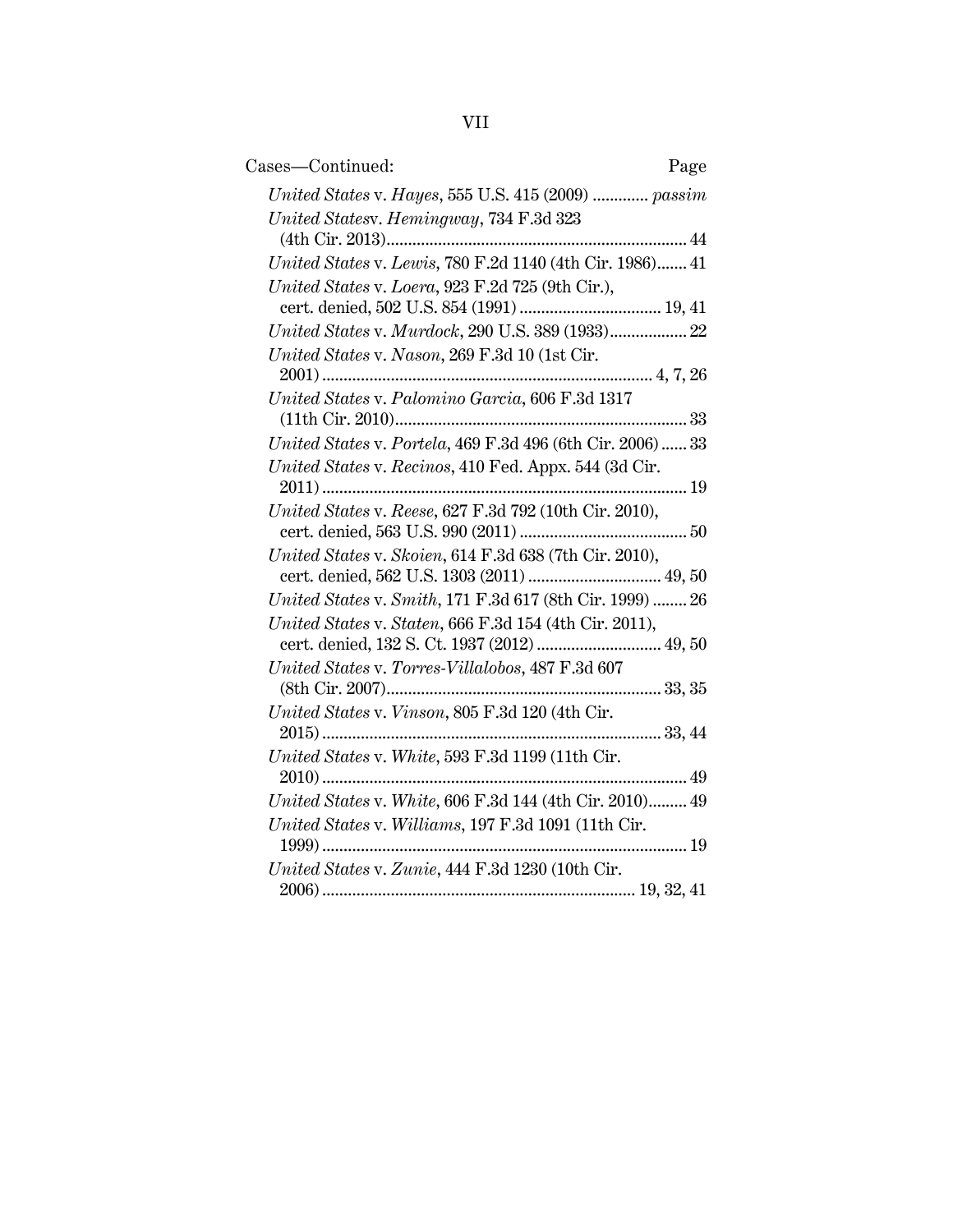VIII

| Cases—Continued:                                                                                                                                                   | Page |
|--------------------------------------------------------------------------------------------------------------------------------------------------------------------|------|
| United States v. Zuniga-Soto, 527 F.3d 1110                                                                                                                        |      |
| Vines v. United States, 70 A.3d 1170 (D.C. 2013)  44                                                                                                               |      |
| Constitution, statutes, regulations and guidelines:                                                                                                                |      |
|                                                                                                                                                                    |      |
| Armed Career Criminal Act of 1984, 18 U.S.C.                                                                                                                       |      |
| Brady Handgun Violence Prevention Act, Pub. L.                                                                                                                     |      |
|                                                                                                                                                                    |      |
|                                                                                                                                                                    |      |
|                                                                                                                                                                    |      |
| Immigration and Nationality Act, 8 U.S.C. 1101                                                                                                                     |      |
| Treasury, Postal Service, and General Government<br>Appropriations Act, 1997, Pub. L. No. 104-208, Div.<br>A, Tit. I, § 101(f) [§ 658(b)(2)], 110 Stat. 2009-372 3 |      |
| Violence Against Women and Department of Justice<br>Reauthorization Act of 2005, Pub. L. No. 109-162,                                                              |      |
|                                                                                                                                                                    |      |
|                                                                                                                                                                    |      |
|                                                                                                                                                                    |      |
|                                                                                                                                                                    |      |
|                                                                                                                                                                    |      |
|                                                                                                                                                                    |      |
|                                                                                                                                                                    |      |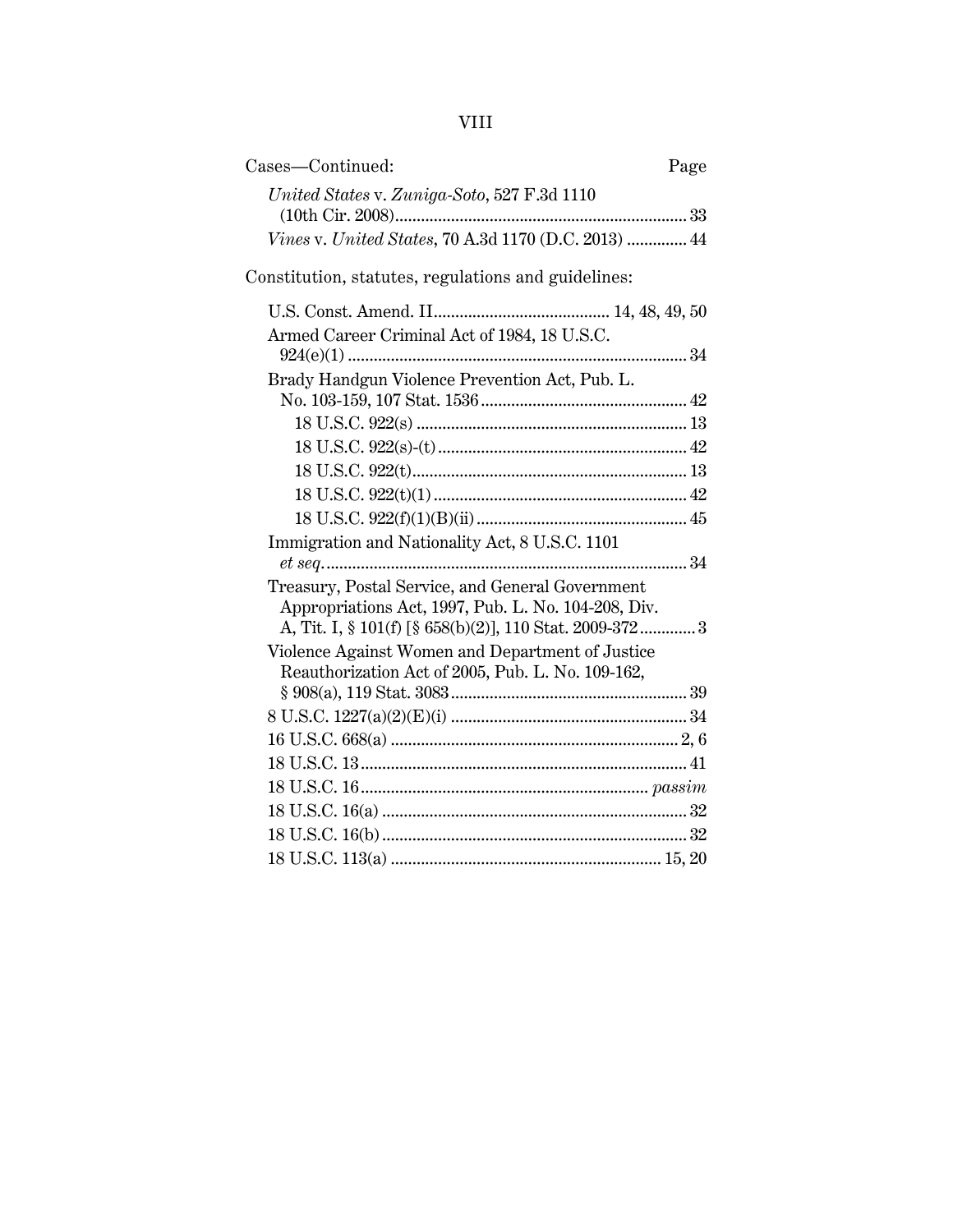| Statutes, regulations and guidelines—Continued: | Page |
|-------------------------------------------------|------|
|                                                 |      |
|                                                 |      |
|                                                 |      |
|                                                 |      |
|                                                 |      |
|                                                 |      |
|                                                 |      |
|                                                 |      |
|                                                 |      |
|                                                 |      |
|                                                 |      |
|                                                 |      |
|                                                 |      |
|                                                 |      |
|                                                 |      |
|                                                 |      |
|                                                 |      |
|                                                 |      |
|                                                 |      |
|                                                 |      |
|                                                 |      |
|                                                 |      |
|                                                 |      |
|                                                 |      |
| Me. Rev. Stat. Ann. tit. 17-A (Supp. 2015):     |      |
|                                                 |      |
|                                                 |      |
|                                                 |      |
|                                                 |      |
|                                                 |      |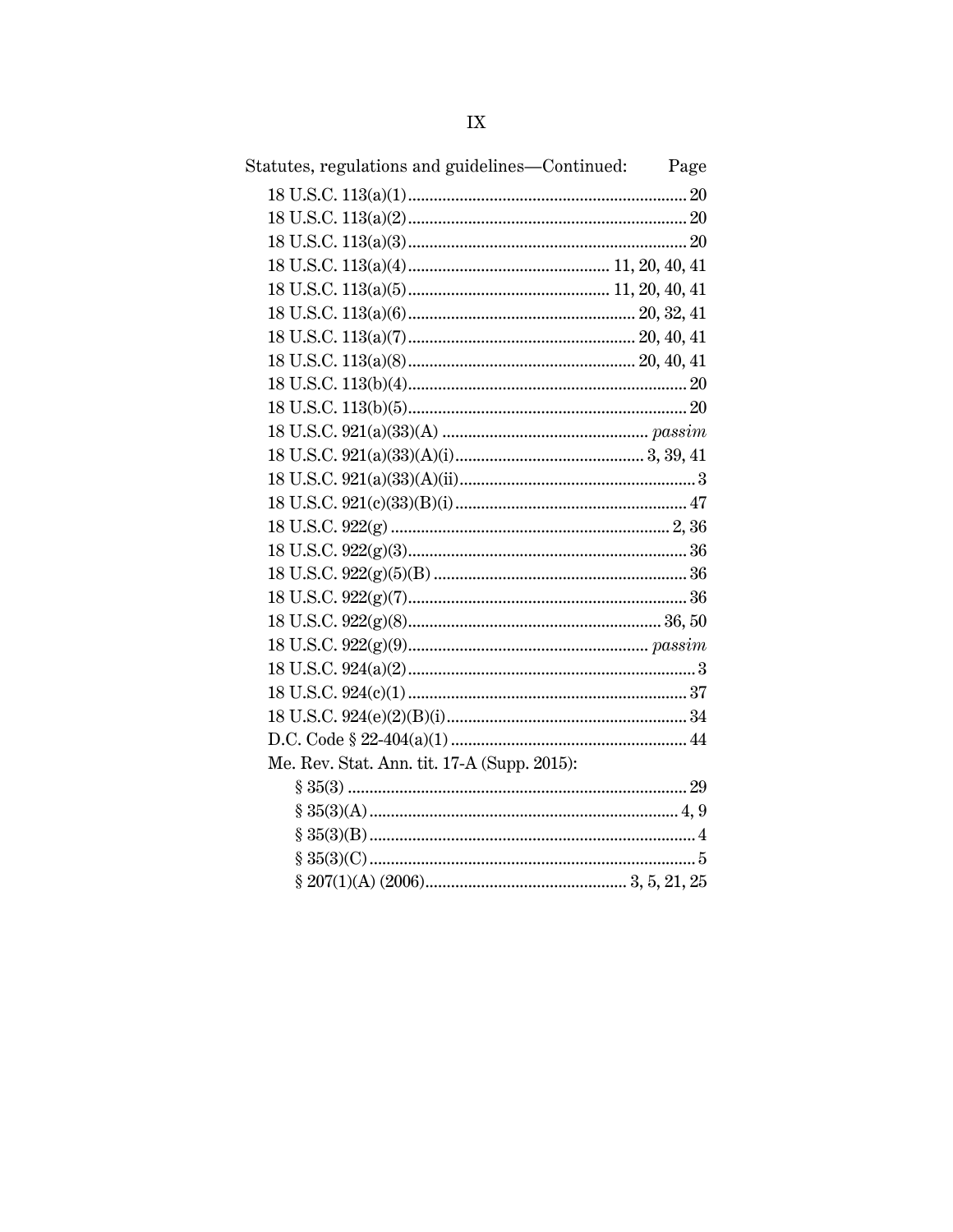| Statutes, regulations and guidelines - Continued: Page       |  |
|--------------------------------------------------------------|--|
|                                                              |  |
| Tenn. Code Ann. § 39-13-101 (West 2015)  39                  |  |
| Tex. Penal Code Ann. § 22.01(a)(3) (West 2015)  39           |  |
| Confederated Tribes of Umatilla Indian Reservation           |  |
| Gila River Indian Community Ordinances tit. 5,               |  |
| Mississippi Choctaw Tribal Code tit. 3, $\S 3-10-2(1)(a)$ 39 |  |
|                                                              |  |
| Salt River Pima-Maricopa Indian Community Code               |  |
| Sisseton-Wahpeton Oyate Codes of Law                         |  |
| Tohono O'Odham Criminal Code tit. 7, § 7.1(a)(4) 39          |  |
| White Mountain Apache Crim. Code $\S 2.4(A)(1)$ 39           |  |
| 28 C.F.R.:                                                   |  |
|                                                              |  |
|                                                              |  |
|                                                              |  |
| United States Sentencing Guidelines:                         |  |
|                                                              |  |
|                                                              |  |
|                                                              |  |
| Miscellaneous:                                               |  |

| 2 Joel Prentiss Bishop, Commentaries on the Crimi- |  |
|----------------------------------------------------|--|
|                                                    |  |
|                                                    |  |
| 3 William Blackstone, Commentaries                 |  |
|                                                    |  |
|                                                    |  |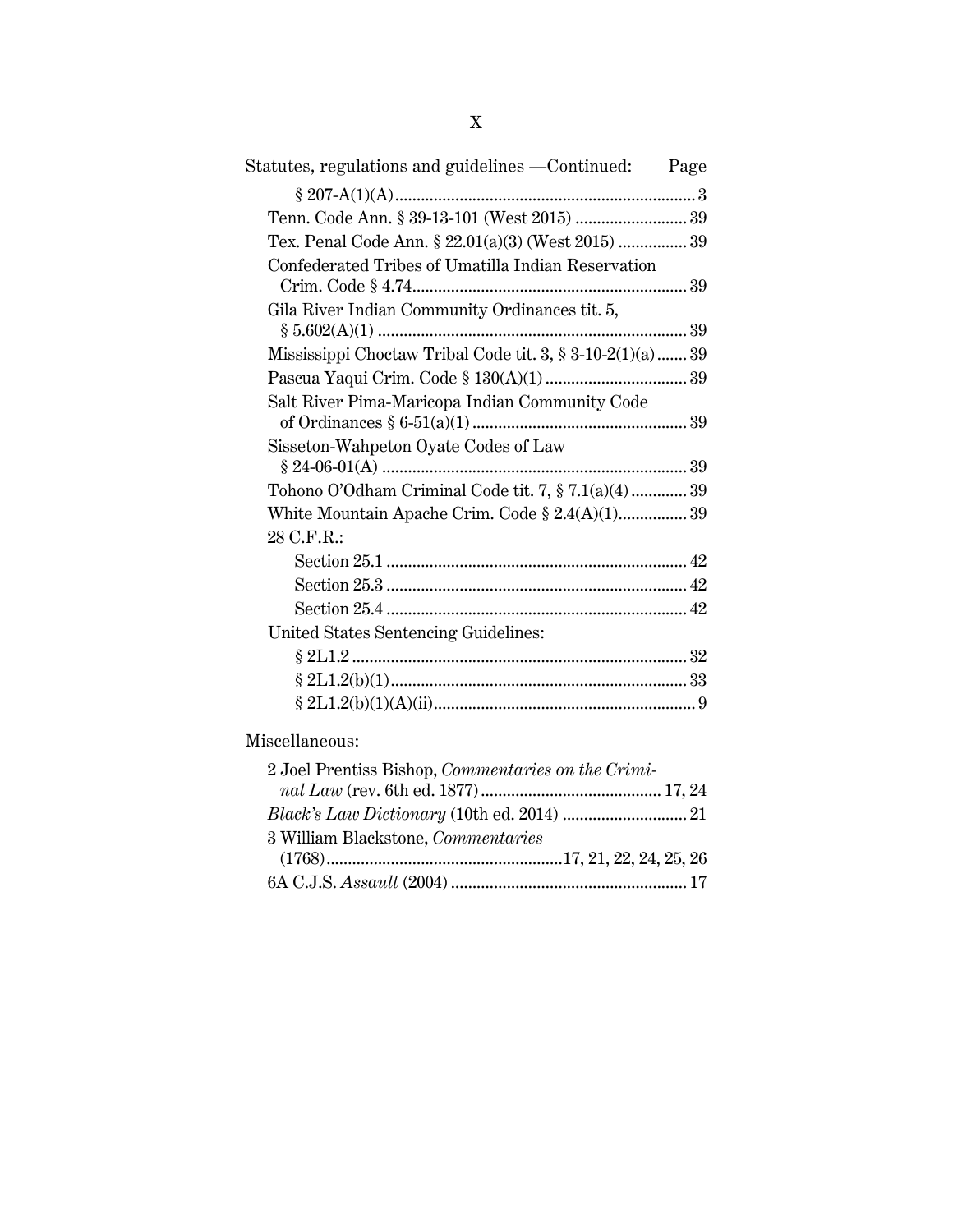| Miscellaneous-Continued:                                    | Page |
|-------------------------------------------------------------|------|
| 142 Cong. Rec. (1996):                                      |      |
|                                                             |      |
|                                                             |      |
| FBI, National Instant Background Check System               |      |
| Operations 2014, https://www.fbi.gov/about-us/cjis/         |      |
| nics/reports/2014-operations-report (last visited           |      |
|                                                             |      |
|                                                             |      |
| Wayne R. LaFave, Substantive Criminal Law<br>(2d ed. 2003): |      |
|                                                             |      |
|                                                             |      |
| Model Penal Code (1980):                                    |      |
|                                                             |      |
|                                                             |      |
|                                                             |      |
|                                                             |      |
| Model Penal Code (1985):                                    |      |
|                                                             |      |
|                                                             |      |
|                                                             |      |
|                                                             |      |
|                                                             |      |
|                                                             |      |
|                                                             |      |
|                                                             |      |
| Rollin M. Perkins, Non-Homicide Offenses Against            |      |
| the Person, 26 B.U. 2 Rev. 119 (1946) 17, 18                |      |
|                                                             |      |
| 2 F. Wharton, Wharton's Criminal Law (C. Torcia             |      |
|                                                             |      |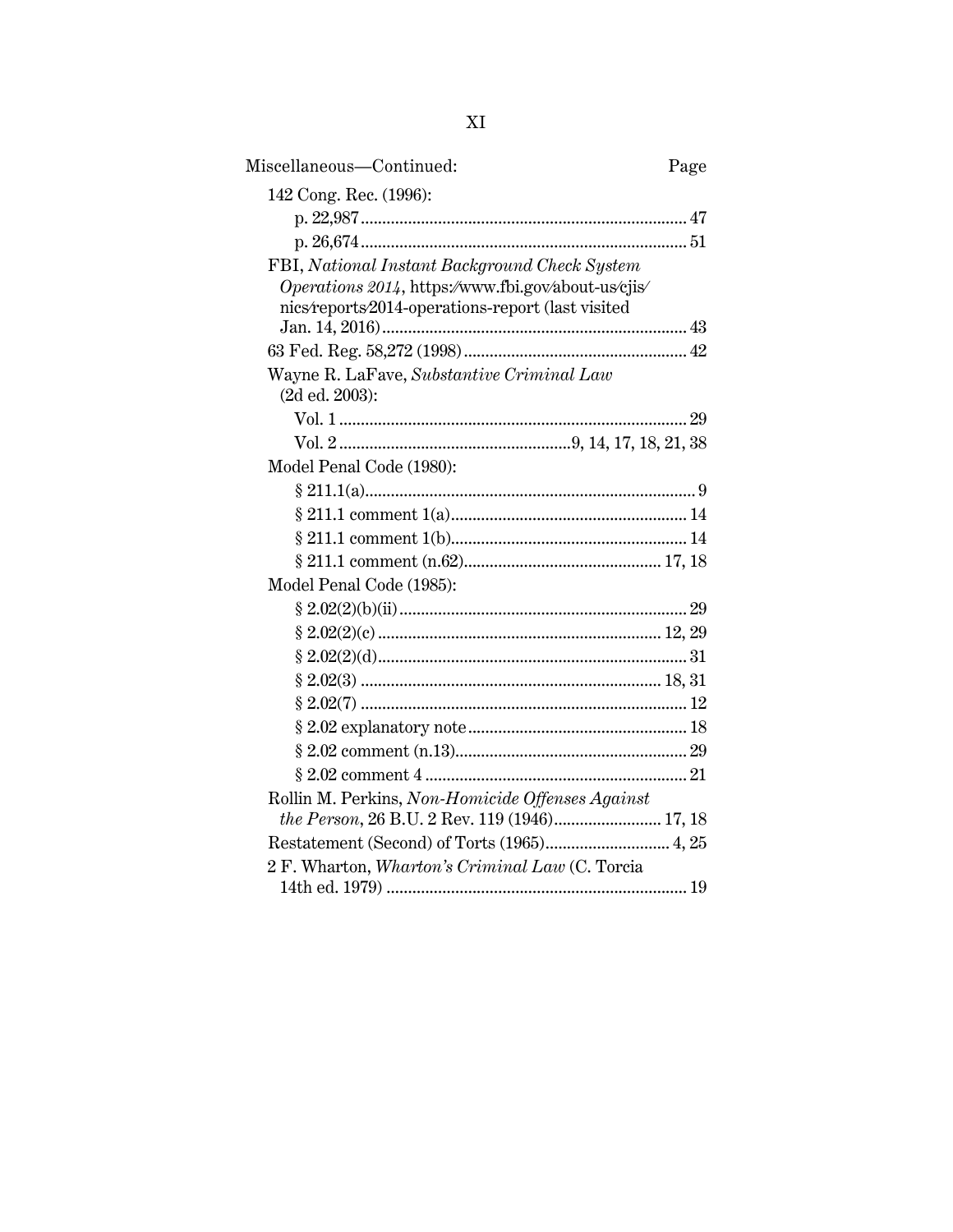## In the Supreme Court of the United States

No. 14-10154

STEPHEN L. VOISINE AND WILLIAM E. ARMSTRONG, III, **PETITIONERS** 

*v.*

UNITED STATES OF AMERICA

*ON WRIT OF CERTIORARI TO THE UNITED STATES COURT OF APPEALS FOR THE FIRST CIRCUIT*

#### **BRIEF FOR THE UNITED STATES**

#### **OPINIONS BELOW**

The opinion of the court of appeals (J.A. 6-90) is reported at 778 F.3d 176. A prior opinion of the court of appeals in petitioner Armstrong's case is reported at 706 F.3d 1. A prior opinion of the court of appeals in petitioner Voisine's case is not published in the Federal Reporter but is reprinted at 495 Fed. Appx. 101.

#### **JURISDICTION**

The judgment of the court of appeals was entered on January 30, 2015. A petition for rehearing was denied on March 31, 2015 (J.A. 91-92). The petition for a writ of certiorari was filed on June 4, 2015. The petition was granted on October 30, 2015. The jurisdiction of this Court rests on 28 U.S.C. 1254(1).

(1)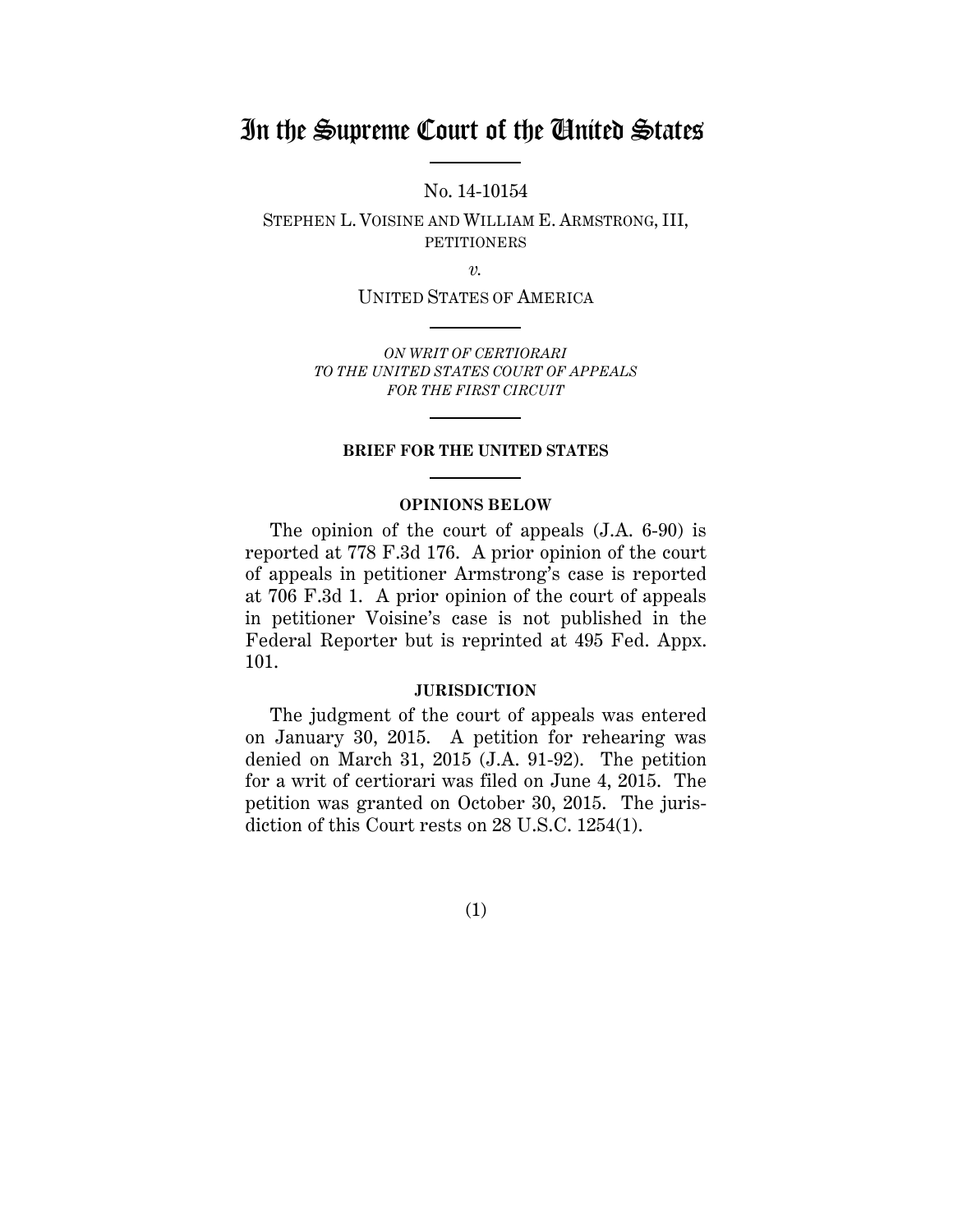#### **STATUTORY PROVISIONS INVOLVED**

The relevant statutory provisions are reprinted in an appendix to this brief.

#### **STATEMENT**

Following conditional guilty pleas in the United States District Court for the District of Maine, each petitioner was convicted of possessing firearms or ammunition, or both, after having been convicted of a misdemeanor crime of domestic violence, in violation of 18 U.S.C. 922(g)(9). Petitioner Voisine was also convicted of killing a bald eagle, in violation of 16 U.S.C. 668(a). Petitioner Armstrong was sentenced to three years of probation. Petitioner Voisine was sentenced to one year and one day of imprisonment, to be followed by two years of supervised release. The court of appeals affirmed petitioners' convictions in separate opinions. 706 F.3d 1; 495 Fed. Appx. 101 (per curiam). This Court granted their joint petition for a writ of certiorari, vacated the judgments, and remanded to the court of appeals for further consideration in light of *United States* v. *Castleman*, 134 S. Ct. 1405 (2014). See 134 S. Ct. 1759 (2014). On remand, the court of appeals consolidated the cases and once again affirmed. J.A. 6-28.

1. a. Under federal firearms laws, it is unlawful for certain persons, including any person who has been convicted of a felony in any court, to "possess in or affecting commerce, any firearm or ammunition." 18 U.S.C 922(g); see *United States* v. *Hayes*, 555 U.S. 415, 418 (2009). In 1996, Congress passed the "Lautenberg Amendment" to Section 922(g), which expanded the firearms prohibition to include any person "who has been convicted in any court of a misdemeanor crime of domestic violence." 18 U.S.C.  $922(g)(9)$ ;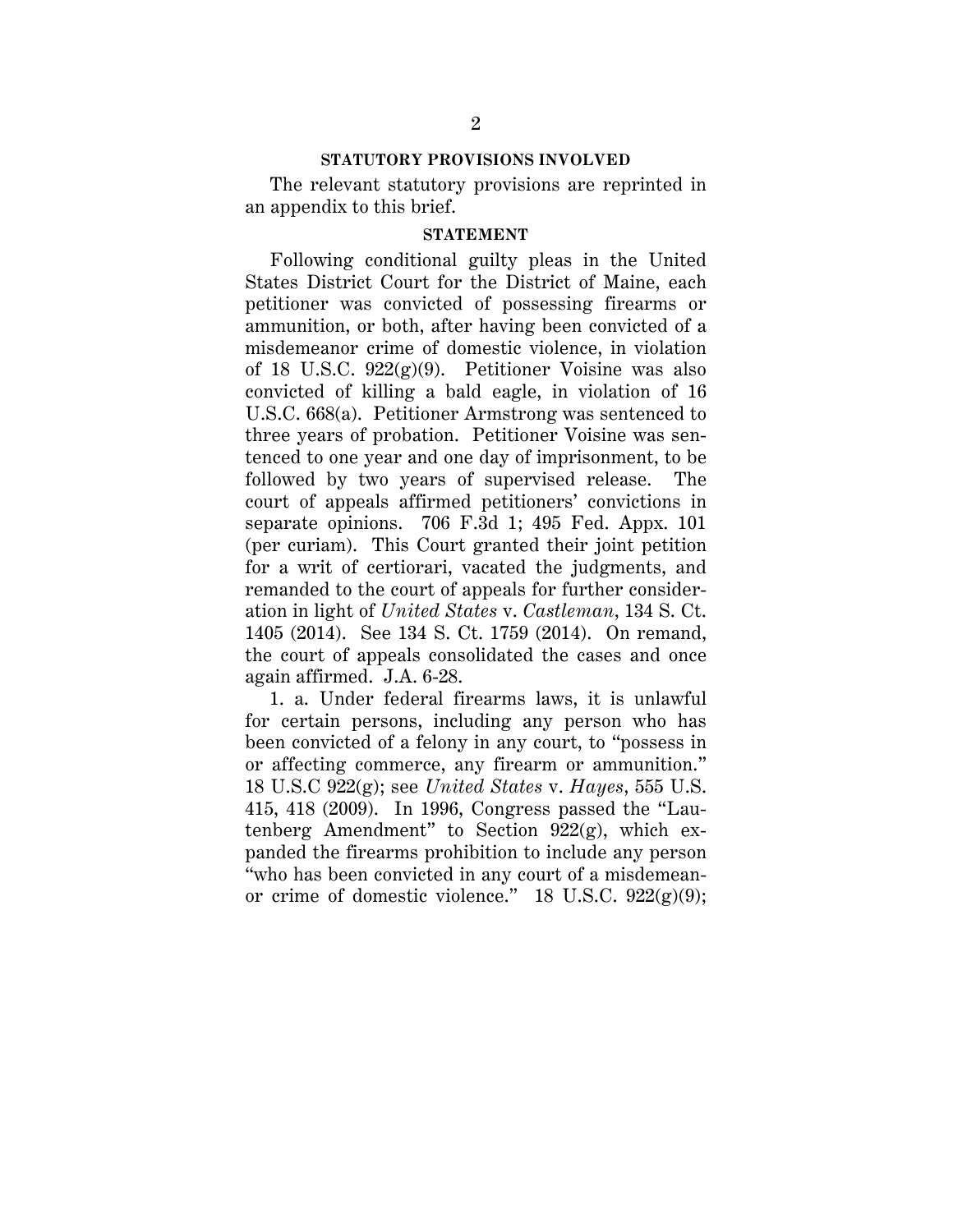see Treasury, Postal Service, and General Government Appropriations Act, 1997, Pub. L. No. 104-208, Div. A, Tit. I, § 101(f) [§ 658(b)(2)], 110 Stat. 2009- 372. Section 921(a)(33)(A) defines a "misdemeanor crime of domestic violence" as a misdemeanor under federal, state, or tribal law, committed by a person with a specified domestic relationship with the victim, that "has, as an element, the use or attempted use of physical force, or the threatened use of a deadly weapon." 18 U.S.C.  $921(a)(33)(A)(i)$  and (ii); see *Hayes*, 555 U.S. at 420-421. A person who knowingly violates that provision may be fined, imprisoned for not more than ten years, or both. 18 U.S.C. 924(a)(2).

b. Maine's assault statute provides that "[a] person is guilty of assault if" he "intentionally, knowingly or recklessly causes bodily injury or offensive physical contact to another person." Me. Rev. Stat. Ann. tit. 17-A, § 207(1)(A) (2006) (Section 207). Section 207 thus "specif[ies] two independent types of simple assault, one where bodily injury results and another where there is merely an offensive physical contact without resulting bodily injury." *State* v. *Carmichael*, 405 A.2d 732, 735 (Me. 1979). Maine also has a specific provision addressing domestic assault, which punishes any person who "violates Section 207" if "the victim is a family or household member." Me. Rev. Stat. Ann. tit. 17-A, § 207-A(1)(A) (Supp. 2015) (Section 207-A). See J.A. 9.

The Maine Supreme Judicial Court has defined "offensive physical contact" to require intentional contact that a reasonable person would find offensive. See *State* v. *Pozzuoli*, 693 A.2d 745, 747 (1997) (upholding jury instructions defining offensive physical conduct under Section 207 "as knowingly intending bodily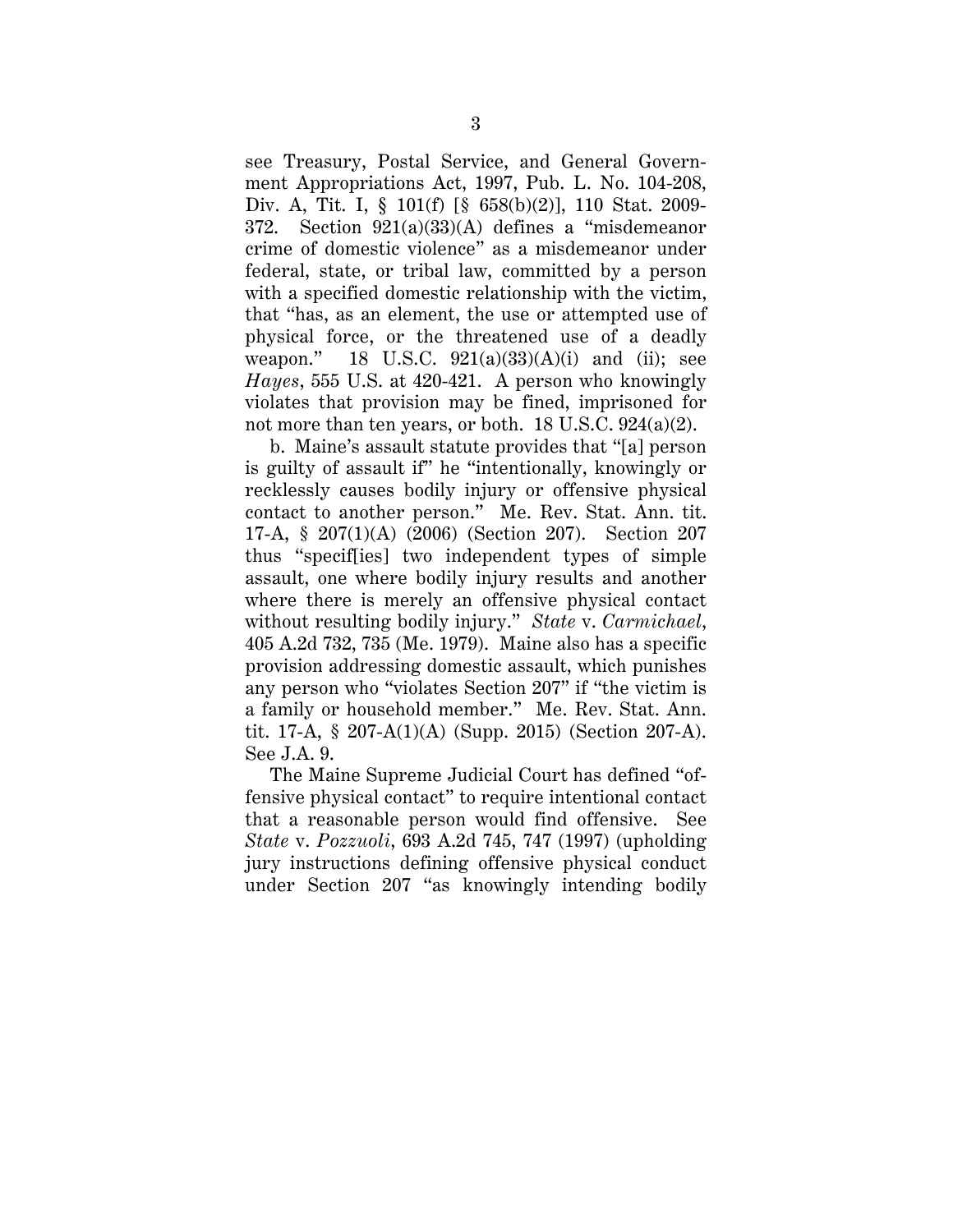contact or unlawful touching done in such a manner as would reasonably be expected to violate the person or dignity of the victim"); *State* v. *Rembert*, 658 A.2d 656, 658 (1995) (defining offensive physical contact as "[u]npermitted and *intentional* contacts with anything so connected with the body as to be customarily regarded as part of the other's person" (quoting Restatement (Second) of Torts § 18 cmt. c (1965)) (emphasis added)). Under Maine law, the offensiveness of the contact is determined by asking whether "a reasonable person would find [the contact] offensive" and requires "something less than bodily injury \* \* \* but \* \* \* more than a mere touching of another." See *Pozzuoli*, 693 A.2d at 747. A defendant who intentionally makes contact with the victim may be liable for being reckless about doing so in an offensive manner. See *State* v. *Gantnier*, 55 A.3d 404, 410 (Me. 2012) (holding that evidence supported a lesserincluded assault instruction based on defendant's claim that he "did recklessly touch the victim [in her genital area] and the touching was offensive, but it was not [the defendant's] purpose to engage in offensive or sexual contact" because his intent was to touch the victim's shoulder or her hip to wake her); see also *United States* v. *Nason*, 269 F.3d 10, 19 (1st Cir. 2001) (analyzing Maine's offensive physical contact offense).

The Maine Criminal Code provides that "[a] person acts recklessly with respect to a result of the person's conduct when the person consciously disregards a risk that the person's conduct will cause such a result," Me. Rev. Stat. Ann. tit. 17–A, § 35(3)(A) (Supp. 2015); or "recklessly with respect to attendant circumstances when the person consciously disregards a risk that such circumstances exist," *id.* § 35(3)(B). "[T]he dis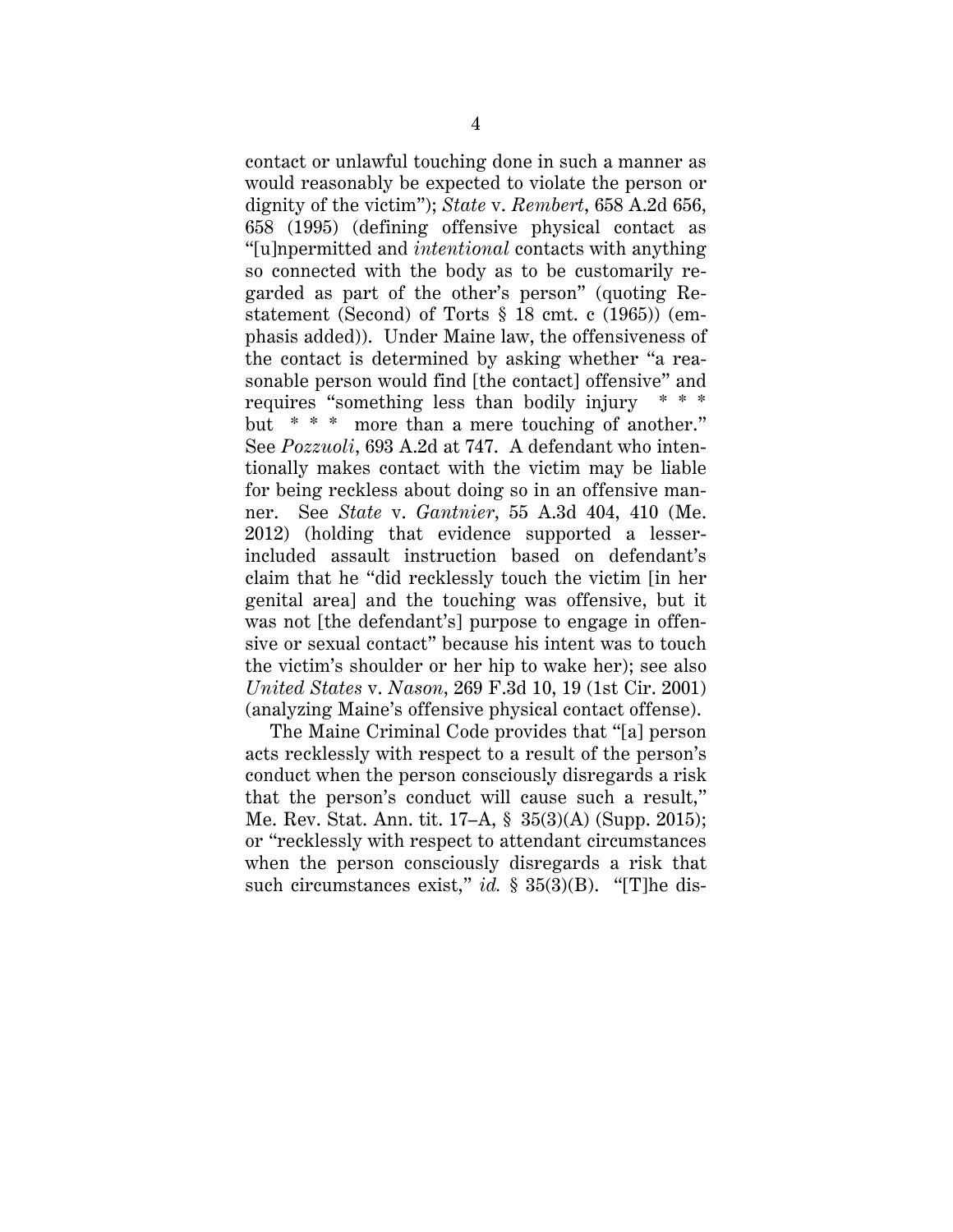regard of the risk \* \* \* must involve a gross deviation from the standard of conduct that a reasonable and prudent person would observe in the same situation." *Id.* § 35(3)(C).

2. a. In 2008, petitioner Armstrong was convicted of assaulting his wife. J.A. 9-10. Armstrong was charged in Maine state court with misdemeanor domestic violence assault, in violation of Section 207-A. See J.A. 9. The state charging document alleged that Armstrong "did intentionally, knowingly or recklessly cause bodily injury or offensive physical contact" to his wife. J.A. 154-155. Armstrong pleaded guilty to that offense and was sentenced to 180 days of imprisonment, with all but 24 hours suspended, and one year of probation. J.A. 157-159, 161-162.

In May 2010, Maine police officers found six firearms and ammunition at Armstrong's home during a search for drug paraphernalia and marijuana. J.A. 9. Armstrong was charged with one count of possessing firearms and ammunition by a person convicted of a misdemeanor crime of domestic violence, in violation of 18 U.S.C. 922(g)(9). J.A. 152-153.

b. In June 2003, petitioner Voisine was charged in Maine state court with simple assault, in violation of Section  $207(1)(A)$ . See J.A. 98. The state charging document alleged that Voisine "did intentionally knowingly or recklessly cause bodily injury or offensive physical contact to" his girlfriend and that "[t]he crime involved domestic violence." *Ibid*. Voisine pleaded guilty to the charged offense and was ordered to pay a \$200 fine. J.A. 96. Voisine was again convicted of a Maine misdemeanor assault of his girlfriend in 2005. J.A. 10.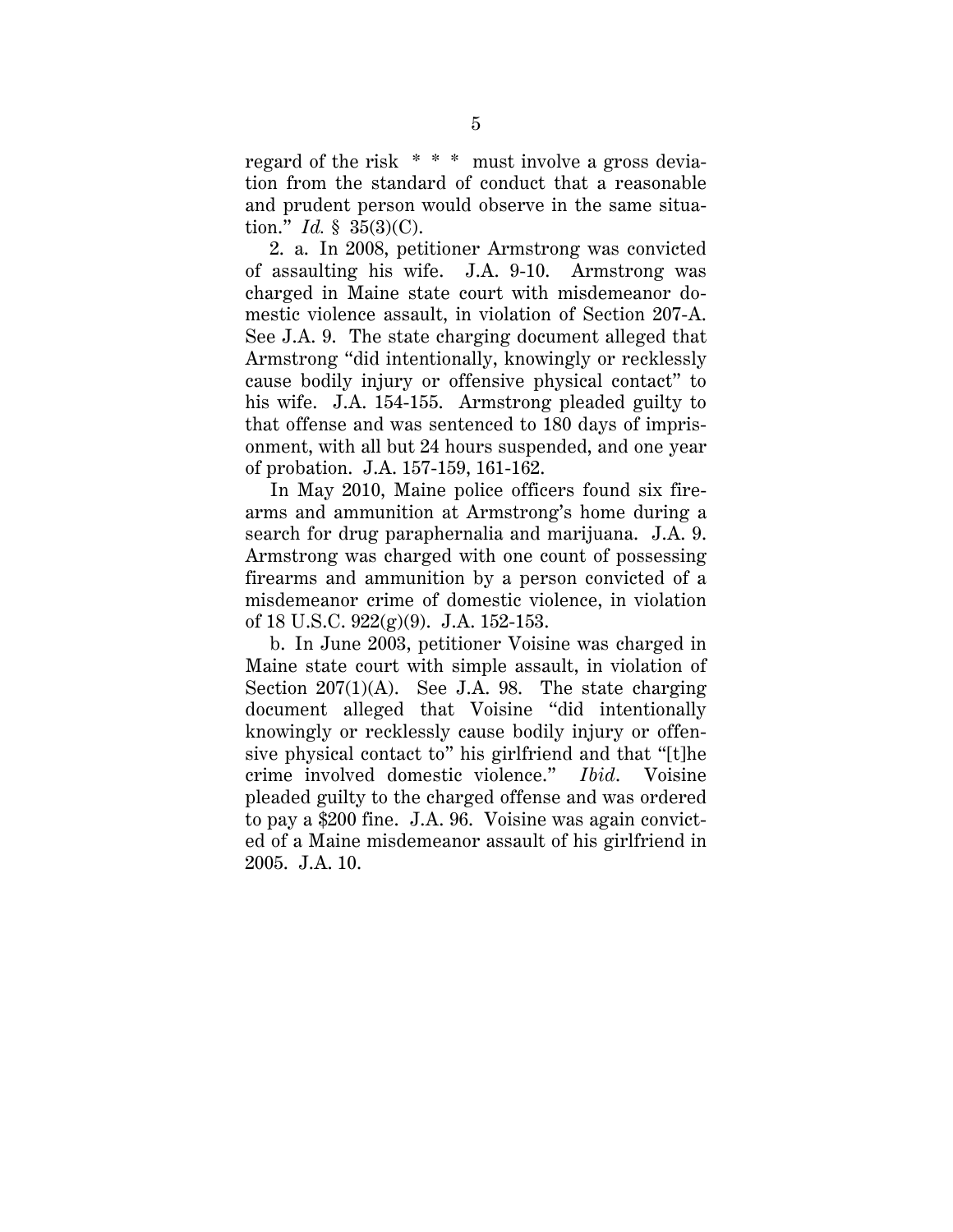In 2009, officers arrested Voisine on the federal misdemeanor charge of killing a bald eagle, in violation of 16 U.S.C. 668(a). Voisine turned a rifle over to police in the course of that investigation. J.A. 10. After conducting a background check, however, officers discovered Voisine's prior misdemeanor assault charge. *Ibid.* In March 2011, the government filed an information charging Voisine with one count of possessing a firearm by a person convicted of a misdemeanor crime of domestic violence, in violation of 18 U.S.C.  $922(g)(9)$ , as well as with killing a bald eagle, in violation of 16 U.S.C. 668(a). J.A. 10, 93-94.

c. Each petitioner moved to dismiss his indictment, arguing that the Maine assault and domestic assault statutes did not constitute Section  $922(g)(9)$  predicates because (1) those provisions may be violated by reckless as well as intentional conduct, and (2) "offensive physical contact" does not necessarily involve *violent* "physical force." J.A. 10-11. The district court denied the motions, J.A. 10, and each petitioner thereafter entered a conditional guilty plea reserving the right to appeal the denial of his motion to dismiss, J.A. 116, 164.

3. On appeal, petitioners renewed their argument that their convictions under Maine's simple assault statute, Section 207, or Maine's domestic assault statute, Section 207-A, do not categorically qualify as a misdemeanor crimes of domestic violence for purposes of Section  $922(g)(9)$ . The court of appeals affirmed petitioners' convictions in separate opinions.

a. The court of appeals affirmed Armstrong's conviction in a published decision. 706 F.3d at 1-8. The court explained that its prior decisions in *United States* v. *Booker*, 644 F.3d 12 (1st Cir. 2011), cert.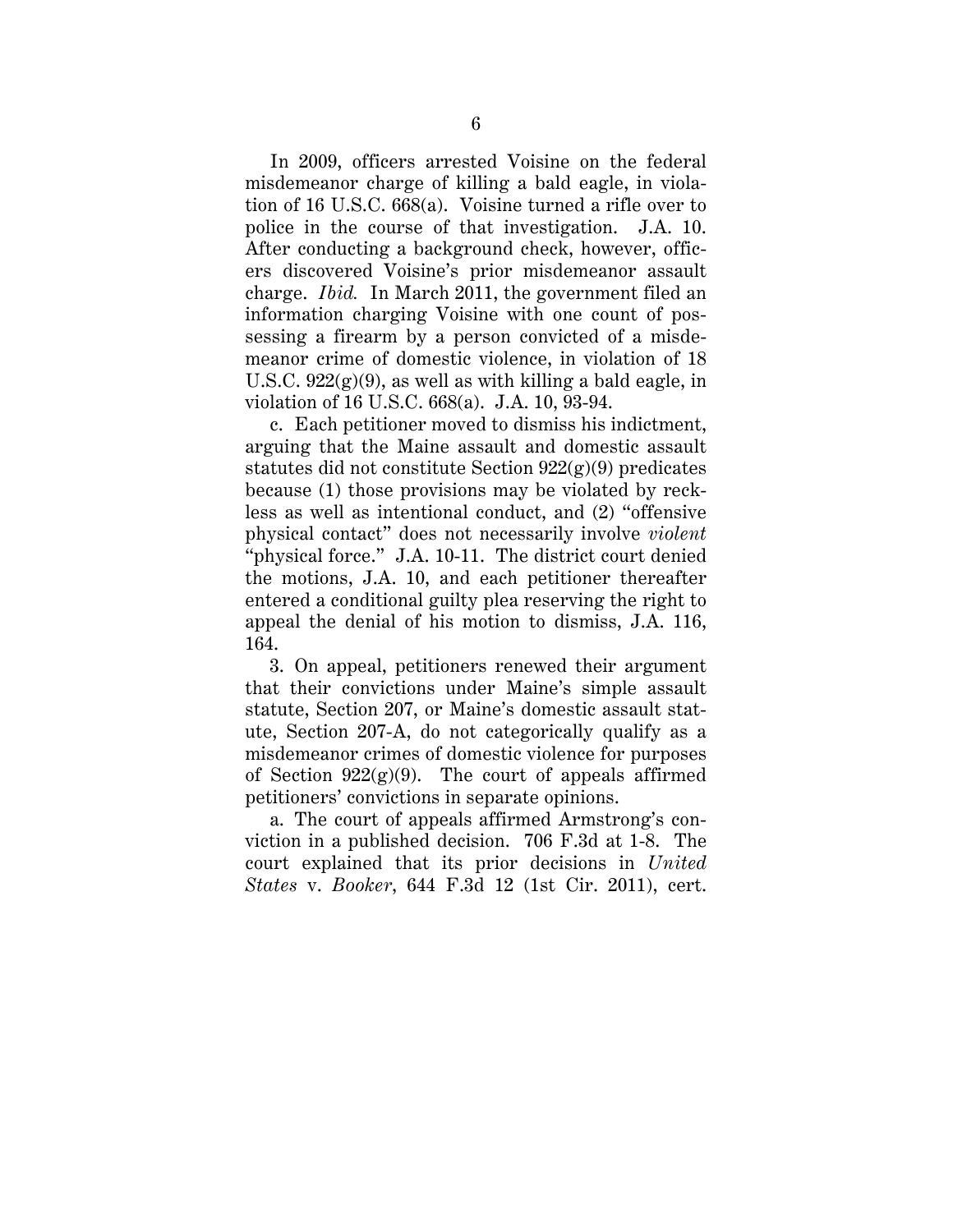denied, 132 S. Ct. 1538 (2012), and *Nason*, 269 F.3d 10, established "that an offense with a mens rea of recklessness may qualify as a 'misdemeanor crime of domestic violence' under [Section]  $922(g)(9)$ ," and that the phrase "physical force" was "broad enough to encompass the 'offensive physical contact' variant of Maine's assault statute." 706 F.3d at 4 (quoting *Booker*, 644 F.3d at 21, and citing *Nason*, 269 F.3d at 16, 20-21). Accordingly, the court affirmed Armstrong's conviction.

b. The court of appeals affirmed Voisine's Section  $922(g)(9)$  conviction in an unpublished, per curiam decision. 495 Fed. Appx. at 101-102. Finding "no pertinent factual differences distinguishing the instant case from *Armstrong*," the court "incorporate[d] its reasoning." *Id.* at 102.

4. On May 6, 2013, Armstrong and Voisine filed a joint petition for a writ of certiorari in this Court. While that petition was pending, this Court decided *Castleman* and held that the "physical force" element of Section  $921(a)(33)(A)$  may be satisfied with a degree of force supporting common-law battery, including offensive touching. 134 S. Ct. at 1410. In March 2014, this Court granted certiorari, vacated the judgments in both petitioners' cases, and remanded to the court of appeals "for further consideration in light of *\* \* \* Castleman*." 134 S. Ct. at 1759.

5. On remand, a divided panel of the court of appeals again affirmed petitioners' convictions. J.A. 6- 28.

a. The court of appeals concluded that reckless domestic assault under Section 207 and 207-A constitutes a "misdemeanor crime of domestic violence" under 18 U.S.C. 922(g)(9). J.A. 12-26.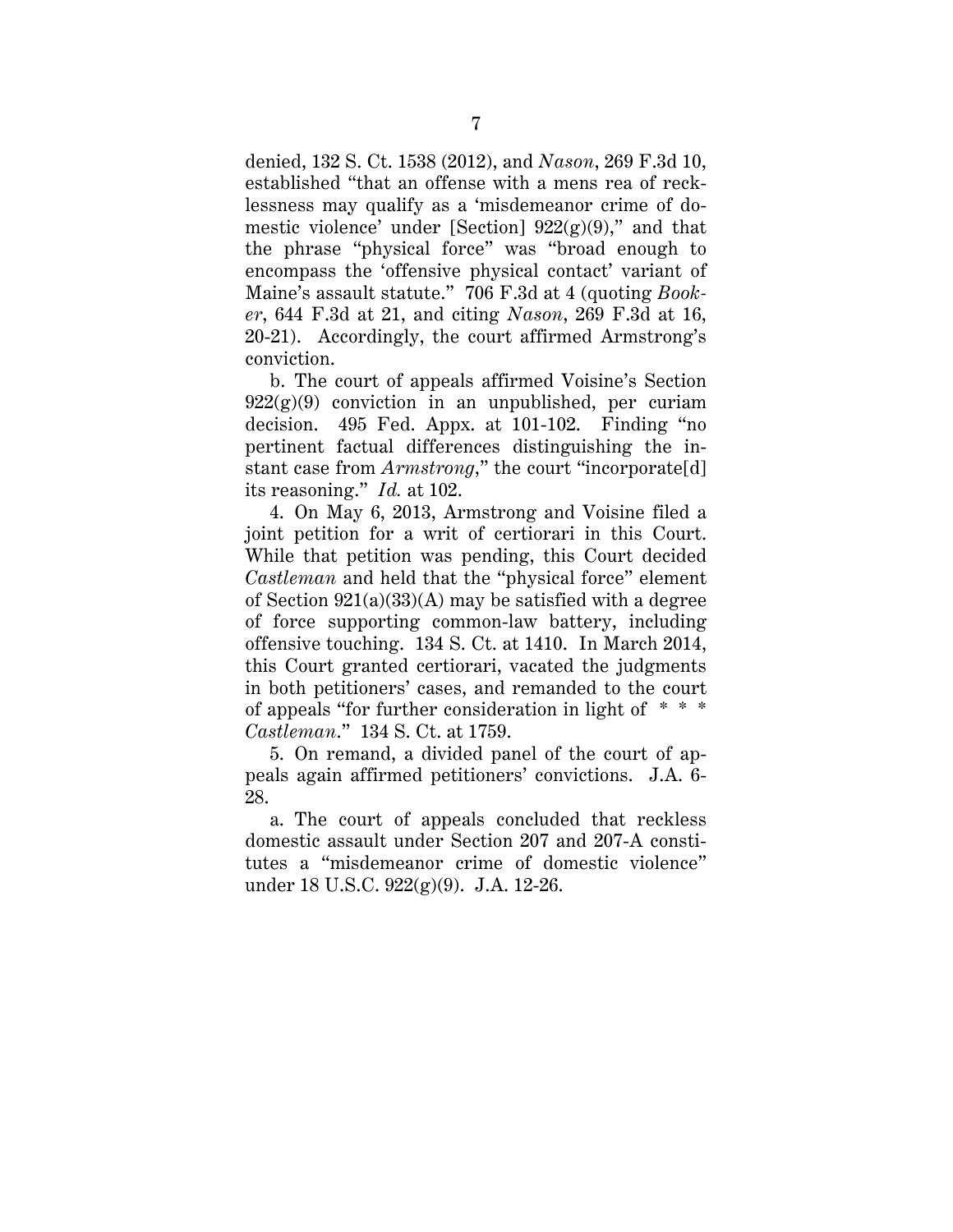The court of appeals focused on the "unique nature of [Section] 922(g)(9)." J.A. 7; see J.A. 13, 18. Section  $922(g)(9)$ , the court observed, is aimed at "domestic violence"—"a term of art that encompasses a range of force broader than that which constitutes 'violence' simpliciter, including acts that might not constitute 'violence' in a nondomestic context." J.A. 13, 15 (quoting *Castleman*, 134 S. Ct. at 1411 & n.4) (internal quotation marks omitted).

Section  $922(g)(9)$ 's drafting history, the court of appeals stated, confirmed that the statute is "broader" than the definition of "crime of violence" under 18 U.S.C. 16. J.A. 16 (quoting *Booker*, 644 F.3d at 19). Unlike Section 16's definition of "crime of violence," which is incorporated into a broad range of statutory contexts, the court of appeals observed that "[Section]  $922(g)(9)$  is a statute with a particular purpose: to ensure that domestic abusers convicted of misdemeanors, in addition to felonies, are barred from possessing firearms." J.A. 19 (citing *Castleman*, 134 S. Ct. at 1408-1412); see J.A. 14-19.

Considering the recognition in *Castleman* and *Hayes* that "perpetrators of domestic violence are 'routinely prosecuted under generally applicable assault or battery laws," the court of appeals concluded that "Congress intended the firearm prohibition to apply to those convicted under typical misdemeanor assault or battery statutes," which "encompass[] assault statutes for those states that allow conviction with a mens rea of recklessness."<sup>1</sup> J.A. 19 (citation

 <sup>1</sup> Given Section 922(g)(9)'s distinctive statutory context, the court of appeals distinguished other courts of appeals' decisions, cited in a footnote in *Castleman*, which had interpreted the phrase "use \* \* \* of physical force" to exclude reckless conduct for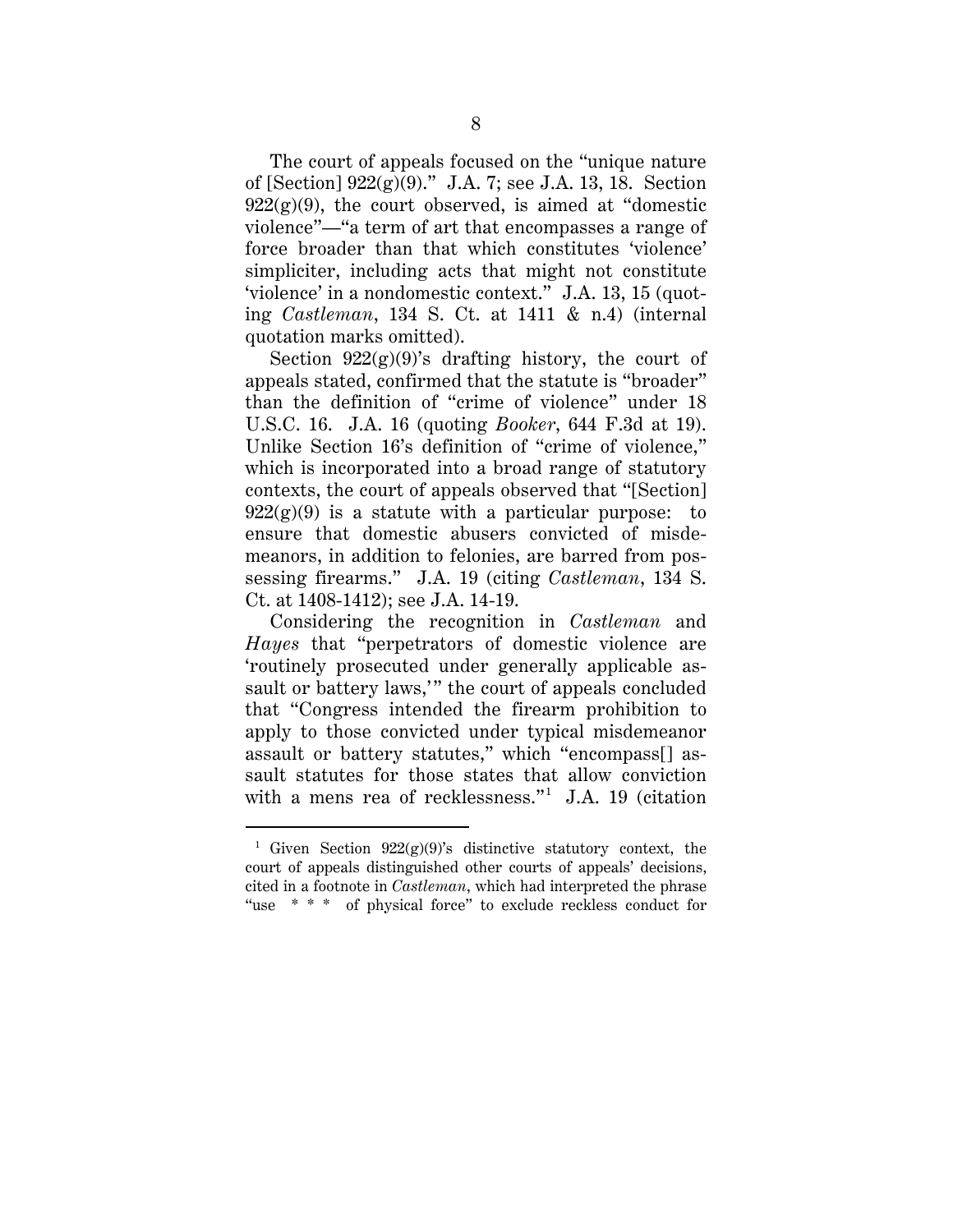omitted). The court of appeals further explained that this "broader reading of [Section]  $922(g)(9)$ 's mens rea requirement better ensures that a perpetrator convicted of domestic assault is unable to use a gun in a subsequent domestic assault." J.A. 20.

Turning to Maine law, the court of appeals emphasized that "Maine characterizes recklessness as a mens rea involving a substantial amount of deliberateness and intent," inasmuch as "[t]he statutory definition requires that a person '*consciously* disregard[] a risk that the person's conduct will cause' the result." J.A. 20 (quoting Me. Rev. Stat. Ann. tit. 17-A,  $§ 35(3)(A)$  (Supp. 2015)). Because of the "volitional" component" of the offense, the court concluded that "[r]eckless assaults in Maine" categorically constitute "misdemeanor crime[s] of domestic violence" under Section 922(g)(9). J.A. 22.

b. Judge Torruella dissented. J.A. 29-90. He "express[ed] no opinion" about "whether the 'use' of physical force is satisfied by either the reckless causation of bodily injury or the intentional or knowing causation of offensive physical contact," J.A. 33, and acknowledged that the common-law sources cited by the Government may suggest "that a common-law battery by 'bodily injury' or 'infliction of harm' can be committed recklessly." J.A. 72 (citing Model Penal Code § 211.1(1)(a) (1980) and 2 Wayne R. LaFave, *Substantive Criminal Law* §§ 16.2(a), 16.2(c)(2) (2d ed. 2003) (LaFave)).

 $\overline{a}$ 

purposes of Section 16 or the "crime of violence" sentencing enhancement under Sentencing Guidelines § 2L1.2(b)(1)(A)(ii). J.A. 14-18 & n.3.; see *Castleman*, 134 S. Ct. at 1414 & n.8.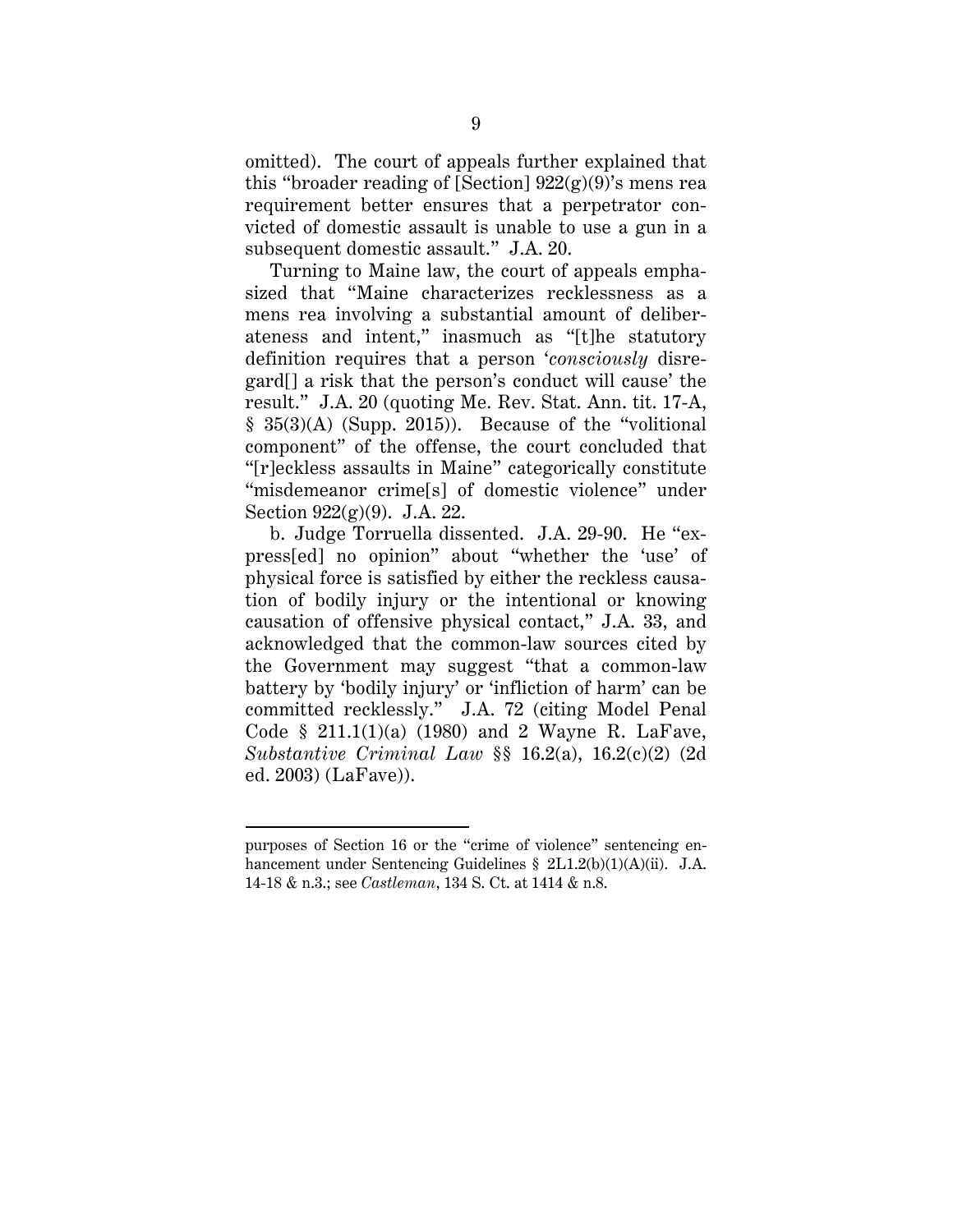Nonetheless, because he found that the Maine assault statute's offensive physical contact prong did not require intentional contact with the victim, Judge Torruella concluded that the Maine statute was broader than the common-law definition of battery, which, in his view, consisted only of the "*intentional* application of unlawful force against the person of another." J.A. 34 (quoting *Johnson* v. *United States*, 559 U.S. 133, 139 (2010)). He therefore would have held that petitioners' Maine assault convictions were not "misdemeanor crime[s] of domestic violence" under Section 922(g)(9). J.A. 34 n.9; see J.A. 75-76.

#### **SUMMARY OF ARGUMENT**

The court of appeals correctly held that petitioners' convictions for misdemeanor domestic assault under Maine law for intentionally, knowingly, or recklessly causing bodily injury or offensive physical contact qualified as "misdemeanor crime[s] of domestic violence" under 18 U.S.C. 922(g)(9). Petitioners' exclusion of crimes with a mens rea of recklessness is unfounded, would conflict with Congress's intention to enact a nationwide ban on firearms possession by domestic abusers, and would frustrate enforcement of the statute.

A. Because Congress enacted Section  $922(g)(9)$  to bar firearms possession by domestic abusers, who "were (and are) routinely prosecuted under generally applicable assault or battery laws," this Court in *United States* v. *Castleman*, 134 S. Ct. 1405 (2014), concluded that Congress intended "misdemeanor crime[s] of domestic violence" to encompass conduct that would satisfy the elements of common-law battery. *Id*. at 1411 (quoting *United States* v. *Hayes*, 555 U.S. 415, 427 (2009)). Common-law battery widely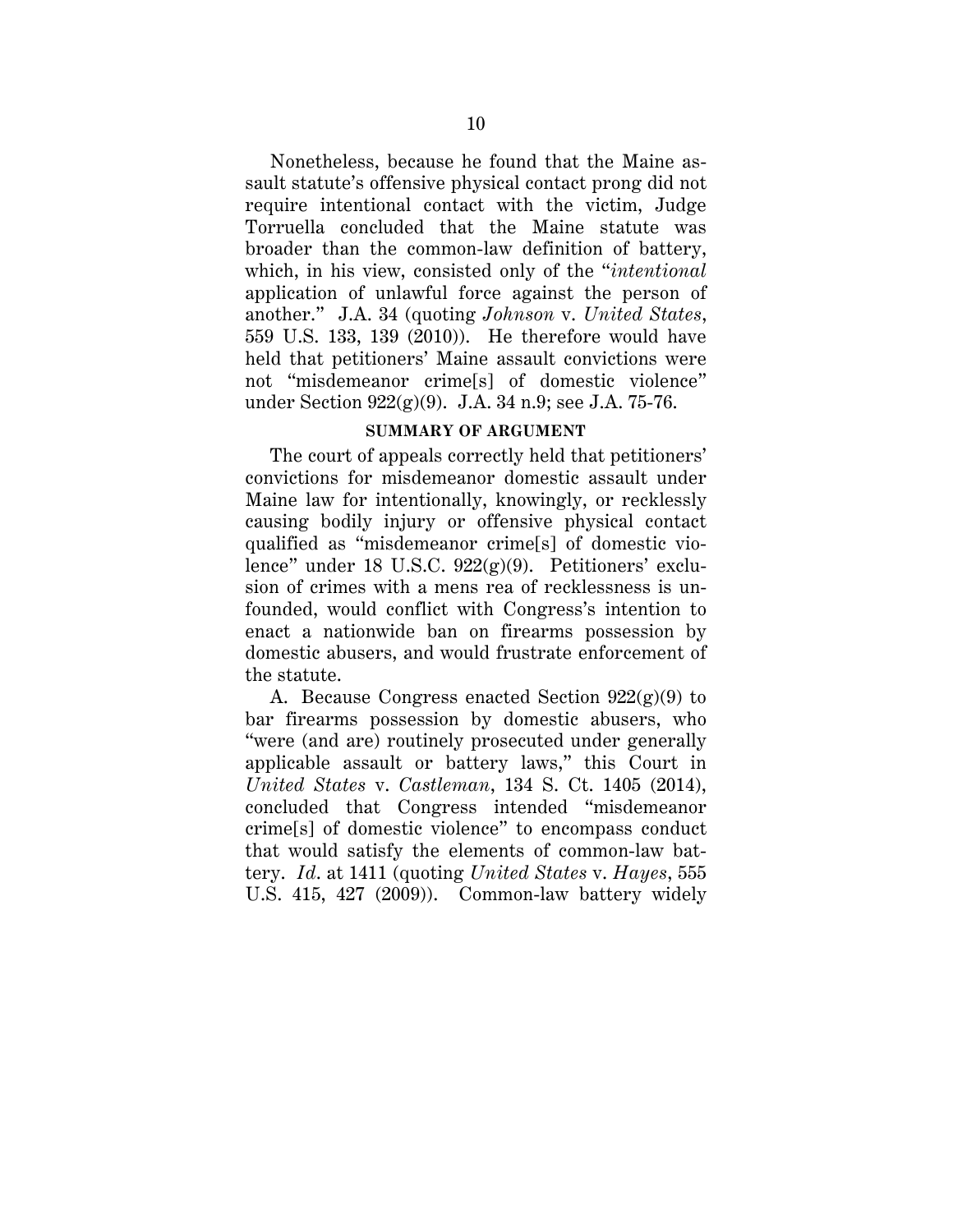proscribed reckless infliction of bodily injury or offensive touching. The majority of States' misdemeanor assault and battery statutes penalize reckless causation of bodily injury or offensive contact. Similarly, the courts of appeals have interpreted the federal misdemeanor assault statutes, 18 U.S.C. 113(a)(4) and (5), in accordance with the common-law definition of battery, uniformly concluding that it proscribes reckless conduct.

The Maine assault statute—which penalizes reckless causation of bodily injury and intentional contact that is reckless as to offensiveness—falls within the scope of the common-law battery offense. This Court should reject petitioners' contention that, at common law, battery by offensive touching required a different, higher level of mens rea than battery resulting in physical injury. Recklessness suffices for both.

B. In construing the term "misdemeanor crime of domestic violence," there is no incongruity in reading "use \* \* \* of physical force" to encompass reckless infliction of harm. Rather, in this context, *Castleman* held that Congress used the phrase "use \* \* \* of physical force" to invoke the elements of common-law battery, which included reckless conduct. See 134 S. Ct. at 1410-1415.

This interpretation, moreover, accords with *Castleman*'s conclusion that "the knowing or intentional causation of bodily injury necessarily involves the use of physical force." 134 S. Ct. at 1414. Both reckless and knowing conduct include an element of intentionality and volition, as the court of appeals correctly found. The only distinction between knowledge and recklessness is the degree of risk: knowledge may be satisfied if "a person is aware of a *high probability*" of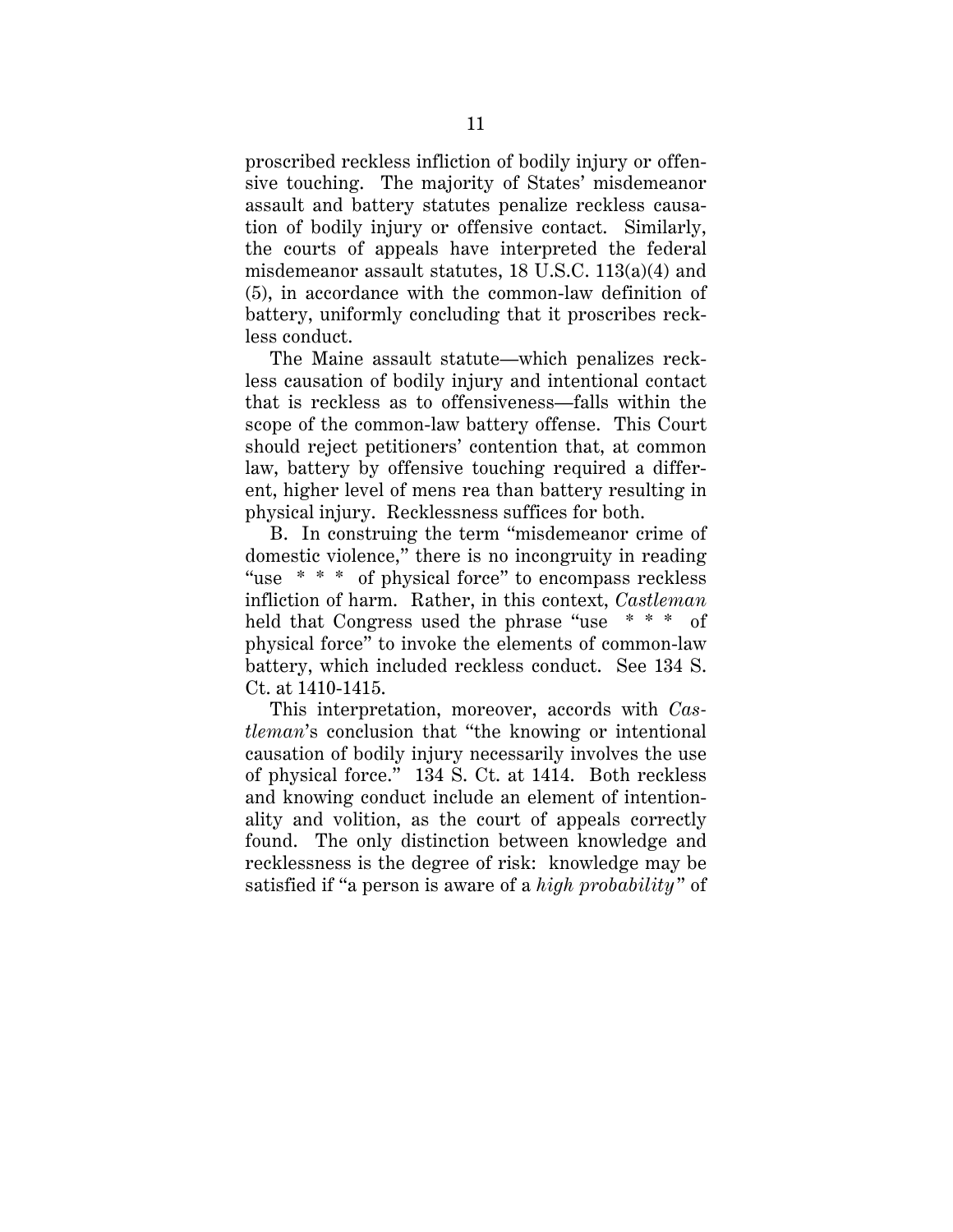the existence of a fact, Model Penal Code § 2.02(7) (1985) (emphasis added), while recklessness requires the conscious disregard of a "substantial and unjustifiable risk that the material element \* \* \* will result from his conduct," *id.*  $\S$  2.02(2)(c).

The definition of a "misdemeanor crime of domestic violence" under Section  $922(g)(9)$  does not embody the same meaning as the term "crime of violence" under 18 U.S.C. 16. In *Leocal* v. *Ashcroft*, 543 U.S. 1 (2004), this Court reserved the question whether a "crime of violence" under Section 16 includes crimes that can be committed recklessly. And while many courts of appeals have extended *Leocal* to exclude reckless offenses from Section 16, important textual and contextual differences counsel against according Section 16 and Section  $922(g)(9)$  the same meaning. Most prominently, Congress chose not to incorporate Section 16's definition into Section  $922(g)(9)$ , thereby suggesting that it intended those provisions to be interpreted differently. Moreover, while both provisions contain the phrase "use  $* * *$  of physical force," the misdemeanor crime of domestic violence definition omits the remainder of Section 16's definition—"against the person or property of another"—which was critical to *Leocal'*s determination that Section 16 required a "higher *mens rea*." 543 U.S. at 11; compare 18 U.S.C. 16 with 18 U.S.C. 921(a)(33)(A). *Leocal*, moreover, did not consider the phrase "use \* \* \* of physical force" as a term of art in the context of domestic violence and common-law battery. See *Castleman*, 134 S. Ct. at 1410.

C. Petitioners' interpretation of Section  $922(g)(9)$ would render its firearm prohibition inapplicable to a substantial majority of state misdemeanor assault and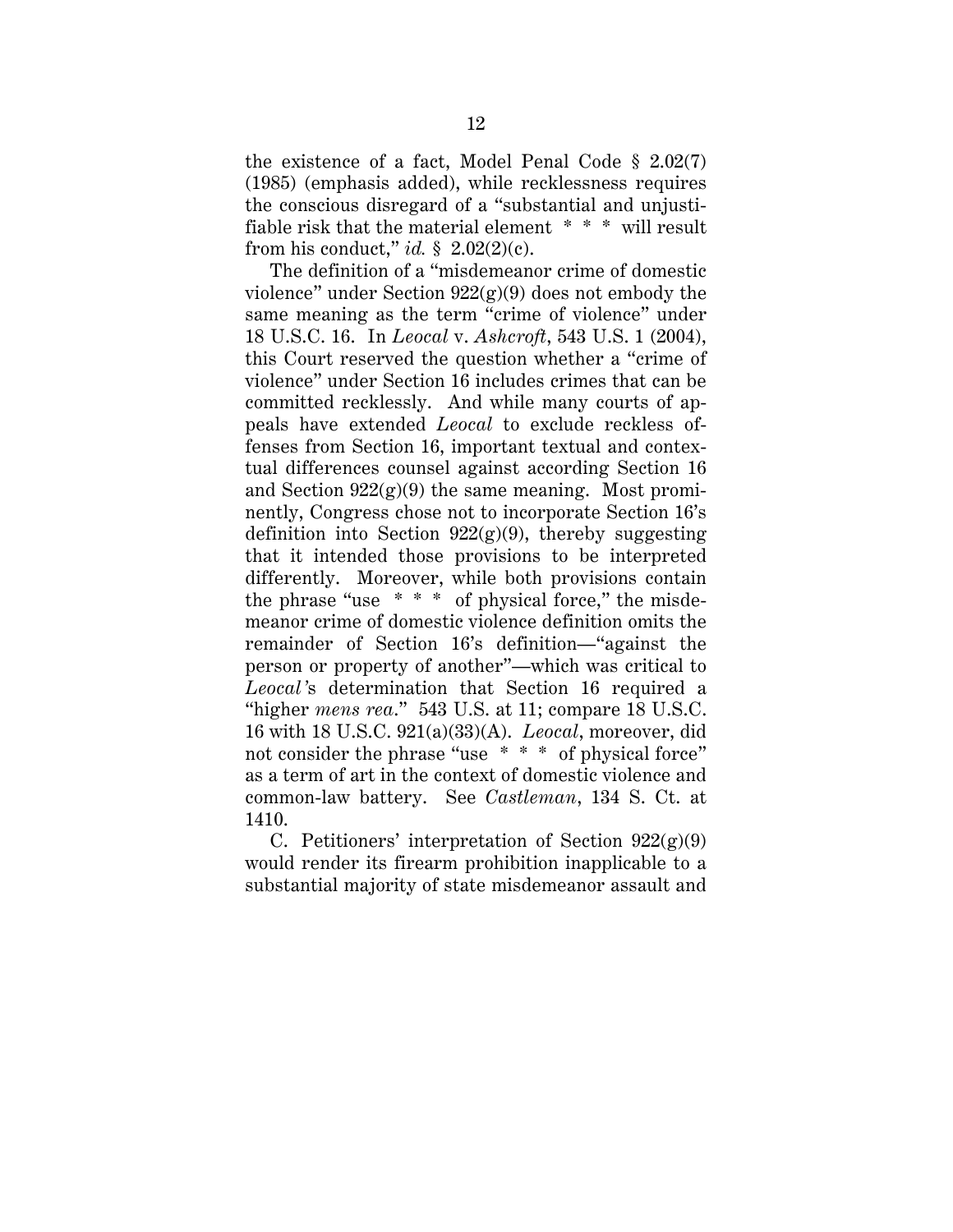batteries as a categorical matter, and could render Section  $922(g)(9)$  a practical nullity on federal lands. Such a result would frustrate Congress's clear intent to prohibit firearms possession by "domestic abusers" prosecuted under the "generally applicable" misdemeanor assault and battery laws. *Hayes*, 555 U.S. at 426-427. Regardless of whether state assault and battery statutes are divisible as to mental state under *Descamps* v. *United States*, 133 S. Ct. 2276 (2013), the practicality of obtaining and using state court records to differentiate the mens rea involved in any particular misdemeanor domestic violence conviction is doubtful: misdemeanors are frequently charged by tracking the statutory language; underlying records are scarce in misdemeanor cases; and the federal background check process, see 18 U.S.C. 922(s) and (t), provides only three business days to verify a person's eligibility for firearms purchase or transfer.

D. The other policy considerations petitioners identify do not support their position that reckless conduct should be excluded from Section  $922(g)(9)$ . Their concern that Section  $922(g)(9)$  might apply to "minor" instances of domestic abuse results from Congress's decision to expand the firearms prohibition to *misdemeanor* crimes of domestic violence, not from the inclusion of statutes that may involve reckless infliction of harm. *Castleman*, moreover, rejected the view that Section  $922(g)(9)$  was limited to convictions based on especially severe conduct. 134 S. Ct. at 1416.

E. The rule of lenity has no application here. Nor is petitioners' construction justified because of asserted constitutional doubts. Section  $922(g)(9)$  is not grievously ambiguous, when construed in light of the relevant tools of statutory construction. And because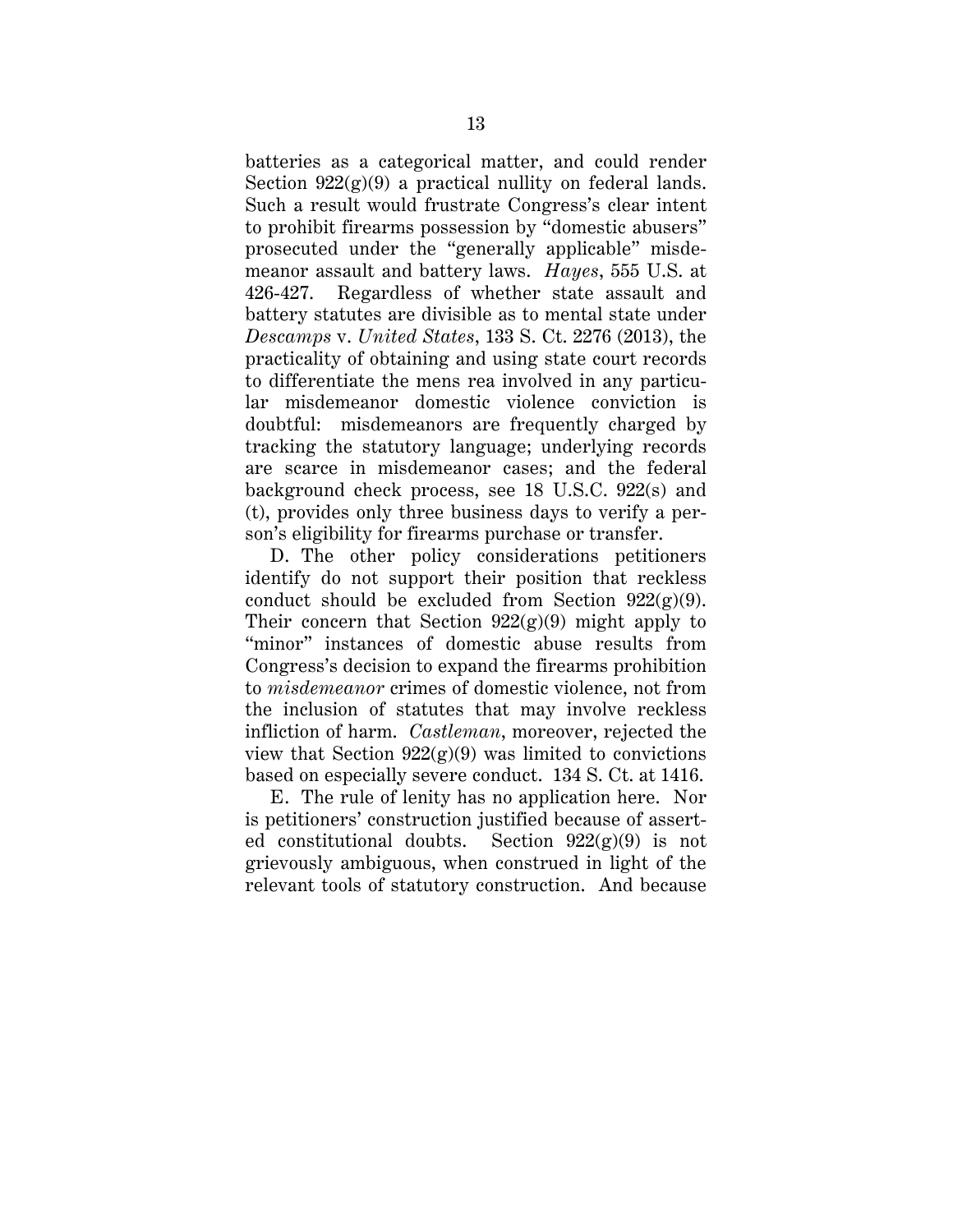disarming persons with domestic violence convictions advances Congress's compelling interest in preventing domestic gun violence, inclusion of reckless battery raises no serious Second Amendment question.

#### **ARGUMENT**

## **PETITIONERS' MISDEMEANOR DOMESTIC ASSAULT CONVICTIONS QUALIFY AS "MISDEMEANOR CRIME[S] OF DOMESTIC VIOLENCE" UNDER SECTION 922(g)(9)**

## **A.** *Hayes* **and** *Castleman* **Establish That A Misdemeanor Crime Of Domestic Violence Includes Offenses Equivalent To Common-Law Battery, Which Proscribed Reckless Conduct**

This Court has twice interpreted the term "misdemeanor crime of domestic violence," first in *United States* v. *Hayes*, 555 U.S. 415 (2009), and again in *United States* v. *Castleman*, 134 S. Ct. 1405 (2014). In each case, the Court confirmed that Section  $922(g)(9)$ targets convictions for misdemeanor domestic assault and battery that satisfy the definition of common-law battery.2 Longstanding common-law tradition defined battery to include the recklessness causation of bodily injury or offensive contact. This common-law tradition of proscribing reckless battery has been followed by a majority of States and the Model Penal Code, and it has been used by the courts of appeals to construe

 <sup>2</sup> This brief uses the terms "assault," "battery," or "assault and battery" interchangeably to connote a completed battery. Notwithstanding traditional distinctions between these terms, in modern parlance, the terms "assault" and "battery" are frequently used interchangeably. See *United States* v. *Delis*, 558 F.3d 177, 181 (2d Cir. 2009); see 2 LaFave § 16.1(a), at 551 & n.2; see also Model Penal Code § 211.1 Comment 1(a) and (b), at 175-180 (1980).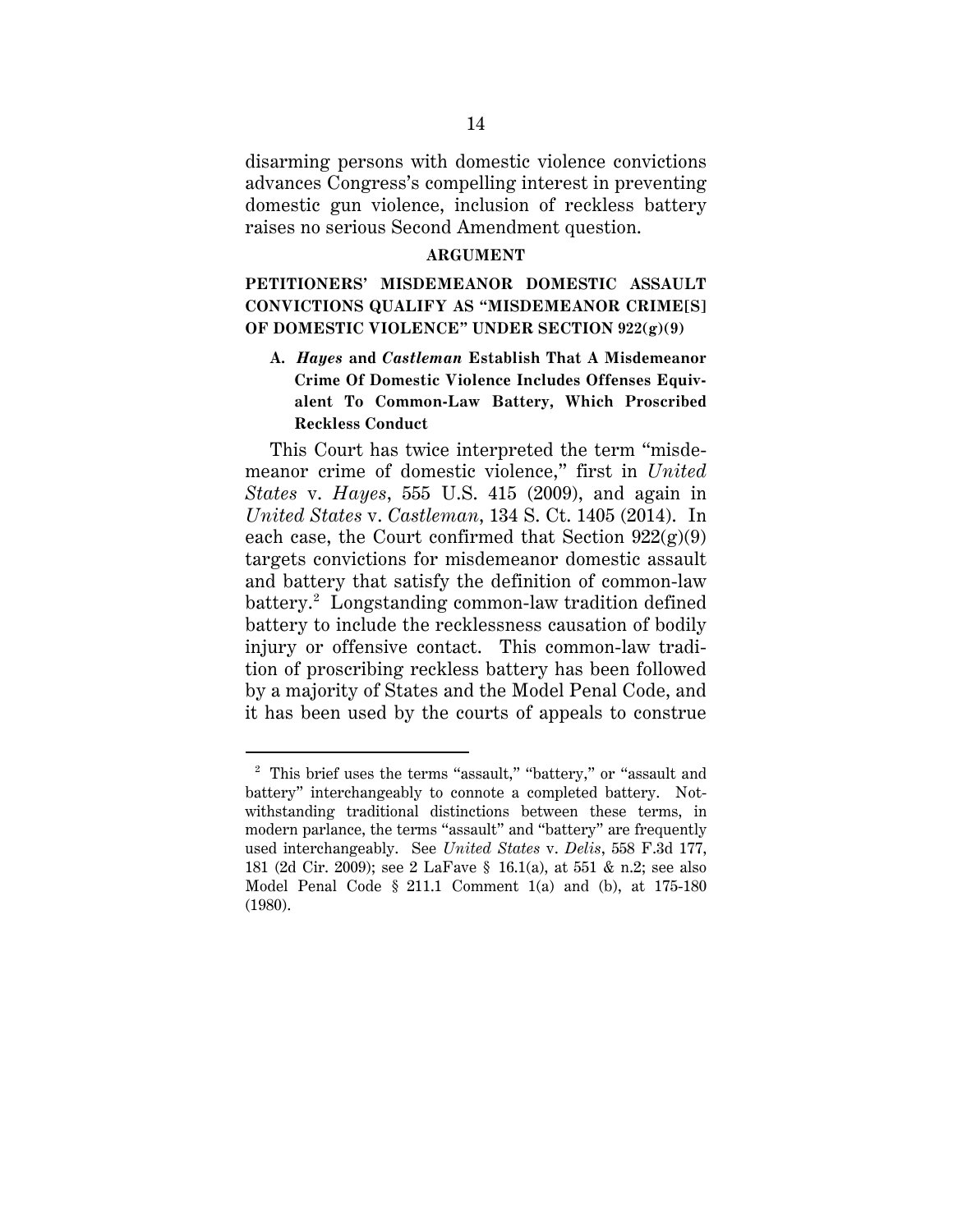provisions of the federal assault statute, 18 U.S.C. 113(a), to penalize reckless causation of bodily injury. See Part C.1, *infra*. It follows from *Hayes* and *Castleman* that misdemeanor federal, state, and tribal battery statutes requiring a mens rea of recklessness qualify as misdemeanor crimes of domestic violence under Section  $922(g)(9)$ .

#### *1. Section 922(g)(9) was intended to cover statutes that satisfy the elements of common-law battery*

In *Hayes* and *Castleman*, this Court found that Section  $922(g)(9)$  was enacted to bar firearms possession by domestic abusers, who "were (and are) routinely prosecuted under generally applicable assault or battery laws." *Hayes*, 555 U.S. at 427. For this reason, the Court explained, "it makes sense for Congress to have classified as a 'misdemeanor crime of domestic violence' the type of conduct that supports a common-law battery conviction." *Castleman*, 134 S. Ct. at 1411.

*Castleman* considered the meaning of "use \* \* \* of physical force" in Section  $921(a)(33)(A)$ 's definition of misdemeanor crime of domestic violence—the identical phrase that is at issue here—and concluded that Section  $921(a)(33)(A)$ 's definition incorporated the "common-law meaning of 'force'—namely, offensive touching." See 134 S. Ct. at 1410. *Castleman*, like *Hayes*, emphasized the "routine" use of "generally applicable assault or battery laws" to prosecute domestic abusers in concluding that "it makes sense for Congress to have classified as a 'misdemeanor crime of domestic violence' the type of conduct that supports a common-law battery conviction." *Id.* at 1411 (citing *Hayes*, 555 U.S. at 427).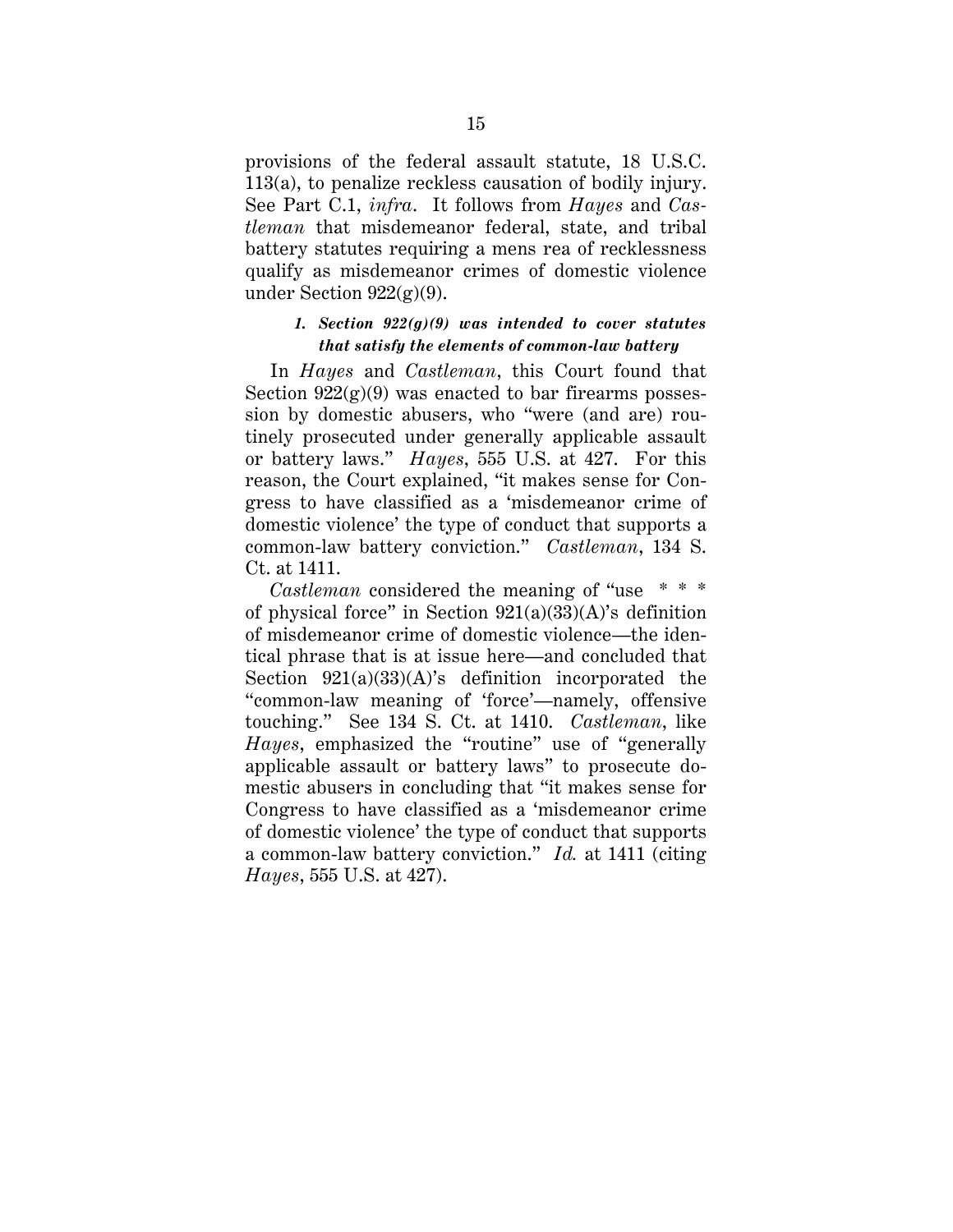For that same reason, *Castleman* held that a requirement of "violent force" "would have rendered  $§$  922(g)(9) inoperative in many States at the time of its enactment." 134 S. Ct. at 1413. The Court therefore rejected an interpretation of "misdemeanor crime of domestic violence" that would have made Section  $922(g)(9)$  ineffectual in at least ten States, where the misdemeanor assault and battery statutes penalized offensive touching, but not the causation of bodily injury. *Ibid*. *Castleman*'s reasoning thus confirmed the conclusion in *Hayes* that generic misdemeanor assault and battery are the core offenses targeted by Section  $922(g)(9)$ , and that their inclusion in its scope is critical to effectuating Congress's purpose "to ensure that domestic abusers convicted of misdemeanors, in addition to felonies, are barred from possessing firearms." See J.A. 19.

#### *2. Common-law battery encompasses the reckless causation of bodily injury or offensive contact*

Although petitioners agree that *Castleman* "dictates that the common-law definition of battery must be used to interpret the phrase 'use \* \* \* of physical force' in 18 U.S.C. 921(a)(33)(A)," Br. 13 (capitalization omitted), they contend that common-law battery—at least to the extent it involved offensive touching, rather than causation of bodily injury—must have been committed intentionally or knowingly, and thus "required a *mens rea* greater than recklessness," Br. 9, 15-17. But common law did not draw the distinction petitioners suggest between battery resulting in bodily injury and battery involving offensive touching. That distinction would also be inconsistent with this Court's reasoning in *Castleman*. In any event, a rule that required a higher mens rea only for offensive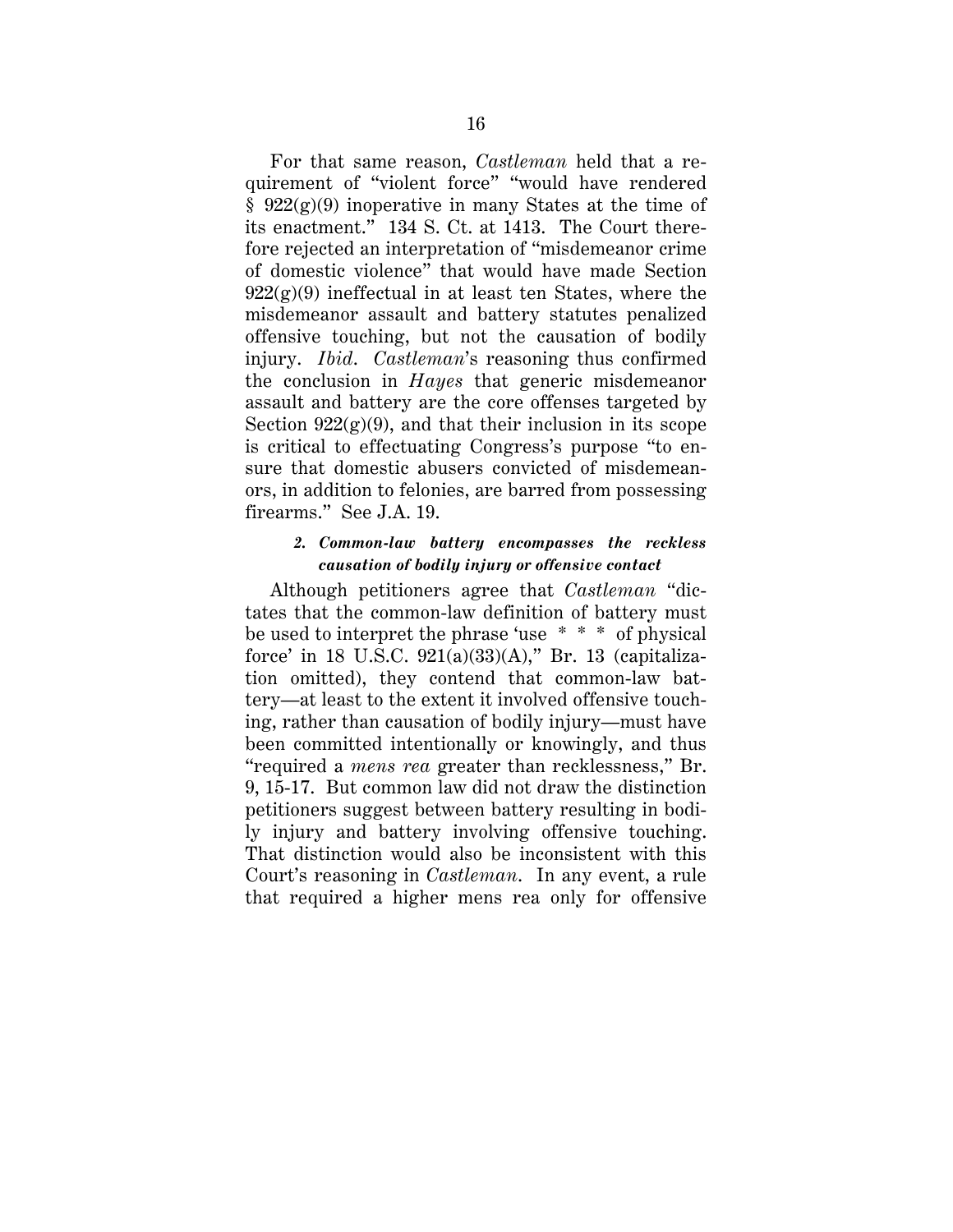touching would not assist petitioners because their argument is premised on an incorrect interpretation of offensive physical contact under Maine's assault statute. Contrary to petitioners' view, that statute requires a defendant to intentionally (not recklessly) make contact with the victim and allows for recklessness only as to the contact's offensive nature.

#### *a. Common-law battery was satisfied with a mens rea of recklessness*

Common law defined "battery" as generally including "the unlawful application of force to the person of another." 2 LaFave § 16.2, at 552. Battery included not only causation of bodily injury, but also offensive touching. See 3 William Blackstone, *Commentaries on the Laws of England* 120 (1768) (Blackstone) (defining battery as "the unlawful beating of another" and noting that "[t]he least touching of another's person wilfully, or in anger, is a battery"); see *Castleman*, 134 S. Ct. at 1410 ("[T]he element of force in the crime of battery was satisfied by even the slightest offensive touching.") (quoting *Johnson* v. *United States*, 559 U.S. 133, 139 (2010)) (internal quotation marks omitted).

Multiple sources agree that common-law battery proscribed reckless conduct. Rollin M. Perkins, *Non– Homicide Offenses Against the Person*, 26 B.U. L. Rev. 119, 126 (1946); 6A C.J.S. *Assault* § 85 (2004); see 2 Joel Prentiss Bishop, *Commentaries on the Criminal Law* § 60, at 32 (rev. 6th ed. 1877) (Bishop) ("It is not necessary, in simple assault, that there should be the specific purpose to do a particular injury, but general malevolence or recklessness is sufficient."); see also Model Penal Code § 211.1 comment (n.62) (1980) (While "[t]here was some difference of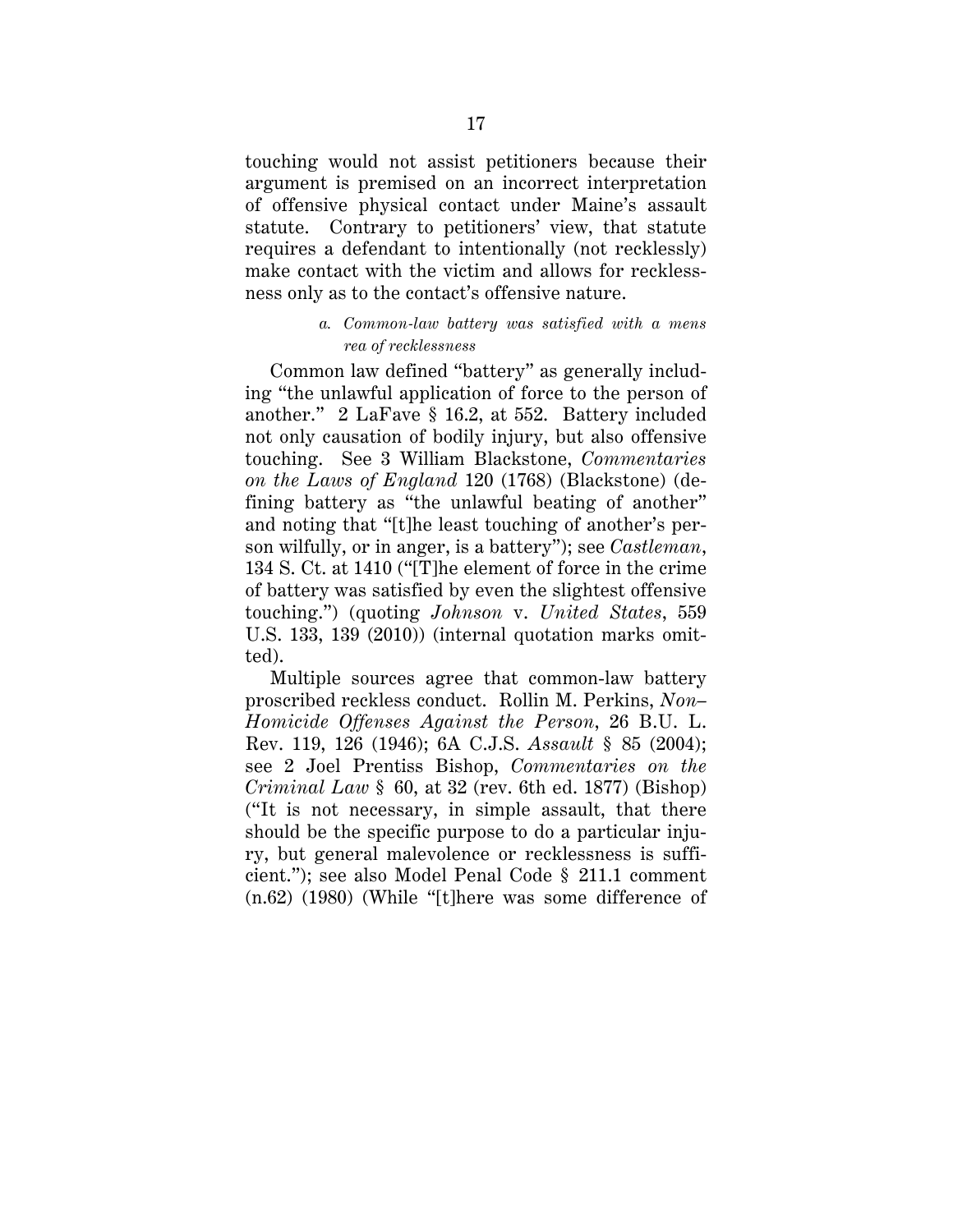opinion in prior law as to whether reckless injuring could be prosecuted under then-prevailing battery statutes," "[m]ost courts held that it could."); see also, *e.g.*, *Commonwealth* v. *Hawkins*, 32 N.E. 862, 863 (Mass. 1893) (reckless shooting qualifies as a battery). Although some courts have spoken of criminal battery as requiring "intent" to injure, most have treated reckless or criminally negligent conduct as supplying the necessary intent. See 2 LaFave  $\S 16.2(c)(2)$ , at 556 & n.32; Perkins, *supra*, at 125-126; Model Penal Code § 211.1 comment (n.62) (The "necessary intent to injure could be inferred from recklessness."). $^3$ 

Similarly, courts have often described battery as a "general intent" crime. See *United States* v. *Delis*, 558 F.3d 177, 180 (2d Cir. 2009) (citing authority). While there is some historic ambiguity to the term, compare *United States* v. *Bailey*, 444 U.S. 394, 403- 404 (1980), with *Carter* v. *United States*, 530 U.S. 255, 268 (2000), "general intent" traditionally encompassed not only purposeful, but also knowing and reckless conduct. See Model Penal Code § 2.02(3) & explanatory note, at 226, 228 ("When the culpability sufficient to establish a material element of an offense is not prescribed by law, such element is established if a

 <sup>3</sup> In *Johnson*, the Court described the element of "force" in common-law battery as "consist[ing] of the *intentional* application of unlawful force against the person of another." 559 U.S. at 139 (emphasis added); see also U.S. Br. at 11, 24, 32-33, *Castleman*, 134 S. Ct. 1405 (Nov. 15, 2013) (No. 12-1371) (arguing that intentional offensive touching or causation of bodily injury constitutes the "use \* \* \* of force"). Nonetheless, neither the Court in *Johnson* nor the United States in its brief in *Castleman* considered directly the question presented here of whether reckless battery could also constitute the "use \* \* \* of force" in the domestic violence context addressed by Section  $922(g)(9)$ .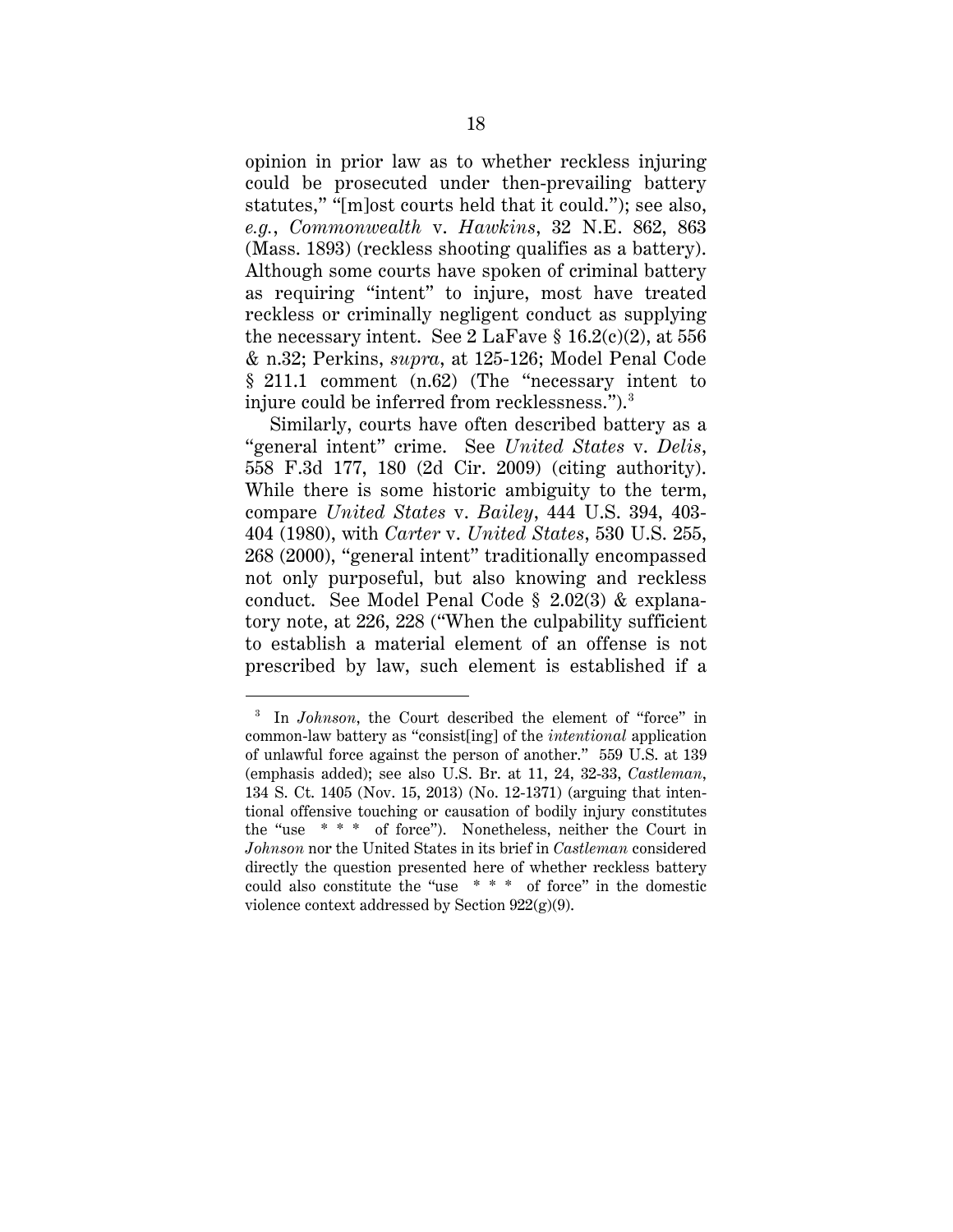person acts purposely, knowingly or recklessly \* \* \* There is a rough correspondence between this provision and the common-law requirement of 'general intent.'").

Applying these principles, the courts of appeals have uniformly agreed that common-law battery penalized reckless causation of bodily injury or offensive contact. See *Delis*, 558 F.3d at 180 ("Common-law battery did not require any specific intent either to injure or to touch offensively, but rather only a more general intent to commit the unlawful act or, indeed, mere recklessness or criminal negligence."); *United States* v. *Zunie*, 444 F.3d 1230, 1234 (10th Cir. 2006) (holding that federal assault resulting in serious bodily injury "is a general intent crime," which, under the common law and the Model Penal Code, "encompasses crimes committed with purpose, knowledge, or recklessness"); *United States* v. *Loera*, 923 F.2d 725, 728 (9th Cir.) ("At common law a criminal battery was shown if the defendant's conduct was reckless.") (citing 2 F. Wharton, *Wharton's Criminal Law* § 178, at 296 (C. Torcia 14th ed. 1979)), cert. denied, 502 U.S. 854 (1991); see also *United States* v. *Williams*, 197 F.3d 1091, 1096 (11th Cir. 1999) ("The slightest willful offensive touching of another constitutes a battery at common law, regardless of whether the defendant harbors an intent to do physical harm."); *United States* v. *Recinos*, 410 Fed. Appx. 544, 548 (3d Cir. 2011) (not precedential opinion) ("There is no requirement under the common law that the actor have a specific intent to violate the law or to cause any particular type of harm. He need only intend to commit the act that results in the unconsented and harmful touching of another."); cf. *United States* v. *Bayes*,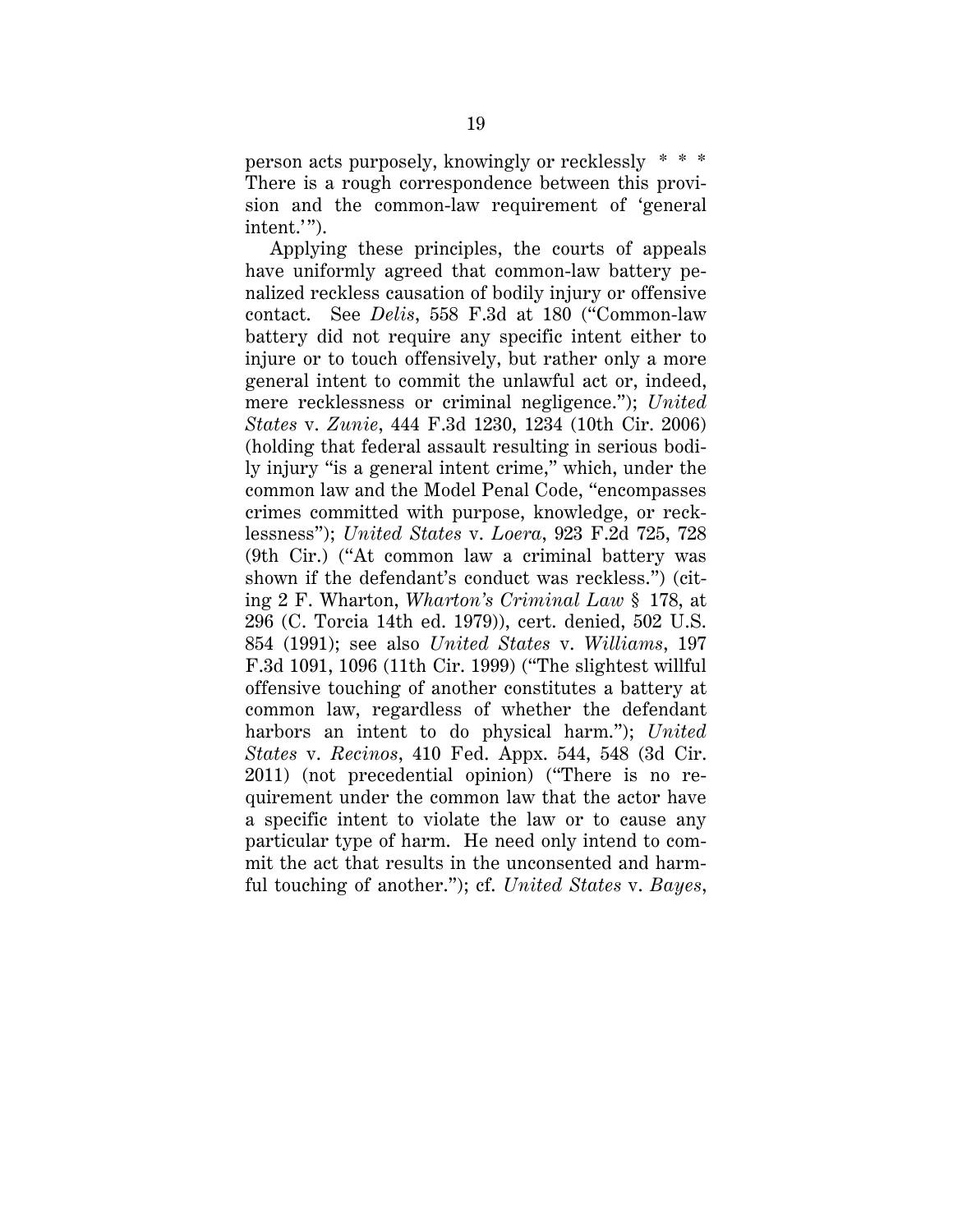210 F.3d 64, 69 (1st Cir. 2000) (Common-law battery "did not require an intent to cause or to threaten an injury as long as the defendant touched another in a deliberately offensive manner without a valid reason to do so."). Accordingly, those courts have interpreted the misdemeanor provisions of the federal assault statute, 18 U.S.C.  $113(a)(4)$  and  $(5)$ , which are silent as to mens rea, to include reckless causation of bodily harm or offensive contact. 4

The authorities cited by petitioners (Br. 15-17) only further confirm that common-law battery—whether by offensive touching or causation of bodily injury could be proven by reckless, or even criminally negligent, conduct. Petitioners rely on the dictionary definitions of the terms "battery" and "willfully," but they fail to provide the complete definitions of such terms, which define them to include reckless conduct.

First, petitioners seek support in *Black's Law Dictionary*'s definition of "battery," which states that battery involves "the intent to cause harmful or offen-

 <sup>4</sup> Section 113(a) currently contains eight subsections defining different forms of federal assault. The first three of those provisions, which establish felony offenses, contain an express intent requirement. See 18 U.S.C. 113(a)(1) (assault with intent to commit murder); 18 U.S.C. 113(a)(2) (assault with intent to commit any felony); 18 U.S.C. 113(a)(3) (assault with a dangerous weapon). One subsection, proscribing the felony of "[a]ssault of a spouse, intimate partner, or dating partner by strangling, suffocating," 18 U.S.C. 113(a)(8), expressly provides that it may be committed "intentionally, knowingly, or recklessly." The remaining subsections—including the misdemeanors of "[a]ssault by striking, beating, or wounding," 18 U.S.C. 113(a)(4), and "[s]imple assault," 18 U.S.C. 113(a)(5); and the felony offenses of "[a]ssault resulting in serious bodily injury," 18 U.S.C. 113(a)(6), and "assault resulting in substantial bodily injury" to a specified domestic relation, 18 U.S.C. 113(a)(7)—contain no mens rea requirement.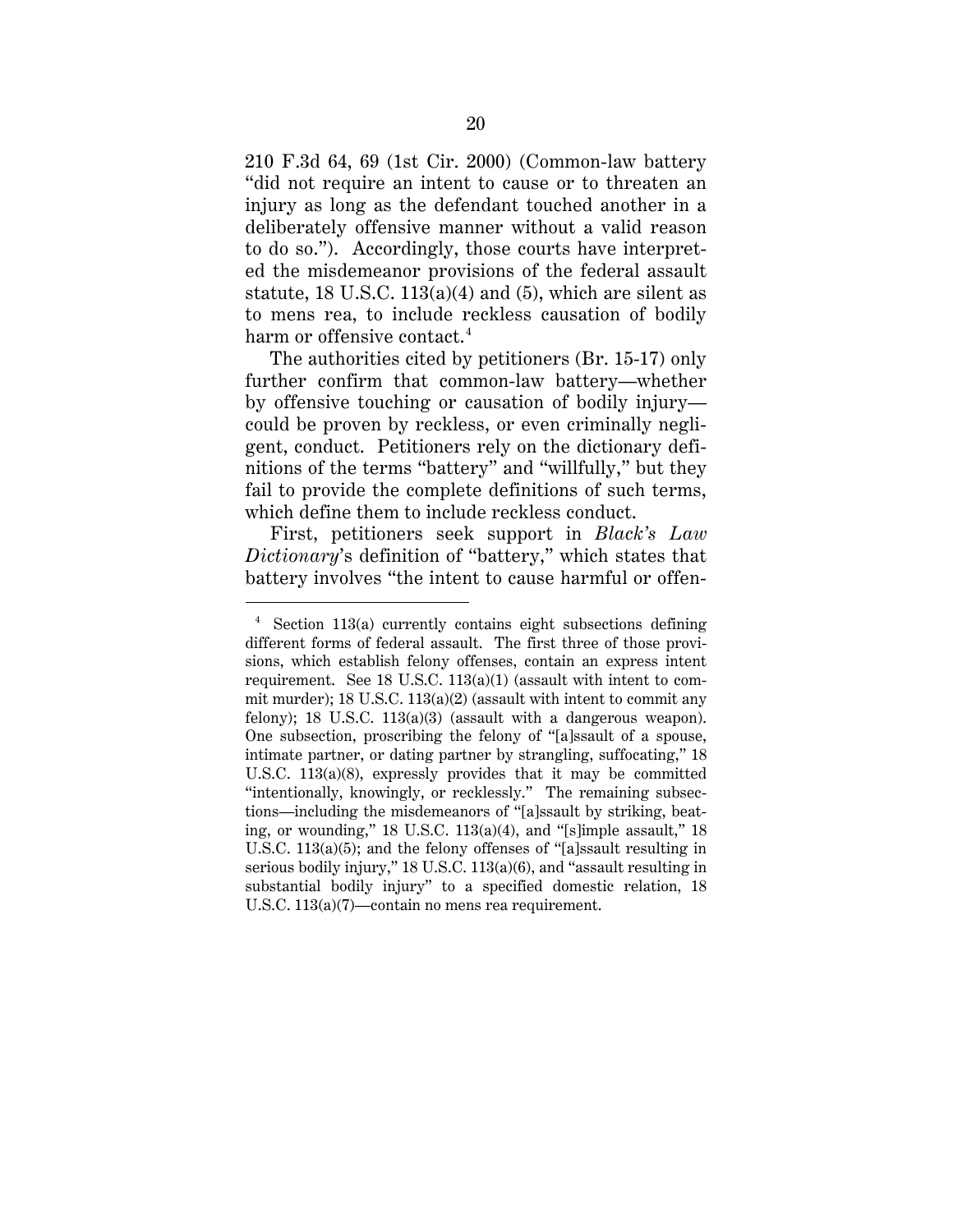sive contact." Pet. Br. 16. But petitioners omit the remainder of the definition, which provides that the "mental state" for battery "may be an intent to kill or injure, or criminal negligence, or perhaps the doing of an unlawful act." *Black's Law Dictionary* 182 (10th ed. 2014). This definition, when read in full, therefore supports the view that common-law battery proscribed not only reckless conduct, but even criminally negligent conduct. 5

Similarly, petitioners recite Blackstone's oft-cited description of battery as the "[t]he least touching of another's person wilfully, or in anger," and, again rely on *Black's Law Dictionary* to define "willfully" to be "stronger than *voluntary* or *intentional*" and "traditionally the equivalent of *malicious*, *evil*, or *corrupt*." Pet. Br. 16 & n.6 (quoting Blackstone, *supra*, at 120, and *Black's Law Dictionary* 1834). But *Black's Law Dictionary*'s complete entry for "willful" provides that willful acts include not only "conscious wrong or evil purpose on the part of the actor," but also "at least inexcusable carelessness."<sup>6</sup> Indeed, this Court has

 <sup>5</sup> Criminal negligence requires a "high[er] degree" of risk of injury than the "ordinary (tort)" standard. 2 LaFave  $\S$  16.2(c)(2), at 557 (noting that cases have left it unclear whether "the defendant must subjectively realize the risk."); see Model Penal Code § 2.02 Comment 4, at 241 (1985) (explaining, as to negligence, that culpability is typically judged "in terms of an objective view of the situation as it actually existed" and "not in terms of \* \* \* the actor's perceptions"). The Maine law at issue here does not penalize criminal negligence. See Me. Rev. Stat. Ann. tit 17-A, § 207(1)(A) (2006) (covering assault when a person acts "intentionally, knowingly, or recklessly").

<sup>6</sup> Similarly, "[m]alicious" is defined as "substantially certain to cause injury" *or* "without just cause or excuse." *Black's Law Dictionary* 1101; *United States* v. *Doe*, 136 F.3d 631, 635 (9th Cir.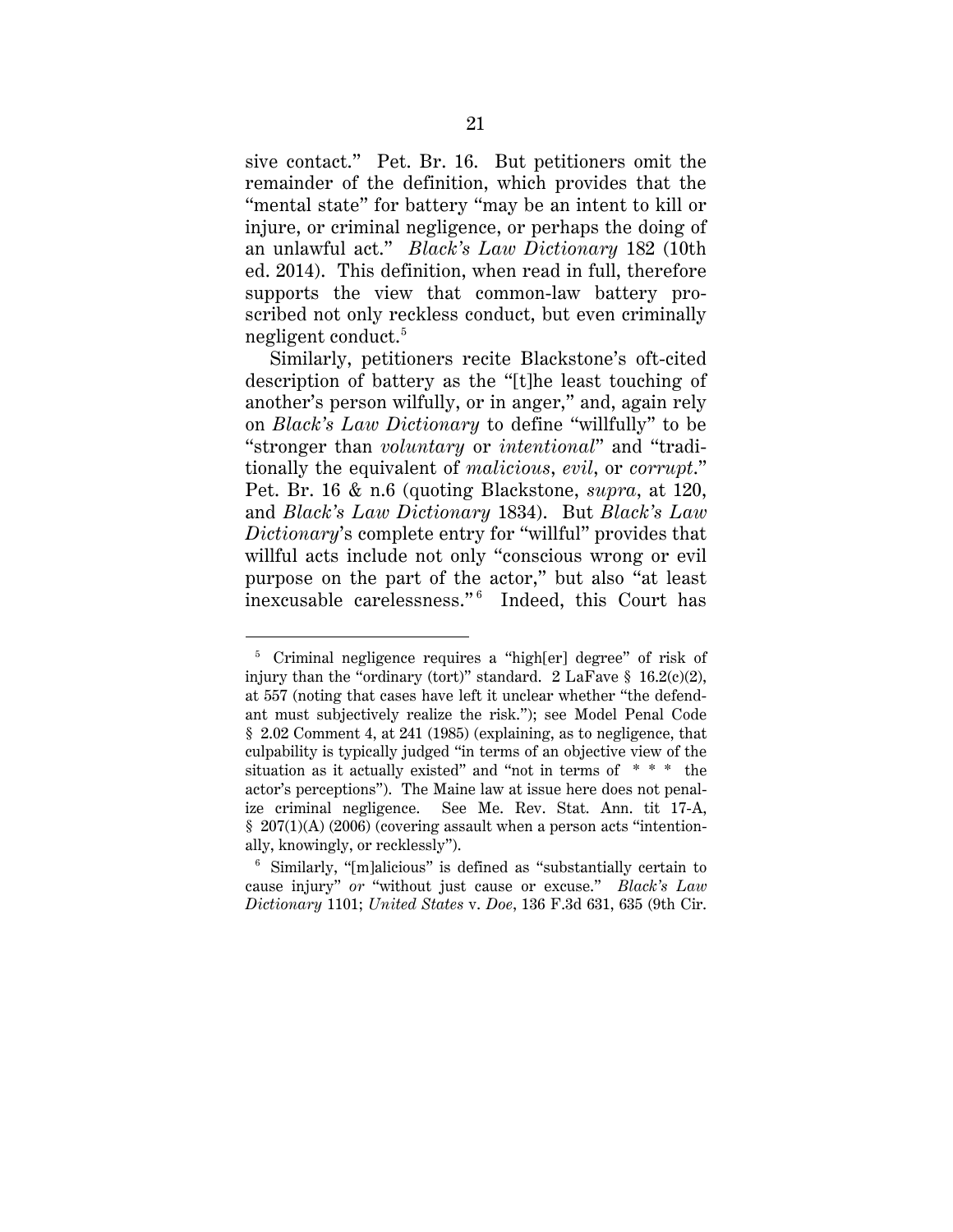observed that, while the word "willfully" is sometimes said to be "a word of many meanings," the standard common-law usage of the term "willfully" for civil offenses—and battery was categorized in Blackstone's era as a private tort—"treated actions in 'reckless disregard' of the law as 'willful' violations." *Safeco Ins. Co. of Am.* v. *Burr*, 551 U.S. 47, 57, (2007) (quoting *Bryan* v. *United States*, 524 U.S. 184, 191 (1998)); see Blackstone, *supra*, at 120. 7 Blackstone's use of the term "willful" is therefore fully consistent with battery's inclusion of reckless infliction of harm.

The cases cited by petitioners similarly fail to assist them. For example, in *Lynch* v. *Commonwealth*, 109 S.E. 427 (1921), the Supreme Court of Virginia noted that "not every \* \* \* touching" is a battery and that determining whether a battery occurs depends

 $\overline{a}$ 

<sup>1998) (&</sup>quot;[M]aliciously' means that state of mind which actuates conduct injurious to others without lawful reason, cause or excuse."), cert. denied, 526 U.S. 1041 (1999); *United States* v. *Gullett*, 75 F.3d 941, 947 (4th Cir.) ("At common law, one acted 'maliciously' if he or she acted intentionally *or with willful disregard* of the likelihood that damage or injury would result.") (emphasis added), cert. denied, 519 U.S. 847 (1996).

<sup>7</sup> This Court has further described the meaning of "willfully" at common law as follows:

The word often denotes an act which is intentional, or knowing, or voluntary, as distinguished from accidental. But, when used in a criminal statute, it generally means an act done with a bad purpose; without justifiable excuse; stubbornly, obstinately, perversely. The word is also employed to characterize a thing done without ground for believing it is lawful, or conduct marked by careless disregard whether or not one has the right so to act.

*United States* v. *Murdock*, 290 U.S. 389, 394-395 (1933) (citations omitted). The term "willfully" at common law thus did not connote specific intent.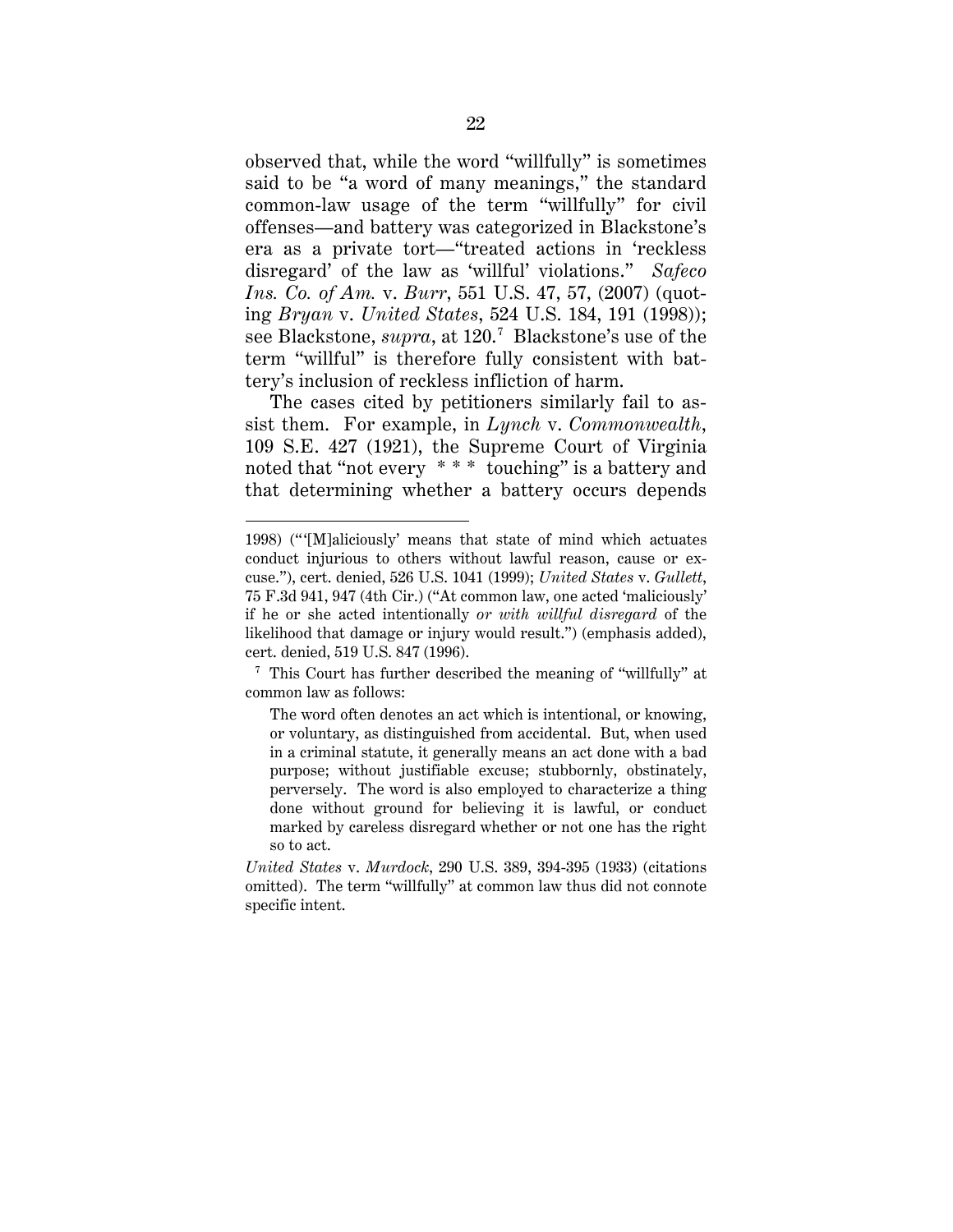"upon the intent of the actor." *Id.* at 428. But the crucial intent in that case was not an intent to injure or offend—indeed, the defendant had professed that he "did not mean to insult [the victim]"—but rather an intent to "continue the conversation [with the victim] in the hope of overcoming her objection" to his sexual advances. *Ibid.* So long as the touching was intentional and offensive, it did not matter whether the resulting offense was intended. *Ibid.*

In *Razor* v. *Kinsey*, 55 Ill. App. 605 (1894)—an obscure intermediate state court decision that says little about the general practice at common law—the court found the trial court erred by allowing a plaintiff to recover in a civil action for assault and battery where his injuries were "unintentional and without negligence on the part of the defendant." *Id.* at 613. But the court added that "wantonness"—a term that "means reckless," *Smith* v. *Wade,* 461 U.S. 30, 40 n.8 (1983)—may supply the requisite intent for commonlaw battery. *Razor*, 55 Ill. App. at 614.

Finally, *Cluff* v. *Mutual Benefit Life Insurance Co.*, 95 Mass. (13 Allen) 308 (1866), merely stands for the proposition that someone guilty of common-law assault—which requires no actual touching, but only a threat or perceived threat of violence—must have intended to threaten or harm the victim. It says nothing about the requisite mens rea for battery.

In sum, even petitioners' selective citation to common law demonstrates that common-law battery encompassed reckless conduct, and did not require intent to injure or offend.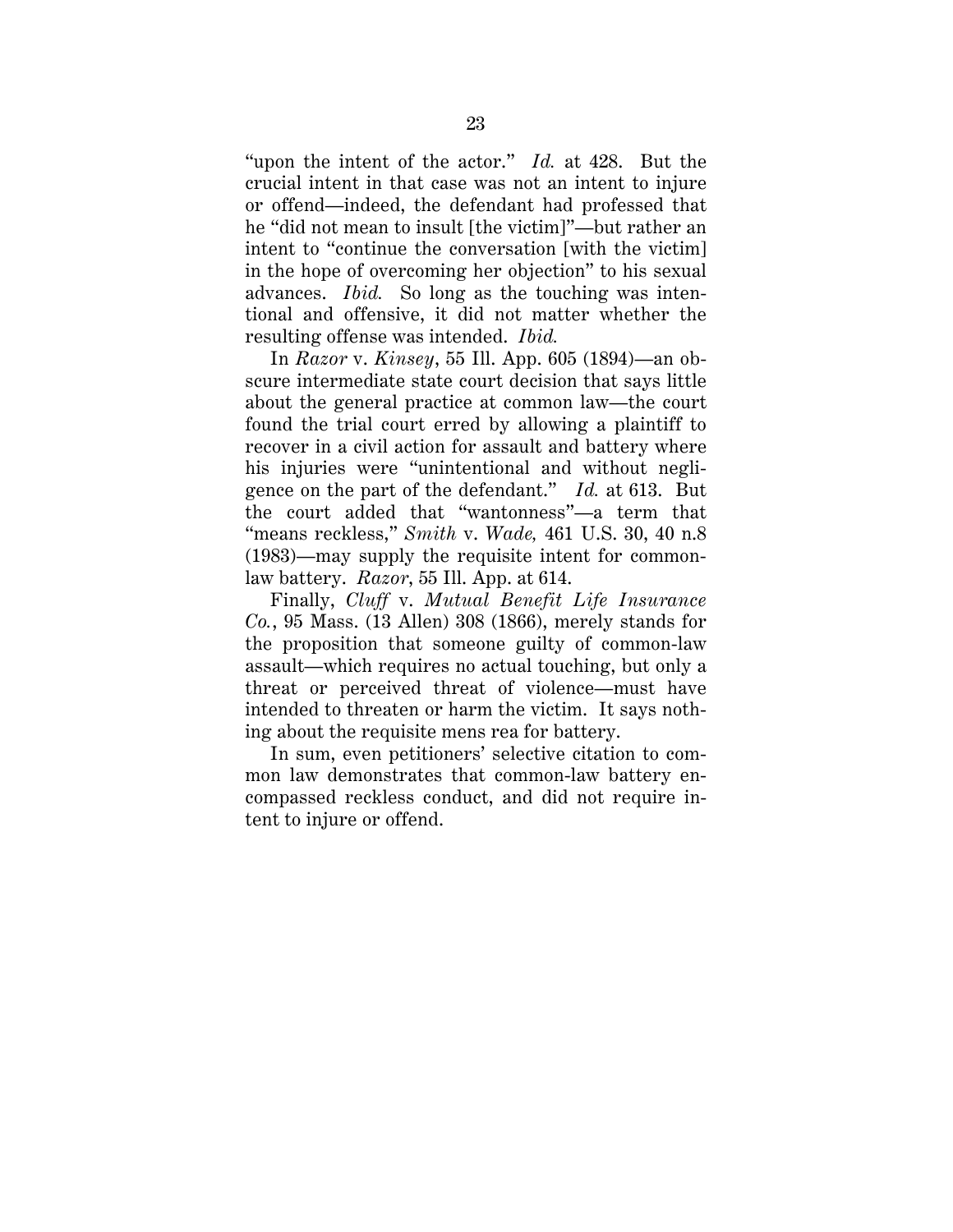## *b. Petitioners draw a false distinction between the mental state required for assaults resulting in offensive touching and the mental state required for assaults resulting in bodily injury*

Petitioners contend (Br. 17) that, even if reckless causation of bodily injury amounts to common-law battery, reckless offensive physical contact does not. Petitioners thus attempt to narrow the question presented by claiming that "unless [this] Court determines that reckless offensive touching qualifies as 'use . . . of physical force,' it must overturn petitioners' convictions." Br. 9. Contrary to petitioners' contentions, common law did not distinguish between batteries that result in physical injury from those that involve offensive contact, and therefore did not provide for a heightened mental state where only offensive touching was at issue. Rather "[a]t common law, battery—all battery, and not merely battery by the merest touching—was a misdemeanor, not a felony." *Johnson*, 559 U.S. at 141; accord Blackstone, *supra*, at 120; Bishop, *supra*, § 72, at 38. Reckless causation of bodily injury or offense sufficed in either case.

As a threshold matter, petitioners, like the dissent below, misconstrue the offensive physical contact prong of Maine's assault statute to include a defendant's "merely disregard[ing] a risk that his or her conduct will cause physical contact that a reasonable person would find [to] be offensive." J.A. 75; see Pet. Br. 12 (table). In fact, the Maine Supreme Judicial Court has held that the Maine assault statute prohibits *intentional* touching of another person where a reasonable person would be offended by that contact. See *State* v. *Pozzuoli*, 693 A.2d 745, 747 (1997) (approving jury instruction that offensive physical con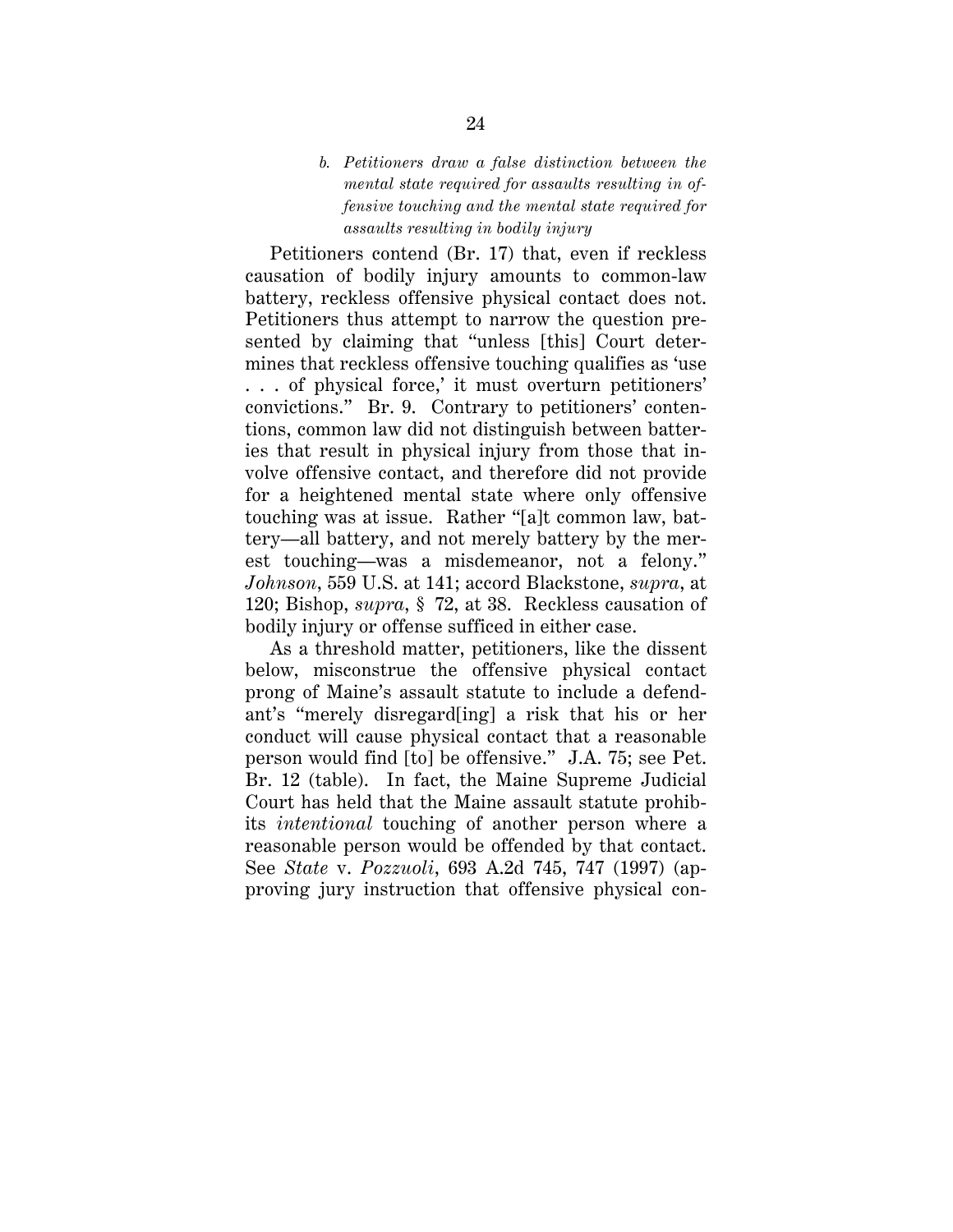tact requires "*knowingly intending* bodily contact or unlawful touching done in such a manner as would reasonably be expected to violate the person or dignity of the victim") (emphasis added); *State* v. *Rembert*, 658 A.2d 656, 658 (1995) (defining offensive physical contact as "[u]npermitted and *intentional* contacts with anything so connected with the body as to be customarily regarded as part of the other's person" (quoting Restatement (Second) of Torts § 18 cmt. c (1965)) (emphasis added). Nevertheless, recklessness is a permissible mens rea with respect to the offensiveness of the contact. See Me. Rev. Stat. Ann. tit 17- A, § 207(1)(A) (2006); see also *State* v. *Gantnier*, 55 A.3d 404, 410 (Me. 2012) (Offensive contact assault would be established by an intentional touching of a person on her shoulder or hip, but "recklessly touch[ing]" her genitals even though "it was not [the defendant's] purpose to engage in offensive or sexual contact."). To be convicted of assault under Section 207, therefore, a person must deliberately make contact with the victim, but may be held liable where he is reckless as to the resulting harm, *i.e.*, the offensiveness of the contact.

Petitioners, in any event, wrongly distinguish (Br. 17) the causation of bodily injury from offensive physical contact on the ground that the former causes "harm" while the latter does not. That argument incorrectly presumes that no harm results from offensive physical contact. To the contrary, the harm of such touching is not the touch itself, but rather the offense caused. See Blackstone, *supra*, at 120 ("The least touching of another's person wilfully, or in anger, is a battery; for the law cannot draw the line between different degrees of violence[,] \* \* \* every man's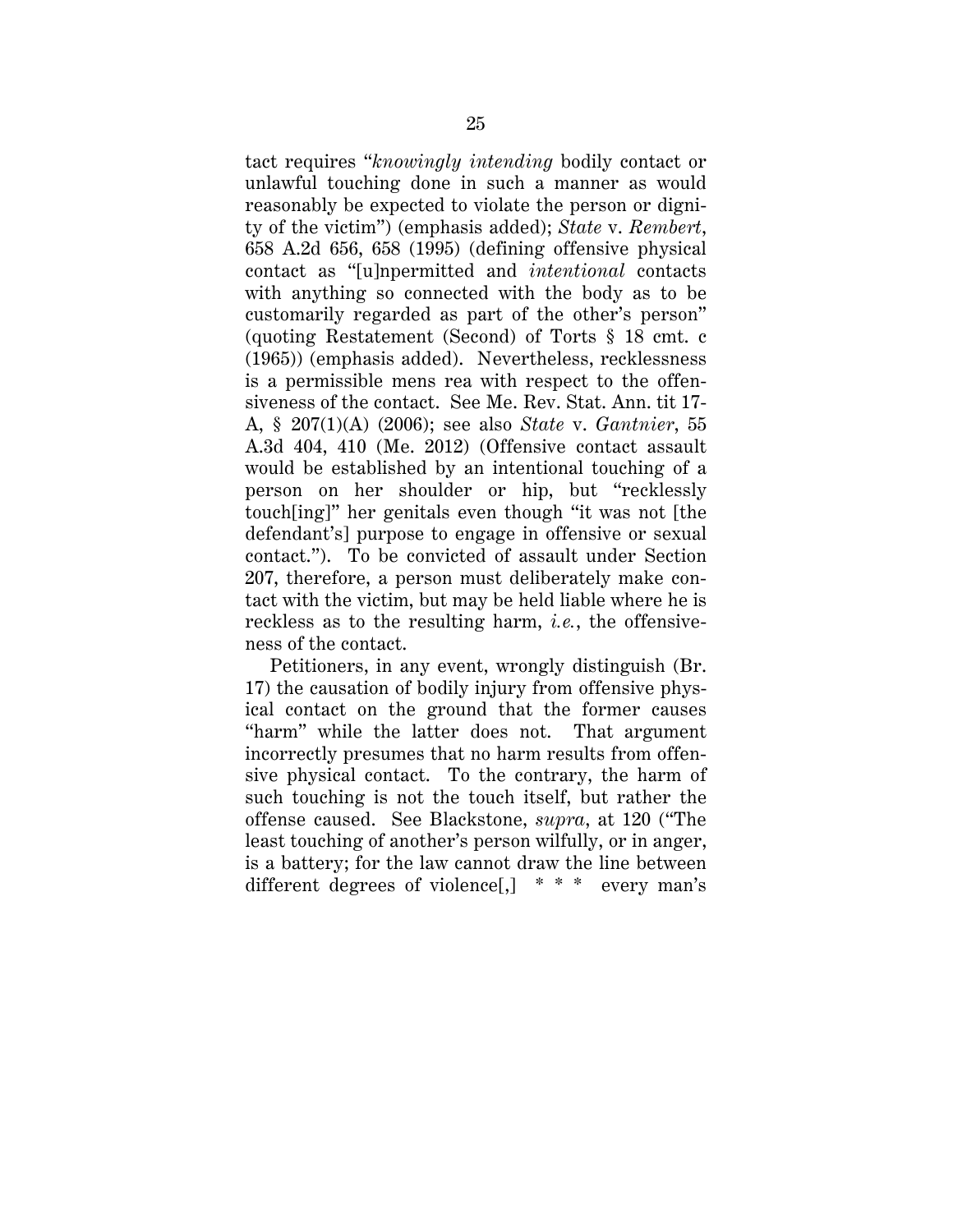person being sacred, and no other having a right to meddle with it, in any the slightest manner."); see also *Johnson*, 559 U.S. at 146 (Alito, J., dissenting) ("[The common law] recognized that an offensive but nonviolent touching (for example, unwanted sexual contact) may be even more injurious than the use of force that is sufficient to inflict physical pain or injury (for example, a sharp slap in the face).").

Indeed, this Court's decision in *Castleman* rested on the common-law conception of battery to conclude that the *degree* of force is not determinative of whether conduct constitutes the "use \* \* \* of physical force." This conclusion led the Court to hold that offensive touching qualifies as a "misdemeanor crime of domestic violence" under Section 922(g)(9). 134 S. Ct. at 1410 (quoting *Johnson*, 559 U.S. at 139; and citing Blackstone, *supra*, at 120); see also *United States* v. *Nason*, 269 F.3d 10, 20 (1st Cir. 2001) ("[Offensive physical contacts] invariably emanate from the application of some quantum of physical force, that is, physical pressure exerted against a victim."); *United States* v. *Smith*, 171 F.3d 617, 621 n.2 (8th Cir. 1999) ("[Insulting or offensive contact], by necessity, requires physical force to complete."). *Castleman* thus established that the distinction between causation of offensive physical contact and causation of bodily injury is immaterial—both involve "force" under Section  $922(g)(9)$ . As the court of appeals correctly observed, "[i]f the husband's knife grazes his wife or harms her grievously, it is an assault all the same." J.A. 24; see J.A. 19 ("[Petitioners] concede that reckless causation of bodily injury is use of physical force. We see no reasoned argument that offensive physical contact does not similarly entail the use of force simply be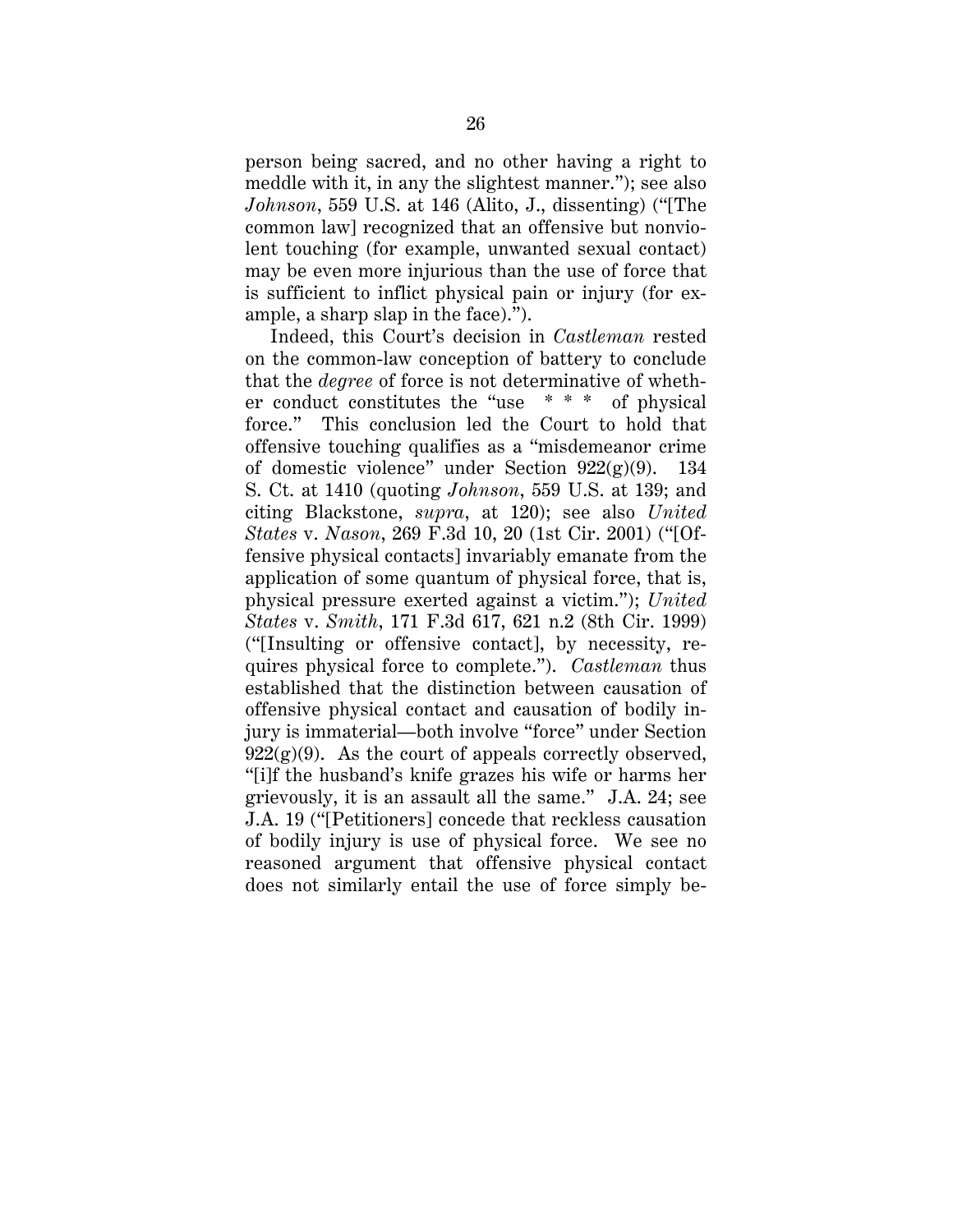cause it is inflicted recklessly as opposed to intentionally."). As properly construed, the Maine assault statute—by including reckless causation of bodily injury or offensive physical contact—therefore fits comfortably within the common-law definition of battery.

# **B. Reckless Battery Satisfies The "Use Of Force" Requirement Under Section 921(a)(33)(A)'s Definition Of "Misdemeanor Crime Of Domestic Violence"**

Petitioners argue that the phrase "use \* \* \* of physical force" in the definition of "misdemeanor crime of domestic violence,"  $18$  U.S.C.  $921(a)(33)(A)$ , requires "intentional and purposeful" rather than reckless conduct. See Br. 17. But petitioners' interpretation takes that phrase out of context. Commonlaw battery, *by definition*, has as an element the "use \* \* \* of physical force" even where bodily injury or offensive contact was recklessly inflicted. And Section  $921(a)(33)(A)$ 's definition of "misdemeanor crime of violence" is properly understood as a direct reference to the contemporary and common-law misdemeanor crime of battery.

# *1. Common-law battery necessarily entailed the "use \* \* \* of physical force" even where it involved reckless conduct*

Petitioners contend that the "plain meaning of the verb 'use' and the phrase 'use ... of physical force'" requires "intentional and purposeful conduct—and thus does not extend to merely reckless conduct." Br. 17. That is incorrect. These terms must be interpreted as "common-law term[s] of art" and defined by the background rule of common-law battery that reckless infliction of harm is sufficient. See *Castleman*, 134 S.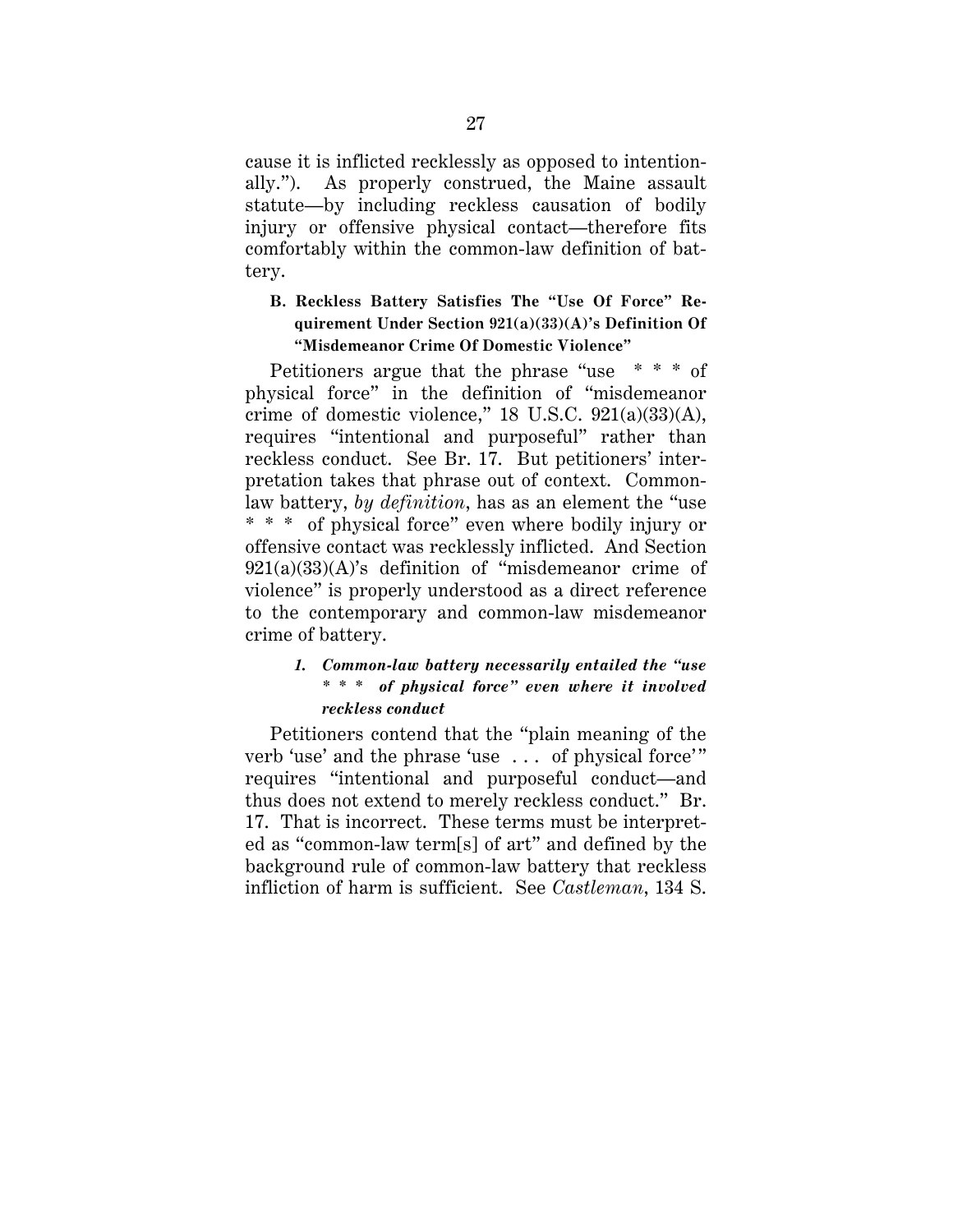Ct. at 1410 (defining the word "force" in the phrase "use \* \* \* of physical force" according to its common-law meaning); see also Part A.2, *supra*.

*Castleman* declined to reach the question whether reckless causation of bodily injury constitutes the "use \* \* \* of physical force," but the Court's reasoning compels the conclusion that it does. 134 S. Ct. at 1413- 1414. *Castleman* explained that "the element of force in the crime of battery was 'satisfied by even the slightest offensive touching'" and that it is therefore "impossible to cause bodily injury without *applying force* in the common-law sense." *Id.* at 1410 (quoting *Johnson*, 559 U.S. at 139). Put another way, "[f]orce \* \* \* describ[es] one of the elements of the commonlaw crime of battery." See *ibid.* (citation omitted). Seen in this light, when Congress incorporated the phrase "use \* \* \* of physical force" into Section  $921(a)(33)(A)$ , it directly invoked the crime of common-law battery, including the reckless conduct that battery traditionally proscribed.

*Castleman* did not involve a conviction based on a mens rea of recklessness, 134 S. Ct. at 1414, and the Court therefore formally extended this reasoning only to "the knowing or intentional application of force," *id.* at 1415. But the same logic fully applies to reckless battery. That is especially true given the close kinship between reckless and knowing conduct in the criminal law. Reckless causation of bodily injury—like knowing causation of bodily injury—requires an intent to act and actual subjective knowledge that bodily injury may result from that action; the only difference is the degree of the known risk. Recklessness requires that the defendant "consciously disregard[] a substantial and unjustifiable risk that the material element \* \* \*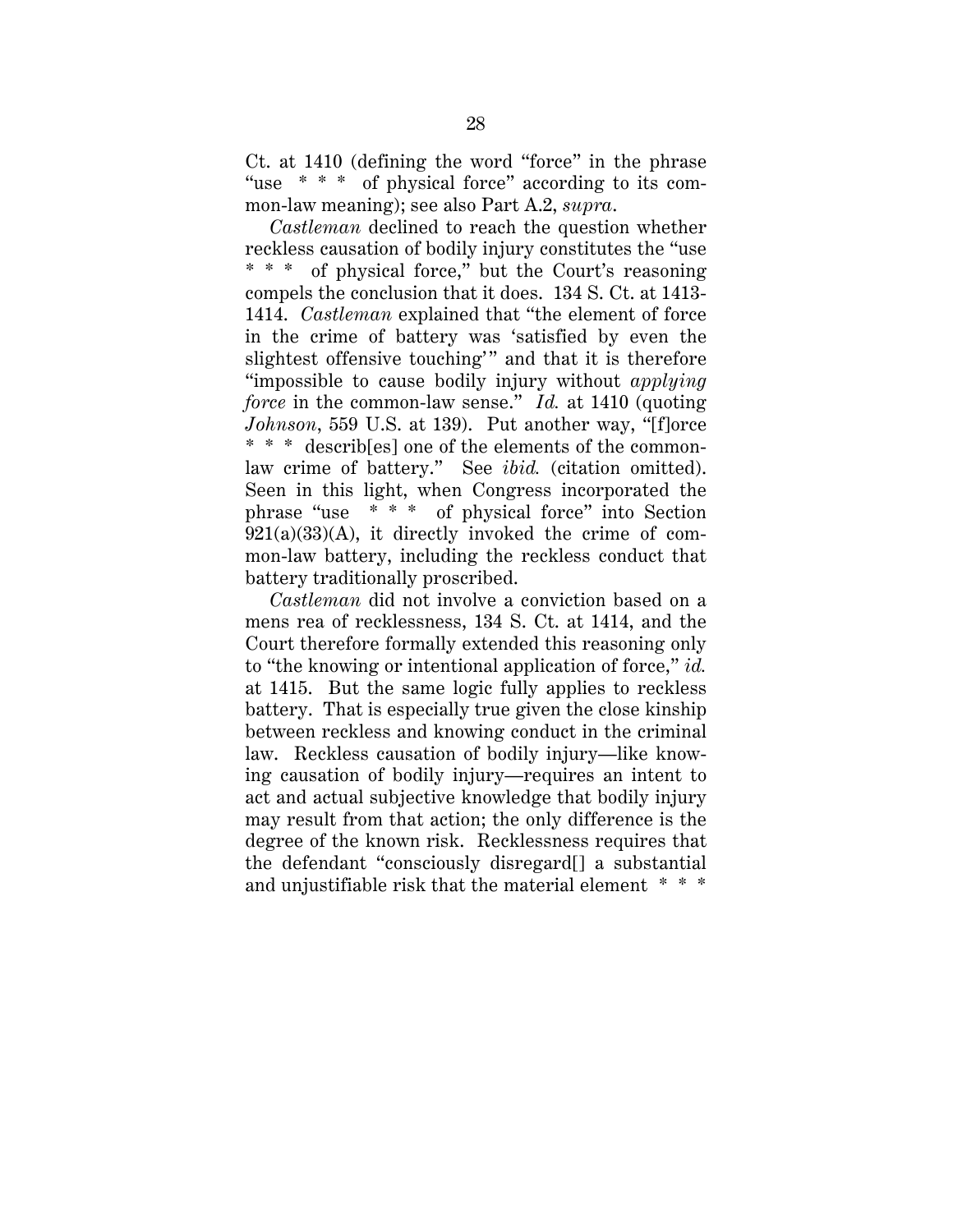will result from his conduct." Model Penal Code § 2.02(2)(c); see *Farmer* v. *Brennan*, 511 U.S. 825, 837 (1994) (Reckless conduct occurs when "a person disregards a risk of harm of which he is aware.").<sup>8</sup> In the case of knowing conduct, the result must be "practically certain," Model Penal Code § 2.02(2)(b)(ii)—but that is a degree of risk that still "includes a contingency factor," which can be satisfied if "a person is aware of a *high probability* of the existence of a fact, unless he actually believes that [the fact] does not exist," *id.* § 2.02(7) (emphasis added); *id.* § 2.02 comment (n.13) (emphasis added); see also 1 LaFave § 5.2(b), at 247-  $248.^\mathrm{9}$ 

Accordingly, reckless conduct is not, as petitioners claim, "accidental conduct," which the term "use" may exclude. Pet. Br. 10; cf. *Leocal* v. *Ashcroft*, 543 U.S. 1, 9 (2004) ("[U]se \* \* \* of physical force against the person or property of another" under 18 U.S.C. 16 "most naturally suggests a higher degree of intent than negligent or merely accidental conduct."). Rather, recklessness is akin to knowing conduct in all but the degree of risk. Thus, although "we would not ordinarily say a person 'use[s] \* \* \* physical force against' another by stumbling and falling into him," "a person would 'use \* \* \* physical force against' an-

 <sup>8</sup> Recklessness further requires that the disregard of the risk "involve[] a gross deviation from the standard of conduct that a law-abiding person would observe in the actor's situation," "considering the nature and purpose of the actor's conduct and the circumstances known to him." Model Penal Code § 2.02(2)(c).

<sup>&</sup>lt;sup>9</sup> Maine's definition of these mental states is substantively similar to the Model Penal Code formulation. Compare Me. Rev. Stat. Ann. tit. 17-A, § 35(3) (Supp. 2015) (defining "Recklessly"), with Model Penal Code § 2.02(2)(c).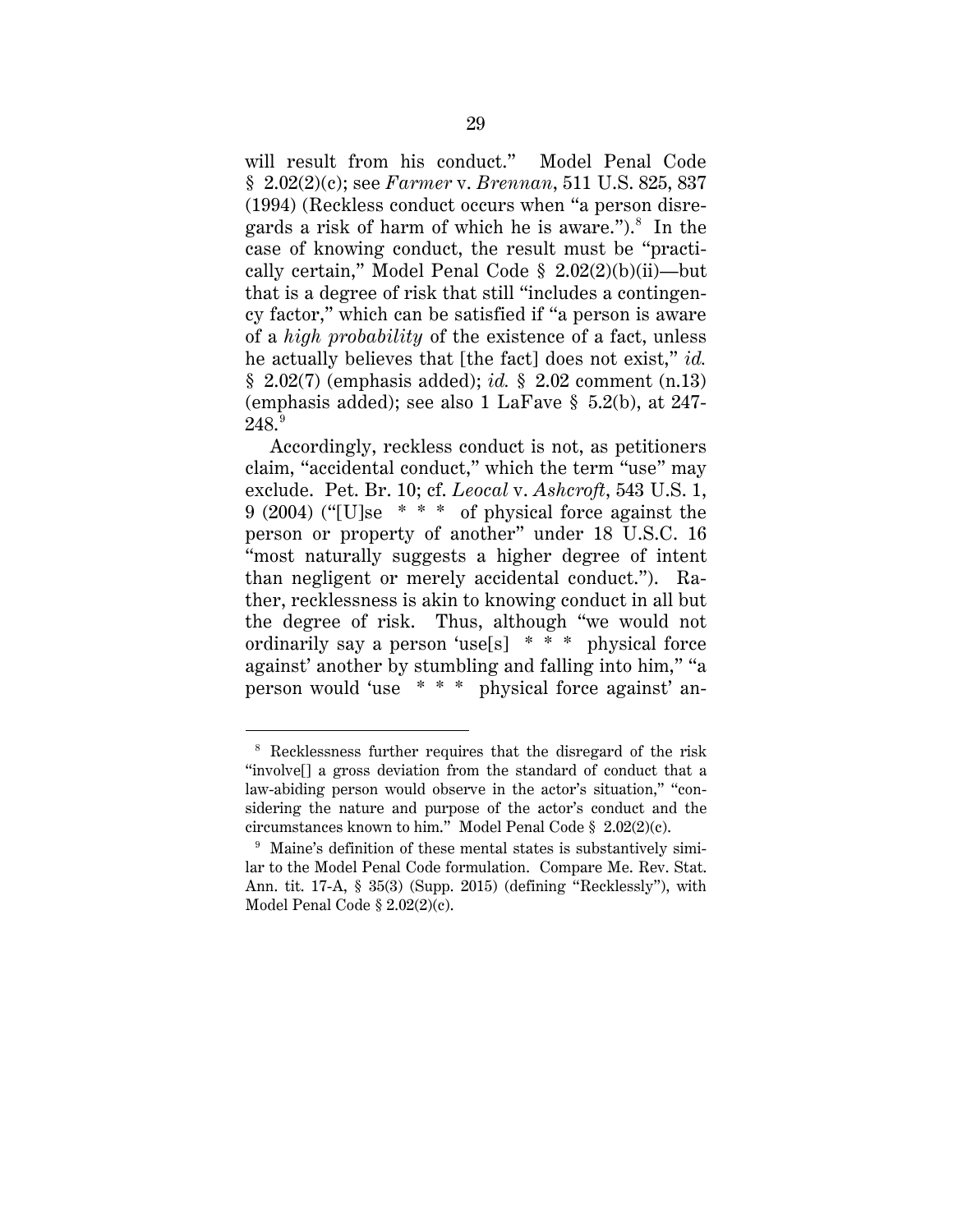other when pushing him." *Leocal*, 543 U.S. at 9. And that is true even if he did not intend to injure or offend him in doing so, but appreciated the substantial risk of injury or offense and disregarded it.

This interpretation further comports with *Castleman*'s description of commonplace acts of "[d]omestic violence" as including "pushing, grabbing, shoving, slapping, and hitting," or a "squeeze of the arm [that] causes a bruise." 134 S. Ct. at 1412 (citation and internal quotation marks omitted). All of these acts could be carried out in a manner that is reckless as to the infliction of bodily injury or offense. But to exclude reckless conduct would be to exclude exactly those familiar forms of domestic abuse from Section  $922(g)(9)$ . Congress could not have intended that result.

Here, the court of appeals correctly observed that "Maine's definition of 'recklessly,' like its definition of 'knowingly' [(and unlike negligence)], includes an element of intentionality and specificity." J.A. 21; see also *Elonis* v. *United States*, 135 S. Ct. 2001, 2015 (2015) (Alito, J., concurring in part and dissenting in part) ("Someone who acts recklessly with respect to conveying a threat necessarily grasps that he is not engaged in innocent conduct. He is not merely careless. He is aware that others could regard his statements as a threat, but he delivers them anyway."); *Fernandez-Ruiz* v. *Gonzales*, 466 F.3d 1121, 1141 (9th Cir. 2006) (en banc) (Wardlaw, J., dissenting) ("Conscious disregard includes an element of volition: One must be aware of a substantial and unjustifiable risk and affirmatively choose to act notwithstanding that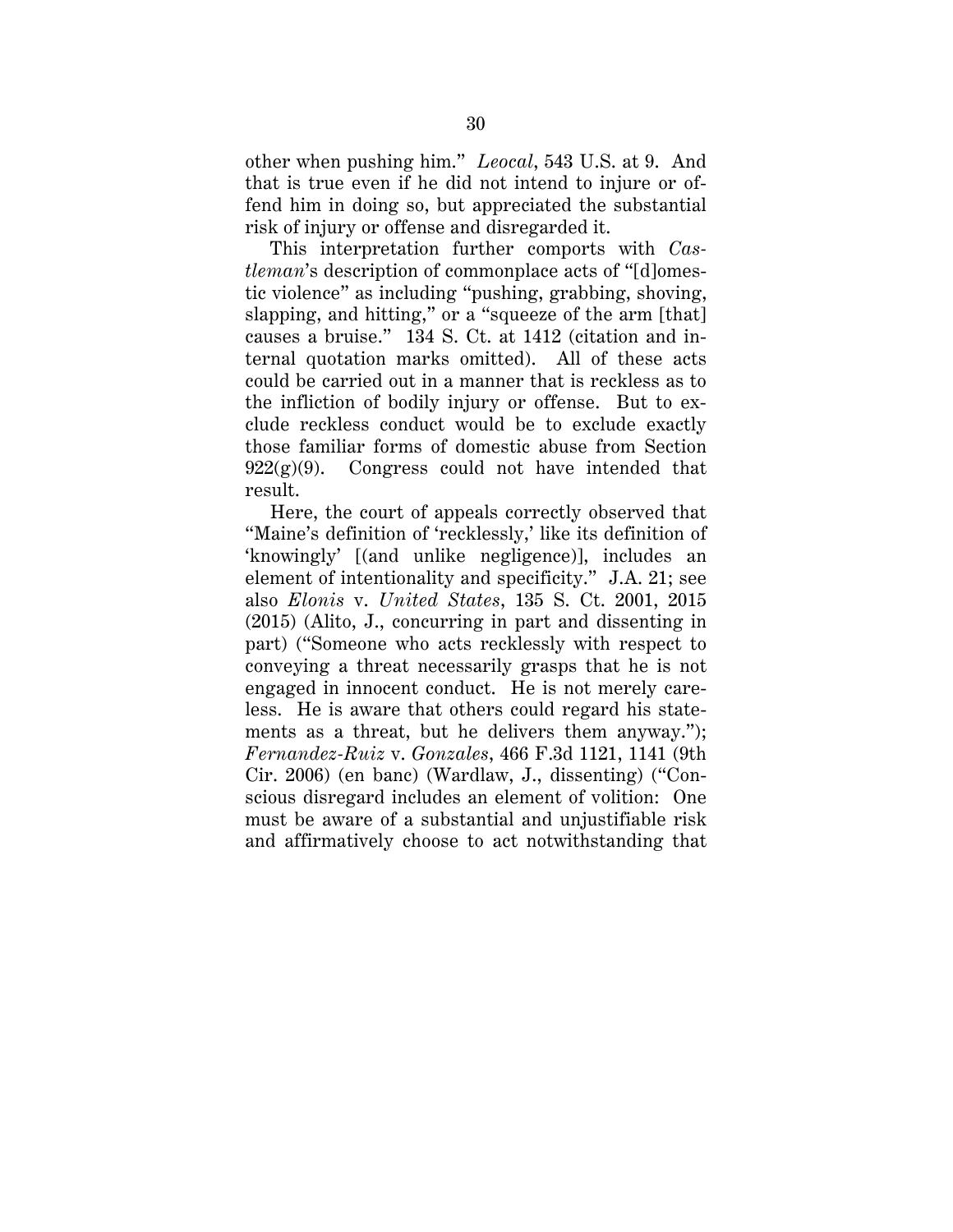risk.") (citation omitted). 10 In line with these principles, where a law is silent on the applicable mental state, "such element is established if a person acts purposely, knowingly, or recklessly." See Model Penal Code § 2.02(3). 11

# *2. The term "misdemeanor crime of domestic violence" bears a different meaning than the definition of "crime of violence" under 18 U.S.C. 16*

Petitioners contend (Br. 17-22) that this Court should adopt the same definition of "use"—to mean "active employment" for a particular purpose—that the Court applied in *Leocal*, 543 U.S. at 10, to construe the phrase "use \* \* \* of physical force against the person or property of another" in the definition of

 $10$  This Court thus has found reckless conduct to be morally culpable in a wide variety of contexts. *Elonis*, 135 S. Ct. at 2015 (Alito, J., concurring in part and dissenting in part) (citing *Farmer*, 511 U.S. at 835-836 (deliberate indifference to an inmate's harm)); *Garrison* v. *Louisiana*, 379 U.S. 64, 75 (1964) (criminal libel); *New York Times Co.* v. *Sullivan*, 376 U.S. 254, 279-280 (1964) (civil libel). Indeed, "reckless disregard for human life" is a "highly culpable mental state that may support a capital sentencing judgment." *Tison* v. *Arizona*, 481 U.S. 137, 157-158 (1987).<br><sup>11</sup> Negligence, by contrast, is a wholly objective standard, which

is established when a reasonable person would have been aware of the risk of harm, even if the perpetrator had no actual subjective knowledge of those risks. Model Penal Code § 2.02(2)(d). This Court "ha[s] long been reluctant to infer that a negligence standard was intended in criminal statutes," because that standard depends on the viewpoint of a "reasonable person," "regardless of what the defendant thinks," which "is inconsistent with the conventional requirement for criminal conduct—*awareness* of some wrongdoing." *Elonis*, 135 S. Ct. at 2011 (citations omitted).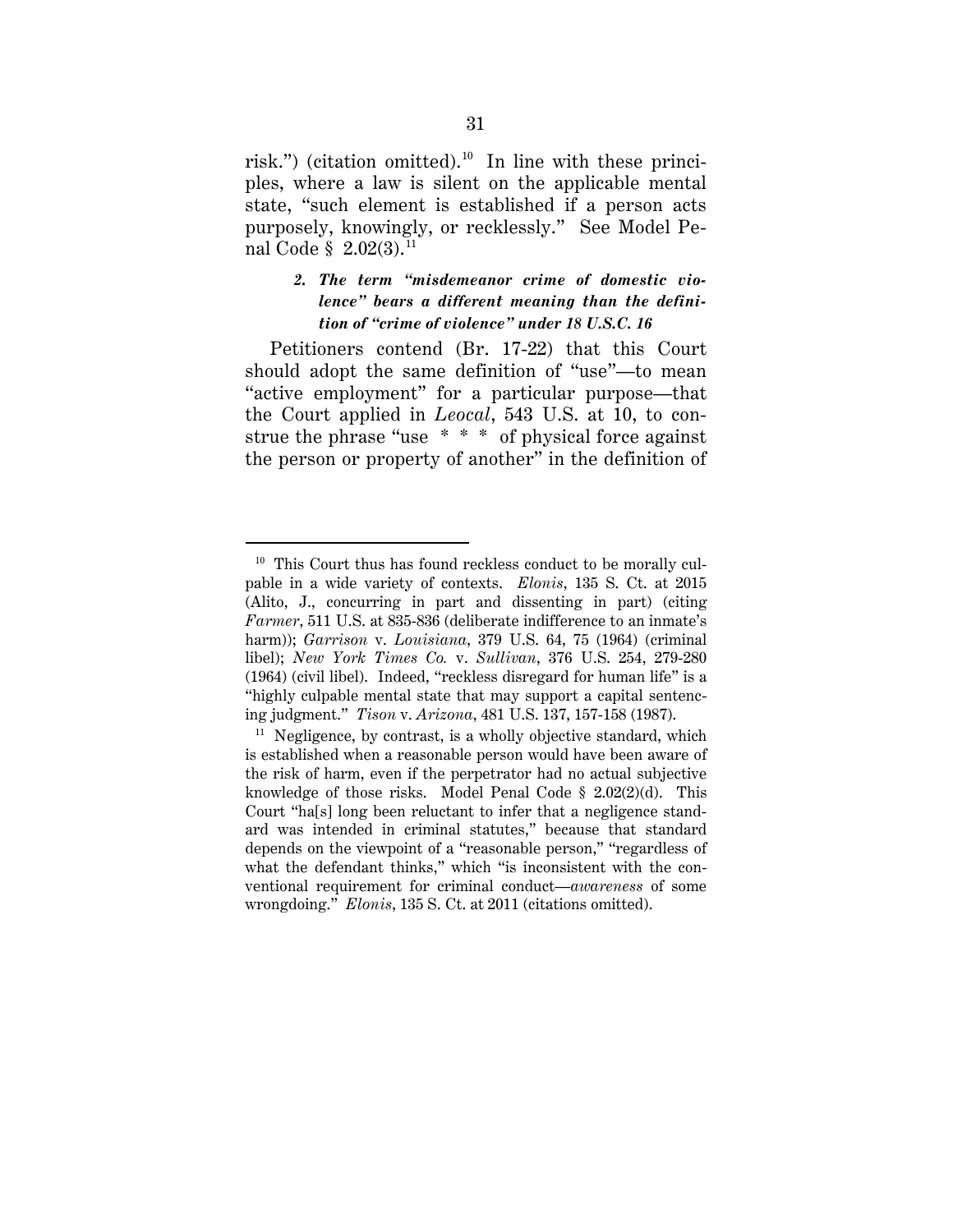"crime of violence" under 18 U.S.C. 16. 12 *Leocal* held that the requirement that force be used "against" someone or something suggested that crimes of violence require "a higher degree of intent than negligent or merely accidental conduct." 543 U.S. at 9. *Leocal* reserved the question whether a reckless application of force could constitute a "use" of force, 543 U.S. at 9, 13; but a footnote in *Castleman* cited decisions from the courts of appeals, which, after *Leocal*, held that certain reckless offenses did not qualify as "crimes of violence" under Section 16 or under the definition of felony "crime of violence" used in Sentencing Guidelines  $\S$  2L1.2.<sup>13</sup> 134 S. Ct. at 1414 n.8. Only one case cited in the footnote in *Castleman* interpreted Section  $922(g)(9)$ —the First Circuit's opinion in *United States* v. *Booker*, 644 F.3d 12 (2011), cert. denied, 132 S. Ct. 1538 (2012)—and that case

<sup>&</sup>lt;sup>12</sup> Section 16 defines the term "crime of violence" to mean "(a) an offense that has as an element the use, attempted use, or threatened use of physical force against the person or property of another, or (b) any other offense that is a felony and that, by its nature, involves a substantial risk that physical force against the person or property of another may be used in the course of committing the offense." 18 U.S.C. 16.

<sup>13</sup> Two courts of appeals, both circuits cited within the *Castleman* footnote, have found, after *Leocal*, that certain crimes with a recklessness mens rea may qualify as crimes of violence under Section 16. See *Aguilar* v. *Attorney Gen.*, 663 F.3d 692, 695-700 (3d Cir. 2011) (sexual assault with a mens rea of recklessness is a crime of violence under Section 16(b)); see also *Zunie*, 444 F.3d at 1235 n.2 (10th Cir.) (noting that the court of appeals' pre-*Leocal* holding—that assault resulting in serious bodily injury under Section 113(a)(6) is a crime of violence under Section 16(a)—was consistent with an interpretation of Section 113(a)(6) that includes reckless assault because *Leocal* excluded only negligent conduct from Section 16's crime of violence definition).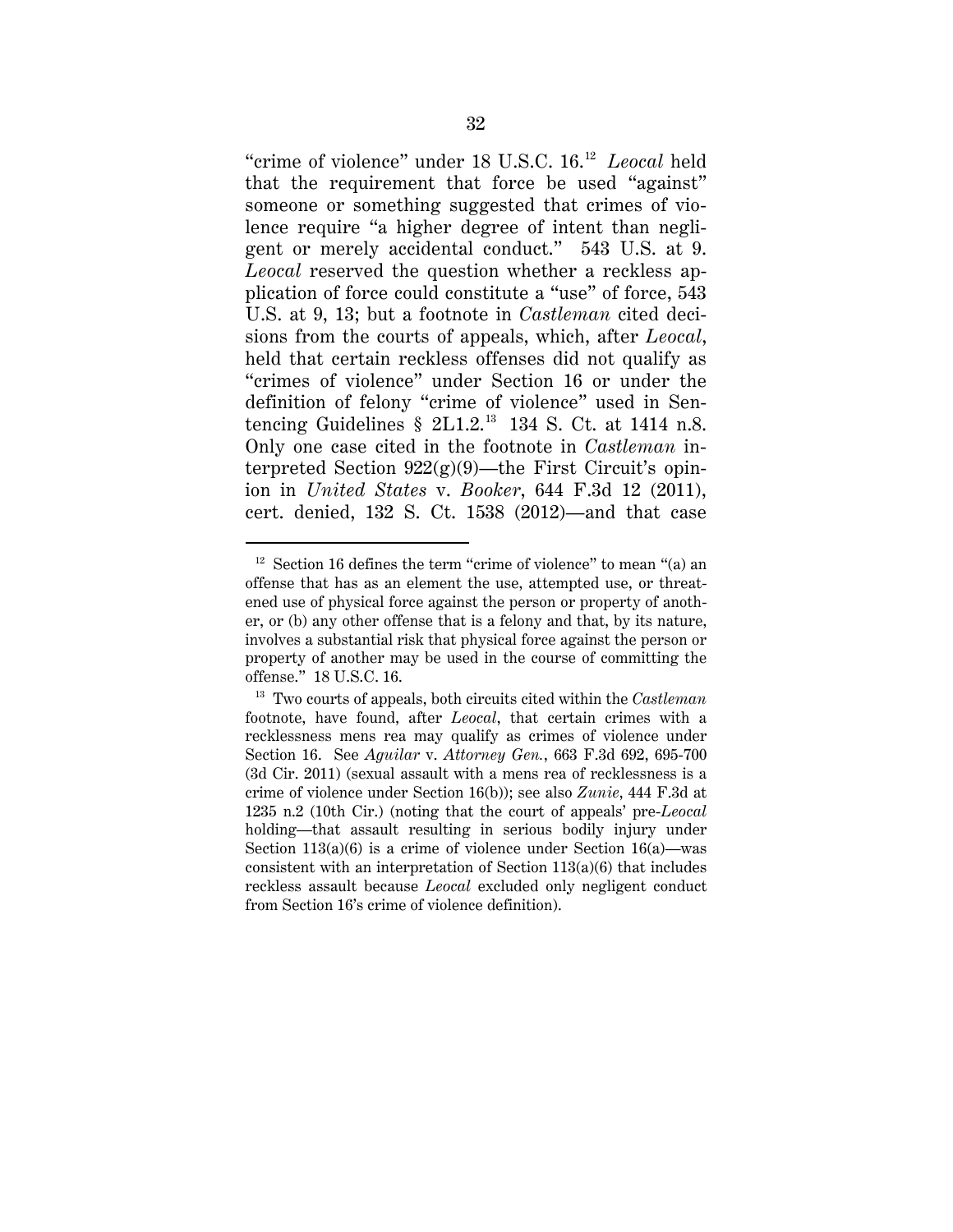held that a misdemeanor crime of domestic violence *does* include reckless battery. See *Castleman*, 134 S. Ct. at 1414  $\&$  n.8.<sup>14</sup> Since *Castleman*, no court of appeals has held that reckless conduct is insufficient to establish a "misdemeanor crime of domestic violence" within the meaning of Section  $922(g)(9)$ .<sup>15</sup>

Far from supporting petitioners, *Castleman* rejected petitioners' contention that "misdemeanor crime of domestic violence" under Section  $922(g)(9)$ has the same meaning as "crime of violence" under Section 16. The Court declined to interpret the term "use \* \* \* of physical force" in Section 16 and Section 922(g)(9) *in pari materia* as to the requisite de-

 <sup>14</sup> The remaining cases in *Castleman*'s footnote, 134 S. Ct. at 1414 n.8, addressed only the requisite mens rea for either an aggravated felony pursuant to immigration statutes that directly incorporate Section 16's definition of "crime of violence," see *Jimenez-Gonzalez* v. *Mukasey*, 548 F.3d 557, 559-563 (7th Cir. 2008); *United States* v. *Torres-Villalobos*, 487 F.3d 607, 613-617 (8th Cir. 2007); *Fernandez-Ruiz*, 466 F.3d at 1124-1132 (9th Cir.) (8 U.S.C. 1227(a)(2)(E)(i)); *Garcia* v. *Gonzales*, 455 F.3d 465, 467- 469 (4th Cir. 2006); *Oyebanji* v. *Gonzales*, 418 F.3d 260, 263-265 (3d Cir. 2005); *Jobson* v. *Ashcroft*, 326 F.3d 367, 372-376 (2d Cir. 2003); *United States* v. *Chapa-Garza*, 243 F.3d 921, 924-928 (5th Cir. 2001), or the definition of a felony "crime of violence" under Sentencing Guidelines § 2L1.2(b)(1), see *United States* v. *Palomino Garcia*, 606 F.3d 1317, 1334-1336 (11th Cir. 2010); *United States* v. *Zuniga-Soto*, 527 F.3d 1110, 1123-1125 (10th Cir. 2008); *United States* v. *Portela*, 469 F.3d 496, 498-499 (6th Cir. 2006).

<sup>15</sup> In *United States* v. *Vinson*, 805 F.3d 120 (2015), the Fourth Circuit held that North Carolina assault is not a misdemeanor crime of domestic violence because the assault statute at issue allowed for conviction based on "culpable negligence." 805 F.3d at 126. Under North Carolina law, "culpable negligence" includes conduct that shows "thoughtless disregard" of consequences and thus "is a lesser standard of culpability than recklessness, which requires at least 'a conscious disregard of risk.'" *Ibid.*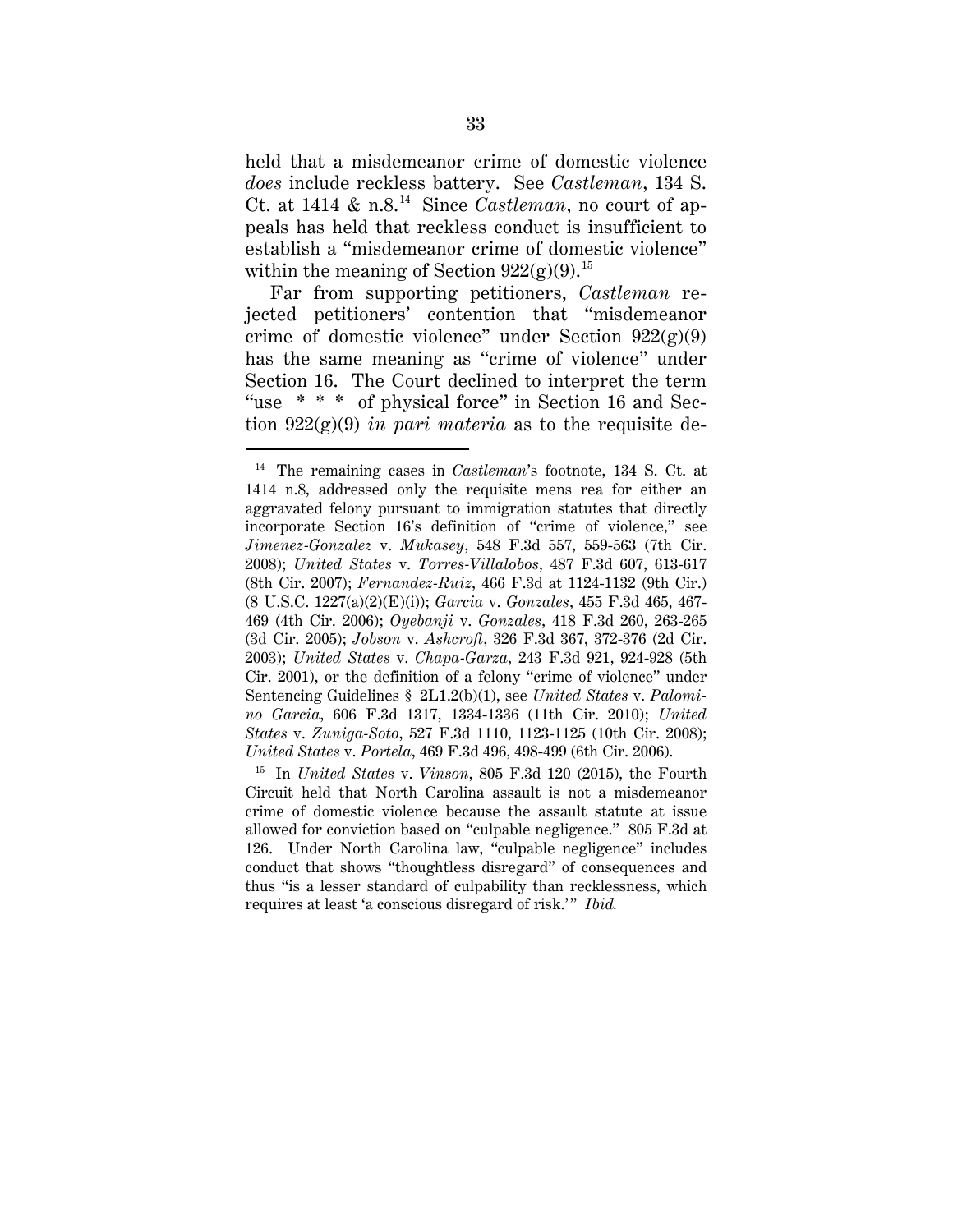gree of force. See 134 S. Ct. at 1410-1414. The same distinction holds as to the applicable mens rea.<sup>16</sup>

Most notably, Congress could have easily defined "misdemeanor crime of domestic violence" by incorporating Section 16's definition of "crime of violence." See *Leocal*, 543 U.S. at 7 (noting that Section 16 has been "incorporated into a variety of statutory provisions, both criminal and noncriminal"); cf. 8 U.S.C.  $1227(a)(2)(E)(i)$  (provision of the Immigration and Nationality Act, 8 U.S.C. 1101 *et seq.*, defining "crime of domestic violence" as "any crime of violence (as defined in [18 U.S.C. 16])" committed against a qualifying relative). As the Court explained in *Castleman*, that Congress chose not to incorporate Section 16's definition of crime of violence "suggests, if anything, that it did not mean to." 134 S. Ct. at 1412 n.6. And *Castleman* further found that Section 922(g)(9)'s context confirmed that Congress intended a different meaning—one drawn from common law. *Id.* at 1410- 1413.

*Castleman* reasoned that "domestic violence" is distinguishable from and broader than the terms "crime of violence" under Section 16 or "violent felony" under the Armed Career Criminal Act of 1984  $(ACCA)$ , 18 U.S.C. 924 $(e)(1)$ .<sup>17</sup> "[D]omestic violence,"

<sup>&</sup>lt;sup>16</sup> Because Section  $922(g)(9)$ 's specific focus on misdemeanor domestic violence convictions differs significantly from Section 16's general definition of crimes of violence, it is unnecessary for this Court to decide whether reckless "use \* \* \* of physical force" applies to other statutes, like Section 16, that include similar wording.

<sup>&</sup>lt;sup>17</sup> The ACCA defines "violent felony" in pertinent part as a felony that "has as an element the use, attempted use, or threatened use of physical force against the person of another." 18 U.S.C. 924(e)(2)(B)(i). In *Johnson*, this Court interpreted that language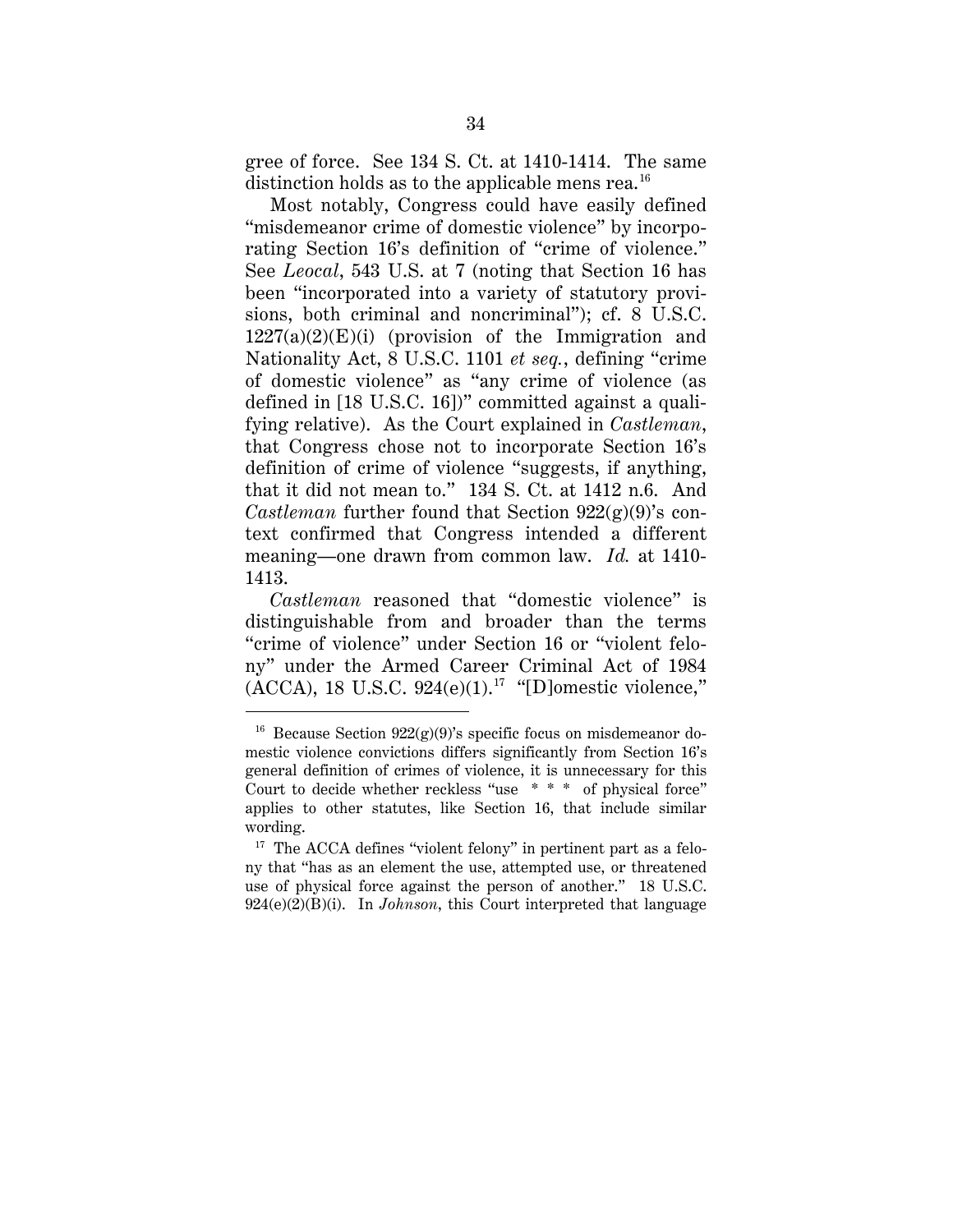the Court explained, is a "term of art" that "encompass[ed] a range of force broader than that which constitutes 'violence' *simpliciter.*" 134 S. Ct. at 1411 & n.4; compare *Leocal*, 543 U.S. at 11 ("[W]e ultimately are determining the meaning of the term 'crime of violence.' The ordinary meaning of this term, combined with [Section] 16's emphasis on the use of physical force against another person \* \* \* suggests a category of violent, active crimes that cannot be said naturally to include DUI offenses."); see also *Booker*, 644 F.3d at 19 ("[T]he case for analogizing [Section]  $922(g)(9)$  to [Section] 16 is particularly weak.").

The definition of "misdemeanor crime of domestic violence" in Section  $921(a)(33)(A)$  ("use \* \* \* of physical force") also contains an important textual difference from Section's 16's definition of "crime of violence" ("the use \* \* \* of physical force *against the person or property of another*") (emphasis added). As the Court explained in *Leocal*, "[t]he critical aspect of [Section] 16(a) is that a crime of violence is one involving the 'use \* \* \* of physical force *against the person or property of another*.'" 543 U.S. at 9 (emphasis original). It was because of this precise formulation—which is absent from Section  $921(a)(33)(A)$  that *Leocal* held that Section 16 "requir[es] a higher *mens rea* than the merely accidental or negligent conduct involved in a DUI offense." *Id.* at 11. And some courts of appeals have similarly relied on the "against the person or property of another" language to exclude reckless acts from Section 16. See, *e.g.*, *United States* v. *Torres-Villalobos*, 487 F.3d 607, 616

 $\ddot{\phantom{a}}$ 

to require "violent force," which excludes mere offensive touching, and requires "that degree of force necessary to inflict pain." 559 U.S. at 139-143.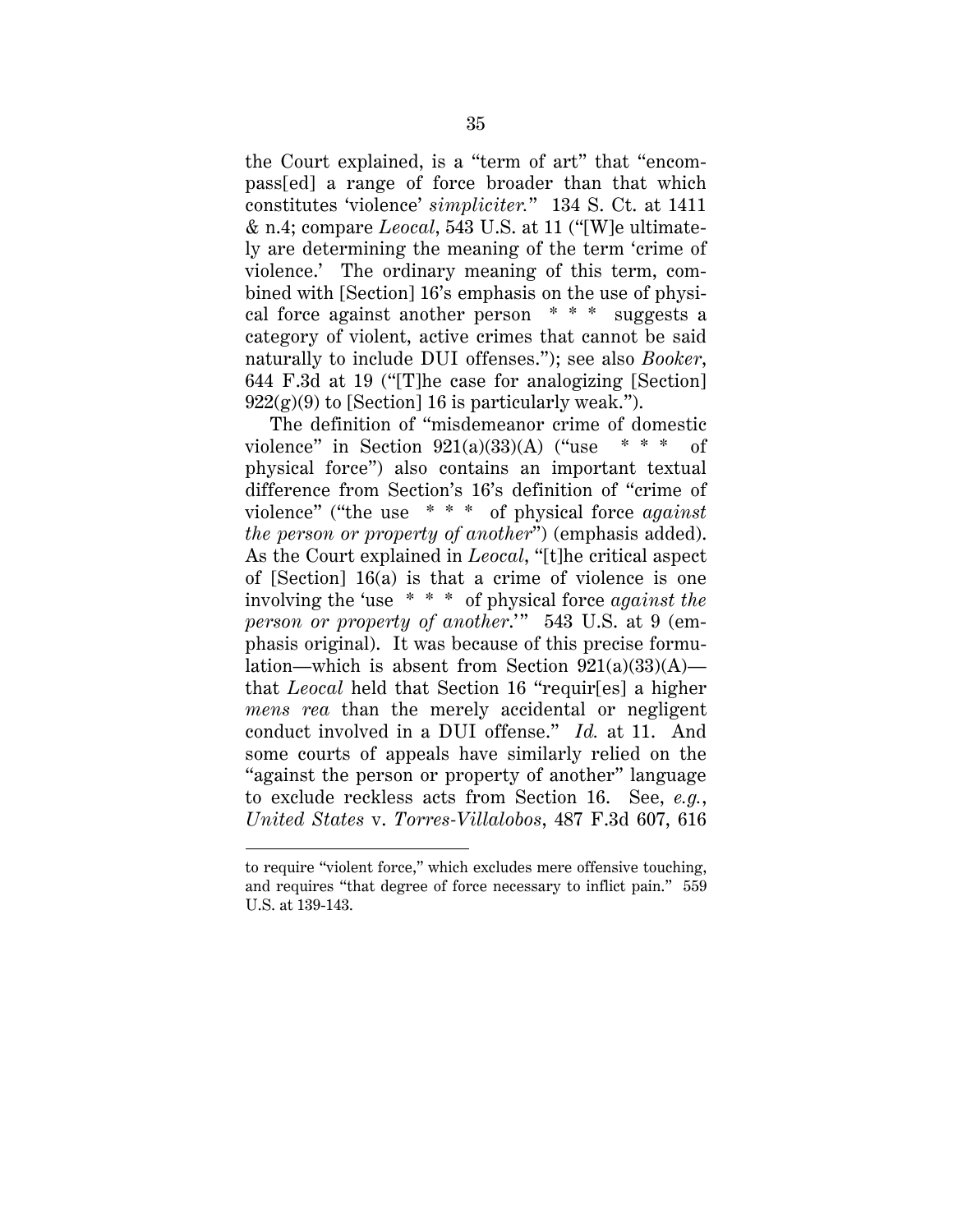(8th Cir. 2007) ("*Leocal* focused on the precise wording of [Section] 16.").

Section  $922(g)(9)$  also differs in its purpose and effect from the ACCA—where three qualifying "violent felonies" subject a defendant to a 15-year mandatory minimum sentence—or Section 16's definition of "crime of violence," which has been incorporated into a broad range of criminal, sentencing, immigration, and other provisions. See *Leocal*, 543 U.S. at 7 & n.4. By contrast, Section  $922(g)(9)$ —like the other provisions of Section  $922(g)$ —has a single specific purpose: to disable a class of persons thought to pose a heightened risk of danger from possession of a firearm. See *Castleman*, 134 S. Ct. at 1412.

These distinctions among the statutory schemes explain why this Court found that the definition of common-law battery would create a mismatch with the term "violent felony" under the ACCA, see *Johnson*, 559 U.S. at 142, but found "no anomaly in grouping domestic abusers convicted of generic assault or battery offenses together with the others whom [Section] 922(g) disqualifies from gun ownership," *Castleman*, 134 S. Ct. at 1412. The disqualified persons include those "addicted to any controlled substance," Section  $922(g)(3)$ ; most people "admitted to the United States" under a non-immigrant visa," Section  $922(g)(5)(B)$ ; "anyone who has renounced United States citizenship, Section  $922(g)(7)$ ; and anyone "subject to a domestic restraining order," Section 922(g)(8). *Castleman*, 134 S. Ct. at 1412.

The purpose of Section  $922(g)$ 's firearms disability is to "keep guns out of the hands" of "potentially irresponsible and dangerous" persons who "may not be trusted to possess a firearm without becoming a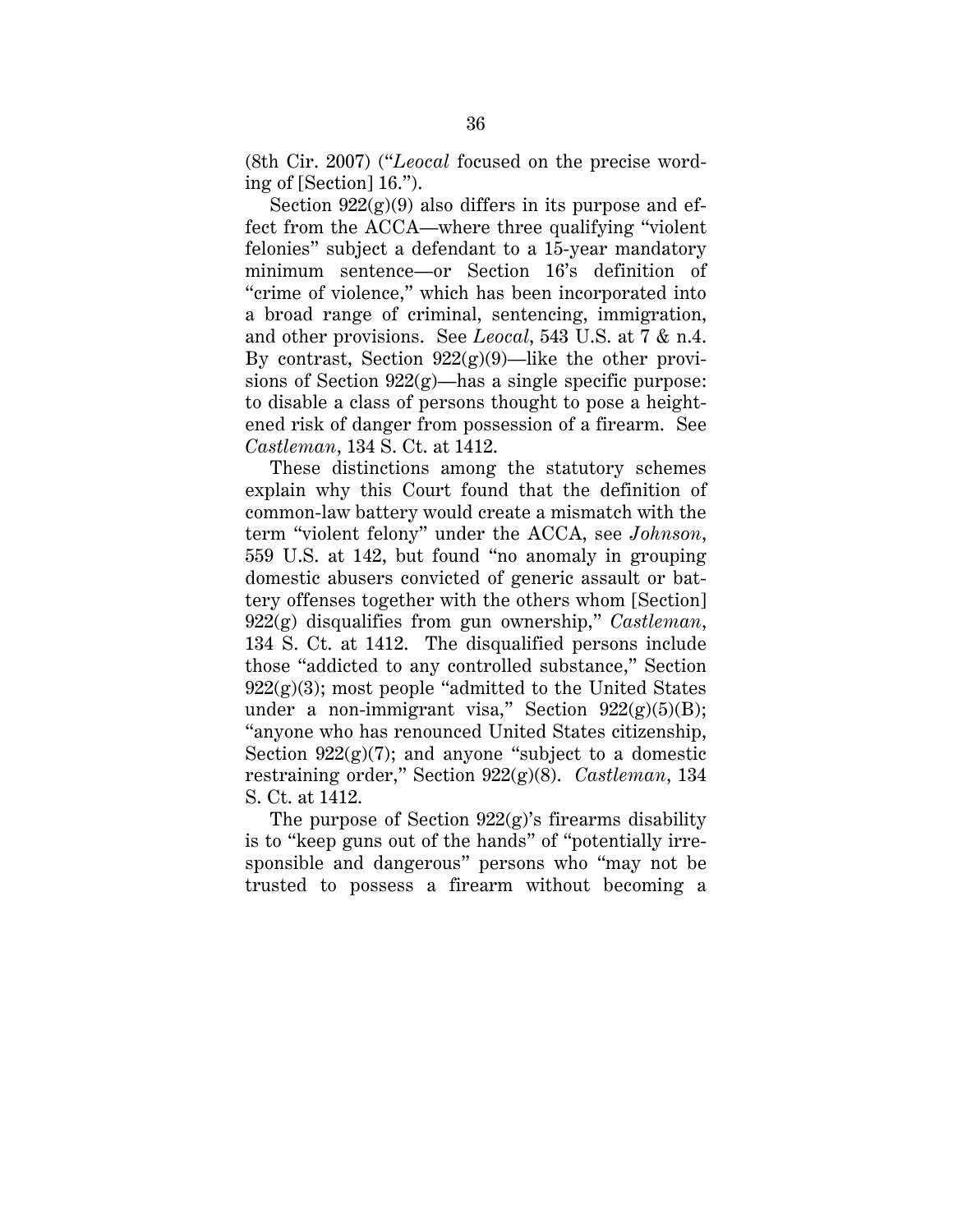threat to society." *Dickerson* v. *New Banner Inst.*, *Inc.*, 460 U.S. 103, 112 (1983) (citation and internal quotation marks omitted); *Barrett* v. *United States*, 423 U.S. 212, 218 (1976). It is entirely consistent with Section  $922(g)(9)$ 's purpose to include those convicted of reckless domestic batteries in this group. See *Castleman*, 134 S. Ct. at 1412 ("Whereas we have hesitated \* \* \* to apply [the ACCA] to 'crimes which, though dangerous, are not typically committed by those whom one normally labels 'armed career criminals,' \* \* \* we see no anomaly in grouping domestic abusers convicted of generic assault or battery offenses together with the others whom [Section]  $922(g)$ disqualifies from gun ownership.") (quoting *Begay* v. *United States*, 553 U.S. 137, 146 (2008)).<sup>18</sup>

<sup>&</sup>lt;sup>18</sup> The differences between Section  $922(g)(9)$  and 18 U.S.C. 924(c)(1)—the statute at issue in *Smith* v. *United States*, 508 U.S. 223 (1993), and *Bailey* v. *United States*, 516 U.S. 137 (1995)—are even more stark. See Pet. Br. 17-18 (relying on those cases). The version of Section 924(c)(1) interpreted by *Smith* and *Bailey*  required a five-year mandatory minimum sentence if a defendant "during and in relation to any crime of violence or drug trafficking crime  $* * *$ , uses or carries a firearm." 18 U.S.C.  $924(c)(1)$ . In that context, the Court understood the term "use" to require "active employment," by virtue of that word's "placement and purpose in the statutory scheme," and "not only the bare meaning of the word." *Bailey*, 516 U.S. at 145, 150; see *Smith*, 508 U.S. at 228-234 (relying not only on the dictionary definition of "use," but also on Section  $924(c)(1)$ 's entire statutory context to conclude that the phrase "uses \* \* \* a firearm" in that statute proscribed the "use [of] a gun by trading it" for illegal drugs). For example, *Bailey* held that it was necessary to define "use" to mean active employment to avoid surplusage with the word "carries" in Section  $924(c)(1)$ . That definition of "use" was also consistent with the other subsections of Section 924 and was supported by the provision's legislative history, which suggested that Congress "intended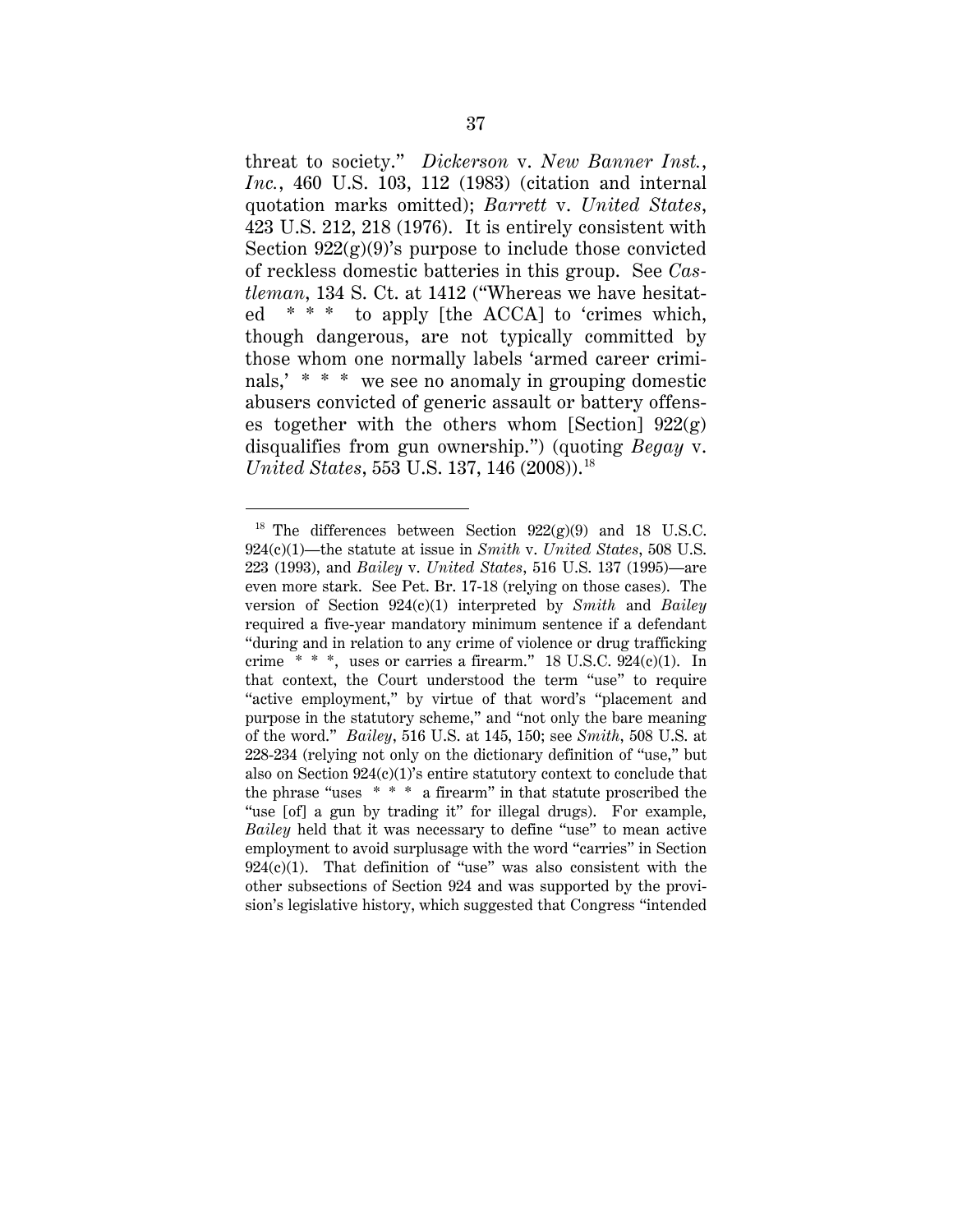**C. Exclusion Of Reckless Battery Would Undermine The Purpose Of The Statute**

## *1. Petitioners' interpretation would prevent Section 922(g)(9)'s categorical application to a broad swath of statutes*

Congress intended to define qualifying "misdemeanor crime[s] of domestic violence" to include generally applicable state, federal, and tribal assault and battery statutes. See *Castleman*, 134 S. Ct. at 1410- 1414; *Hayes*, 555 U.S. at 427. In both *Hayes* and *Castleman*, this Court interpreted Section 922(g)(9) to effectuate that congressional purpose, and so declined to adopt contrary interpretations that would have rendered the provision a "practical nullity." See *Castleman*, 134 S. Ct. at 1418-1419. But under petitioners' interpretation, domestic batteries prosecuted under the federal misdemeanor assault provisions and a majority of state assault and battery statutes would fail to categorically qualify as "misdemeanor crime[s] of domestic violence" under Section 922(g)(9) because they prohibit reckless infliction of bodily harm or offensive contact.

Thirty-four States and the District of Columbia define misdemeanor assault to include the reckless causation of bodily injury. See App. B, *infra*; see 2 LaFave  $\S$  16.2(c)(2), at 557 ("In the modern codes, a substantial majority of the battery-type statutes expressly state that the crime [of battery] may be committed by recklessness—that is, where there is a subjective awareness of the high risk of physical inju-

 $\ddot{\phantom{a}}$ 

to reach the situation where the firearm was actively employed during commission of the crime." *Bailey*, 516 U.S. at 145-148. The text and context of Section  $922(g)(9)$  bear none of those features.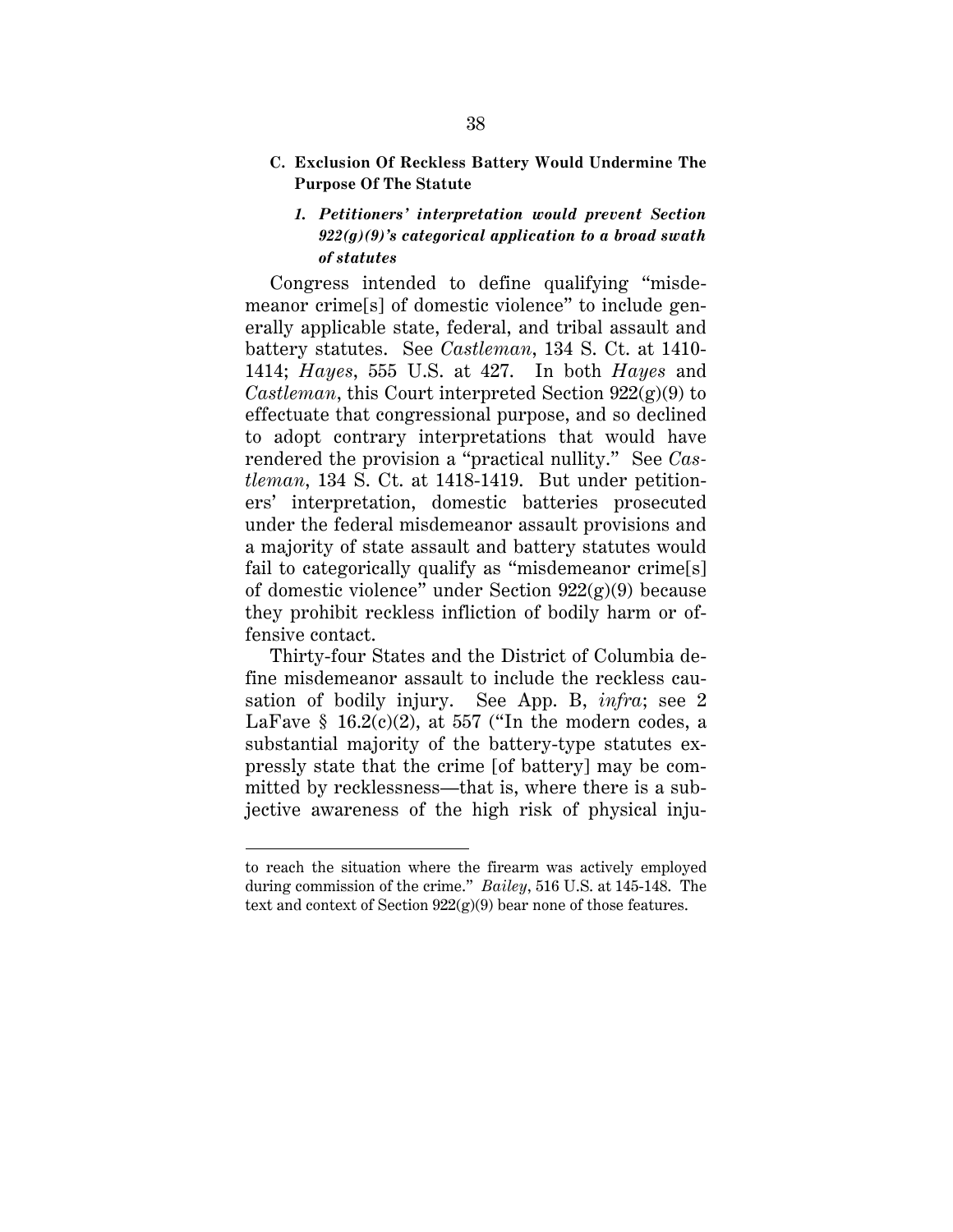ry.").<sup>19</sup> At the time of Section  $922(g)(9)$ 's enactment, at least eight States had domestic violence assault provisions that proscribed reckless conduct expressly, or by incorporating the State's general assault and battery provision; and nine States have since added domestic assault and battery provisions that include recklessness.20 See App. C, *infra.*

 $19$  Not all States expressly define assault and battery to proscribe offensive touching, but two States have assault and battery provisions are similar to Maine's assault statute in that those states proscribe deliberate contact that is reasonably likely to cause offense, injury, or harm. See Tenn. Code Ann. § 39-13-101 (West 2015); Tex. Penal Code Ann. § 22.01(a)(3) (West 2015).

<sup>&</sup>lt;sup>20</sup> In 2006, Congress amended Section  $921(a)(33)(A)$  to expand its application to misdemeanor offenses under tribal law. Violence Against Women and Department of Justice Reauthorization Act of 2005, Pub. L. No. 109-162, § 908(a), 119 Stat. 3083; 18 U.S.C.  $921(a)(33)(A)(i)$ . While tribal law varies, a number of tribes have assault and battery provisions that proscribe reckless causation of bodily injury. See, *e.g.*, White Mountain Apache Crim. Code § 2.4(A)(1) (defining assault as "[i]ntentionally, knowingly, or recklessly causing any physical injury to another person"); Pascua Yaqui Crim. Code § 130(A)(1) (same); Salt River Pima-Maricopa Indian Community Code of Ordinances § 6-51(a)(1) (same); Gila River Indian Community Ordinances tit. 5, § 5.602(A)(1) (similar); Sisseton-Wahpeton Oyate Codes of Law § 24-06-01(A) (similar); Confederated Tribes of Umatilla Indian Reservation Crim. Code § 4.74 (same as to mens rea, including "physical injury however slight"); see also Mississippi Choctaw Tribal Code tit. 3, § 3-10-  $2(1)(a)$  ("'Abuse/Domestic Violence' means the occurrence," "between family or household members who reside together or who formerly resided together," of "attempting to cause or intentionally, knowingly or recklessly causing bodily injury or serious bodily injury with or without a deadly weapon."); Tohono O'Odham Criminal Code tit. 7, § 7.1(a)(4) ("A person commits the offense of assault if," *inter alia*, "recklessly or by negligence he or she causes bodily injury to another person.").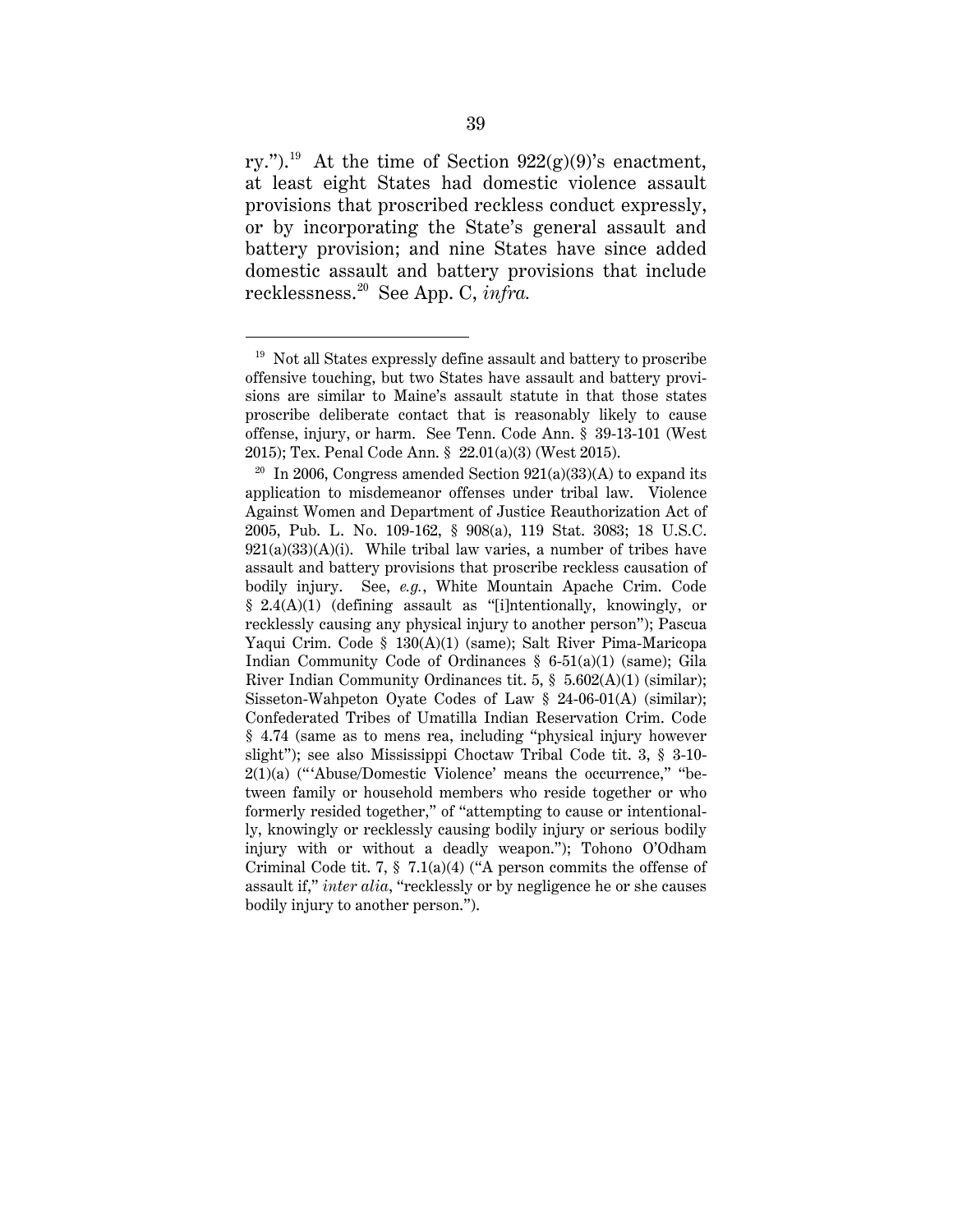Petitioners' interpretation of Section  $922(g)(9)$ therefore would exclude categorical coverage of the majority of state misdemeanor battery statutes, as well as a substantial number of state statutes specifically targeting domestic violence. As this Court recognized in *Hayes* and *Castleman*, Congress enacted Section  $922(g)(9)$  to target domestic abusers, who are "routinely" convicted under the "generally applicable assault and battery laws." 555 U.S. at 427; 134 S. Ct. at 1411. Because the categorical approach looks to the *elements* of the statute rather than the underlying conduct, *Descamps* v. *United States*, 113 S. Ct. 2276, 2281 (2013), misdemeanor battery convictions in these jurisdictions for conduct this Court described as typifying domestic violence—"spitting, scratching, biting, grabbing, shaking, shoving, pushing, restraining, throwing, twisting, [or] slapping"—or worse, would be insufficient to trigger Section 922(g)(9). See *Castleman*, 134 S. Ct. at 1411 n.5. It would make little sense to adopt an interpretation of Section  $922(g)(9)$ that would render it inapplicable to a substantial majority of such offenses.

Federal law also requires only recklessness for both simple and more serious assaults. The federal assault statute punishes as misdemeanors "assault by striking, beating, or wounding," 18 U.S.C. 113(a)(4), and "simple assault," 18 U.S.C. 113(a)(5). Neither provision specifies the required mens rea, but as discussed above, courts of appeals uniformly have held that specific intent to injure is not required.<sup>21</sup> See pp.

 $21$  More recently, Congress added two felony provisions specifically proscribing domestic assaults: Section 113(a)(7), which penalizes "[a]ssault resulting in substantial bodily injury to a spouse or intimate partner"; and Section 113(a)(8), which penalizes "[a]s-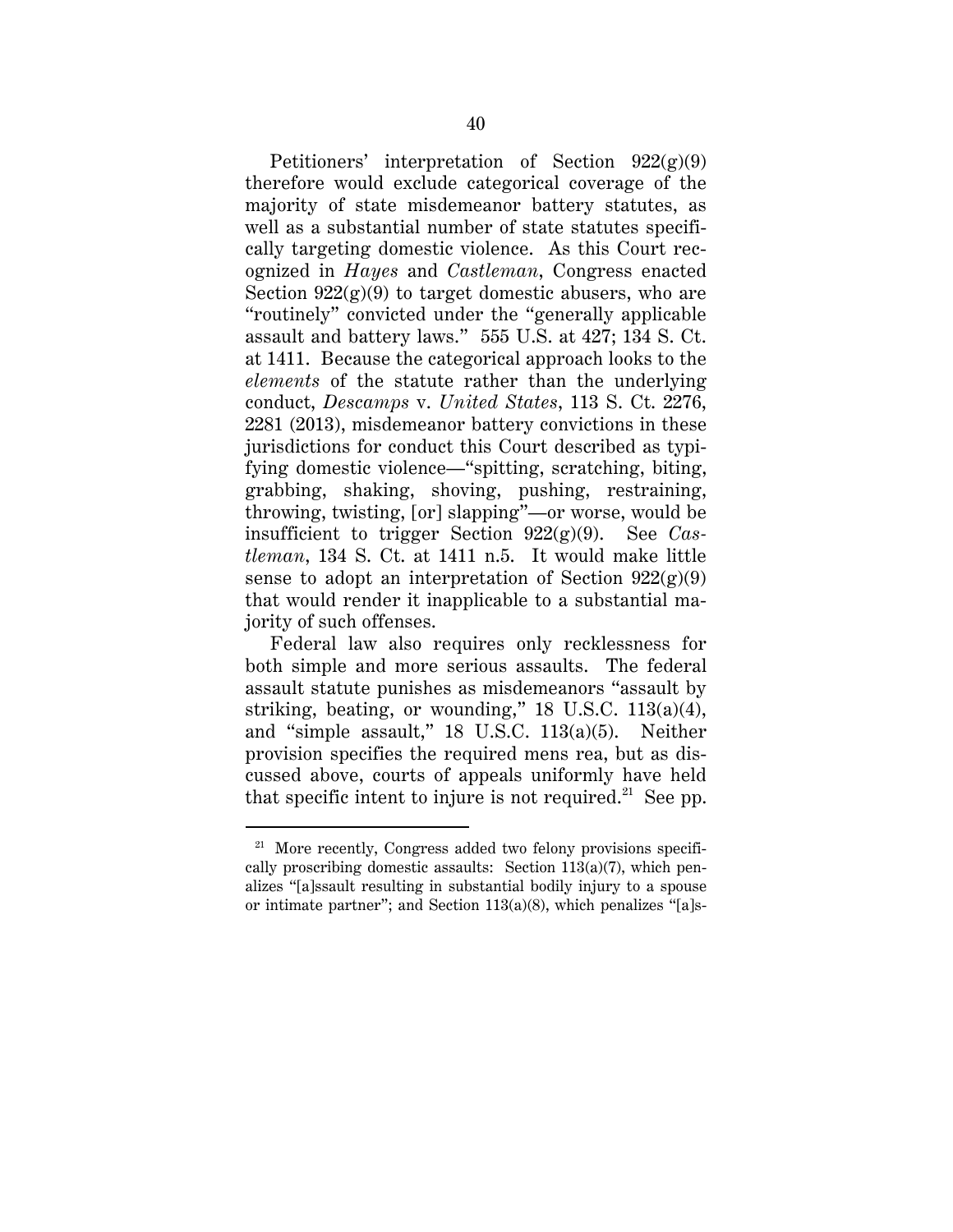19-20, *supra*. Moreover, at least three courts of appeals have determined that felony assault resulting in serious bodily injury, prohibited by 18 U.S.C. 113(a)(6) (and predecessor statutes), requires proof only of recklessness. See *Zunie*, 444 F.3d at 1235 (10th Cir.) ("[A] finding of purpose, knowledge, or recklessness supports a conviction for assault resulting in serious bodily injury, in violation of 18 U.S.C. § 113(a)(6)."); *United States* v. *Ashley*, 255 F.3d 907, 911 (8th Cir. 2001) (affirming conviction under 18 U.S.C. 113(a)(6) for reckless conduct); *Loera* 923 F.2d at 728 (9th Cir.) (same as to predecessor of 18 U.S.C. 113(a)(6)); see also *United States* v. *Lewis*, 780 F.2d 1140, 1142-1143 (4th Cir. 1986) (assault resulting in serious bodily injury is a general intent crime). Petitioners' interpretation of Section  $922(g)(9)$  would therefore render largely meaningless the statute's inclusion of offenses that are "misdemeanor[s] under Federal \* \* \* law."<sup>22</sup> 18 U.S.C. 921(a)(33)(A)(i); but see Part C.3, *infra* (discussing the applicability of the modified categorical approach).

 $\overline{a}$ 

sault of a spouse, intimate partner, or dating partner by strangling, suffocating, or attempting to strangle or suffocate." See 18 U.S.C. 113(a)(7) and (8). Congress expressly provided that "strangling" and "suffocating" include "intentionally, knowingly, or recklessly impeding" the victim's breathing or circulation, "regardless of whether \* \* \* there is any intent to kill or protractedly injure the victim." See 18 U.S.C. 113(b)(4) and (5).<br><sup>22</sup> State domestic-violence offenses occurring within the special

maritime and territorial jurisdiction of the United States could be prosecuted under 18 U.S.C. 13. In addition, after Section 922(g)(9)'s enactment, Congress added two *felony* domestic-violence assault provisions, 18 U.S.C. 113(a)(7) and (8). If Sections  $113(a)(4)$  and (5) were excluded from Section  $922(g)(9)$ , no other distinctly federal misdemeanor offense would qualify.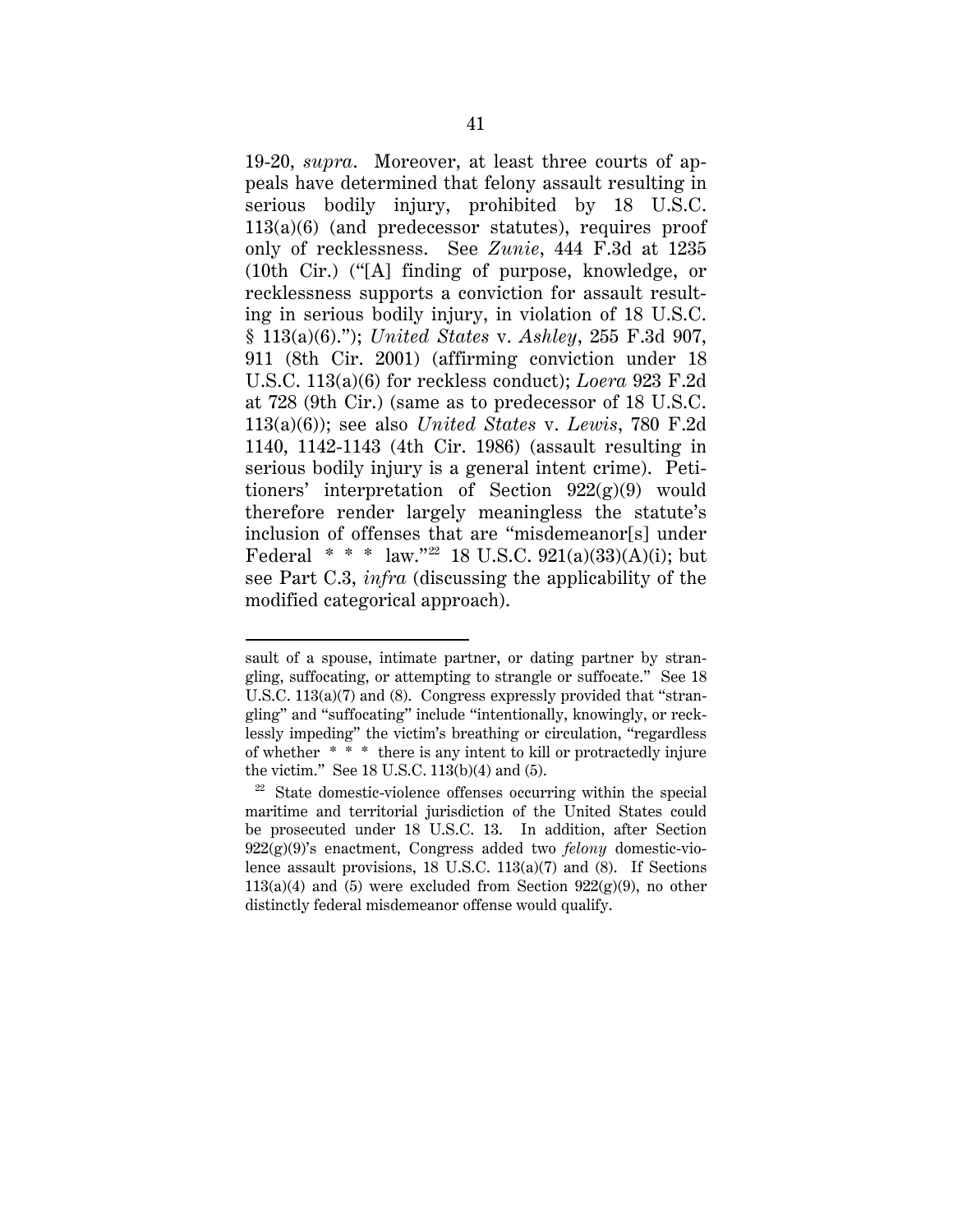This Court should therefore follow the approach taken in *Hayes* and *Castleman* and decline to adopt an interpretation of Section  $922(g)(9)$  that would render it effective in only a minority of States and would exclude the federal misdemeanors used to prosecute domestic violence. See *Hayes*, 555 U.S. 427 (finding it "highly improbable that Congress meant to extend [Section]  $922(g)(9)$ 's firearm possession ban only to the relatively few domestic abusers" prosecuted in States with domestic-violence specific statutes); *Castleman*, at 1413 (rejecting an interpretation of "misdemeanor crime of domestic violence" that would have made Section  $922(g)(9)$  ineffectual in at least ten States, "encompassing 30 percent of the U.S. population").

# *2. Exclusion of reckless conduct would allow thousands of convicted domestic abusers to legally purchase and possess firearms*

The damaging impact of petitioners' interpretation would not be limited to criminal prosecutions under Section  $922(g)(9)$ . Under the Brady Handgun Violence Prevention Act, Pub. L. No. 103-159, 107 Stat. 1536 (primarily codified at 18 U.S.C. 922(s)-(t)) (Brady Act), federally licensed firearms dealers must verify that individuals who wish to purchase firearms are not prohibited from doing so under state or federal law. See 18 U.S.C. 922(t)(1); 28 C.F.R. 25.1. That verification is performed using the National Instant Criminal Background Check System (NICS), a computer system maintained by the Federal Bureau of Investigation (FBI). See 28 C.F.R. 25.3, 25.4. NICS, in turn, advises the licensee whether a prospective purchaser is prohibited by law from possessing or receiving a firearm. See 63 Fed. Reg. 58,272 (Oct. 29, 1998).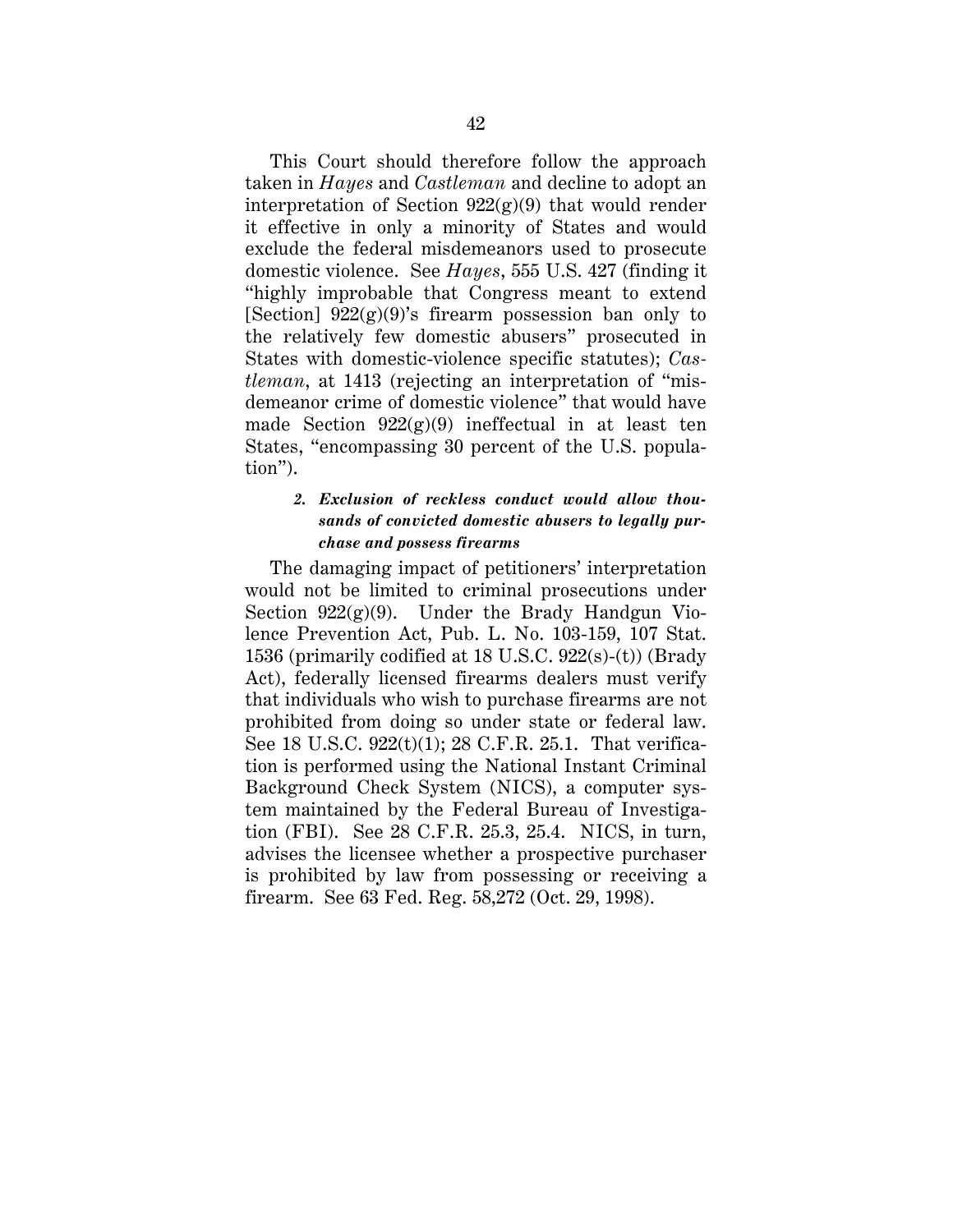Between NICS's creation in November 1998 and December 2014, misdemeanor crime of domestic violence convictions have accounted for more than 112,000 denials of firearms transfers—the third most common reason for denying firearms to a prospective purchaser. See FBI, *National Instant Criminal Back ground Check System (NICS) Operations 2014*, http:⁄⁄ www.fbi.gov⁄about-us⁄cjis⁄nics⁄reports⁄2014-operationsreport (last visited Jan. 14, 2016). If this Court were to adopt petitioners' interpretation of Section  $922(g)(9)$ , that would no longer be true. A domestic abuser who is convicted of a misdemeanor assault or battery offense against his family in the majority of States or under federal law would be able to arm himself—even though there can be no serious dispute that "the great majority of convictions under" those statutes are "based on the use of violent force." *Johnson*, 559 U.S. at 152 (Alito, J., dissenting). Petitioners' interpretations thus frustrate (if not destroy) Congress's "manifest purpose" to "keep[] firearms out of the hands of domestic abusers." *Hayes*, 555 U.S. at 426-427.

# *3. Resort to the modified categorical approach is of little assistance in the context of misdemeanor assault and battery*

The practical effect of the interpretation petitioners advocate cannot be substantially mitigated by resort to the "modified categorical approach." In *Descamps* this Court explained that the modified categorical approach is available "when a prior conviction is for violating a so-called 'divisible statute,'" *i.e.*, a statute that "sets out one or more elements of the offense in the alternative."113 S. Ct. at 2281.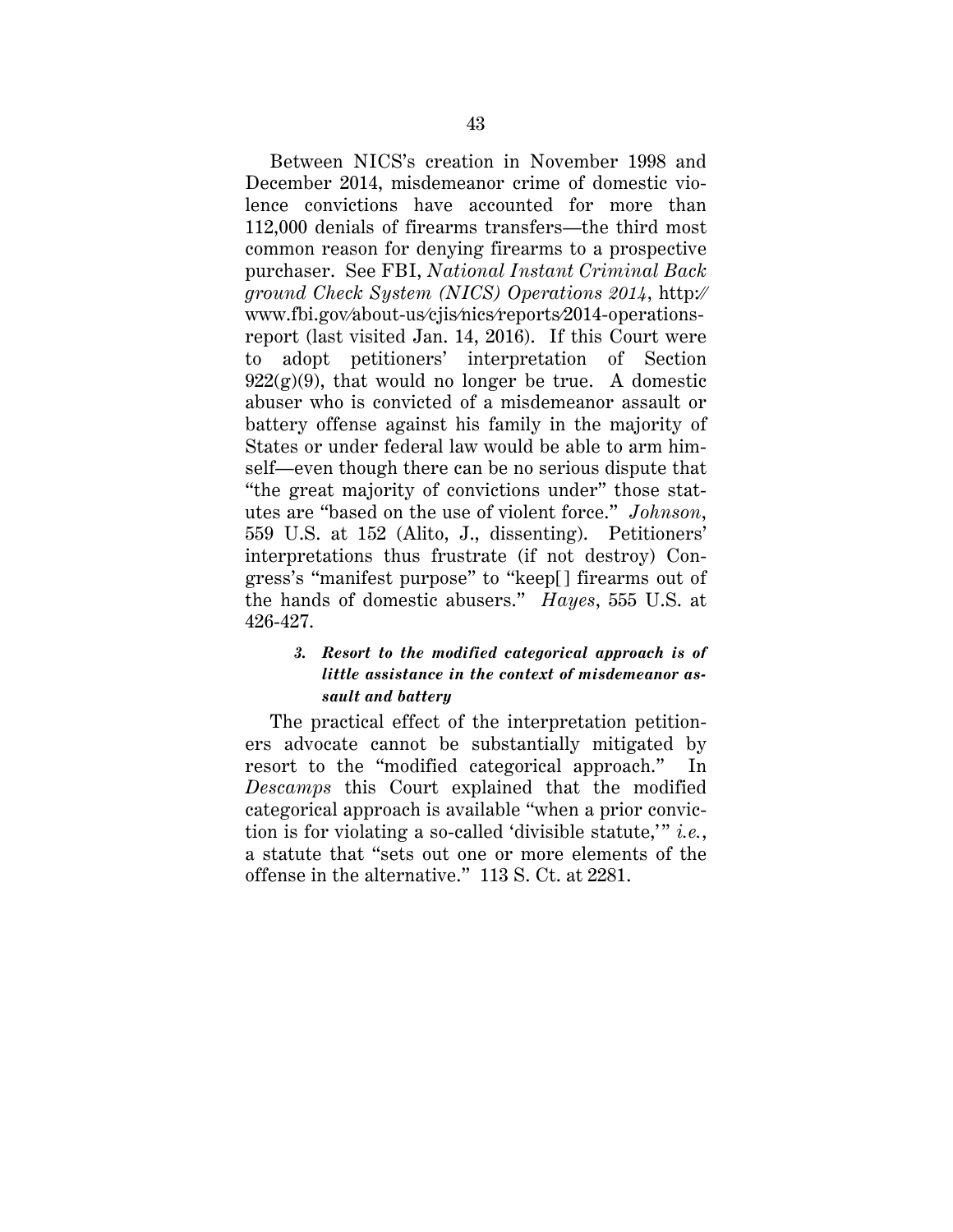Many state assault statutes enumerate alternative mental states in a single subsection, *i.e.*, proscribe "intentionally, knowingly, or recklessly" or "knowingly or recklessly" causing bodily injury. See App. B, *infra*. The courts of appeals are divided on whether a statute is divisible if it sets out, in the alternative, several forms of committing an offense, or whether instead a court may apply the modified categorical approach only if the court determines that state law would require jurors to be unanimous as to the form of the offense for which the defendant was convicted. See U.S. Br. at 17-20, *Mathis* v. *United States*, No. 15- 6092 (Dec. 17, 2015) (describing courts of appeals' differing approaches to divisibility under *Descamps*).23

In addition, several States have found that their statutes prohibit reckless battery through judicial construction. See *e.g.*, *Commonwealth* v. *Porro*, 939 N.E. 2d 1157, 1162 (Mass. 2010) (holding that Massachusetts assault and battery statute includes reckless conduct in accordance with Massachusetts common law); *Vines* v. *United States*, 70 A.3d 1170, 1179-1181 (D.C. 2013) (simple assault under D.C. Code § 22-  $404(a)(1)$ , which is silent as to mens rea, may be proven "based on purely reckless conduct"); cf. *United States v. Vinson,* 805 F.3d 120, 126 (4th Cir. 2015) (North Carolina assault statute requires intentional conduct, but intent may be proven by mere culpable negligence); see also App. B, *infra*. It is unsettled whether and how divisibility applies to such commonlaw elements. See *United States* v. *Hemingway*, 734 F.3d 323, 331 (4th Cir. 2013) (holding, as a matter of

 $23$  On January 19, 2016, this Court granted the petition for a writ of certiorari in *Mathis* v. *United States*, No. 15-6092.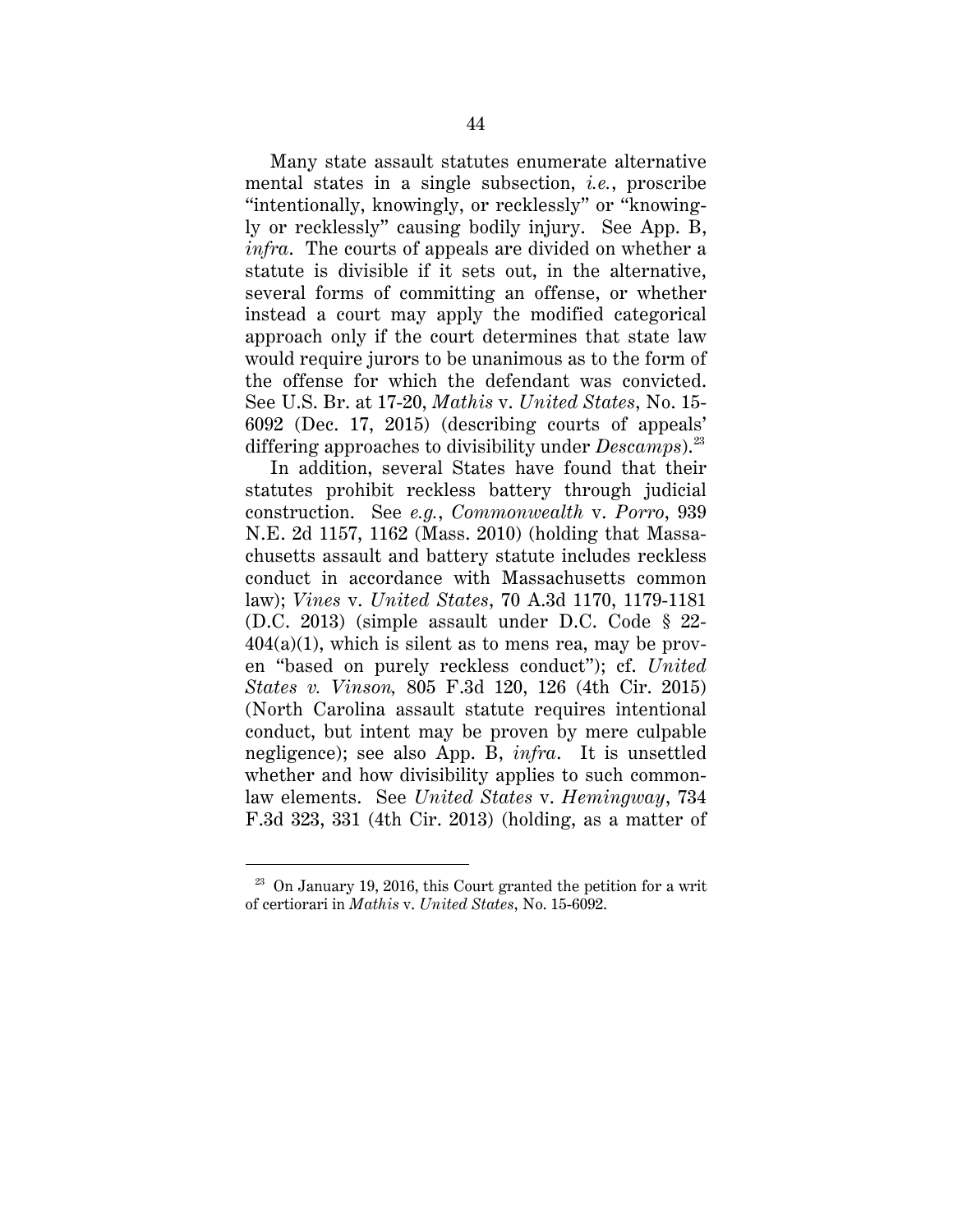first impression, that offenses defined by State's common law were divisible under *Descamps*).

But even when the statute is divisible in theory, the modified categorical approach may often be unavailable in practice. State and local court charging documents typically track the statutory language and do not specify which mens rea is at issue, as was the case for each of the petitioners. J.A. 98, 154. Moreover, records from closed misdemeanor cases are often unavailable or incomplete. See *Johnson*, 559 U.S. at 145 (acknowledging it "may well be true \* \* \* that in many cases state and local records from battery convictions will be incomplete").

The inaccessibility or unavailability of records thwarts not only criminal prosecution under Section  $922(g)(9)$ , but the ability of NICS to verify a person's ability to legally purchase a firearm. The Brady Act allows only a three-business-day waiting period for such verification to take place. 18 U.S.C.  $922(t)(1)(B)(ii)$ . If the firearms dealer does not receive notice that the transfer is unlawful (because of, for example, the person's prior conviction), the dealer may proceed with the transaction. *Ibid.* If reckless batteries were excluded as Section  $922(g)(9)$  predicates, this verification process would frequently be unable to prevent firearms transfers to offenders convicted of misdemeanor domestic assault and battery under federal law and in the majority of States, which would then lack categorically qualifying assault offenses.

## **D. Section 922(g)(9) Is Not Limited To Only "Severe" Instances Of Domestic Abuse**

Petitioners criticize (Br. 25-28) the court of appeals' view that prosecutorial discretion will prevent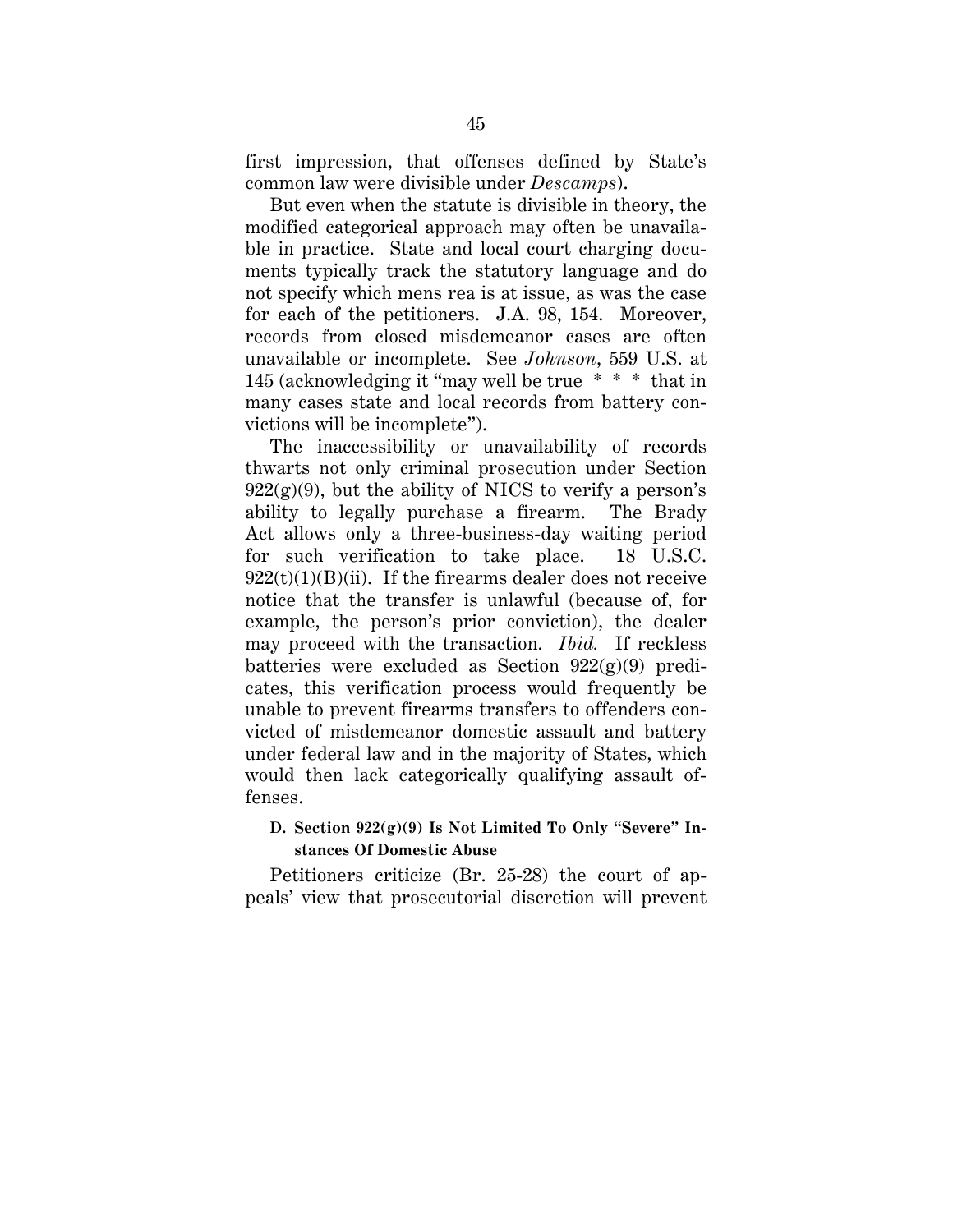Section  $922(g)(9)$ 's application to "minor reckless" acts." Petitioners contend (Br. 26-28) that changes in state law and the enactment of "mandatory arrest" and "no-drop" policies have resulted in "higher rates of minor conduct being swept into the criminal justice system." Br. 27-28. Petitioners' contentions provide no reason to truncate the application of Section  $922(g)(9)$ .

This Court in *Castleman* considered and rejected the view "that Congress \* \* \* meant to narrow the scope of the statute to convictions based on especially severe conduct" concluding that "all Congress meant to do" in requiring prior offenses to have an element of "use \* \* \* of physical force," "was address the fear that [Section]  $922(g)(9)$  might be triggered by offenses in which no force at all was directed at a person." 134 S. Ct. at 1416 (citation and internal quotation marks omitted); see *id.* at 1412 ("If a seemingly minor act  $\ast \ast \ast$  draws the attention of authorities and leads to a successful prosecution for a misdemeanor offense, it does not offend common sense or the English language to characterize the resulting conviction as a 'misdemeanor crime of domestic violence.'").

Petitioners' concern that assertedly "minor" domestic abuse may be prosecuted as assaults or batteries amounts to nothing more than a disagreement with Congress's policy judgment to expand the firearms prohibition to individuals with *misdemeanor* domestic abuse convictions. Even if domestic violence is prosecuted more readily now than twenty years ago, that does not mean that the Court should read Section  $922(g)(9)$  to capture a narrower range of convictions by grafting onto the statute a mens rea for Section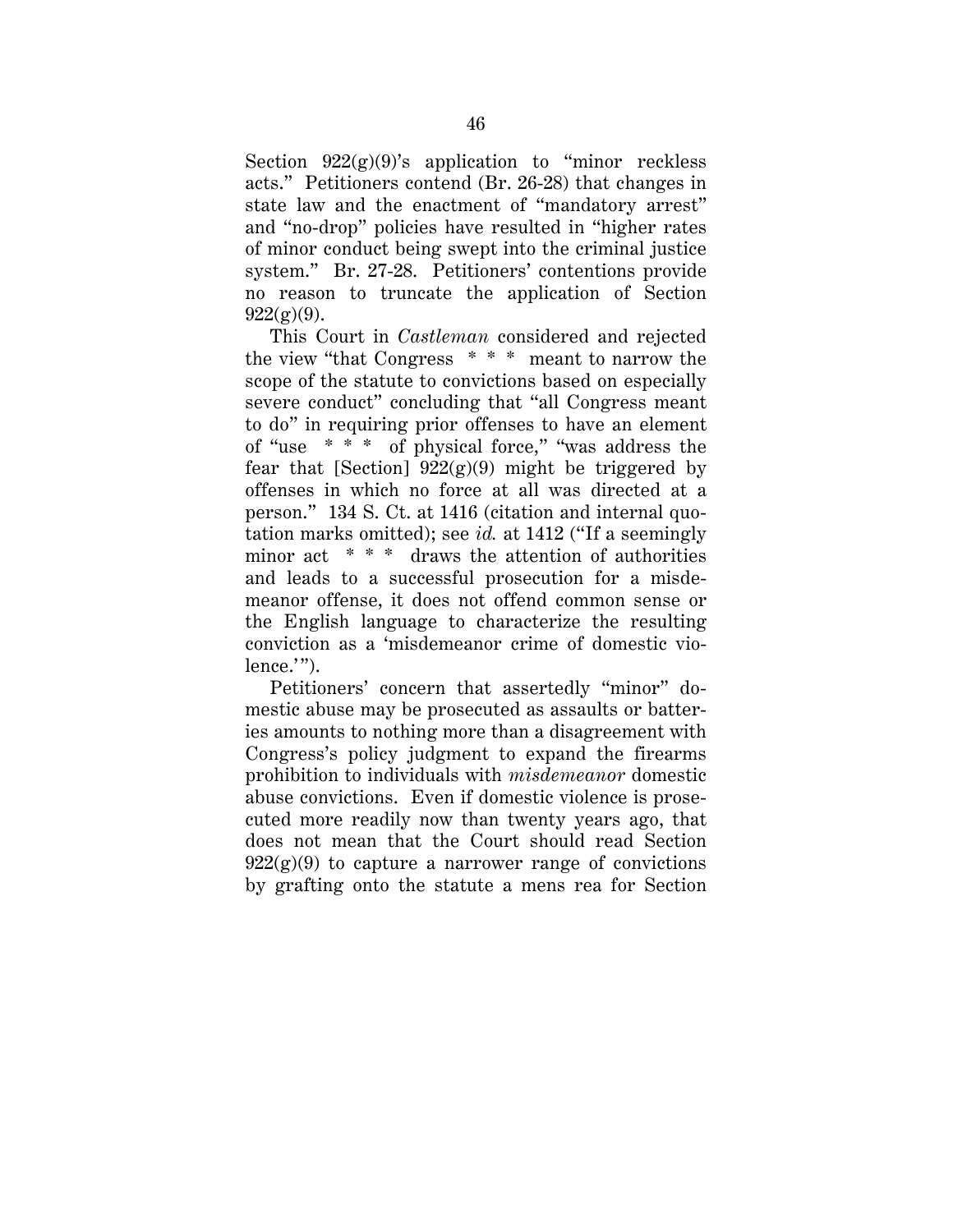$922(g)(9)$  predicate offenses that Congress did not contemplate.

Similarly, petitioners' assertions (Br. 28-30 & n.11) about wrongful misdemeanor convictions or "constitutional abuses in the state misdemeanor court system" could apply to any misdemeanor offense and have nothing to do with Section  $922(g)(9)$ 's inclusion of reckless domestic assaults. 24 Petitioners' complaint therefore is with the very premise of Section  $922(g)(9)$ , not with the inclusion of assault and battery statutes that encompass reckless conduct. See *Castleman*, 134 S. Ct. at 1408-1412; J.A. 19.

Petitioners are also incorrect that Section  $922(g)(9)$ must be limited to intentional conduct because Congress had as one of its goals covering crimes that would have been treated as felonies "if the victim were a stranger" but resulted in misdemeanor convictions because of "[o]utdated or ineffective laws often treat domestic violence as a lesser offense." Br. 24 (quoting 142 Cong. Rec. 22,987 (1996) (statement of Sen. Feinstein)). Nothing about Section  $922(g)(9)$ 's text, history, or context suggests that Congress meant to limit the statute to conduct that would also constitute a state-law felony, nor do petitioners provide support for the proposition that the dividing line between felonies and misdemeanors is necessarily mens rea.

<sup>&</sup>lt;sup>24</sup> While petitioners allege (Br. 29  $\&$  n.11) "widespread constitutional abuses in the state misdemeanor court systems," they do not contend there was any constitutional infirmity in their own convictions. Moreover, Section 921(a)(33)(B)(i) provides that, for any person to be considered to have been convicted of a Section  $922(g)(9)$  predicate offense, the person must have been represented by counsel and afforded a jury trial, if he was entitled to a jury trial under the laws of the jurisdiction; or the person must have knowingly and intelligently waived such rights.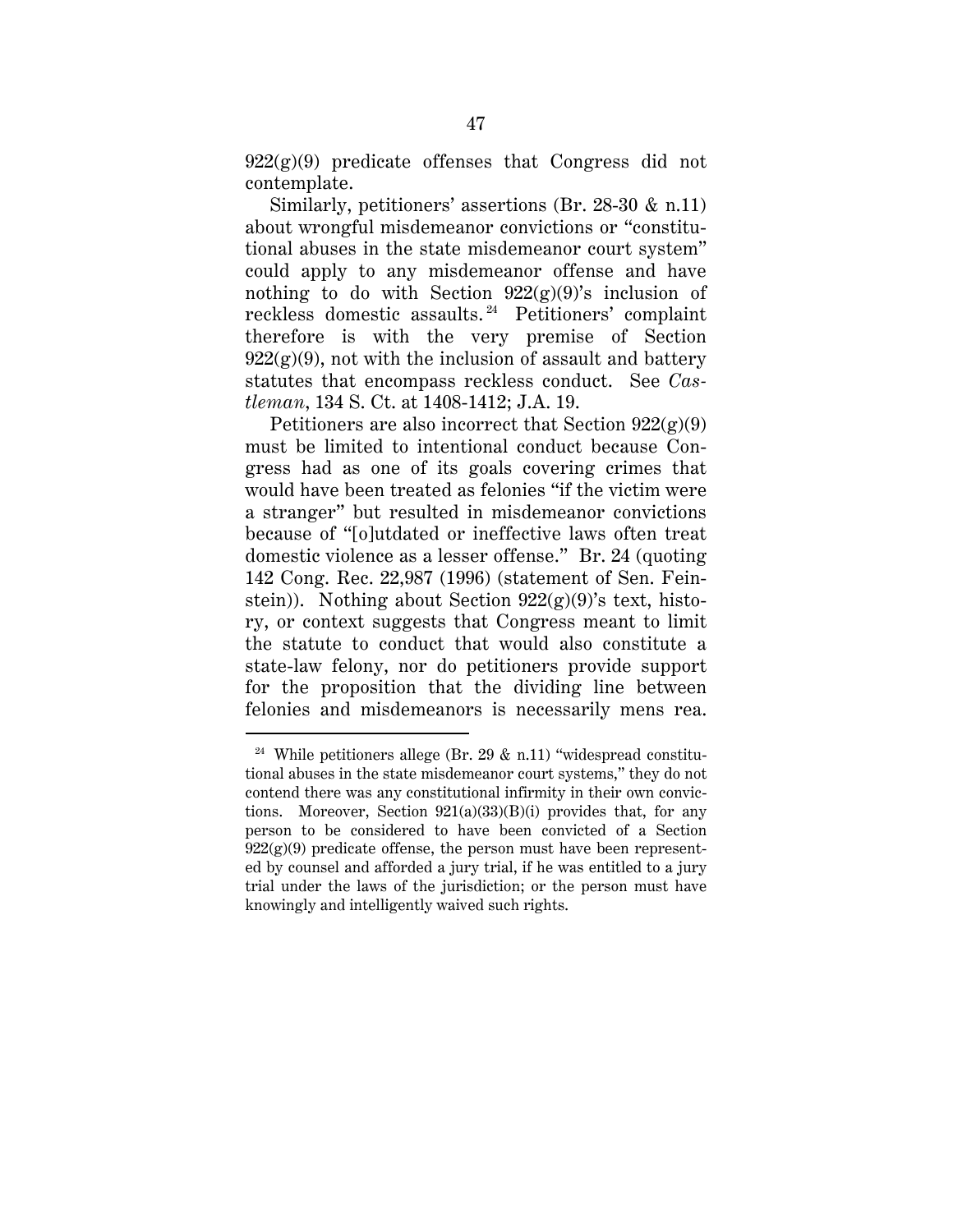Moreover, petitioners offer no examples of "minor" convictions for domestic abuse that were not within Section  $922(g)(9)$ 's intended scope, nor do they claim that the conduct underlying their own offenses was "minor."

## **E. Neither The Rule Of Lenity Nor Principles of "Avoidance Of Constitutional Doubt" Apply**

## *1. No ambiguity in Section 922(g)(9) implicates the rule of lenity*

Petitioners argue (Br. 31-36) that the rule of lenity counsels in favor of interpreting Section  $922(g)(9)$  to require a mens rea higher than recklessness. But "the rule of lenity only applies if, after considering text, structure, history, and purpose, there remains a grievous ambiguity or uncertainty in the statute such that the Court must simply guess as to what Congress intended." *Barber* v. *Thomas*, 560 U.S. 474, 488 (2010) (citations and internal quotation marks omitted). No such grievous ambiguity exists in Sections  $922(g)(9)$ and 921(a)(33)(A)—as this Court found in both *Hayes* and *Castleman*. See *Castleman*, 134 S. Ct. at 1416; *Hayes*, 555 U.S. at 429. Rather, the common-law definition of battery, as incorporated into Section  $922(g)(9)$ , makes clear that it covers predicate assault and batteries involving reckless conduct.

## *2. Including reckless assaults and batteries does not give rise to Second Amendment concerns*

Petitioners also argue (Br. 32-36) that the Court should interpret Section  $922(g)(9)$  to exclude reckless conduct because to do otherwise would raise "grave constitutional questions" about whether the statute violates the Second Amendment. Petitioners sought certiorari to address the question of whether Section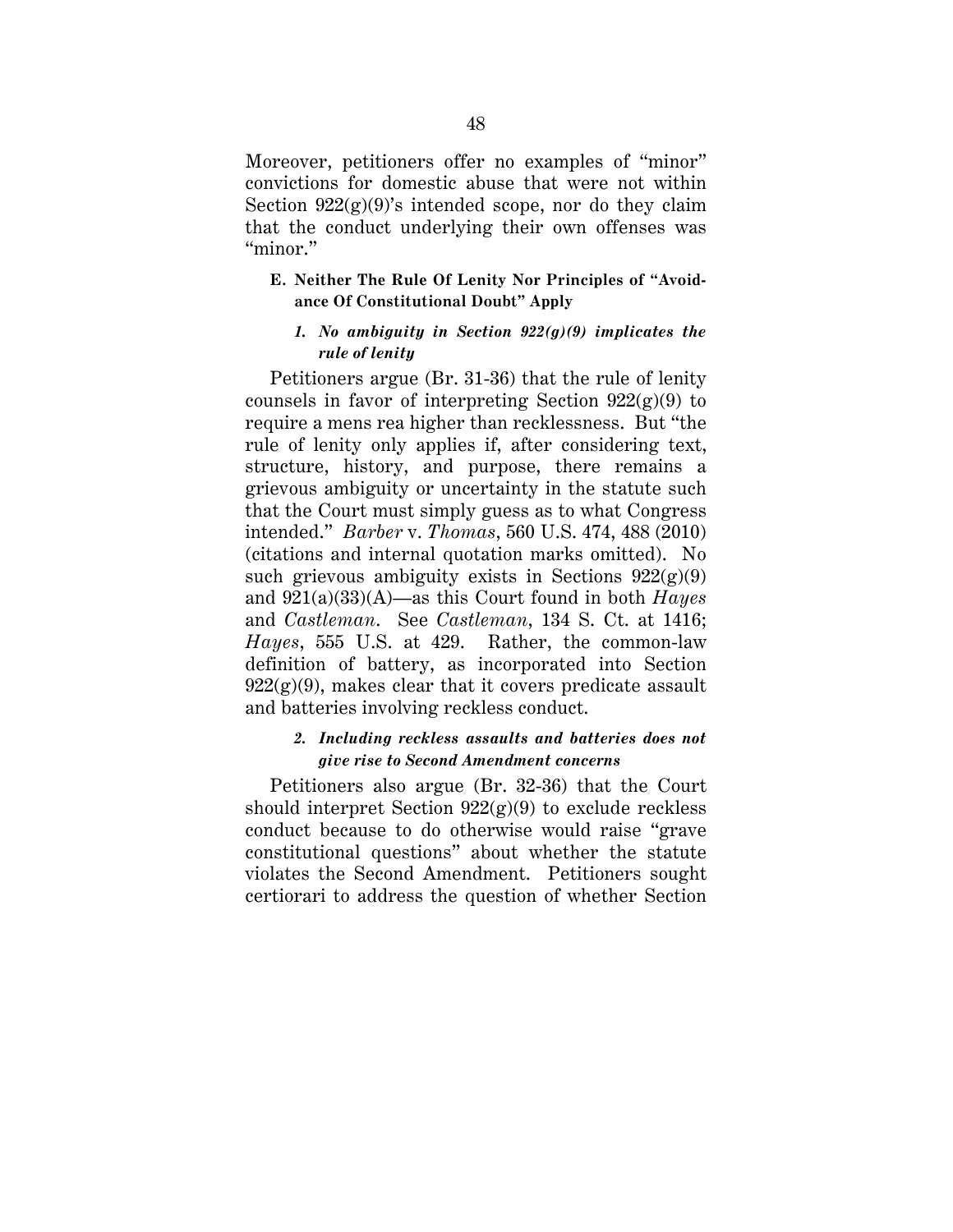$922(g)(9)$  violates the Second Amendment, but the Court declined to grant certiorari on that issue. Petitioners now seek to advance their Second Amendment arguments through the "doctrine of constitutional doubt." But to the extent this Court even entertains this argument, there is no doubt about the constitutionality of Section  $922(g)(9)$ .

The "doctrine of constitutional doubt," applies only "where a statute is susceptible of two constructions," one of which would avoid "grave and doubtful constitutional questions." *United States ex rel. Att'y Gen.* v. *Delaware & Hudson Co.*, 213 U.S. 366, 408 (1909). Since this Court held in *District of Columbia* v. *Heller*, 554 U.S. 570 (2008), that the Second Amendment protects the right of law-abiding, responsible citizens to keep and bear arms for self-defense in the home, *id.* at 635, several courts of appeals have addressed the constitutionality of Section  $922(g)(9)$  in published opinions, and none has held that the statute is unconstitutional. See *United States* v. *Chovan*, 735 F.3d 1127, 1139 (9th Cir. 2013) (upholding statute), cert. denied, 135 S. Ct. 187 (2014); *Booker*, 644 F.3d at 22- 26 (same); *United States* v. *Skoien*, 614 F.3d 638, 641- 642 (7th Cir. 2010) (en banc) (same), cert. denied, 562 U.S. 1303 (2011); *United States* v. *White*, 593 F.3d 1199, 1205-1206 (11th Cir. 2010) (same); cf. *United States* v. *Staten*, 666 F.3d 154, 162-163, 167-168 (4th Cir. 2011) (rejecting Second Amendment challenge after assuming *arguendo* that defendant was entitled to some degree of Second Amendment protection notwithstanding his conviction and relying on the degree of force required under the circuit's prior decision in *United States* v. *White*, 606 F.3d 144, 153 (4th Cir. 2010) ("violent force \* \* \* capable of caus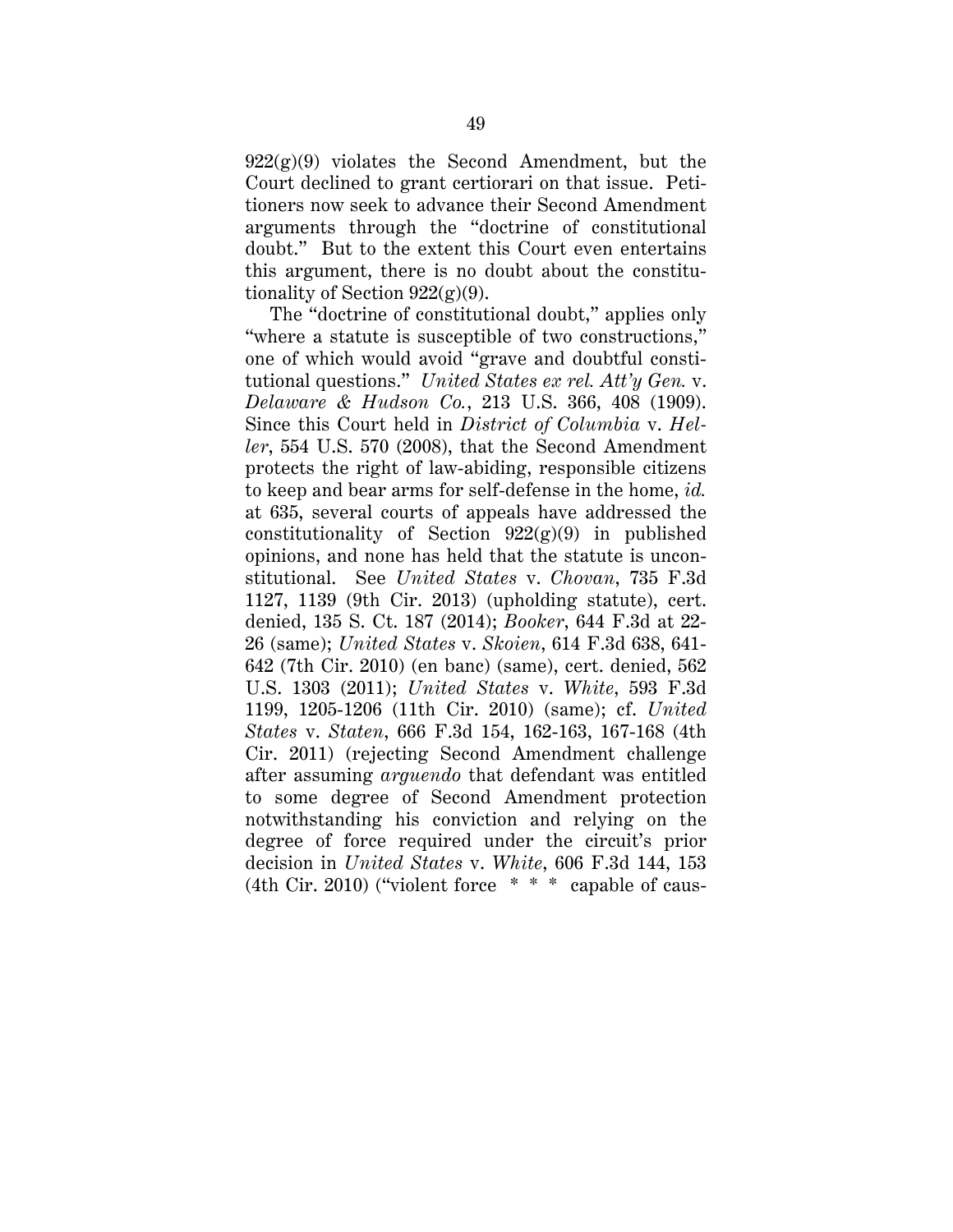ing physical pain or injury") (citation and emphasis omitted)), cert. denied, 132 S. Ct. 1937 (2012).

Courts have also rejected Second Amendment challenges to 18 U.S.C.  $922(g)(8)$ , which prohibits possession of a firearm by a person subject to a domestic violence protective order. See *United States* v. *Chapman*, 666 F.3d 220, 224-231 (4th Cir. 2012); *United States* v. *Bena*, 664 F.3d 1180, 1182-1185 (8th Cir. 2011); *United States* v. *Reese*, 627 F.3d 792, 799-805 (10th Cir. 2010), cert. denied, 563 U.S. 990 (2011).

Whatever the level of scrutiny to be applied to a Second Amendment challenge to Section  $922(g)(9)$ , its firearms prohibition passes constitutional review. As the court of appeals below explained in its earlier decision in Armstrong's case, "a sufficient nexus exists \* \* \* between the important government interest" in "preventing domestic gun violence" and disarming misdemeanants who engage in physical force of the sort proscribed by Maine's assault statutes. *Armstrong*, 706 F.3d at 7-8 (quoting *Booker*, 644 F.3d at 26). That conclusion is supported by a substantial body of empirical evidence that "[f]irearms and domestic strife are a potentially deadly combination." *Castleman*, 134 S. Ct. at 1408 (quoting *Hayes*, 555 U.S. at 427); see, *e.g.*, *id.* at 1409 (citing evidence that "[w]hen a gun was in the house, an abused woman was 6 times more likely than other abused women to be killed"); see also *Staten*, 666 F.3d at 163-167; *Booker*, 644 F.3d at 25-26; *Skoien*, 614 F.3d at 642-644. Restrictions on firearm possession by persons convicted of abusing their domestic partners bear a clear connection to the important goals underlying Section  $922(g)(9)$ .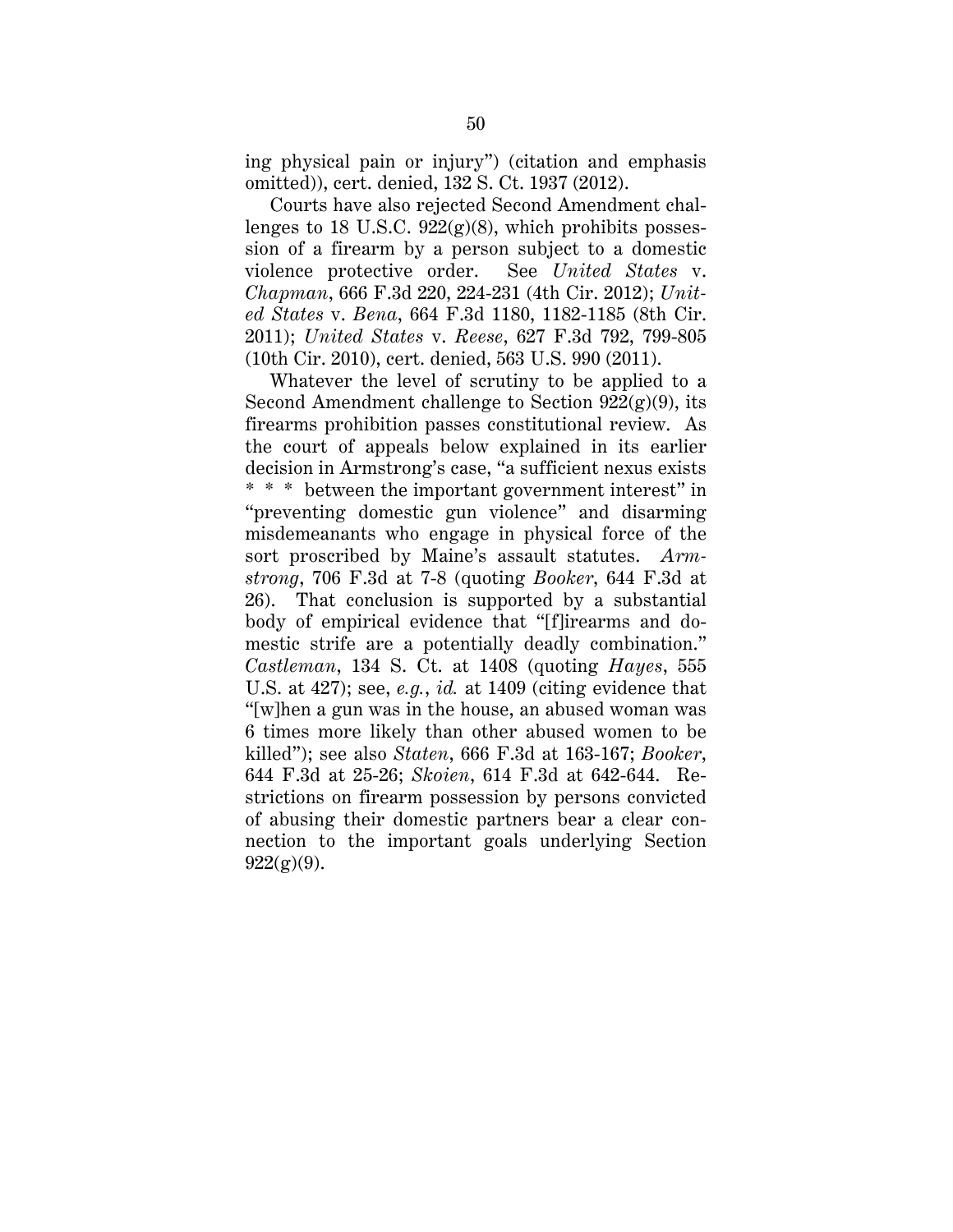Petitioners argue (Br. 34) that reading Section  $922(g)(9)$  to allow reckless causation of bodily harm or offensive physical contact "weakens the nexus between the prohibited conduct and the law's objectives." But the law's objective was to remove firearms from the hands of people who abuse their family members, even if that abuse results from "domestic arguments [that] 'get out of control,'" and assaults that a partner commits "'almost without knowing what he is doing.'" J.A. 20 (quoting 142 Cong. Rec. at 26,674). Individuals convicted of assaults and batteries under the common-law definition—reaching reckless as well as purposeful acts of domestic violence fall within Congress's core concern of keeping guns out of the hands of those previously convicted of domestic violence crimes.

#### **CONCLUSION**

The judgments of the court of appeals should be affirmed.

Respectfully submitted.

DONALD B. VERRILLI, JR. *Solicitor General* LESLIE R. CALDWELL *Assistant Attorney General* MICHAEL R. DREEBEN *Deputy Solicitor General* ILANA H. EISENSTEIN *Assistant to the Solicitor General* JOSEPH C. WYDERKO FINNUALA K. TESSIER *Attorneys*

JANUARY 2016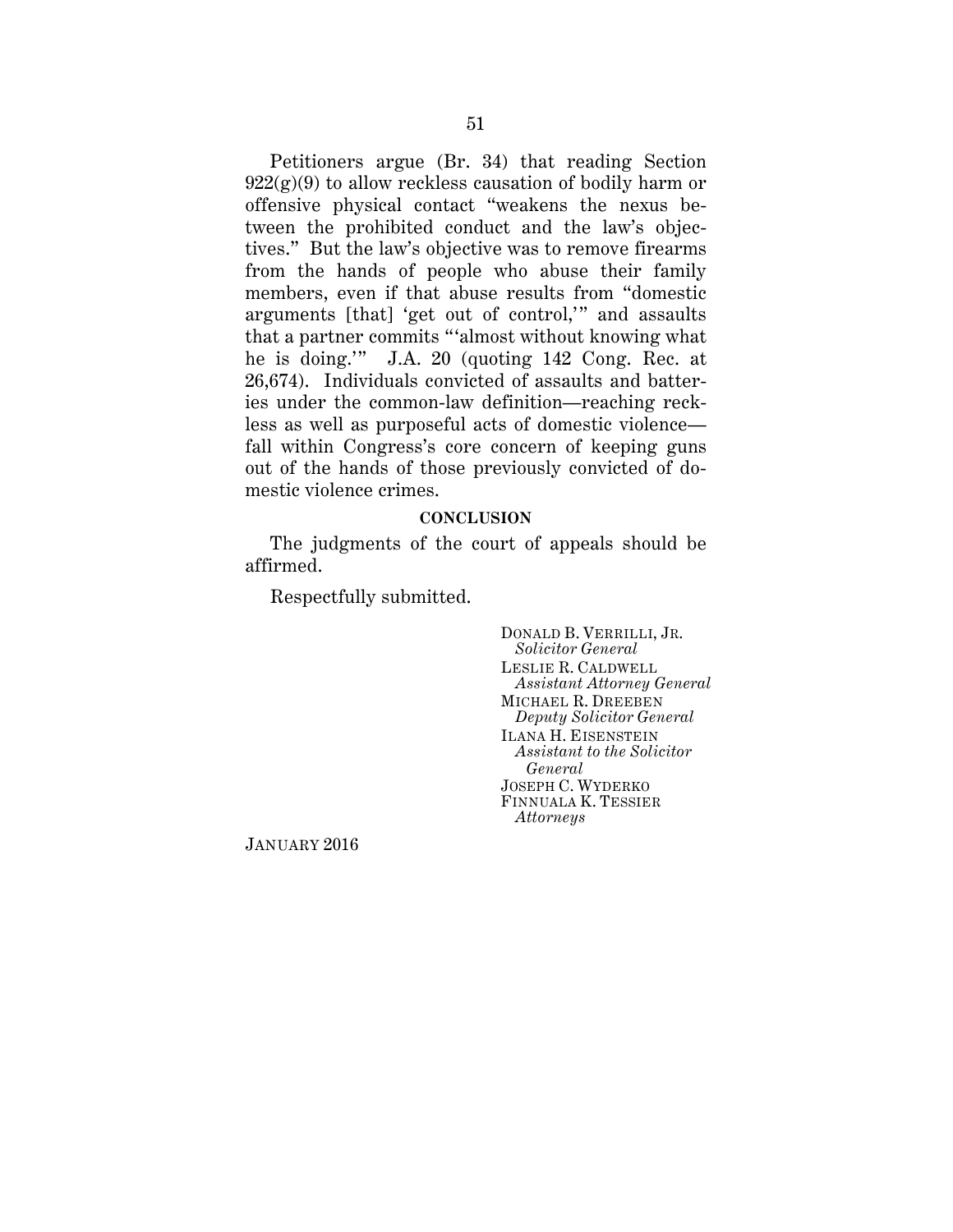## **APPENDIX A**

### 1. 18 U.S.C. 16 provides:

### **Crime of violence defined**

The term "crime of violence" means—

(a) an offense that has as an element the use, attempted use, or threatened use of physical force against the person or property of another, or

(b) any other offense that is a felony and that, by its nature, involves a substantial risk that physical force against the person or property of another may be used in the course of committing the offense.

## 2. 18 U.S.C. 113 provides:

### **Assaults within maritime and territorial jurisdiction**

(a) Whoever, within the special maritime and territorial jurisdiction of the United States, is guilty of an assault shall be punished as follows:

(1) Assault with intent to commit murder, by imprisonment for not more than twenty years.

(2) Assault with intent to commit any felony, except murder or a felony under chapter 109A, by a fine under this title or imprisonment for not more than ten years, or both.

(3) Assault with a dangerous weapon, with intent to do bodily harm, and without just cause or excuse, by a fine under this title or imprisonment for not more than ten years, or both.

(1a)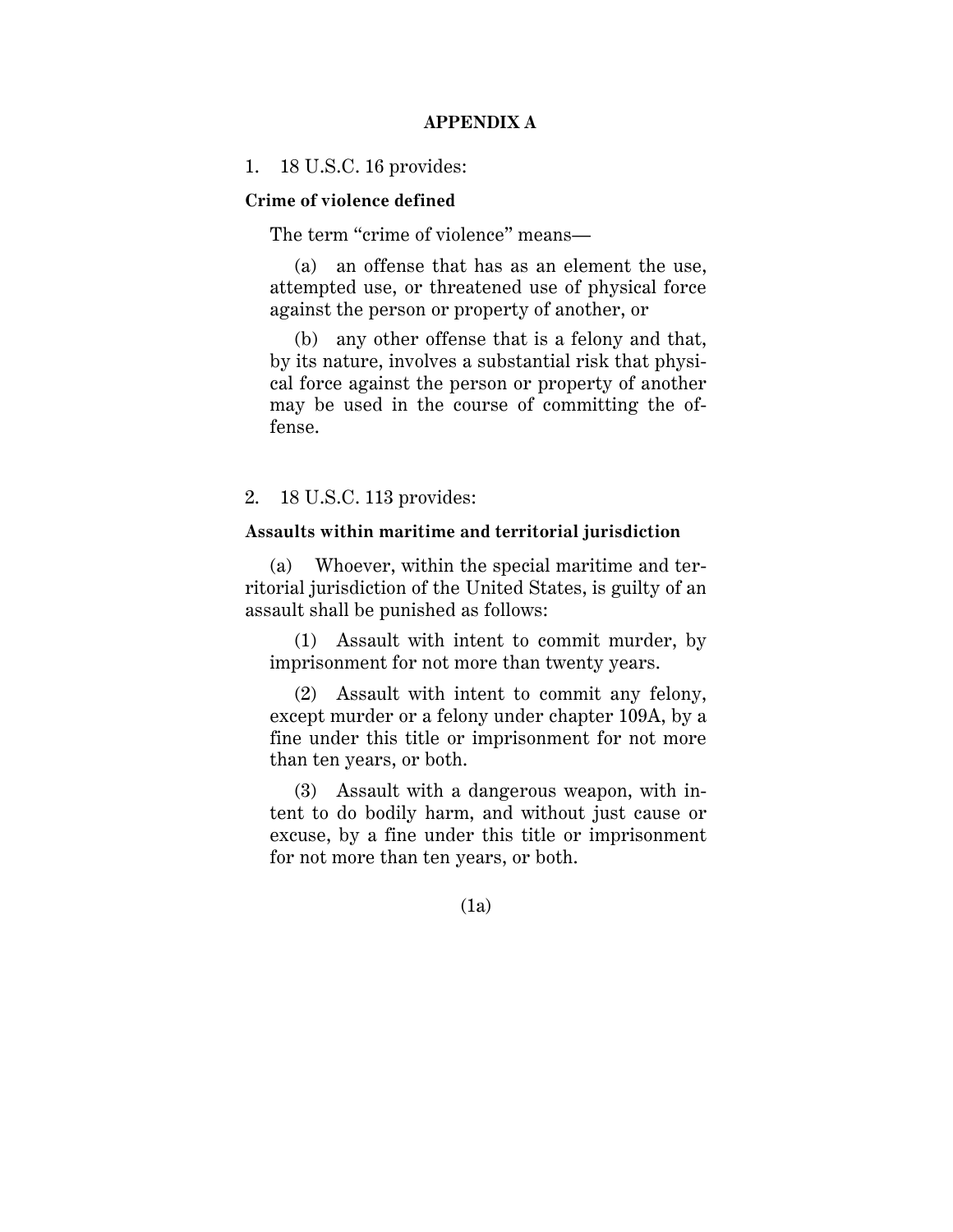(4) Assault by striking, beating, or wounding, by a fine under this title or imprisonment for not more than six months, or both.

(5) Simple assault, by a fine under this title or imprisonment for not more than six months, or both, or if the victim of the assault is an individual who has not attained the age of 16 years, by fine under this title or imprisonment for not more than 1 year, or both.

(6) Assault resulting in serious bodily injury, by a fine under this title or imprisonment for not more than ten years, or both.

(7) Assault resulting in substantial bodily injury to an individual who has not attained the age of 16 years, by fine under this title or imprisonment for not more than 5 years, or both.

(b) As used in this subsection—

(1) the term ''substantial bodily injury'' means bodily injury which involves—

(A) a temporary but substantial disfigurement; or

(B) a temporary but substantial loss or impairment of the function of any bodily member, organ, or mental faculty; and

(2) the term ''serious bodily injury'' has the meaning given that term in section 1365 of this title.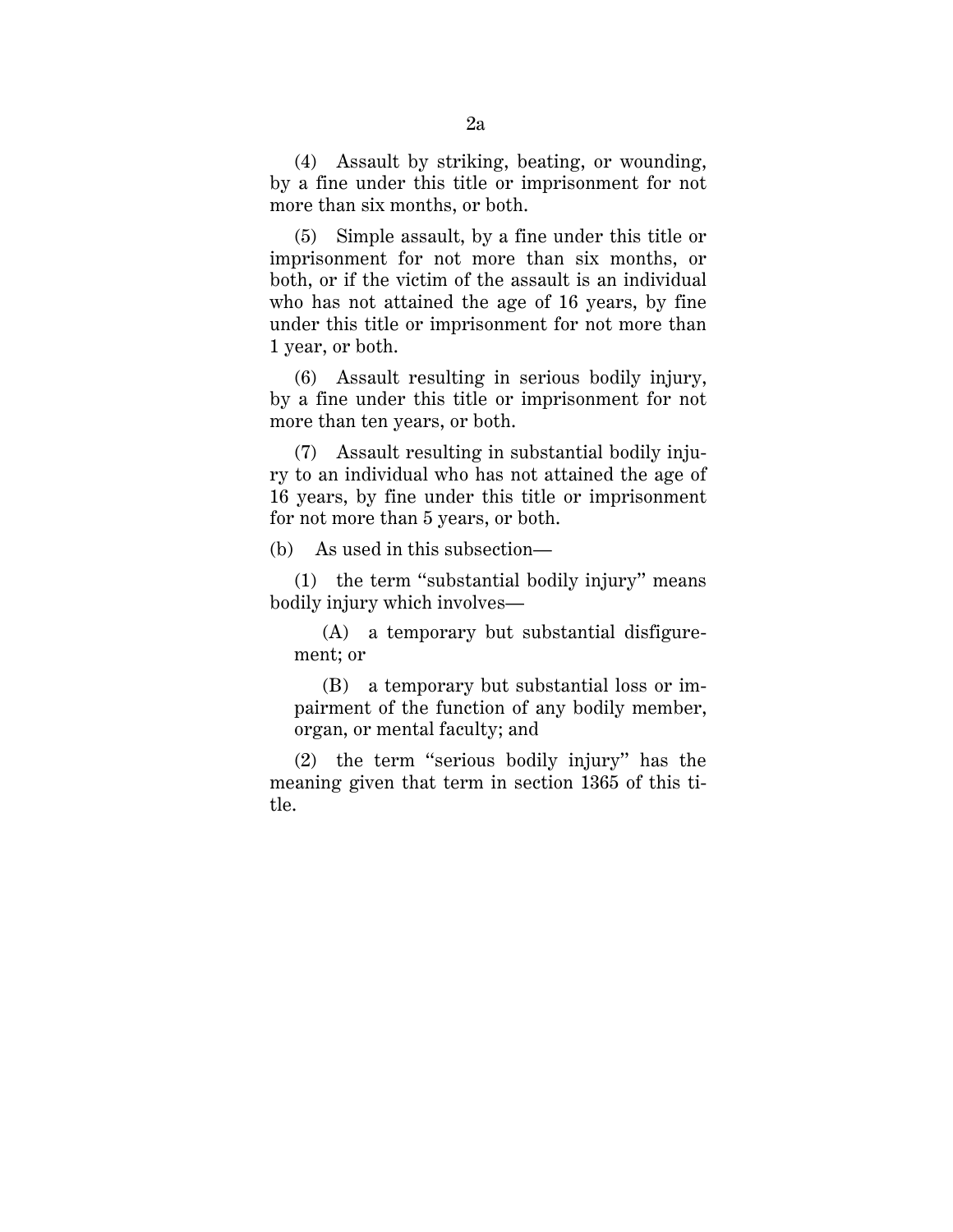3. 18 U.S.C. 921 provides in pertinent part:

### **Definitions**

 $\overline{a}$ 

(a) As used in this chapter—

\* \* \* \* \*

(33)(A) Except as provided in subparagraph  $(C)^2$ , the term "misdemeanor crime of domestic violence" means an offense that—

(i) is a misdemeanor under Federal, State, or Tribal<sup>3</sup> law; and

(ii) has, as an element, the use or attempted use of physical force, or the threatened use of a deadly weapon, committed by a current or former spouse, parent, or guardian of the victim, by a person with whom the victim shares a child in common, by a person who is cohabiting with or has cohabited with the victim as a spouse, parent, or guardian, or by a person similarly situated to a spouse, parent, or guardian of the victim.

(B)(i) A person shall not be considered to have been convicted of such an offense for purposes of this chapter, unless—

(I) the person was represented by counsel in the case, or knowingly and intelligently waived the right to counsel in the case; and

(II) in the case of a prosecution for an offense described in this paragraph for which a person was

 $2^2$  So in original. No subparagraph (C) has been enacted.

<sup>&</sup>lt;sup>3</sup> So in original. Probably should not be capitalized.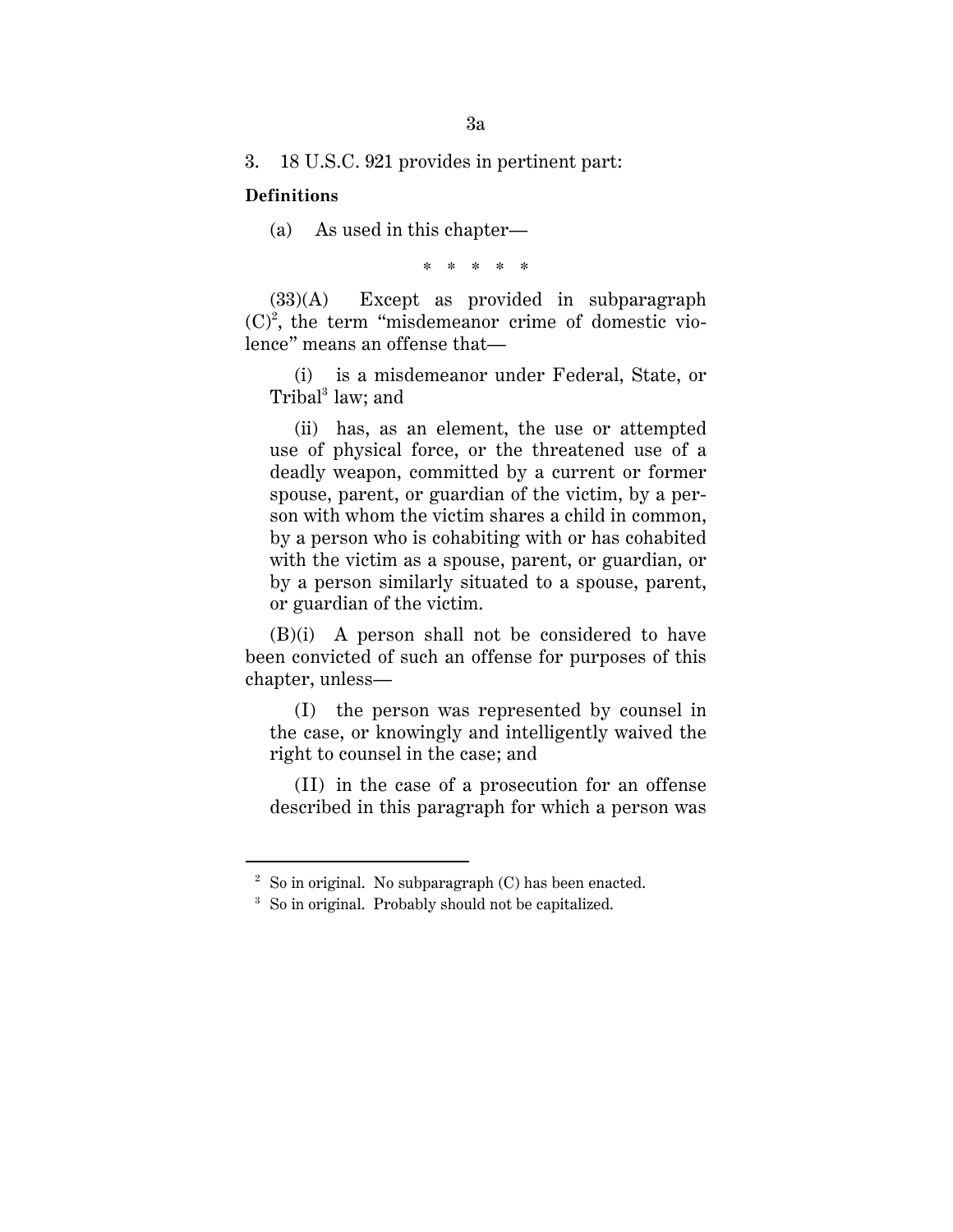entitled to a jury trial in the jurisdiction in which the case was tried, either

(aa) the case was tried by a jury, or

(bb) the person knowingly and intelligently waived the right to have the case tried by a jury, by guilty plea or otherwise.

(ii) A person shall not be considered to have been convicted of such an offense for purposes of this chapter if the conviction has been expunged or set aside, or is an offense for which the person has been pardoned or has had civil rights restored (if the law of the applicable jurisdiction provides for the loss of civil rights under such an offense) unless the pardon, expungement, or restoration of civil rights expressly provides that the person may not ship, transport, possess, or receive firearms.

\* \* \* \* \*

4. 18 U.S.C. 922 provides in pertinent part:

**Unlawful Acts**

\* \* \* \* \*

(g) It shall be unlawful for any person—

(1) who has been convicted in any court of, a crime punishable by imprisonment for a term exceeding one year;

(2) who is a fugitive from justice;

(3) who is an unlawful user of or addicted to any controlled substance (as defined in section 102 of the Controlled Substances Act (21 U.S.C. 802));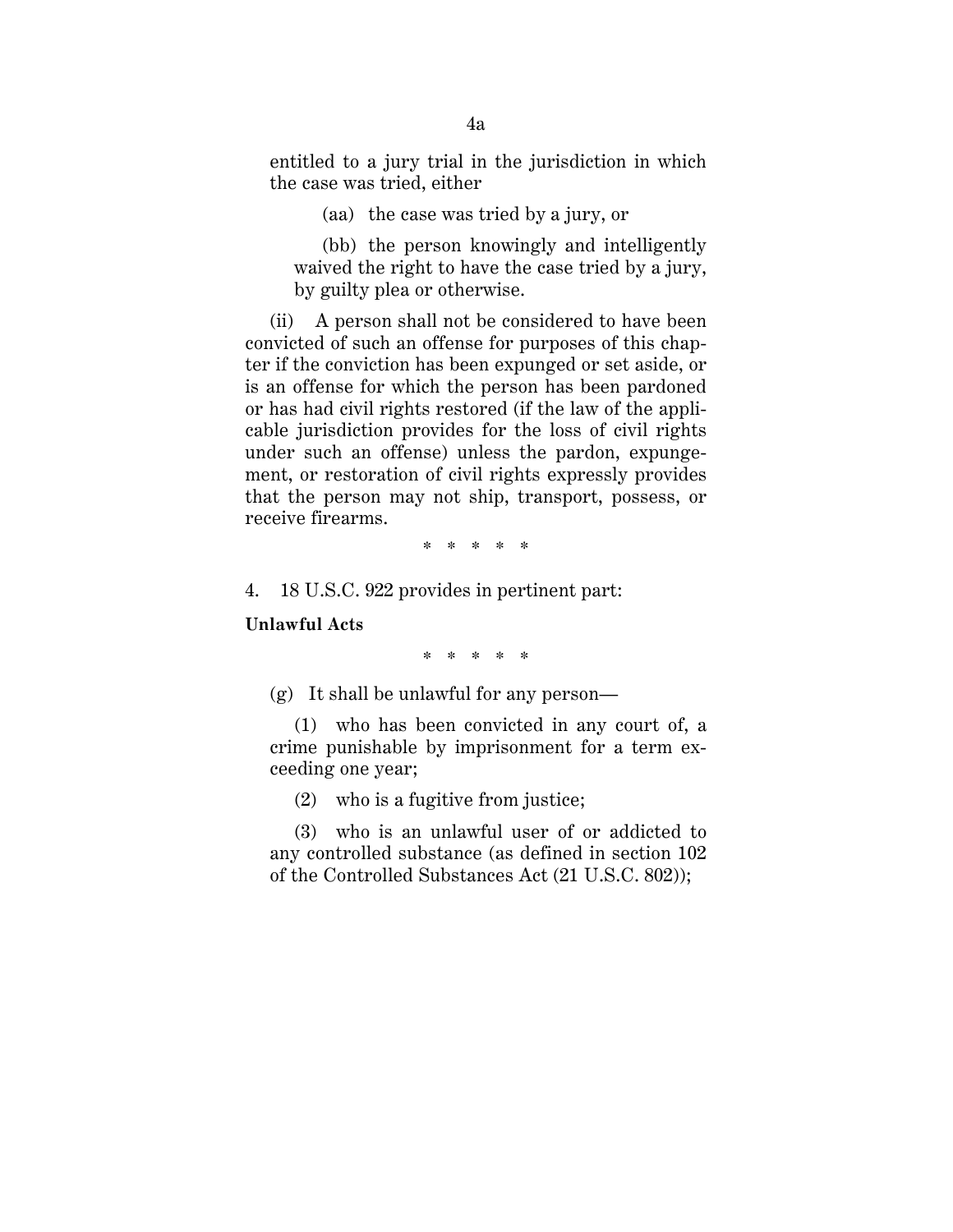(4) who has been adjudicated as a mental defective or who has been committed to a mental institution;

(5) who, being an alien—

(A) is illegally or unlawfully in the United States; or

(B) except as provided in subsection  $(v)(2)$ , has been admitted to the United States under a nonimmigrant visa (as that term is defined in section  $101(a)(26)$  of the Immigration and Nationality Act  $(8 \text{ U.S.C. } 1101(a)(26))$ ;

(6) who has been discharged from the Armed Forces under dishonorable conditions;

(7) who, having been a citizen of the United States, has renounced his citizenship;

(8) who is subject to a court order that—

(A) was issued after a hearing of which such person received actual notice, and at which such person had an opportunity to participate;

(B) restrains such person from harassing, stalking, or threatening an intimate partner of such person or child of such intimate partner or person, or engaging in other conduct that would place an intimate partner in reasonable fear of bodily injury to the partner or child; and

(C)(i) includes a finding that such person represents a credible threat to the physical safety of such intimate partner or child; or

(ii) by its terms explicitly prohibits the use, attempted use, or threatened use of physical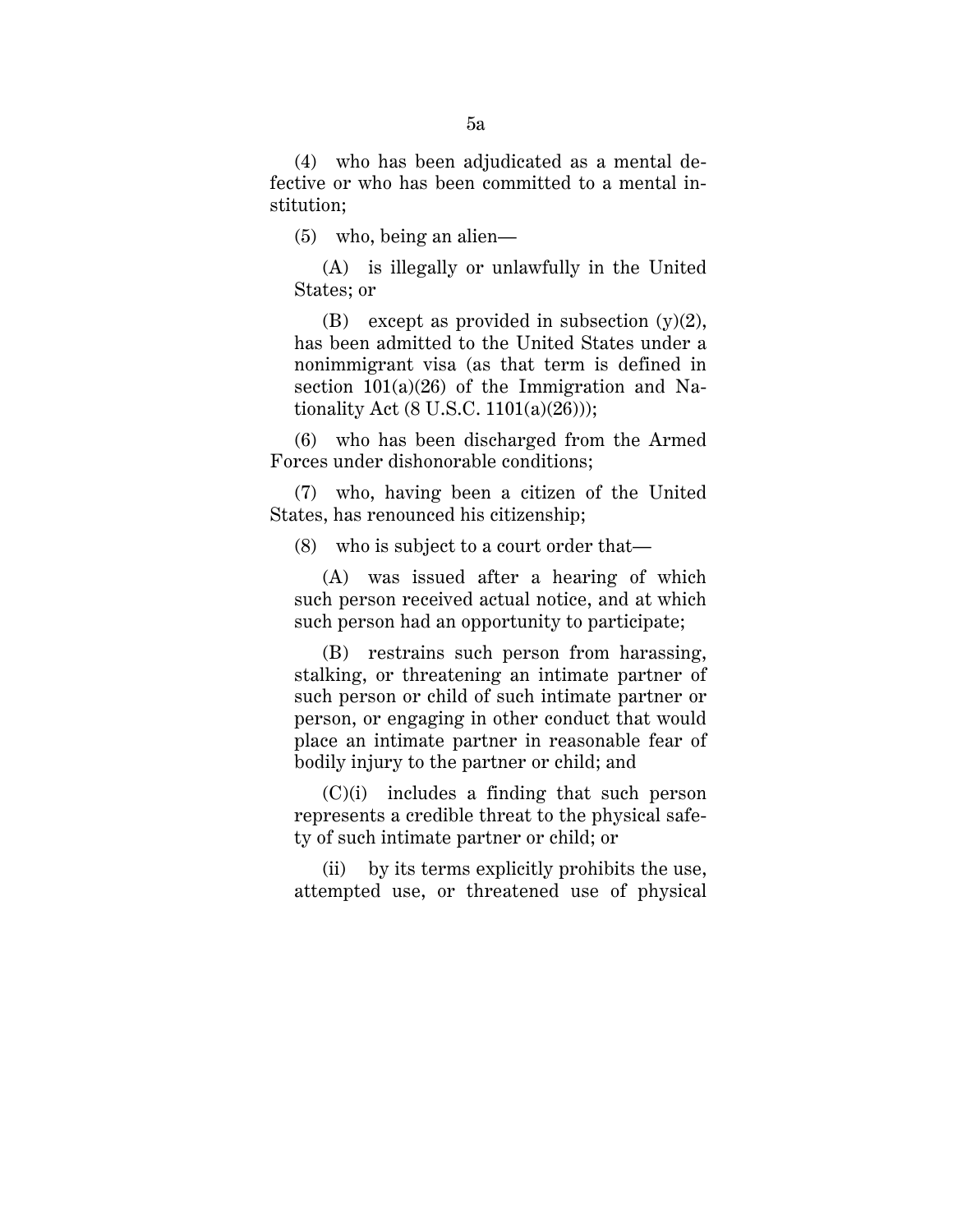force against such intimate partner or child that would reasonably be expected to cause bodily injury; or

(9) who has been convicted in any court of a misdemeanor crime of domestic violence,

to ship or transport in interstate or foreign commerce, or possess in or affecting commerce, any firearm or ammunition; or to receive any firearm or ammunition which has been shipped or transported in interstate or foreign commerce.

\* \* \* \* \*

5. 18 U.S.C. 924 provides in pertinent part:

### **Penalties**

 $(e)(2)$  As used in this subsection—

\* \* \* \* \*

(B) the term "violent felony" means any crime punishable by imprisonment for a term exceeding one year, or any act of juvenile delinquency involving the use or carrying of a firearm, knife, or destructive device that would be punishable by imprisonment for such term if committed by an adult, that—

(i) has as an element the use, attempted use, or threatened use of physical force against the person of another; or

(ii) is burglary, arson, or extortion, involves use of explosives, or otherwise involves conduct that presents a serious potential risk of physical injury to another[.]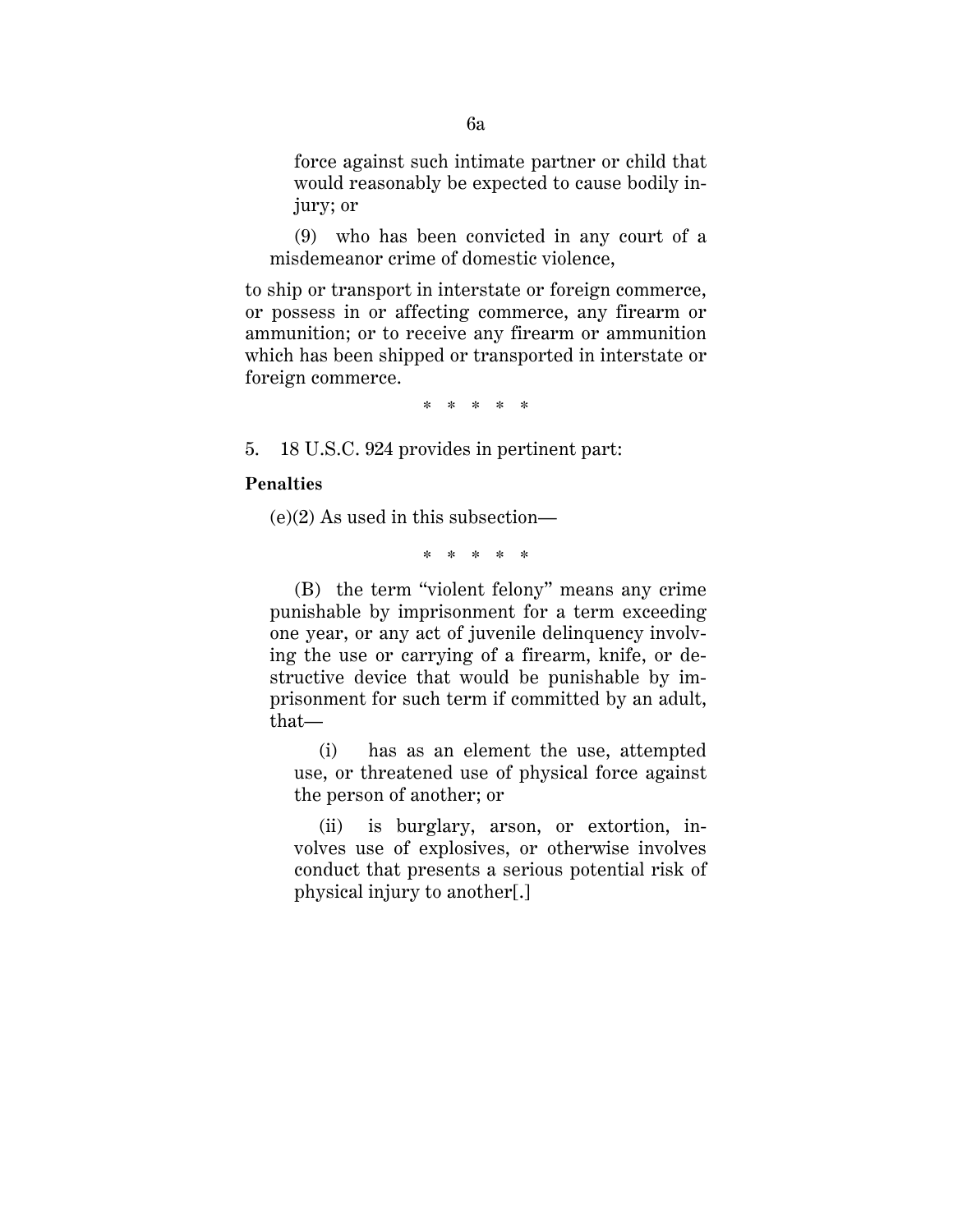### **APPENDIX B**

# **STATE MISDEMEANOR ASSAULT AND BATTERY STATUTES IN EFFECT WHEN SECTION 922(g)(9) WAS ENACTED IN 1996 AND FOR WHICH RECKLESSNESS OR LESS SUFFICES1**

**Alabama:** Ala. Code § 13A-6-22(a)(2) (LexisNexis 2005) ("A person commits the crime of assault in the third degree if \* \* \* [h]e recklessly causes physical injury to another person."); *id.* § 13A-2-2(3) (defining recklessly to include conscious disregard of a substantial and unjustifiable risk).

**Alaska:** Alaska Stat. § 11.41.230(a)(1) (2014) ("A person commits the crime of assault in the fourth degree if, \* \* \* that person recklessly causes physical injury to another person."); *id.* § 11.81.900(a)(3) (defining recklessly to include conscious disregard of a substantial and unjustifiable risk).

**Arizona:** Ariz. Rev. Stat. Ann. § 13-1203(A)(1)  $(2010)$  ("A person commits assault by  $* * *$  [i]ntentionally, knowingly or recklessly causing any physical injury to another person."); *id.*  $\S$  13-105(10)(c) (Supp. 2015) (defining recklessly to include conscious disregard of a substantial and unjustifiable risk); *id*. § 13- 105(9)(c) (1996) (same, but renumbered).

**Arkansas:** Ark. Code. Ann. § 5-13-203(a)(2) (2013) ("A person commits battery in the third degree if \* \* \* [t]he person recklessly causes physical injury

 <sup>1</sup> The statutes in this appendix are cited to the current version. Pertinent statutory changes following Section  $922(g)(9)$ 's 1996 enactment are noted.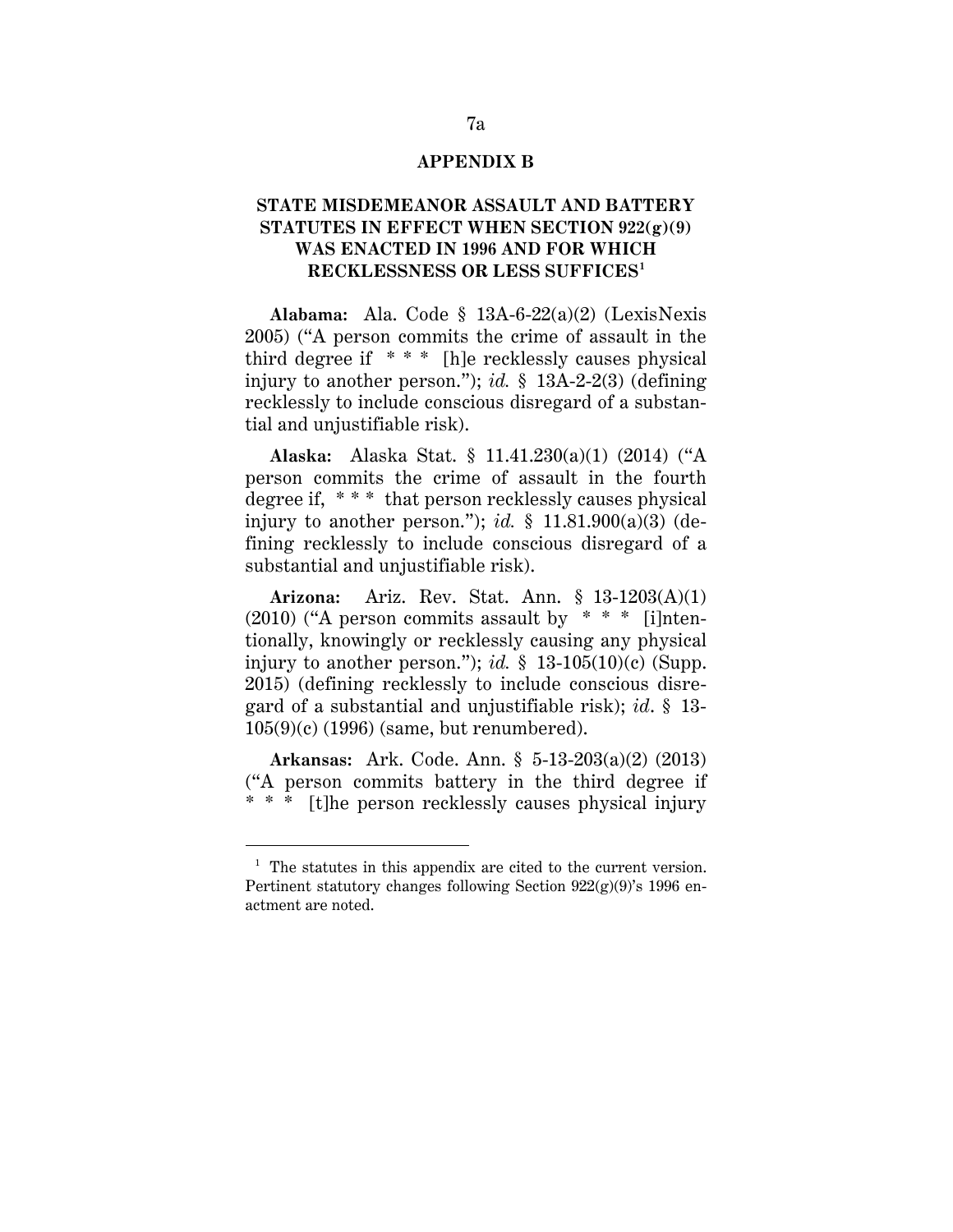to another person."); *id.* § 5-2-202(3) (defining recklessly to include conscious disregard of a substantial and unjustifiable risk).

**Colorado:** Colo. Rev. Stat. § 18-3-204(1)(a) (2015) ("A person commits the crime of assault in the third degree if \* \* \* [t]he person knowingly or recklessly causes bodily injury to another person or with criminal negligence the person causes bodily injury to another person by means of a deadly weapon."); *id.* § 18- 1-501(8) (defining recklessly to include conscious disregard of a substantial and unjustifiable risk).

**Connecticut:** Conn. Gen. Stat. Ann. § 53a-61(a)(2) (West 2012) ("A person is guilty of assault in the third degree when \* \* \* he recklessly causes serious physical injury to another person."); *id.* § 53a-3(13) (defining recklessly to include conscious disregard of a substantial and unjustifiable risk).

**Delaware:** Del. Code Ann. tit. 11, § 611(1) (2007) ("A person is guilty of assault in the third degree when \* \* \* [t]he person intentionally or recklessly causes physical injury to another person."); *id.* § 601(a) ("A person is guilty of offensive touching when the person: (1) [i]ntentionally touches another person either with a member of his or her body or with any instrument, knowing that the person is thereby likely to cause offense or alarm to such other person; or (2) [i]ntentionally strikes another person with saliva, urine, feces or any other bodily fluid, knowing that the person is thereby likely to cause offense or alarm to such other person."); *id.* § 231(e) (defining recklessly to include conscious disregard of a substantial and unjustifiable risk).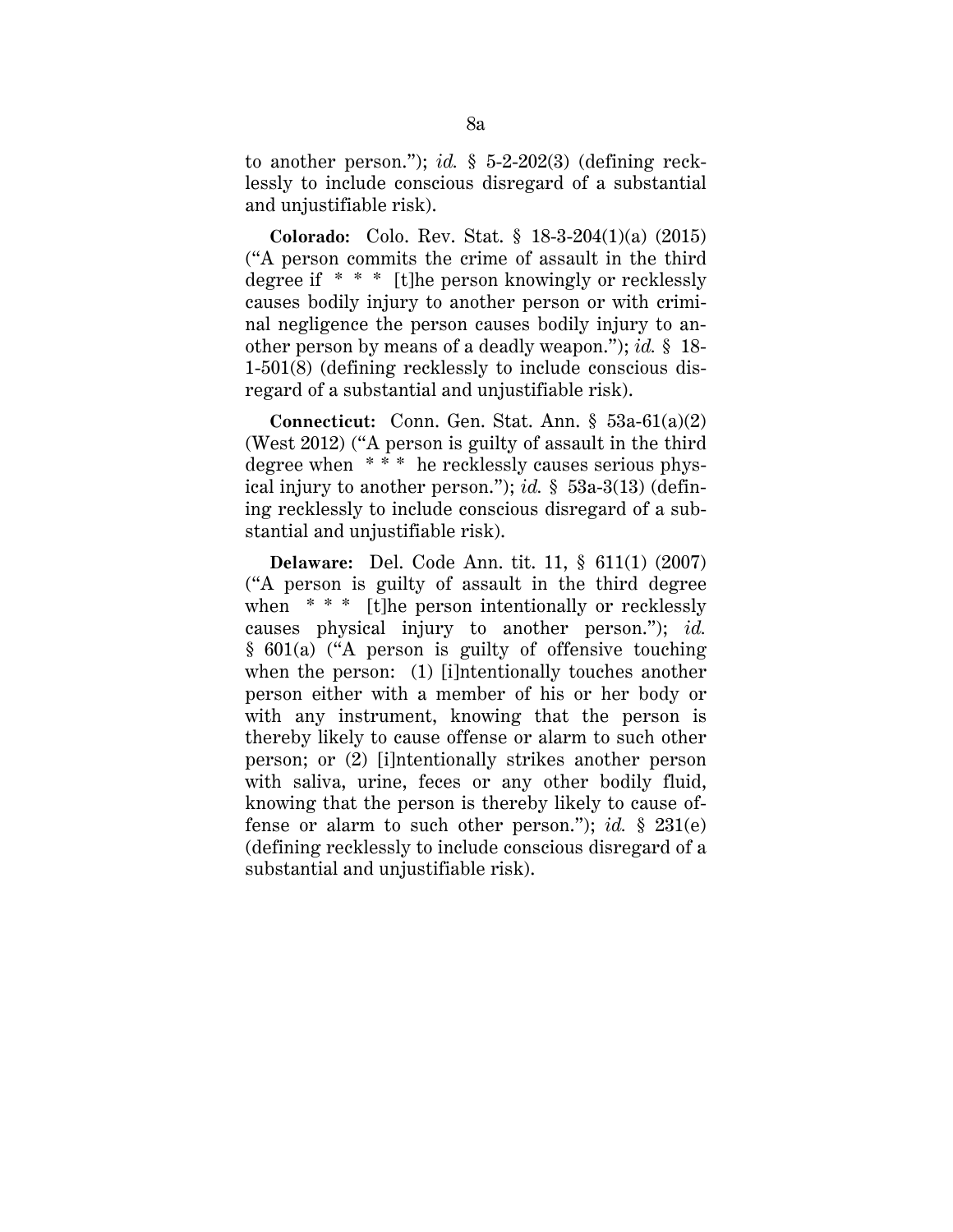**District of Columbia:** D.C. Code § 22-404(a)(1) (LexisNexis Supp. 2015) ("Whoever unlawfully assaults, or threatens another in a menacing manner, shall be fined not more than the amount set forth in § 22-3571.01 or be imprisoned not more than 180 days, or both."); *id*. § 22-404(a)(1) (LexisNexis 1996) (fine amount amended); *Vines* v. *United States*, 70 A.3d 1170, 1180 (D.C. 2013) ("[R]eckless conduct \* \* \* is enough to establish the intent to convict [a defendant] of simple assault."); *Tarpeh* v. *United States*, 62 A.3d 1266, 1270 (D.C. 2013) ("[A] 'person acts recklessly with respect to a material element of an offense when he consciously disregards a substantial and *unjustified* risk that the material element exists or will result from his conduct.'") (quoting Model Penal Code § 2.02(2)(c) (1985)); *Mahaise* v. *United States*, 722 A.2d 29, 30 (D.C. 1998) ("A battery is any unconsented touching of another person."); *Comber* v. *United States*, 584 A.2d 26, 50 (D.C. 1990) ("[S]imple assault \* \* \* is designed to protect not only against physical *injury,* but against all forms of offensive touching.").

**Hawaii:** Haw. Rev. Stat. Ann. § 707-712(1)(a) (LexisNexis 2007) ("A person commits the offense of assault in the third degree if the person \* \* \* [i]ntentionally, knowingly, or recklessly causes bodily injury to another person.").

**Kansas:** Kan. Stat. Ann. § 21-5413(a)(1) (Supp. 2013) ("Battery is \* \* \* [k]nowingly or recklessly causing bodily harm to another person."); *id.* § 21-  $3412(a)(1)$  (1996) ("Battery is \* \* \* [i]ntentionally or recklessly causing bodily harm to another person."); *id.* § 21-5202(j) (Supp. 2013) (defining recklessly to include conscious disregard of a substantial and unjusti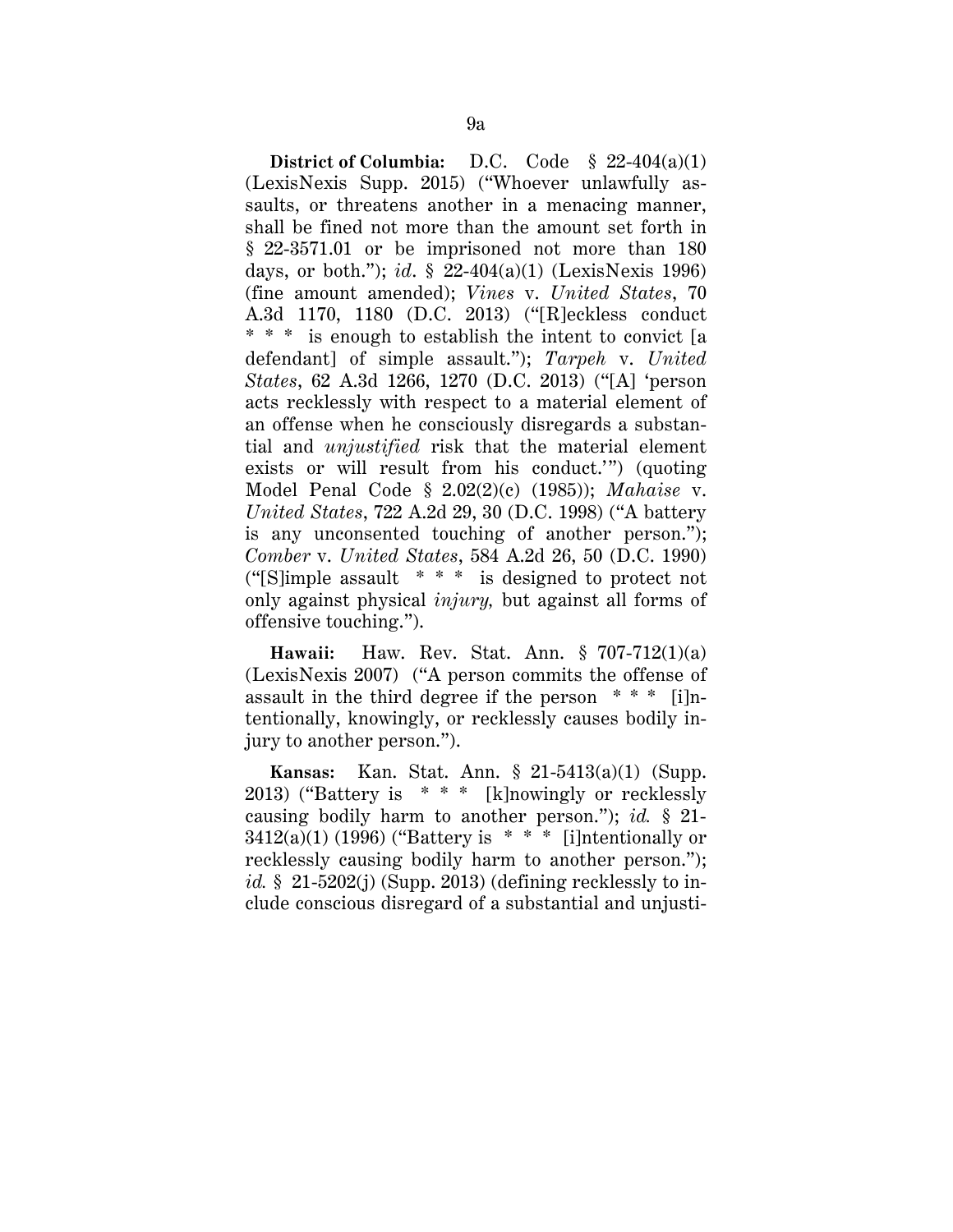fiable risk); *id.* § 21-3201(c) (1996) (previously providing that "[r]eckless conduct is conduct done under circumstances that show a realization of the imminence of danger to the person of another and a conscious and unjustifiable disregard of that danger").

**Kentucky:** Ky. Rev. Stat. Ann. § 508.030(1)(b) (LexisNexis 2014) ("A person is guilty of assault in the fourth degree when: (a) [h]e intentionally or wantonly causes physical injury to another person; or (b) [w]ith recklessness he causes physical injury to another person by means of a deadly weapon or a dangerous instrument."); *id.* § 501.020(4) ("A person acts recklessly with respect to a result or to a circumstance described by a statute defining an offense when he fails to perceive a substantial and unjustifiable risk that the result will occur or that the circumstance exists.").

**Maine:** Me. Rev. Stat. Ann. tit. 17-A, § 207(1)  $(2006)$  ("A person is guilty of assault if \*\*\* [t]he person intentionally, knowingly or recklessly causes bodily injury or offensive physical contact to another person."); *id.* § 35(3) (Supp. 2015) (defining recklessly to include conscious disregard of a risk that attendant circumstances exist or that the conduct will cause a result).

**Maryland:** Md. Code Ann. Crim. Law § 3-203(a) (LexisNexis Supp. 2015) ("A person may not commit an assault."); *id.* § 3-201(b) (LexisNexis 2012) ("'Assault' means the crimes of assault, battery, and assault and battery, which retain their judicially determined meanings."); *Johnson* v. *State*, 115 A.3d 668, 674 (Md. Ct. Spec. App.) ("Assault is causing offensive physical contact to another person" that "was the re-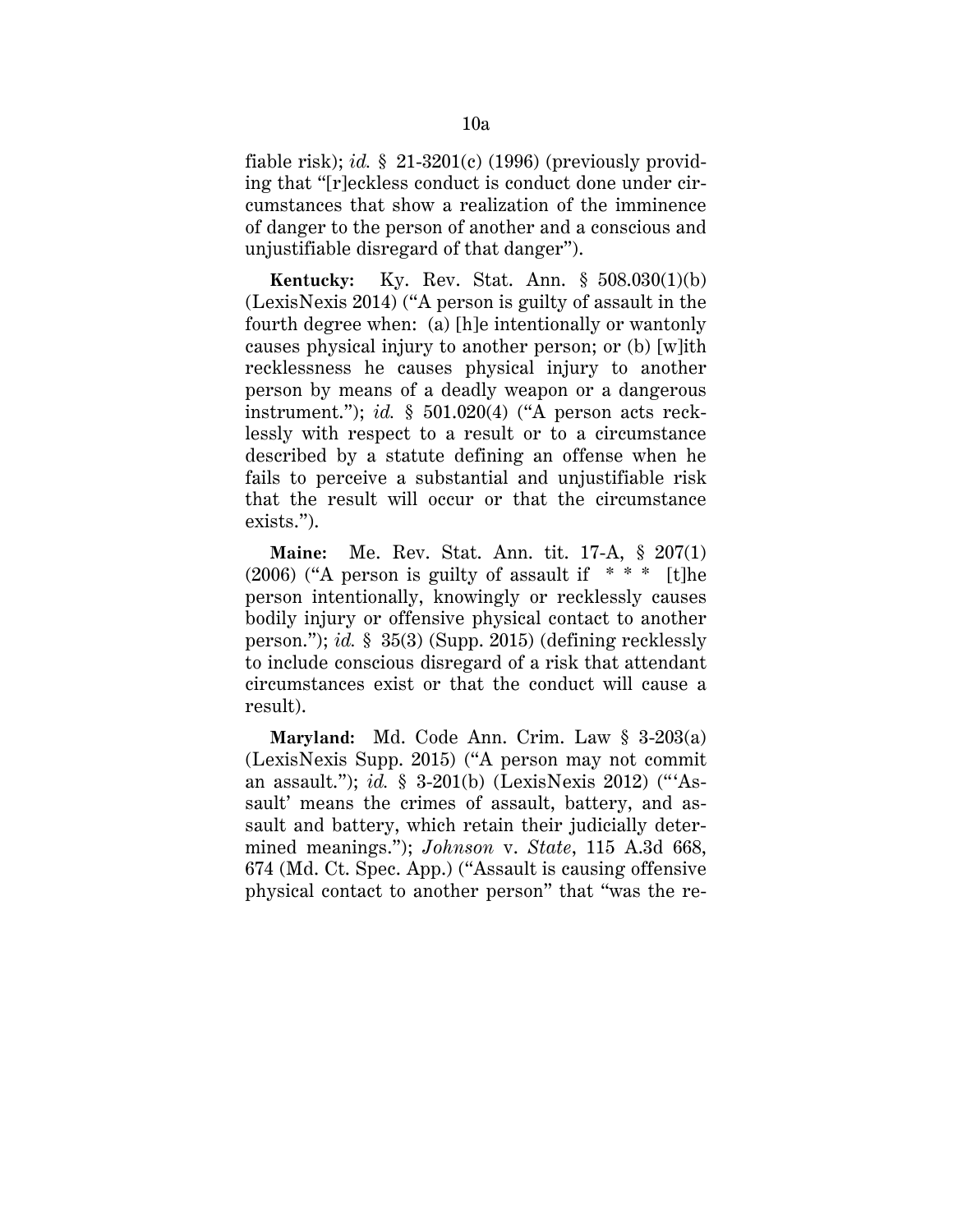sult of an intentional or reckless act of the defendant and was not accidental." (citation omitted)), cert. denied, 122 A.3d 975 (Md. 2015) (Tbl.); accord, *e.g.*, *United States* v. *Royal*, 731 F.3d 333, 341 (4th Cir. 2013), cert. denied, 134 S. Ct. 1777 (2014); *Elias* v. *State*, 661 A.2d 702, 709 (Md. 1995) ("[A] criminal battery is committed, in accordance with the prevailing view . . . if the contact was the result of [the defendant's] recklessness or criminal negligence." The "test is whether the [defendant's] misconduct, viewed objectively, was so reckless as to constitute a gross departure from the standard of conduct that a law-abiding person would observe." (citations omitted)); *Snowden* v. *State*, 583 A.2d 1056, 1059 (Md. 1991) (pre-codification) ("Battery, another common law offense, is the unlawful application of force to the person of another.").

**Massachusetts:** Mass. Ann. Laws ch. 265, § 13A(a) (LexisNexis 2010) ("Whoever commits an assault or an assault and battery upon another shall be punished."); *id.* § 13A(b); *Commonwealth* v. *Porro*, 939 N.E.2d 1157, 1162 (Mass. 2010) ("A reckless assault and battery is committed when an individual engages in reckless conduct that results in a touching producing physical injury to another person; an unconsented touching is not sufficient."); *Commonwealth* v. *Walker*, 812 N.E.2d 262, 269-270 (Mass. 2004) ("Wanton or reckless conduct \* \* \* is intentional conduct, by way either of commission or of omission where there is a duty to act, which conduct involves a high degree of likelihood that substantial harm will result to another. Even if a particular defendant is so stupid or so heedless that in fact he did not realize the grave danger, he cannot escape the imputation of wanton or reckless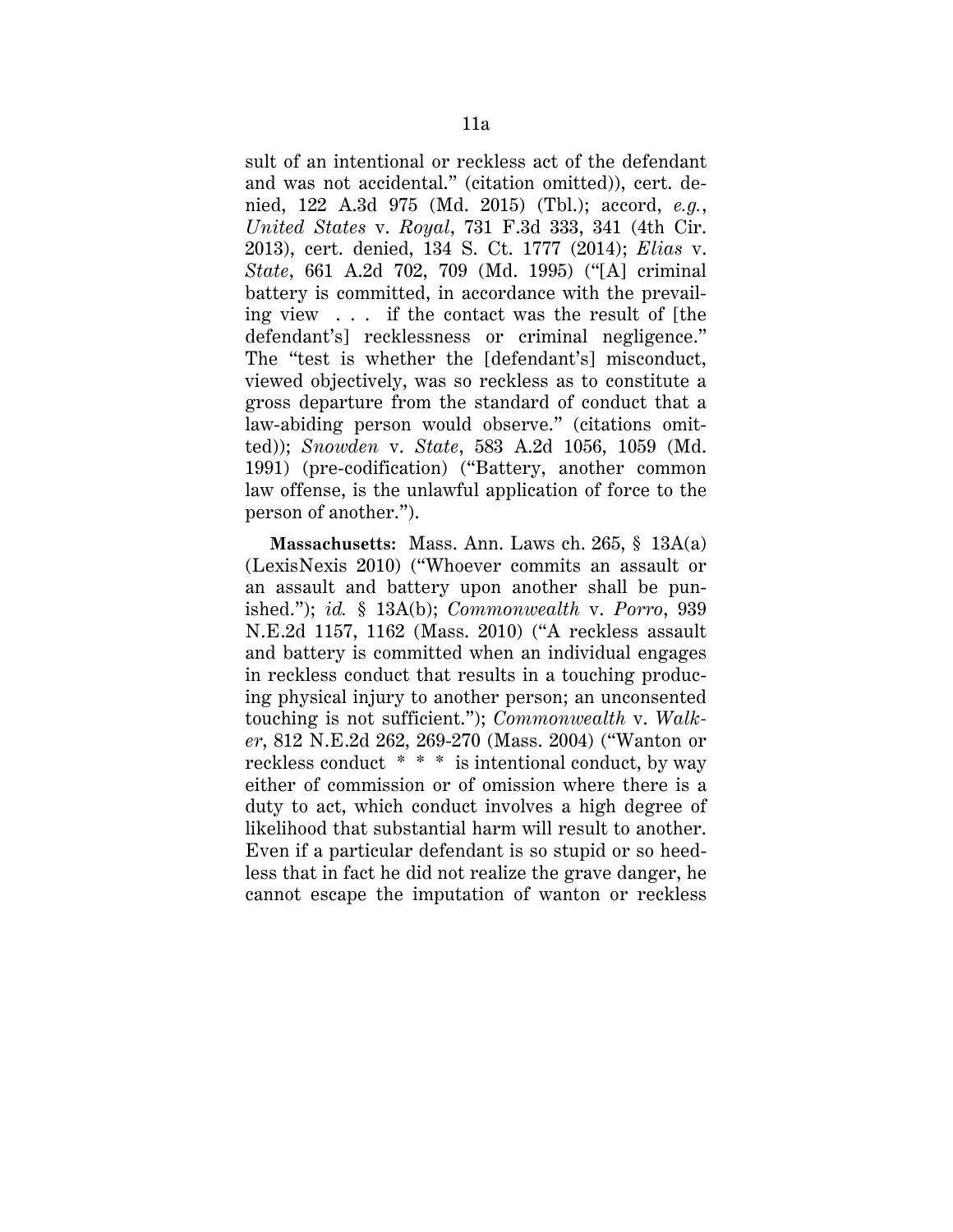conduct if an ordinary normal person under the same circumstances would have realized the gravity of the danger." (citation, brackets, and ellipses omitted)).

**Mississippi:** Miss. Code Ann. § 97-3-7(1)(a)(i) (West Supp. 2015) ("A person is guilty of simple assault if he  $* * *$  attempts to cause or purposely, knowingly or recklessly causes bodily injury to another."); *id*. § 97-3-7(1)(a) (West 1996) (same, but renumbered); cf. *Nix* v. *State*, 763 So. 2d 896, 900 (Miss. Ct. App. 2000) ("Reckless driving occurs when the driver commits conscious acts which a driver knows *or should know* would create an unreasonable risk of injury or damage." (emphasis added)); *Coleman* v. *State*, 45 So. 2d 240, 241 (Miss. 1950) ("[C]ulpable negligence should be defined as the conscious and wanton or reckless disregard of the probabilities of fatal consequences to others as a result of the wilful creation of an unreasonable risk thereof.").

**Missouri:** Mo. Ann. Stat. § 565.070.1(1) (West Supp. 2015) ("A person commits the crime of assault in the third degree if  $* * *$  [t]he person attempts to cause or recklessly causes physical injury to another person."); *id*. § 565.070.1(1) (West 1996) (same, but with male pronoun); *id.* § 562.016(4) (West Supp. 2015) (defining recklessly to include conscious disregard of a substantial and unjustifiable risk).

**Montana:** Mont. Code Ann. § 45-5-201(1) (2015) ("A person commits the offense of assault if the person \* \* \* (a) purposely or knowingly causes bodily injury to another" or "(b) negligently causes bodily injury to another with a weapon."); see *id.* § 45-2- 101(43) (2015) ("[A] person acts negligently with respect to a result or to a circumstance described by a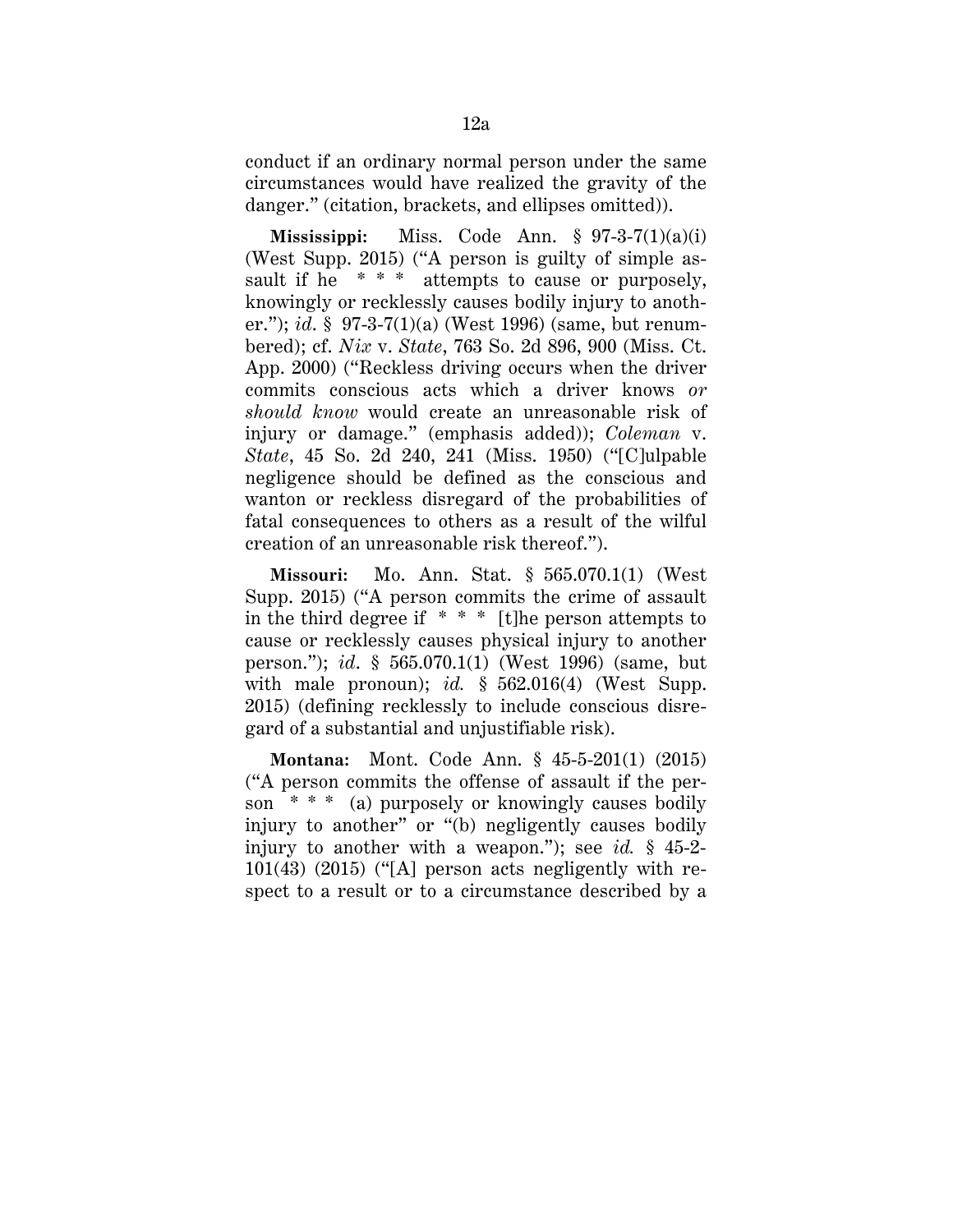statute defining an offense when the person consciously disregards a risk that the result will occur or that the circumstance exists or when the person disregards a risk of which the person should be aware that the result will occur or that the circumstance exists. The risk must be of a nature and degree that to disregard it involves a gross deviation from the standard of conduct that a reasonable person would observe in the actor's situation. 'Gross deviation' means a deviation that is considerably greater than lack of ordinary care."); *id.* § 45-2-101(42) (1996) (same, but renumbered).

**Nebraska:** Neb. Rev. Stat. Ann. § 28-310(1)(a) (LexisNexis 2015) ("A person commits the offense of assault in the third degree if he \* \* \* [i]ntentionally, knowingly, or recklessly causes bodily injury to another person."); *id.* § 28-109(19) (defining recklessly to include conscious disregard of a substantial and unjustifiable risk); *State* v. *Hoffman*, 416 N.W.2d 231, 237 (Neb. 1987) ("A reckless act involves a conscious choice in a course of action, made with knowledge of a serious danger or risk to another as a result of such choice of action or with knowledge of the attendant circumstances which, to a reasonable person, would indicate or disclose a serious danger or risk to another as a result of the course of action selected.").

**New Hampshire:** N.H. Rev. Stat. Ann. § 631:2  $a(I)(b)$  (LexisNexis 2015) ("A person is guilty of simple assault if he \* \* \* [r]ecklessly causes bodily injury to another."); *id.* § 626:2(II)(c) (defining recklessly to include conscious disregard of a substantial and unjustifiable risk).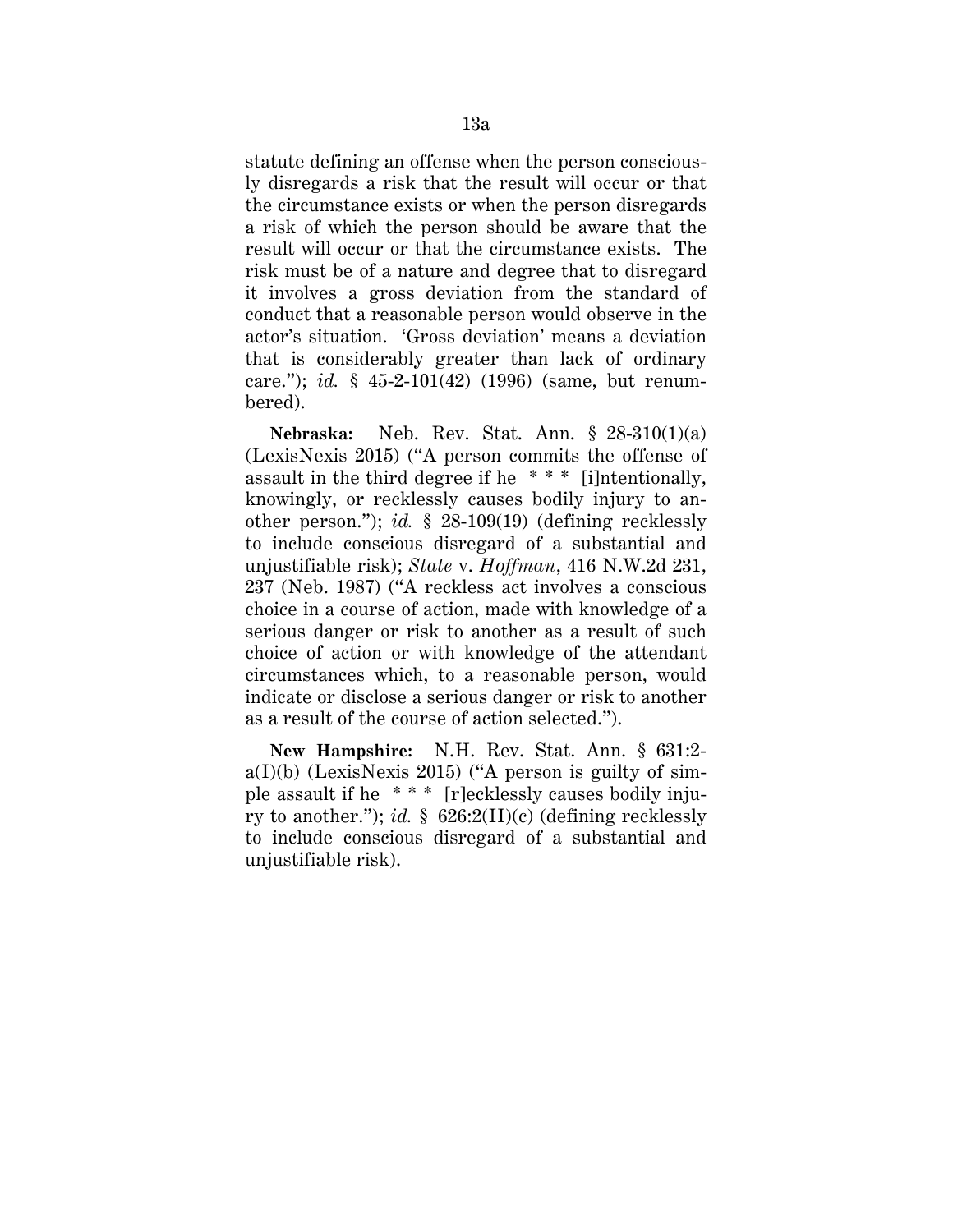**New Jersey:** N.J. Stat. Ann. § 2C:12-1(a)(1) (West 2015) ("A person is guilty of assault if he  $***$  [a]ttempts to cause or purposely, knowingly or recklessly causes bodily injury to another."); *id.*  $\S$  2C:2-2(b)(3) (defining recklessly to include conscious disregard of a substantial and unjustifiable risk).

**New York:** N.Y. Penal Law § 120.00(2) (McKinney 2009) ("A person is guilty of assault in the third degree when \* \* \* [h]e recklessly causes physical injury to another person."); *id.* § 15.05(3) (defining recklessly to include conscious disregard of a substantial and unjustifiable risk).

**North Carolina:** N.C. Gen. Stat. § 14-33(a) (2013) ("Any person who commits a simple assault or a simple assault and battery or participates in a simple affray is guilty of a Class 2 misdemeanor."); *State* v. *Coffey*, 259 S.E.2d 356, 357 (N.C. Ct. App. 1979) ("[I]ntent is an essential element of the crime of assault, including an assault with an automobile, but intent may be implied from culpable or criminal negligence."); *State* v. *Thompson*, 219 S.E.2d 566, 568 (N.C. Ct. App. 1975) ("A battery is the unlawful application of force to the person of another by the aggressor himself or by some substance which he puts in motion.").

**North Dakota:** N.D. Cent. Code § 12.1-17-01(1)(a) and (b) (2012) ("A person is guilty of an offense if that person \* \* \* [w]illfully causes bodily injury to another human being; or \* \* \* [n]egligently causes bodily injury to another human being by means of a firearm, destructive device, or other weapon, the use of which against a human being is likely to cause death or serious bodily injury."); *id.* § 12.1-02-02(1)(e) (1996) ("[A]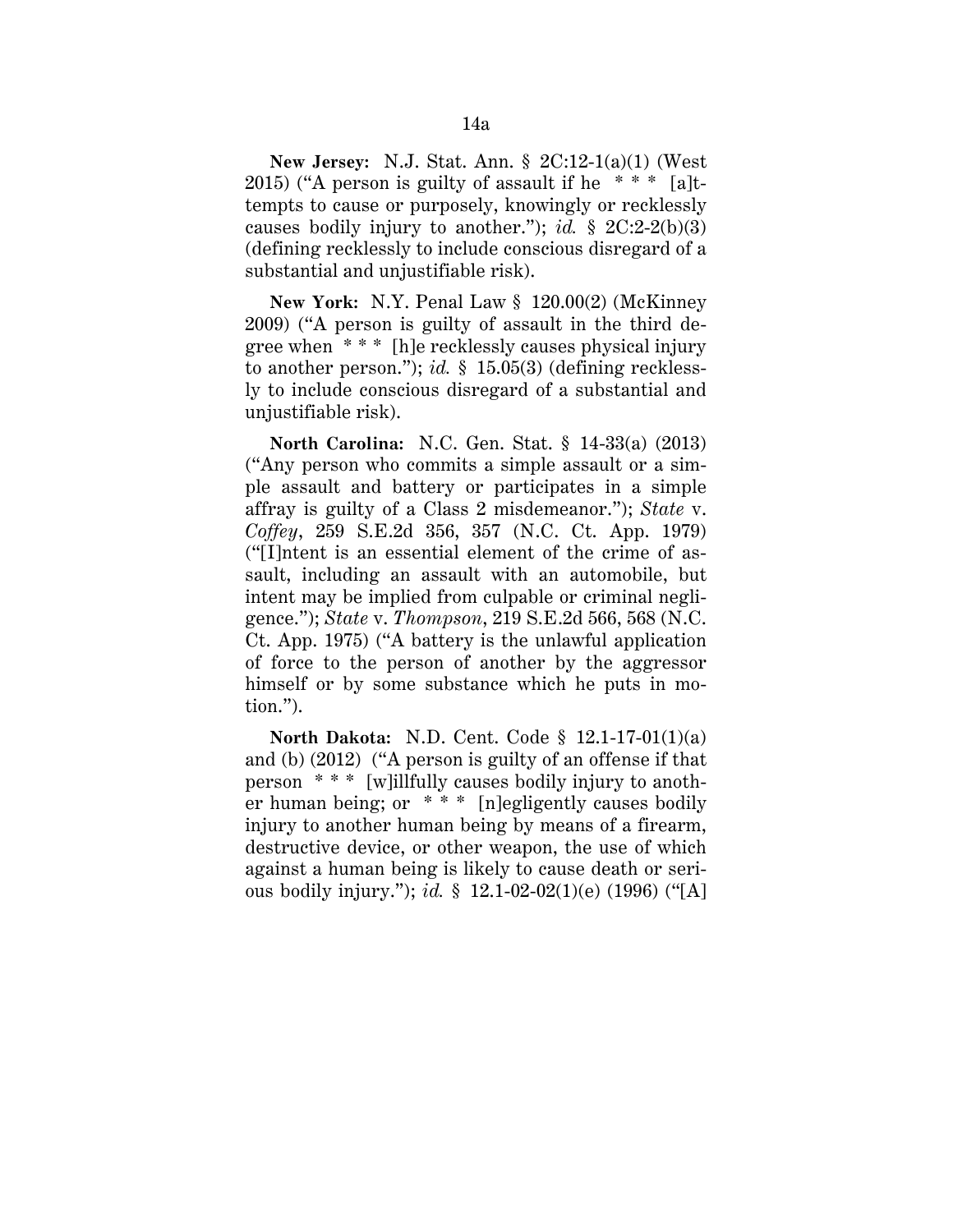person engages in conduct \* \* \* '[w]illfully' if he engages in the conduct intentionally, knowingly, or recklessly."); *id.* § 12.1-02-02(1)(c) (2009) (defining recklessly to include "conscious and clearly unjustifiable disregard of a substantial likelihood of the existence of the relevant facts or risks").

**Ohio:** Ohio Rev. Code Ann. § 2903.13(B) (LexisNexis 2014) ("No person shall recklessly cause serious physical harm to another or to another's unborn."); *id.* § 2903.13(B) (LexisNexis 1996); *id.* § 2901.22(C) (LexisNexis Supp. 2015) (defining recklessly to include conscious disregard of a substantial and unjustifiable risk); *id.* § 2901.22(C) committee's cmt. (1974) ("A person is said to be reckless under the section when, without caring about the consequences, he obstinately disregards a known and significant possibility that his conduct is likely to cause a certain result or be of a certain nature, or that certain circumstances are likely to exist."); *Roszman* v. *Sammett*, 269 N.E.2d 420, 423 (Ohio 1971) ("Such proof must be of a nature that shows all absence of care or an absolute perverse indifference to the safety of others, knowing of a dangerous situation, yet failing to use ordinary care to avoid injury to others.").

**Oregon:** Or. Rev. Stat. § 163.160(1)(a) (2013) ("A person commits the crime of assault in the fourth degree if the person \* \* \* [i]ntentionally, knowingly or recklessly causes physical injury to another."); *id.* § 161.085(9) (defining recklessly to include conscious disregard of a substantial and unjustifiable risk).

**Pennsylvania:** 18 Pa. Cons. Stat. Ann. § 2701(a)(1) (West 2015) ("[A] person is guilty of assault if he  $***$ attempts to cause or intentionally, knowingly or reck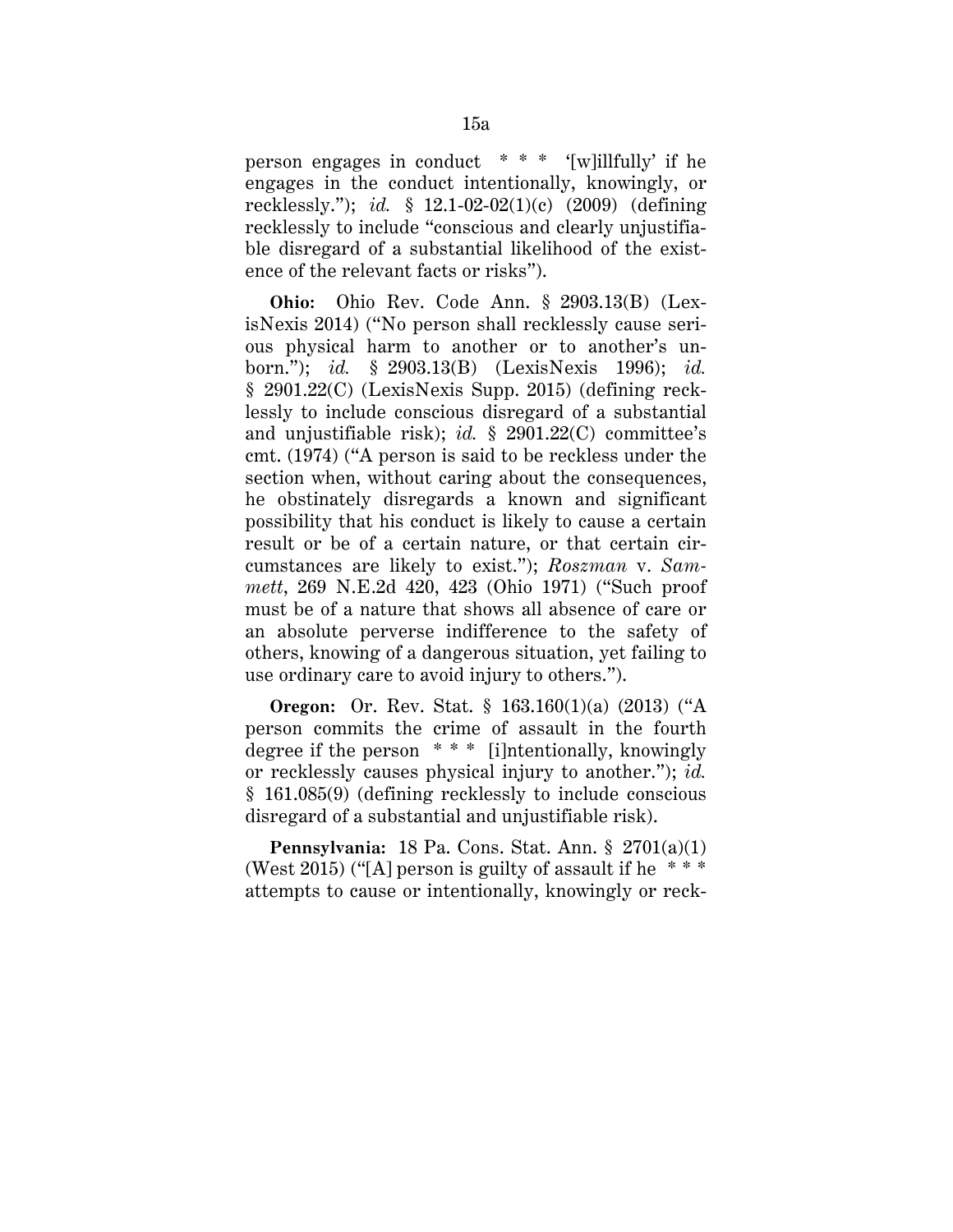lessly causes bodily injury to another."); *id.* § 302(b)(3) (defining recklessly to include conscious disregard of a substantial and unjustifiable risk).

**South Carolina:** S.C. Code Ann. § 16-3-600(D)(1) (2015) ("A person commits the offense of assault and battery in the second degree if the person unlawfully injures another person, or offers or attempts to injure another person with the present ability to do so, and: (a) moderate bodily injury to another person results or moderate bodily injury to another person could have resulted; or (b) the act involves the nonconsensual touching of the private parts of a person, either under or above clothing."); *id.*  $\S$  16-3-600(E)(1) ("A person commits the offense of assault and battery in the third degree if the person unlawfully injures another person, or offers or attempts to injure another person with the present ability to do so."); see *United States* v. *McFalls*, 592 F.3d 707, 716 (6th Cir. 2010) (finding that South Carolina's "common-law crime" of assault and battery of a high and aggravated nature "applies not only to intentional conduct, but also to reckless conduct"); *State* v. *Sussewell*, 146 S.E. 697, 698 (S.C. 1929) (approving of jury instructions stating, "[t]he state must prove beyond a reasonable doubt gross carelessness or recklessness on the part of the defendant").

**South Dakota:** S.D. Codified Laws § 22-18-1(2) and (3) (Supp. 2015) ("Any person who  $**$ " "[r]ecklessly causes bodily injury to another" or "[n]egligently causes bodily injury to another with a dangerous weapon \* \* \* is guilty of simple assault."); *id.* § 22- 1-2(1)(d) (defining recklessly to include "conscious and unjustifiable disregard of a substantial risk that the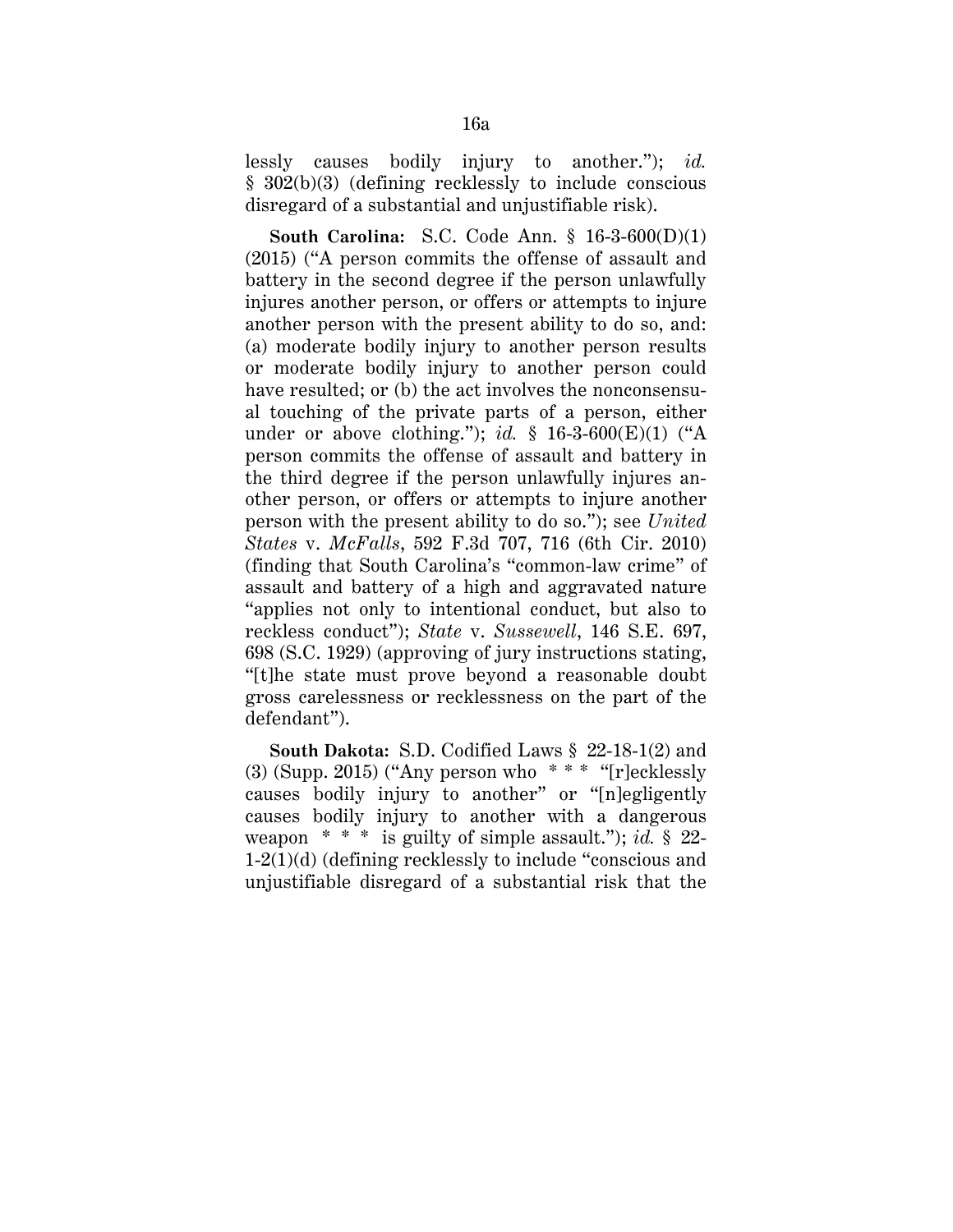offender's conduct may cause a certain result or may be of a certain nature").

**Tennessee:** Tenn. Code Ann. § 39-13-101(a)(1) (2014) ("A person commits assault who \* \* \* [i]ntentionally, knowingly or recklessly causes bodily injury to another."); *id.* § 39-11-302(c) (defining recklessly to include conscious disregard of a substantial and unjustifiable risk).

**Texas:** Tex. Penal Code Ann. § 22.01(a)(1) (West Supp. 2015) ("A person commits an offense if the person \* \* \* intentionally, knowingly, or recklessly causes bodily injury to another, including the person's spouse."); see *id.*§ 6.03(c) (defining recklessly to include conscious disregard of a substantial and unjustifiable risk).

**Utah:** Utah Code Ann. § 76-5-102(1)(b) (LexisNexis Supp. 2015) ("Assault is  $***$  an act, committed with unlawful force or violence, that causes bodily injury to another or creates a substantial risk of bodily injury to another."); *State* v. *Bird*, 345 P.3d 1141, 1147 (Utah 2015). ("[I]ntent, knowledge, or recklessness must 'be found to establish criminal responsibility' in the context of assault." (citation omitted) (citing Utah Code Ann. § 76-2-102) (LexisNexis 2012)); see also Utah Code Ann. § 76-5-109(3)(b) (LexisNexis Supp. 2015) ("Any person who inflicts upon a child physical injury or, having the care or custody of such child, causes or permits another to inflict physical injury upon a child is guilty of" a misdemeanor if the offense is "done recklessly."); *id*. at § 76-2-103(3) (LexisNexis 2012) (defining recklessly to include conscious disregard of a substantial and unjustifiable risk).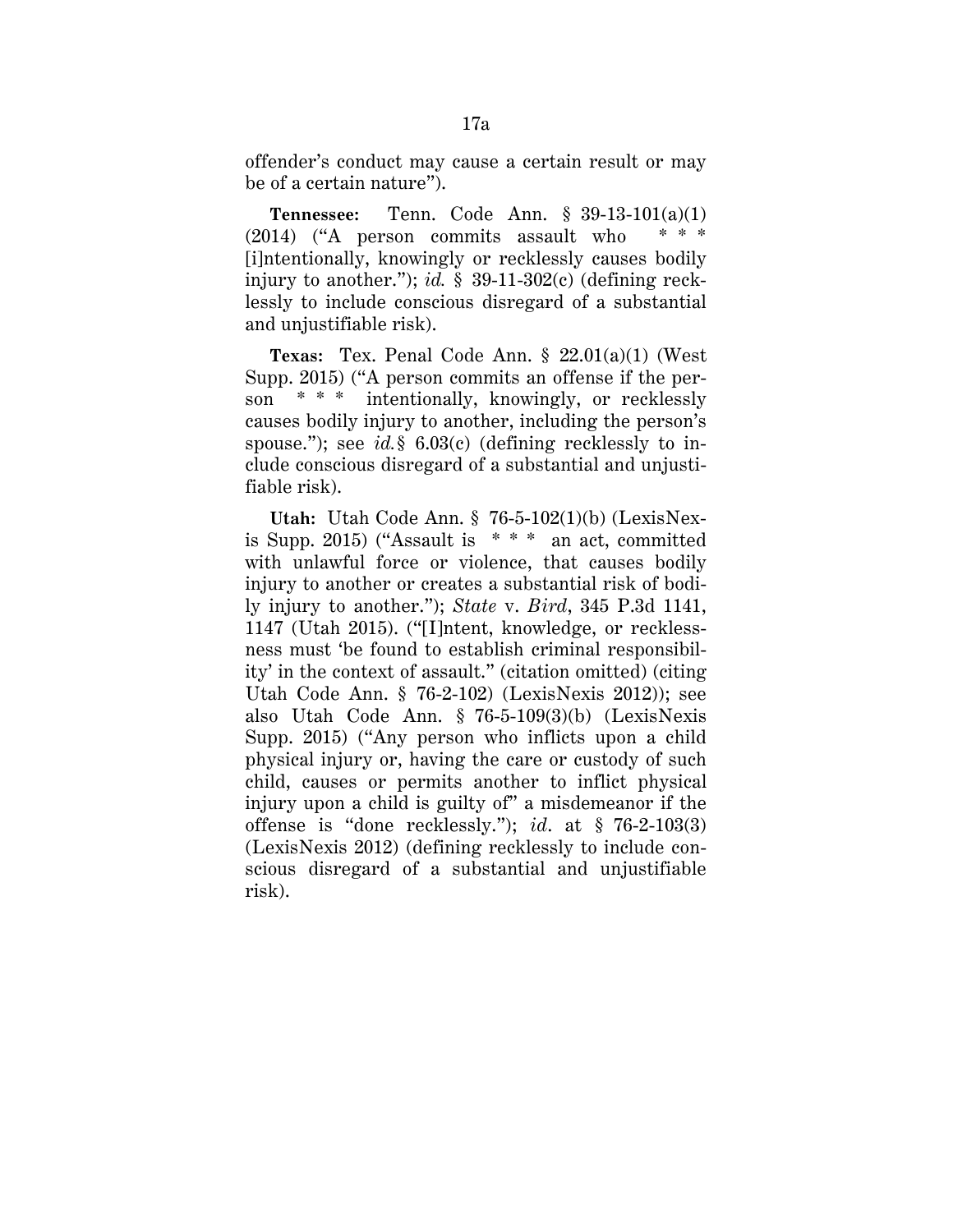**Vermont:** Vt. Stat. Ann. tit. 13, § 1023(a)(1) (2009) ("A person is guilty of simple assault if he or she  $***$ attempts to cause or purposely, knowingly or recklessly causes bodily injury to another."); *id*. § 1023(a)(1) (1996); *State* v. *Brooks*, 658 A.2d 22, 26 (Vt. 1995) (defining recklessly in accordance with Model Penal Code § 2.02(c) (1985), to include conscious disregard of a substantial and unjustifiable risk).

**Virginia:** Va. Code Ann. § 18.2-57(A) (Supp. 2015) ("Any person who commits a simple assault or assault and battery is guilty of a Class 1 misdemeanor."); *id.* § 18.2-57 (1996) ("Any person who shall commit a simple assault or assault and battery shall be guilty of a Class 1 misdemeanor."); see *Gnadt* v. *Commonwealth*, 497 S.E.2d 887, 888 (Va. Ct. App. 1998) ("An assault and battery is an unlawful touching of another. It is not necessary that the touching result in injury to the person. Whether a touching is a battery depends on the intent of the actor, not on the force applied." (citing *Wood* v. *Commonwealth*, 140 S.E. 114, 115 (Va. 1927))); *Trent* v. *Commonwealth*, No. 1844-03-2, 2004 WL 1243037, at \*1 (Va. Ct. App. June 8, 2004) (unpublished) ("[I]f the act was done with reckless and wanton disregard for the lives and safety of others, the law would impute to the defendant an intent to do bodily harm and he would be guilty of assault and battery.") (brackets in original) (quoting *Banovitch* v. *Commonwealth,* 83 S.E.2d 369, 374-375 (Va. 1954)); see, *e.g.*, *Holloway* v. *Commonwealth*, 696 S.E.2d 247, 254 (Va. Ct. App. 2010) ("[T]he required mental state may be inferred from the commission of a reckless act.") (citing *Davis* v. *Commonwealth*, 143 S.E. 641, 643 (Va. 1928)); *Davis*, 143 S.E. at 643 ("[A]n intention to injure \* \* \* may be inferred in law from the con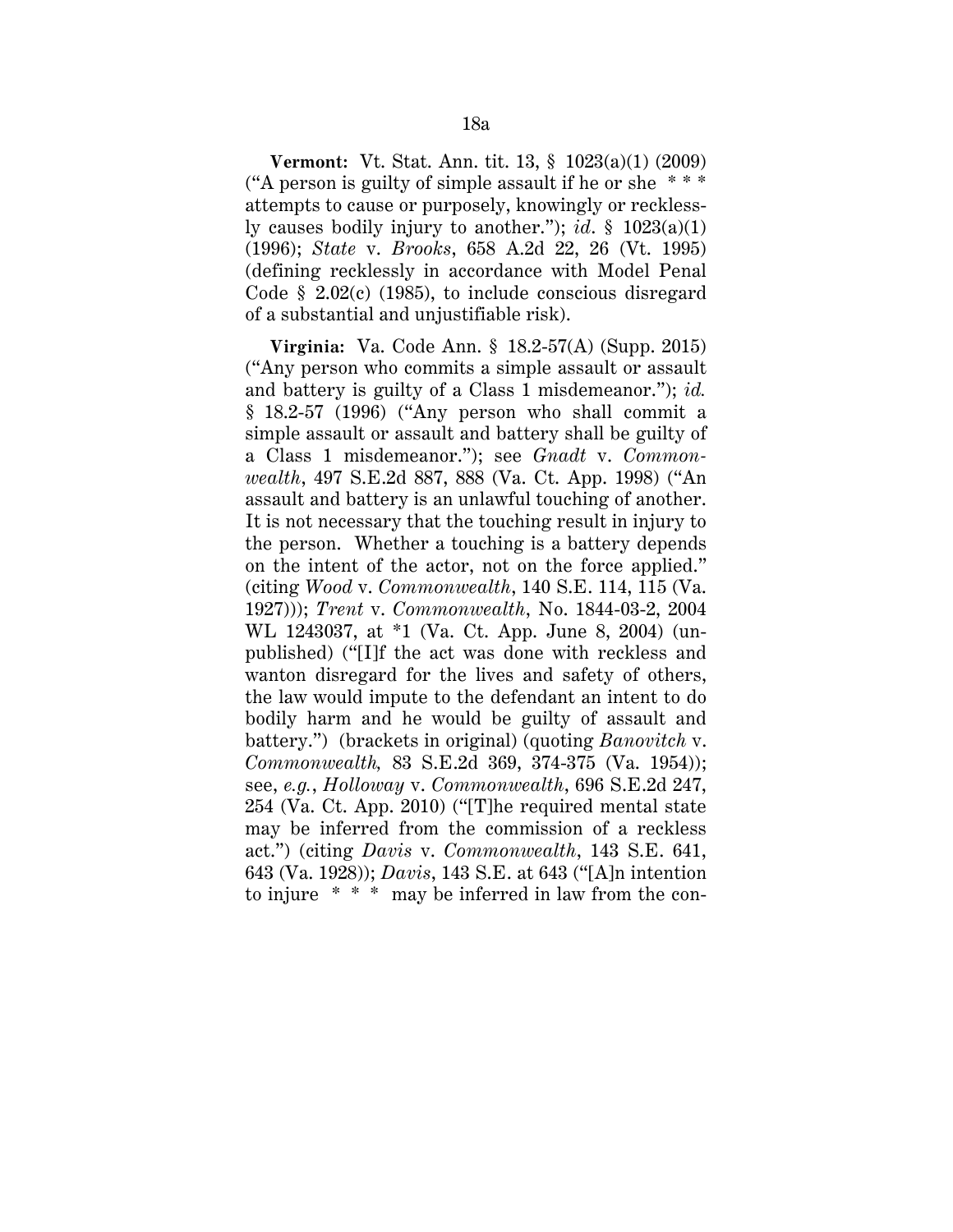sequences that are naturally to be apprehended as the result of the particular act, the doing of which was intentional.").

**Washington:** Wash. Rev. Code Ann. § 9A.36.041(1) (West 2015) ("A person is guilty of assault in the fourth degree if, under circumstances not amounting to assault in the first, second, or third degree, or custodial assault, he or she assaults another."); see *id.*  $§$  9A.36.031(1)(d) and (f) (felony) ("A person is guilty of assault in the third degree if he or she, under circumstances not amounting to assault in the first or second degree \*\*\* [w]ith criminal negligence, causes bodily harm to another person by means of a weapon or other instrument or thing likely to produce bodily harm" or "[w]ith criminal negligence, causes bodily harm accompanied by substantial pain that extends for a period sufficient to cause considerable suffering."); *id.* § 9A.08.010(1)(d) (defining "criminal negligence" to be where a person "fails to be aware of a substantial risk that a wrongful act may occur and his or her failure to be aware of such substantial risk constitutes a gross deviation from the standard of care that a reasonable person would exercise in the same situation").

**Wyoming:** Wyo. Stat. Ann. § 6-2-501(b) (2015) ("A person is guilty of battery if he intentionally, knowingly or recklessly causes bodily injury to another person by use of physical force."); *id*. § 6-2-501(b) (1996) ("A person is guilty of battery if he unlawfully touches another in a rude, insolent or angry manner or intentionally, knowingly or recklessly causes bodily injury to another."); *id.* § 6-1-104(a)(ix) (2015) (defining recklessly to include conscious disregard of a substantial and unjustifiable risk).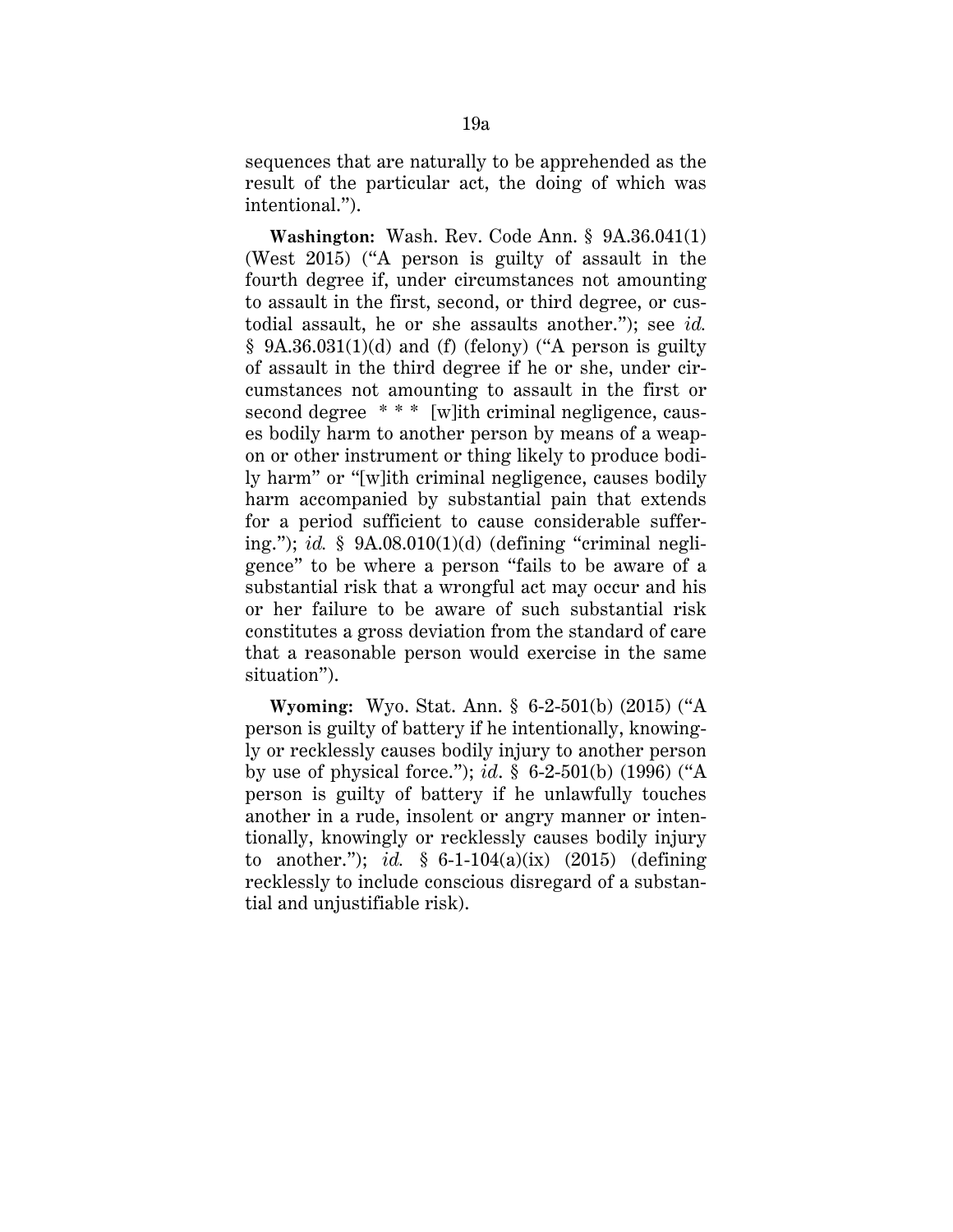## **APPENDIX C**

## **STATE MISDEMEANOR DOMESTIC VIOLENCE STATUTES REQUIRING RECKLESSNESS OR LESS**

## **Statutes In Effect When Section 922(g)(9) Was Enact** $ed<sup>1</sup>$

**Arkansas:** Ark. Code Ann. § 5-26-305(a)(2) (Supp. 2015) ("A person commits domestic battering in the third degree if  $***$  [t]he person recklessly causes physical injury to a family or household member."); *id*.  $§ 5-26-303(a)(2) (1996)$  (same, but renumbered).

**Hawaii:** Haw. Rev. Stat. Ann. § 709-906(1) (LexisNexis Supp. 2015) ("It shall be unlawful for any person, singly or in concert, to physically abuse a family or household member."); *State* v. *Eastman*, 913 P.2d 57, 66 (Haw. 1996) ("[T]he prosecution must prove that a defendant acted intentionally, knowingly, or recklessly before he or she may be convicted of the offense proscribed in [Section] 709–906(1).").

**Kentucky:** Ky. Rev. Stat. Ann. § 508.032(1) (LexisNexis 2014) ("If a person commits a third or subsequent offense of assault in the fourth degree under [Ky. Rev. Stat. Ann. §] 508.030 within five (5) years, and the relationship between the perpetrator and the victim in each of the offenses meets the definition of family member or member of an unmarried couple, as defined in [Ky. Rev. Stat. Ann. §] 403.720, then the

 $\overline{a}$ 

<sup>&</sup>lt;sup>1</sup> The statutes in this appendix are cited to the current version. Pertinent statutory changes following Section  $922(g)(9)$ 's 1996 enactment are noted.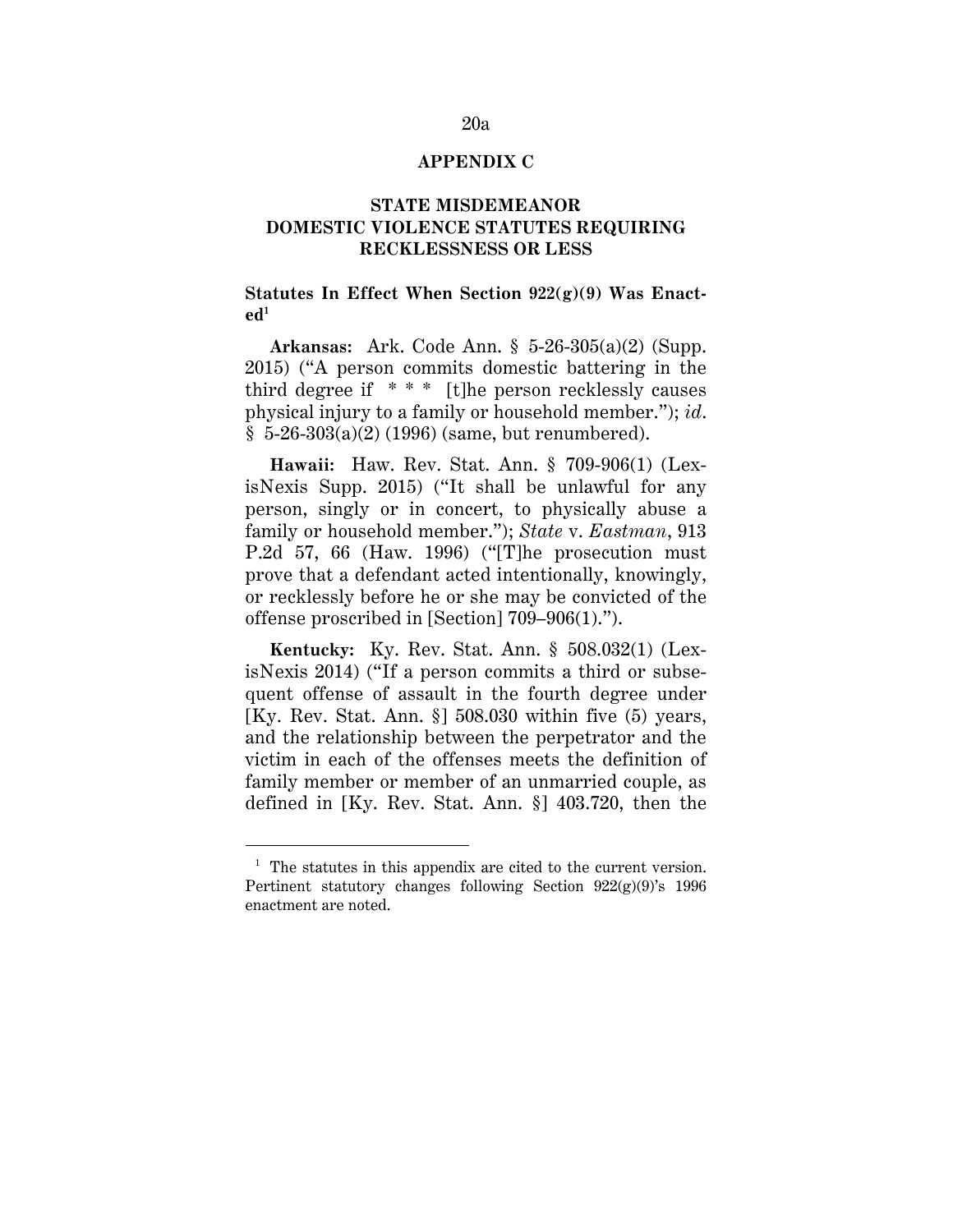person may be convicted of a Class D felony."); *id.* § 508.032(1) (LexisNexis 1996); see App. B, *supra*, (defining fourth-degree assault under Ky. Rev. Stat. Ann. § 508.030(1)(b) (LexisNexis 2014), to include reckless causation of physical injury by means of a dangerous weapon).

**Montana:** Mont. Code Ann. § 45-5-206(1)(b) (2015) ("A person commits the offense of partner or family member assault if the person \*\*\*\* negligently causes bodily injury to a partner or family member with a weapon.").

**Ohio:** Ohio Rev. Code Ann. § 2919.25(B) (LexisNexis 2014) ("No person shall recklessly cause serious physical harm to a family or household member.").

**South Carolina:** S.C. Code Ann. § 16-25-20(A)(1) (Supp. 2015) ("It is unlawful to \* \* \* cause physical harm or injury to a person's own household member."); *id.* § 16-25-20(1) (1996); *id.* § 16-25-20(C) and (D) (Supp. 2015) (denoting interplay between assault and battery and lesser-included violations of subsection (A)); see App. B, *supra* (defining assault under S.C. Code Ann. § 16-3-600(D)(1) (Supp. 2015) and citing decisions holding that the mental state for assault may include reckless conduct).

**Vermont:** Vt. Stat. Ann. tit. 13, § 1042 (2009) ("Any person who attempts to cause or wilfully or recklessly causes bodily injury to a family or household member; or wilfully causes a family or household member to fear imminent serious bodily injury shall be imprisoned not more than 18 months or fined not more than \$5,000.00, or both."); *id.* § 1042 (1996) (not more than one year).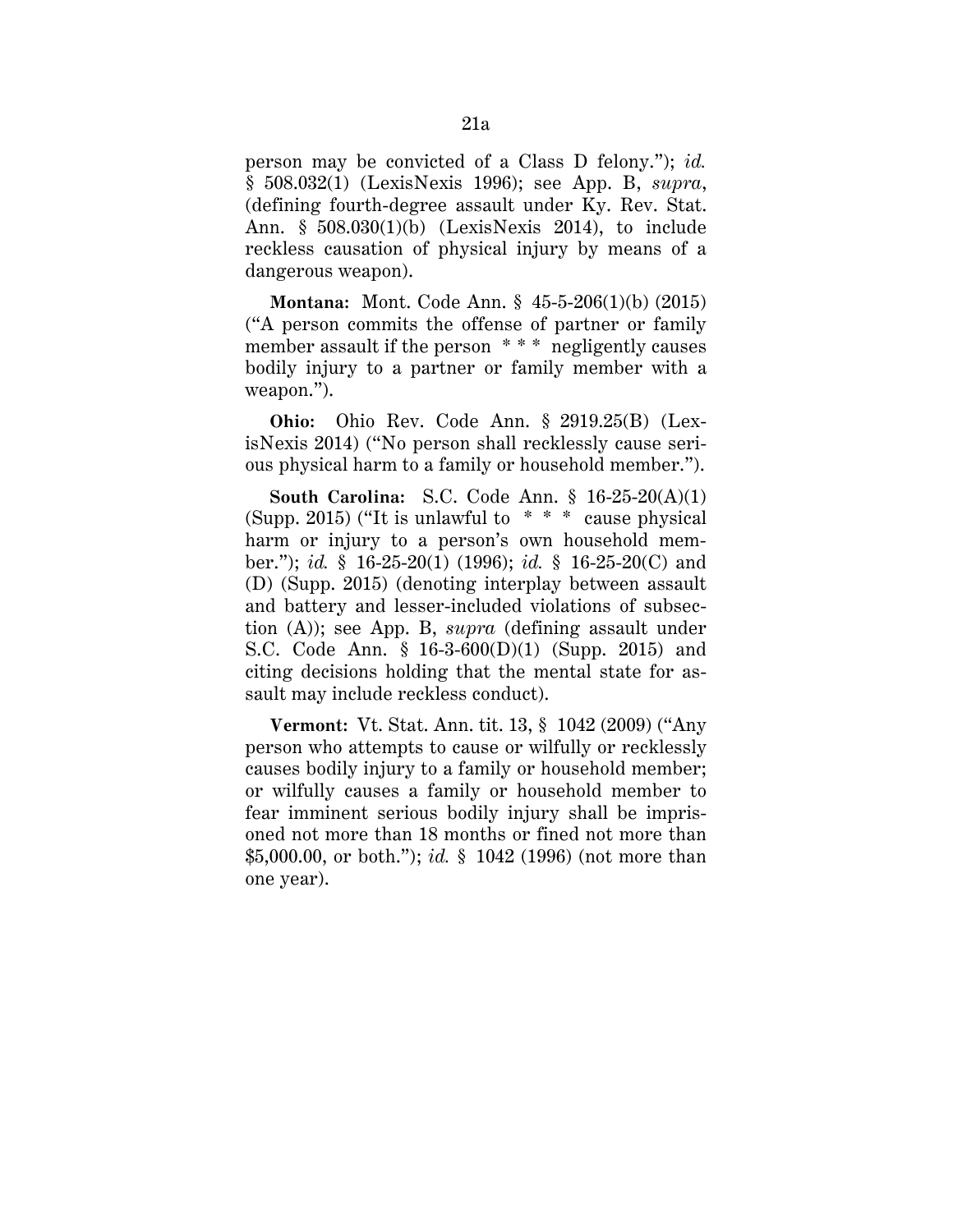**Virginia:** Va. Code Ann. § 18.2-57.2(A) (2014) ("Any person who commits an assault and battery against a family or household member is guilty of a Class 1 misdemeanor."); see App. B, *supra* (defining assault and battery under Va. Code Ann. § 18.2-57(A) (Supp. 2015), and citing decisions holding that the offense may be committed recklessly).

## **Later-Enacted Statutes**

**Alabama:** Ala. Code § 13A-6-132(a) (Supp. 2014) ("A person commits domestic violence in the third degree if the person commits  $* * *$  the crime of assault in the third degree pursuant to Section 13A-6- 22 \* \* \* and the victim is a current or former spouse, parent, child, any person with whom the defendant has a child in common, a present or former household member, or a person who has or had a dating or engagement relationship with the defendant."); *id.* § 13A-6-22(a)(2) (2005) ("A person commits the crime of assault in the third degree if, \* \* \* [h]e recklessly causes physical injury to another person.").

**Kansas:** Kan. Stat. Ann. § 21-5414(a)(1) (Supp. 2013) ("Domestic battery is, \* \* \* [k]nowingly or recklessly causing bodily harm by a family or household member against a family or household member.").

**Maine:** Me. Rev. Stat. Ann. tit. 17-A, § 207-A(1) (Supp. 2015) ("A person is guilty of domestic violence assault if \* \* \* [t]he person violates [Me. Rev. Stat. Ann. tit. 17-A, § 207(1)(A) (2006),] and the victim is a family or household member."); see App. B, *supra* (citing Me. Rev. Stat. Ann. tit.  $17-A$ ,  $\S 207(1)(A)$ ) (2006), which may be committed recklessly).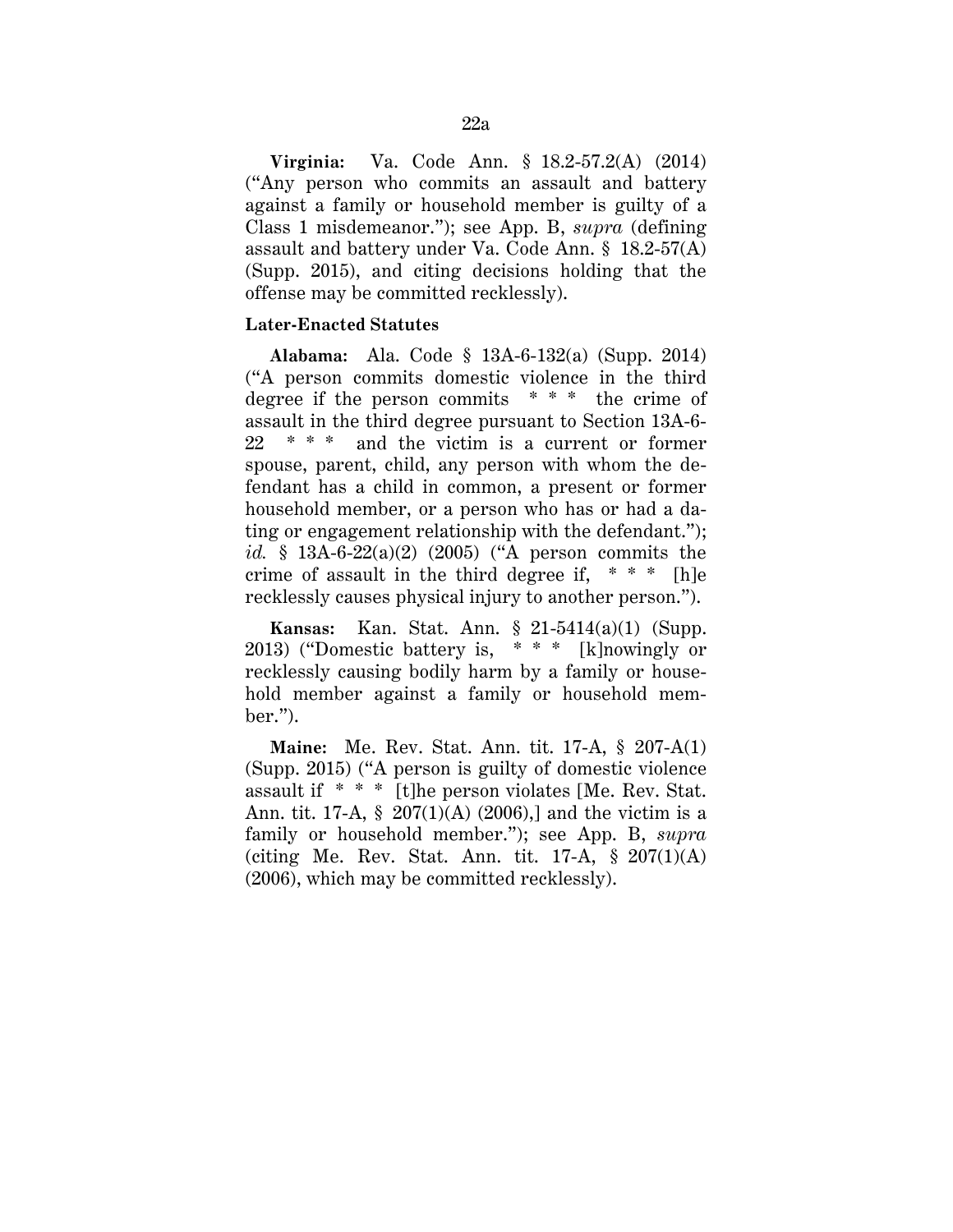**Mississippi:** Miss. Code. Ann. § 97-3-7(3)(a)(i) and (ii) (West Supp. 2015) ("When the offense is committed against" a family or household member, "a person is guilty of simple domestic violence who [a]ttempts to cause or purposely, knowingly or recklessly causes bodily injury to another," or "[n]egligently causes bodily injury to another with a deadly weapon or other means likely to produce death or serious bodily harm.").

**Missouri:** Mo. Ann. Rev. Stat. § 565.074.1 (West Supp. 2015) ("A person commits the crime of domestic assault in the third degree if the act involves a family or household member \* \* \* and: (1) [t]he person attempts to cause or recklessly causes physical injury to such family or household member; or (2) [w]ith criminal negligence the person causes physical injury to such family or household member by means of a deadly weapon or dangerous instrument."); see also *id.* § 565.070.4 ("A person who has pled guilty to or been found guilty of the crime of assault in the third degree more than two times against any family or household member \* \* \* is guilty of a class D felony for the third or any subsequent commission of the crime of assault in the third degree when a class A misdemeanor.").

**New Hampshire:** N.H. Rev. Stat. Ann. § 631:2  $b(I)(b)$  and (c) (LexisNexis Supp. 2015) ("A person is guilty of domestic violence \* \* \* against a family or household member or intimate partner," if the person "[r]ecklessly causes bodily injury \* \* \* by use of physical force" or "[n]egligently causes bodily injury to another by means of a deadly weapon.").